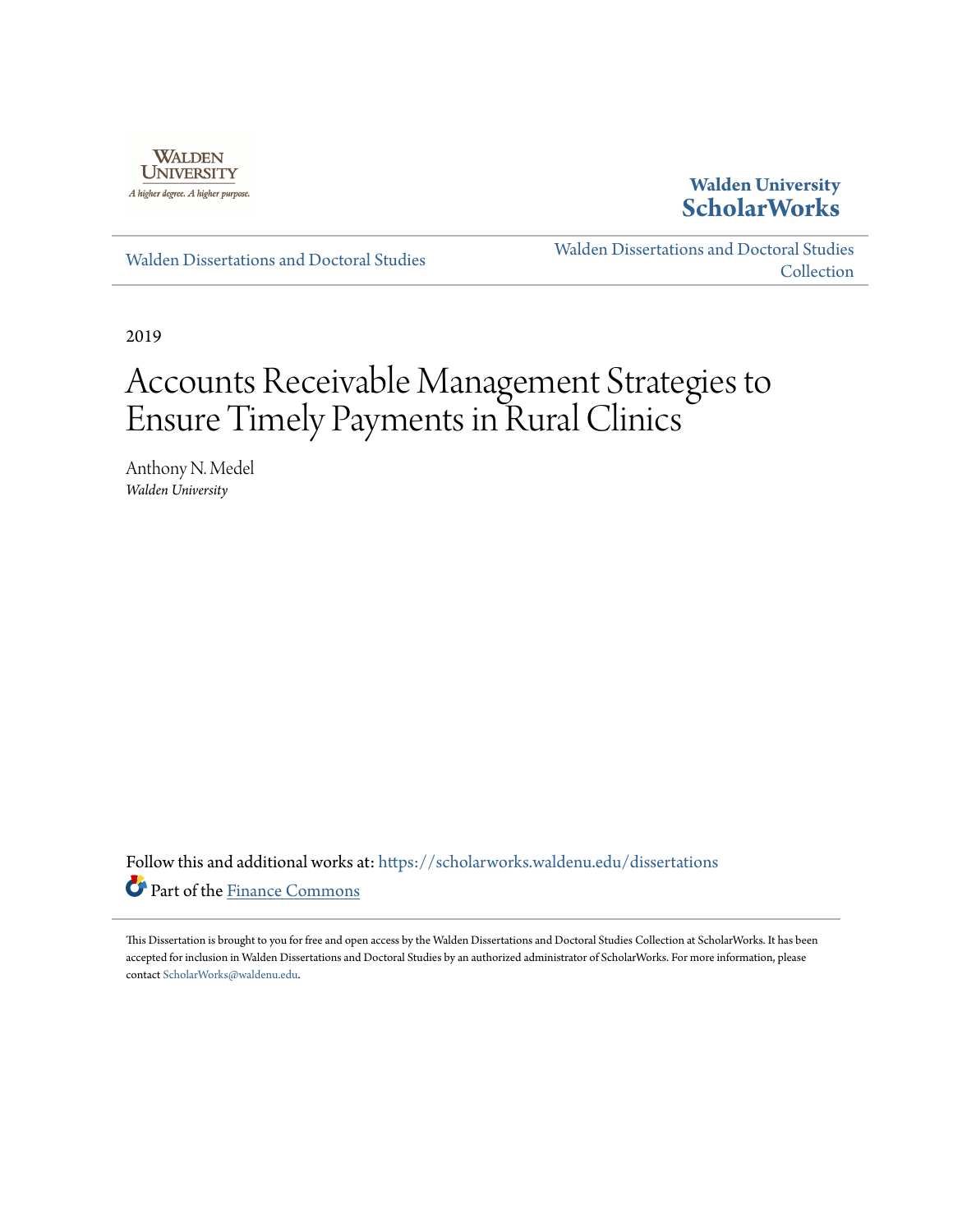# Walden University

College of Management and Technology

This is to certify that the doctoral study by

Anthony Natividad Medel

has been found to be complete and satisfactory in all respects, and that any and all revisions required by the review committee have been made.

Review Committee Dr. Roger Mayer, Committee Chairperson, Doctor of Business Administration Faculty

Dr. Warren Lesser, Committee Member, Doctor of Business Administration Faculty

Dr. Judith Blando, University Reviewer, Doctor of Business Administration Faculty

Chief Academic Officer Eric Riedel, Ph.D.

> Walden University 2019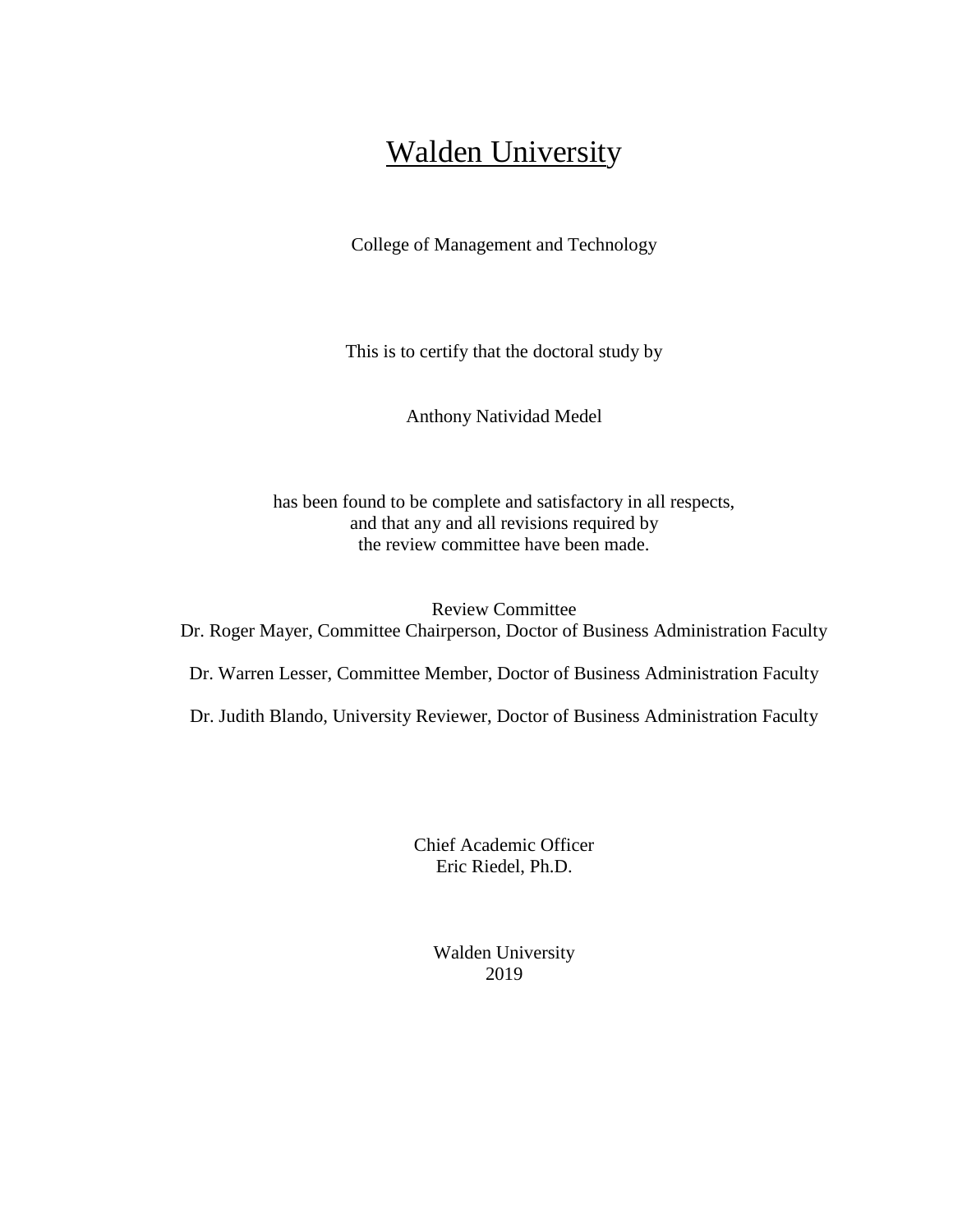#### Abstract

Accounts Receivable Management Strategies to Ensure Timely Payments in Rural

Clinics

by

Anthony Natividad Medel

MBA, University of Phoenix, 2005

BSHS, University of Phoenix, 2003

Doctoral Study Submitted in Partial Fulfillment

of the Requirements for the Degree of

Doctor of Business Administration

Walden University

April 2019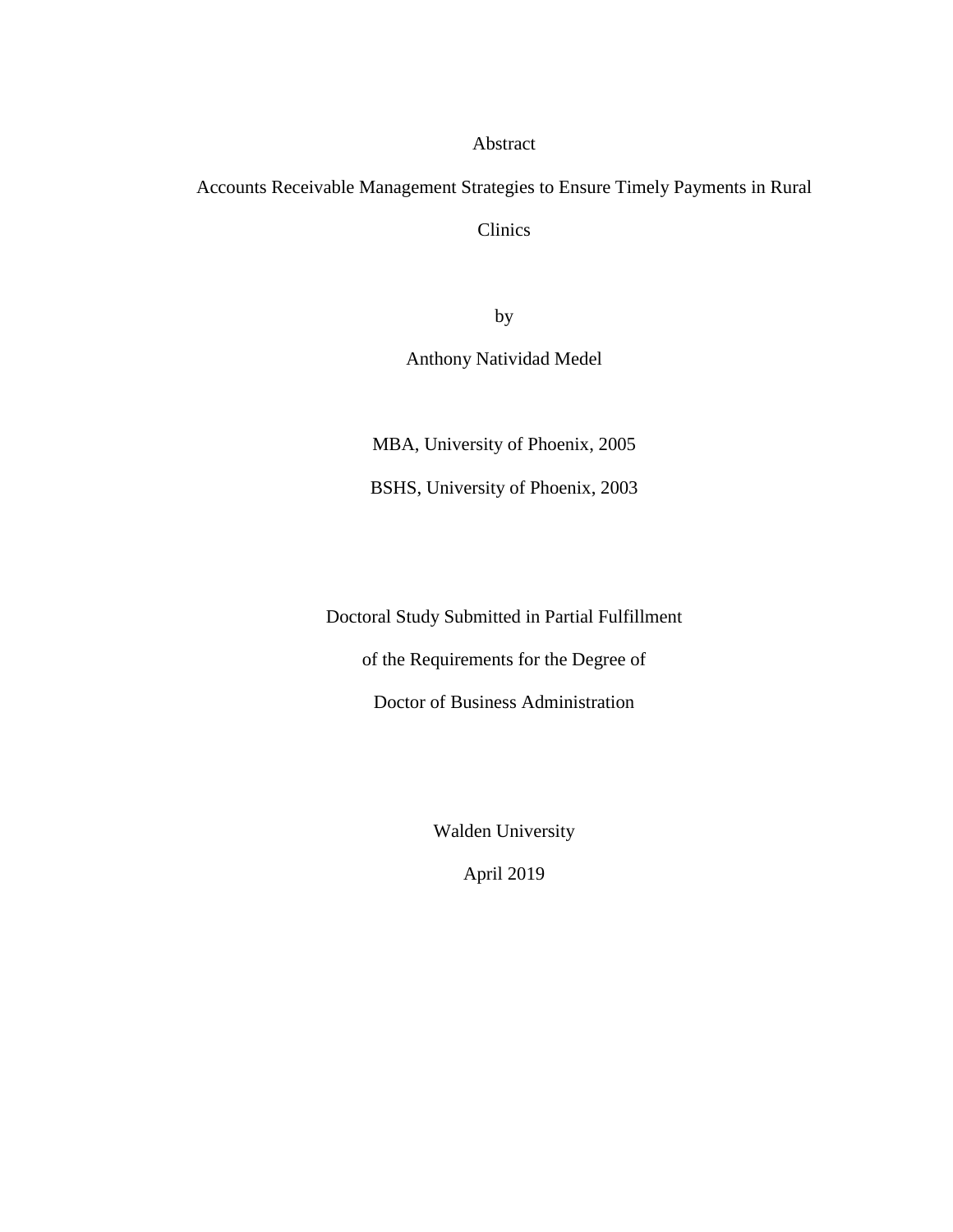#### **Abstract**

Healthcare business leaders in a rural clinic setting can enhance profitability by implementing strategies to ensure timely payments. The purpose of this multiple case study was to examine strategies applied by healthcare leaders in rural clinics to improve profitability. The population included 10 rural clinic managers and billing staff from 5 rural clinics in the southwestern region of the United States. The conceptual framework for this study was Wernerfelt's resource-based value theory. Implementing Yin's multiple-step data analysis process, data from semistructured interviews were transcribed, coded, and analyzed to identify strategies used by rural clinic managers and billing staff to enhance profitability. Four primary themes emerged regarding revenue cycle management that could increase profitability, including developing effective communication between medical providers and billing staff, implementing payment plan strategies, ensuring accuracy of billing claims, and consistently reviewing open receivable accounts. The implications of this study for positive social change include insights for clinic managers in the development of strategies to increase cash from accounts receivables, which may contribute to the financial stability of the clinic and improve the provision of healthcare for citizens of the southwestern region of the United States.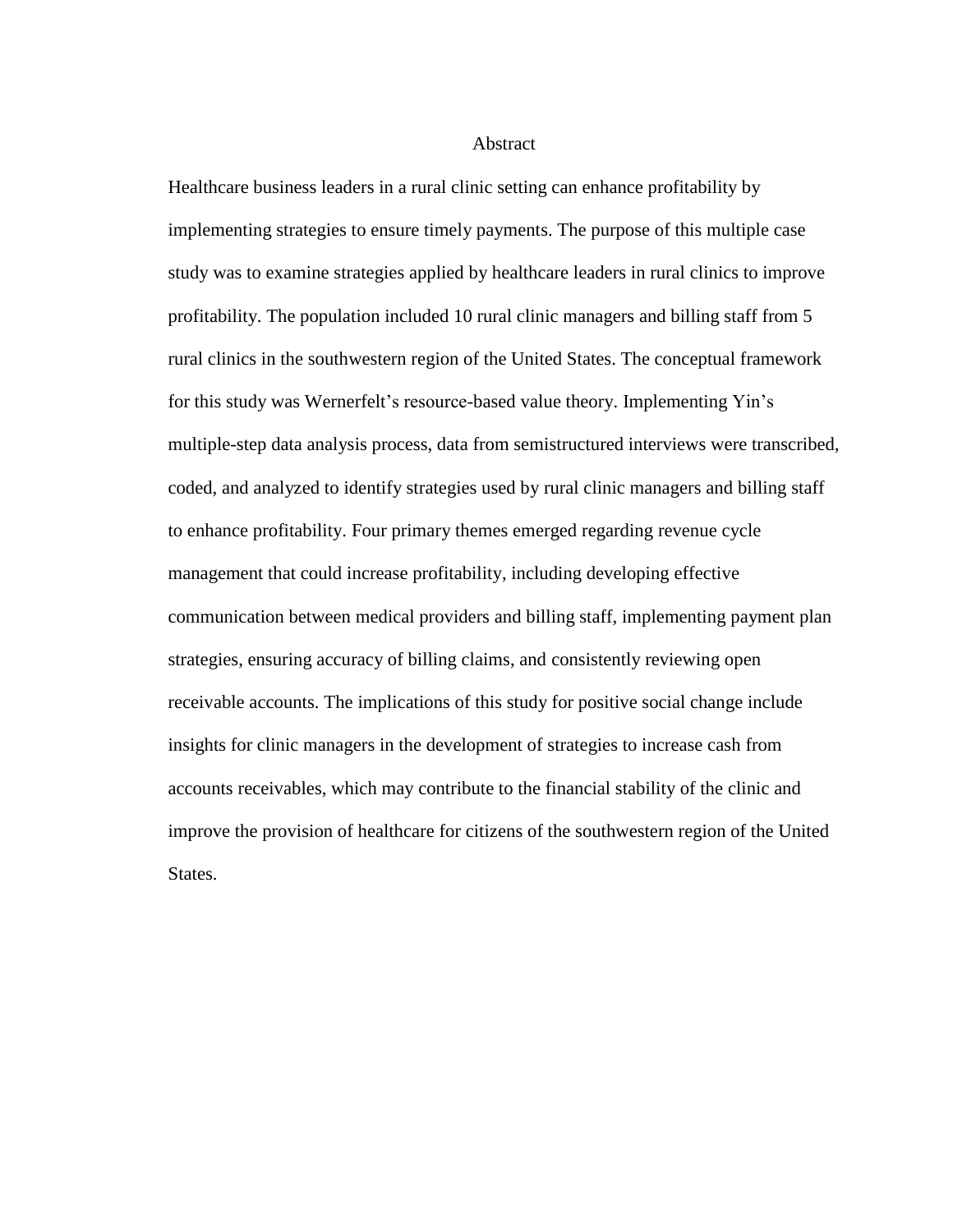### Accounts Receivable Management Strategies to Ensure Timely Payments in Rural

Clinics

by

Anthony Natividad Medel

MBA, University of Phoenix, 2005

BSHS, University of Phoenix, 2003

Doctoral Study Submitted in Partial Fulfillment

of the Requirements for the Degree of

Doctor of Business Administration

Walden University

April 2019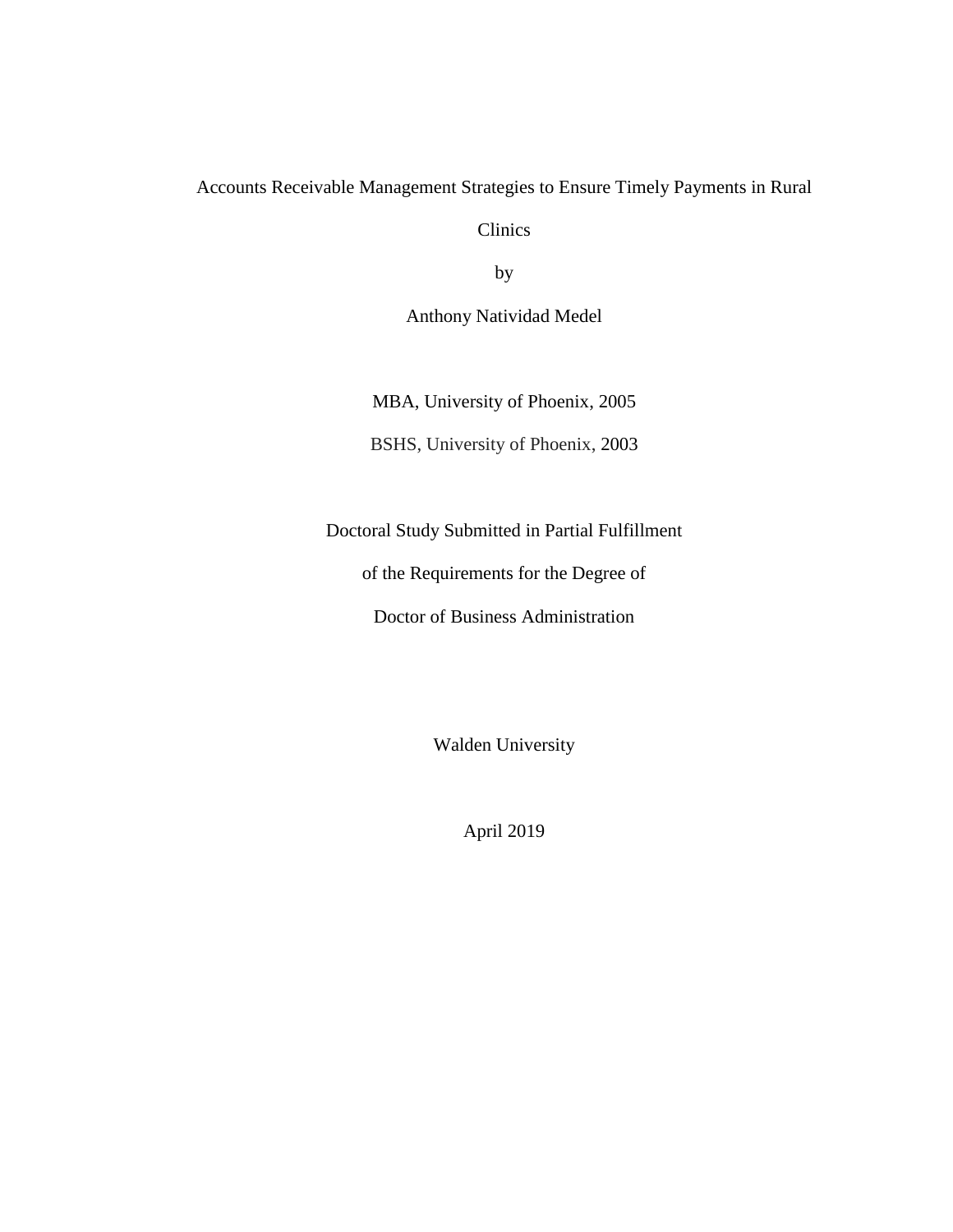#### Dedication

I dedicate my study to my wife, Karen. You have been with me through every step of this process, and I could never thank you enough for standing by side in this process. I love you very much, and I look forward to sharing the rest of my life with you. To my children, Cheryl, Andrew, Kaitlan, and Alexander, for all of the times that I missed your activities. To my brothers and sister Steve, Manuel, Rene, and Christina, as the family is everything. Also, I dedicate this doctoral study to the memory of my parents Manuel Young and Clementina Natividad Medel for instilling in me a strong work ethic and a faith in God that can never be broken.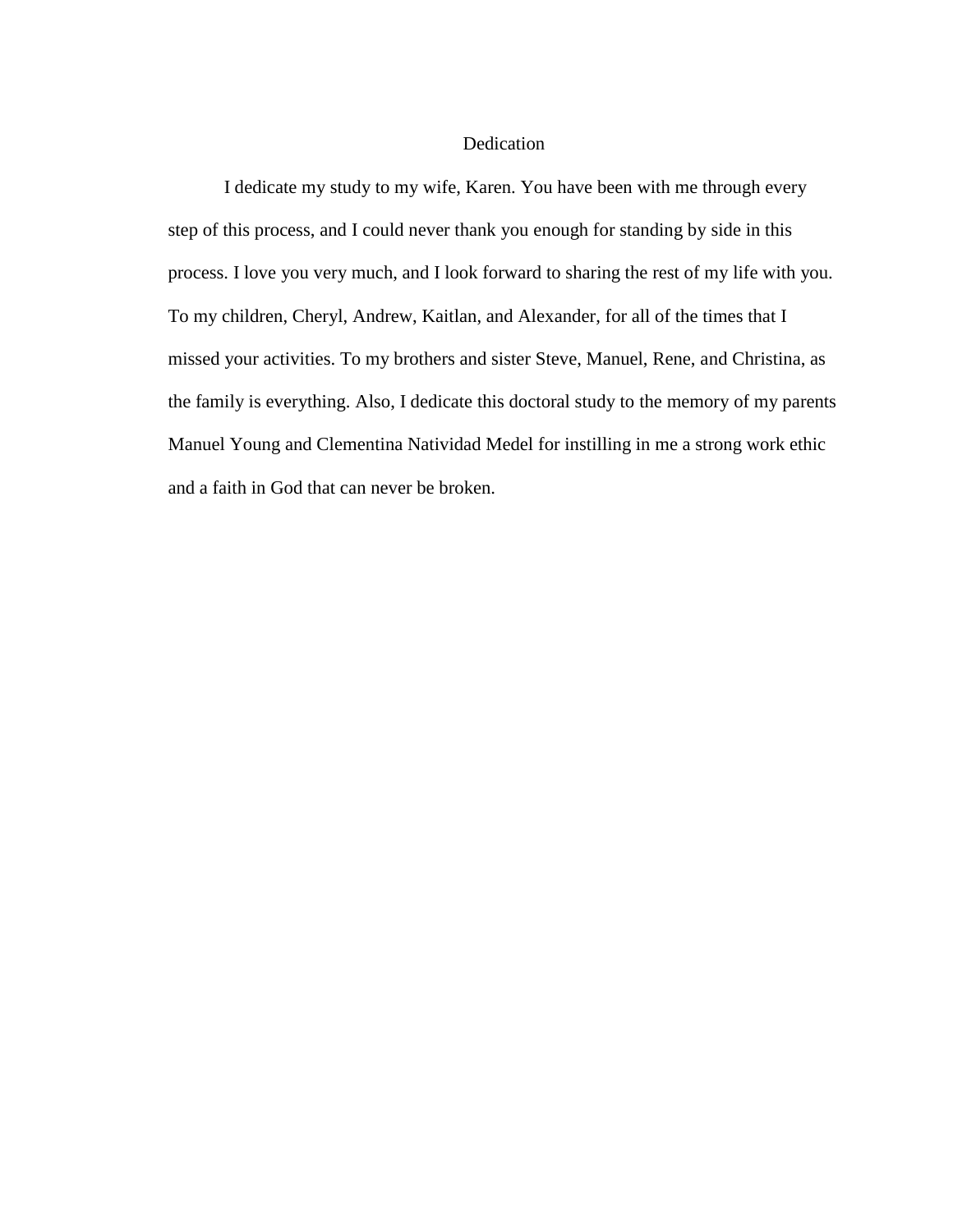#### Acknowledgments

First, I thank God the Father Almighty for his guidance, and granting me the strength, patience, and perseverance to complete this educational journey. With God, all things are possible and I would not have made it without the strength and faith that His presence in my life.

I thank my family, friends, and coworkers for their support, encouragement, and listening to me throughout this process and providing uplifting words during the most difficult times in this process. Thank you to my maternal Aunts and Uncles as we have had some pass away during this time, but I have kept them all in my heart and blessed that they were a part of my life. Thank you to Dr. David E. Bealer (1955-2016), for a meeting we had back in 2016 and providing words of wisdom, encouragement, and support, your memory will not be forgotten.

Finally, I thank my Chair, Dr. Roger Mayer. You have worked with and assisted many doctoral graduates by providing your time, encouragement, and most of all support. Thank you for everything that you have done to help students reach their educational goals, and you came into my life at a time when I needed direction and you far exceeded this task. Also, thank you to my committee members Dr. Warren Lesser, Dr. Robert Hockin (1950-2019), Dr. Jill Murray, and Dr. Judith Blando for your feedback and dedication to help students place an emphasis on the quality of work produced. This has been an unforgettable journey, and I will be eternally grateful for all those who have been there for me along the way.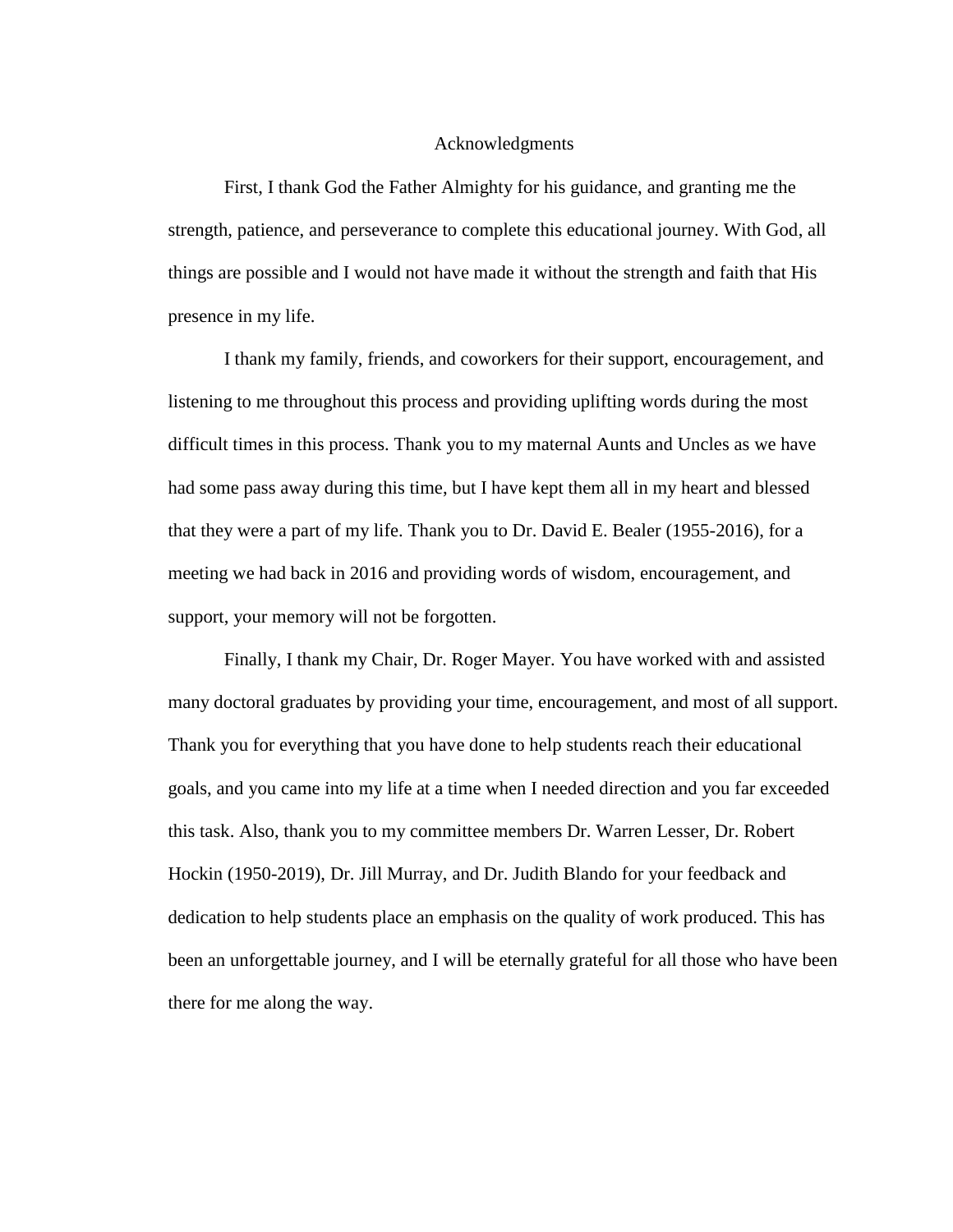### Table of Contents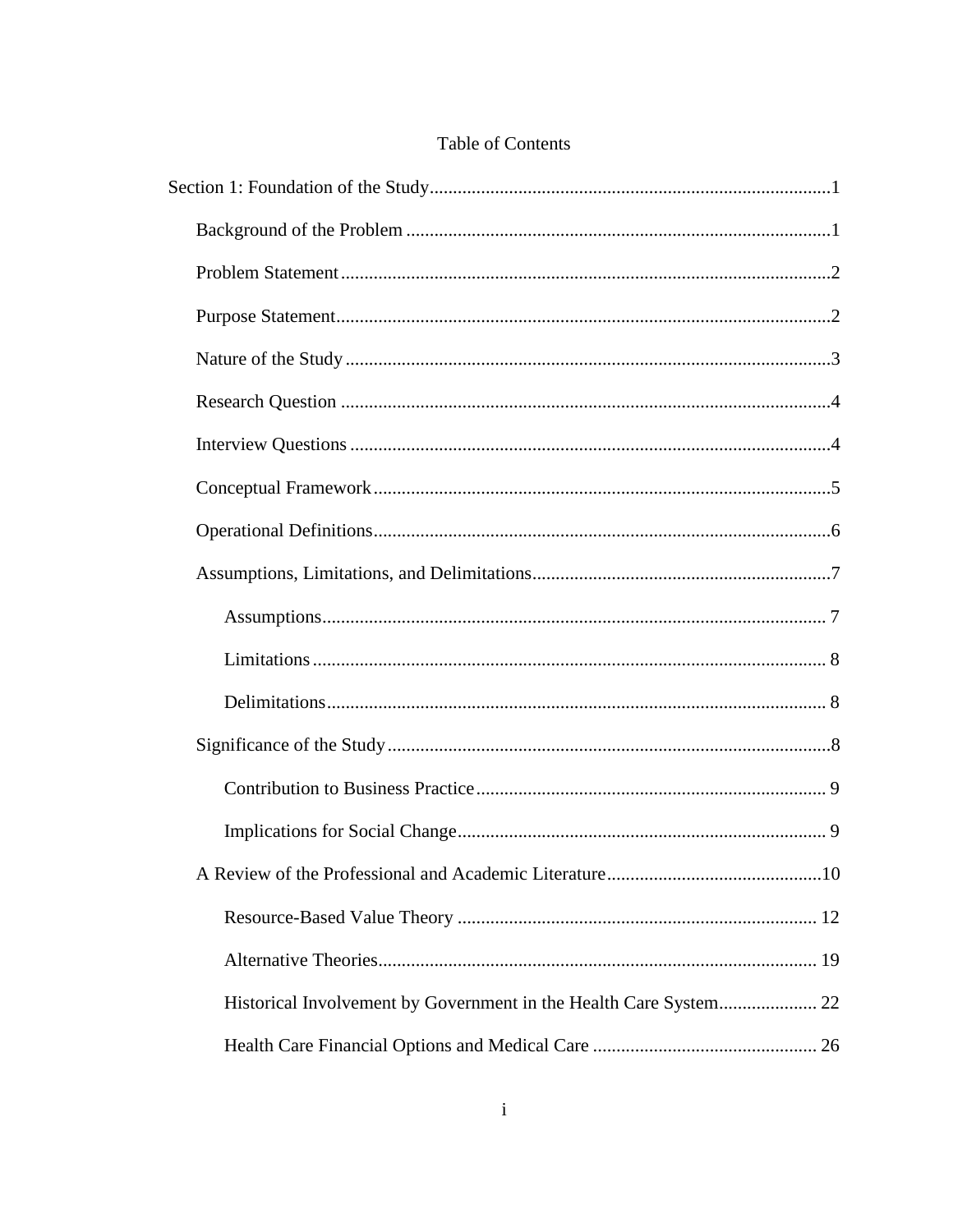| Section 3: Application to Professional Practice and Implications for Change |  |
|-----------------------------------------------------------------------------|--|
|                                                                             |  |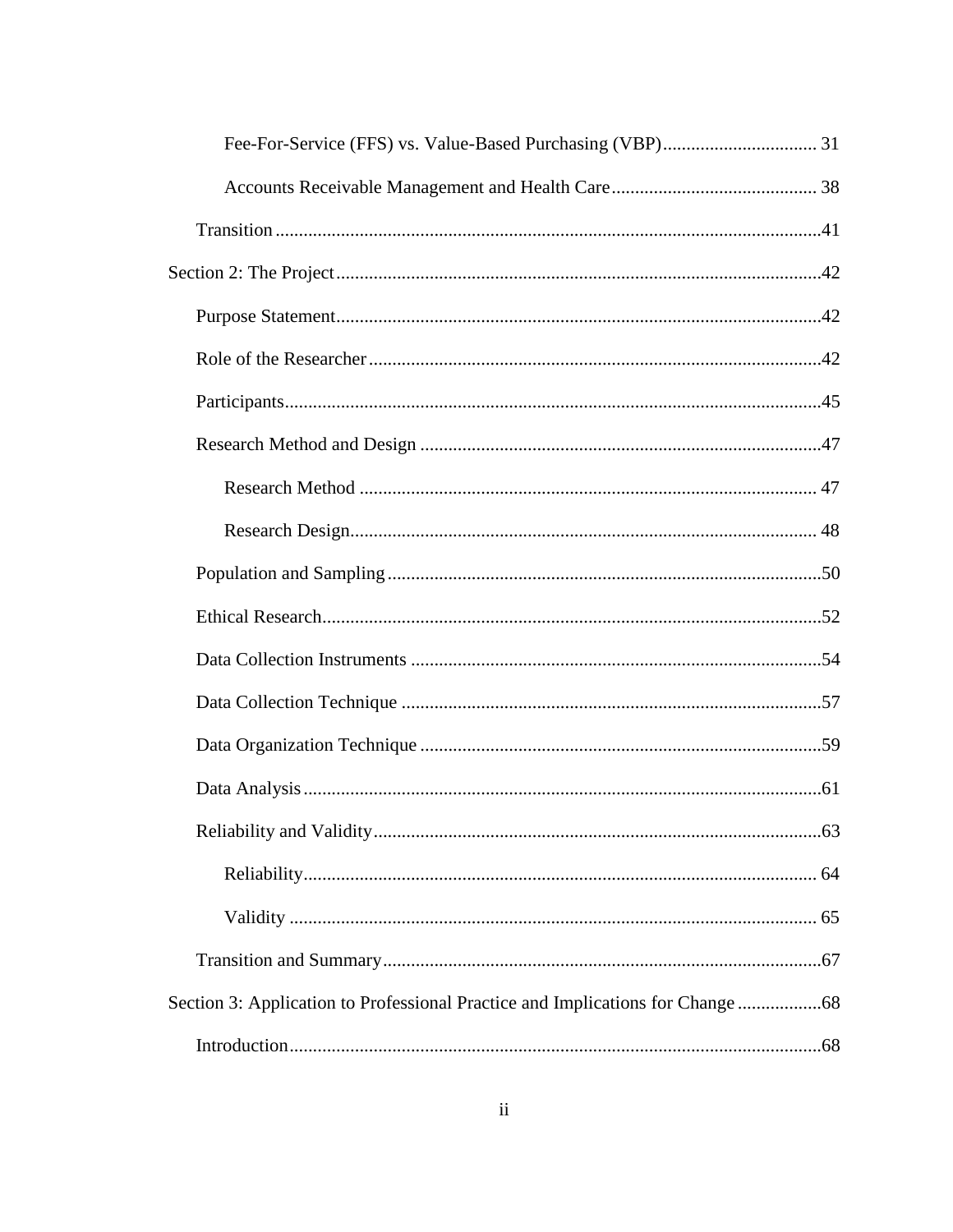| Theme 1: Communication Between Medical Providers and Billing Staff  70 |  |
|------------------------------------------------------------------------|--|
|                                                                        |  |
|                                                                        |  |
|                                                                        |  |
|                                                                        |  |
|                                                                        |  |
|                                                                        |  |
|                                                                        |  |
|                                                                        |  |
|                                                                        |  |
|                                                                        |  |
|                                                                        |  |
|                                                                        |  |
|                                                                        |  |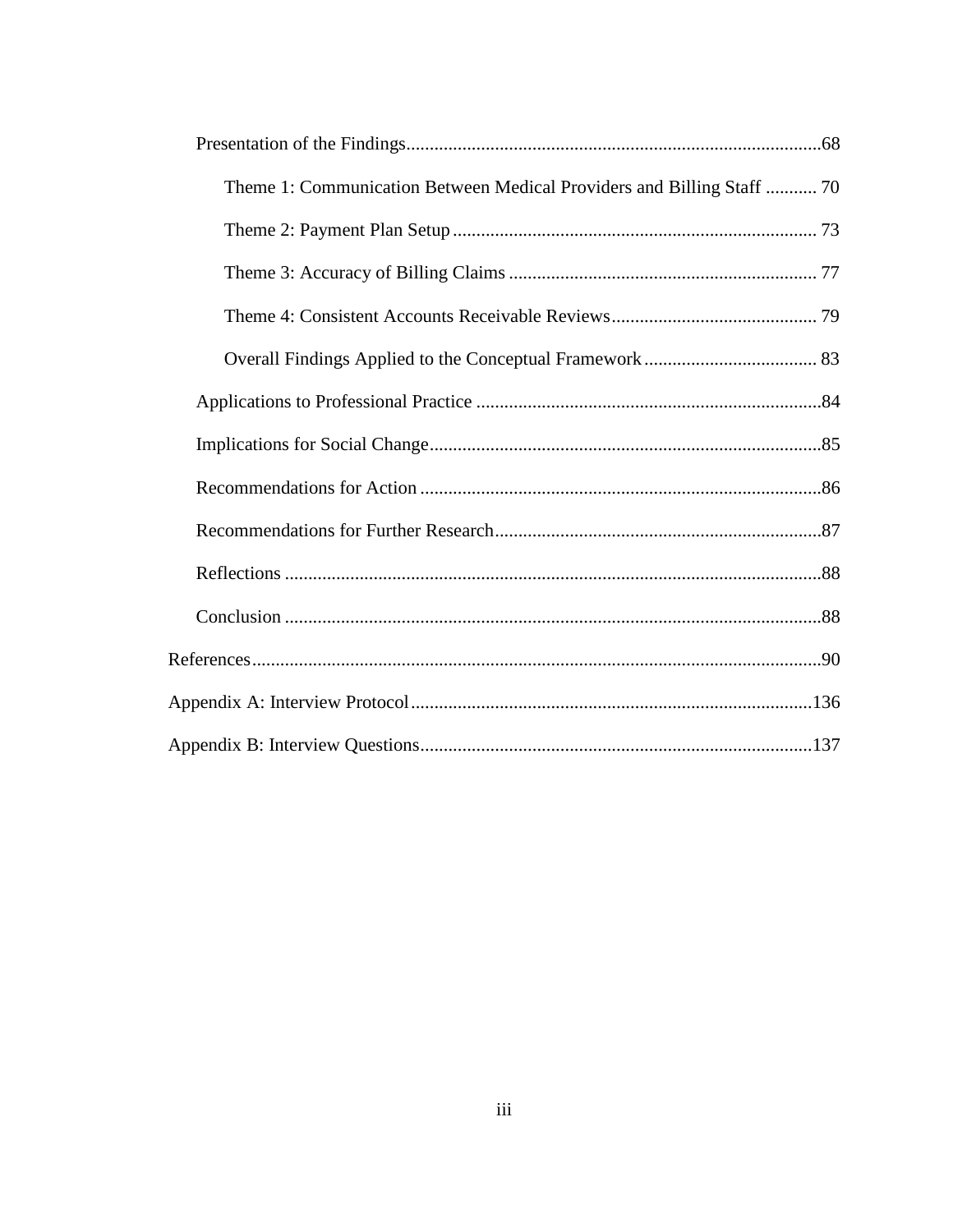# List of Figures

|--|--|--|--|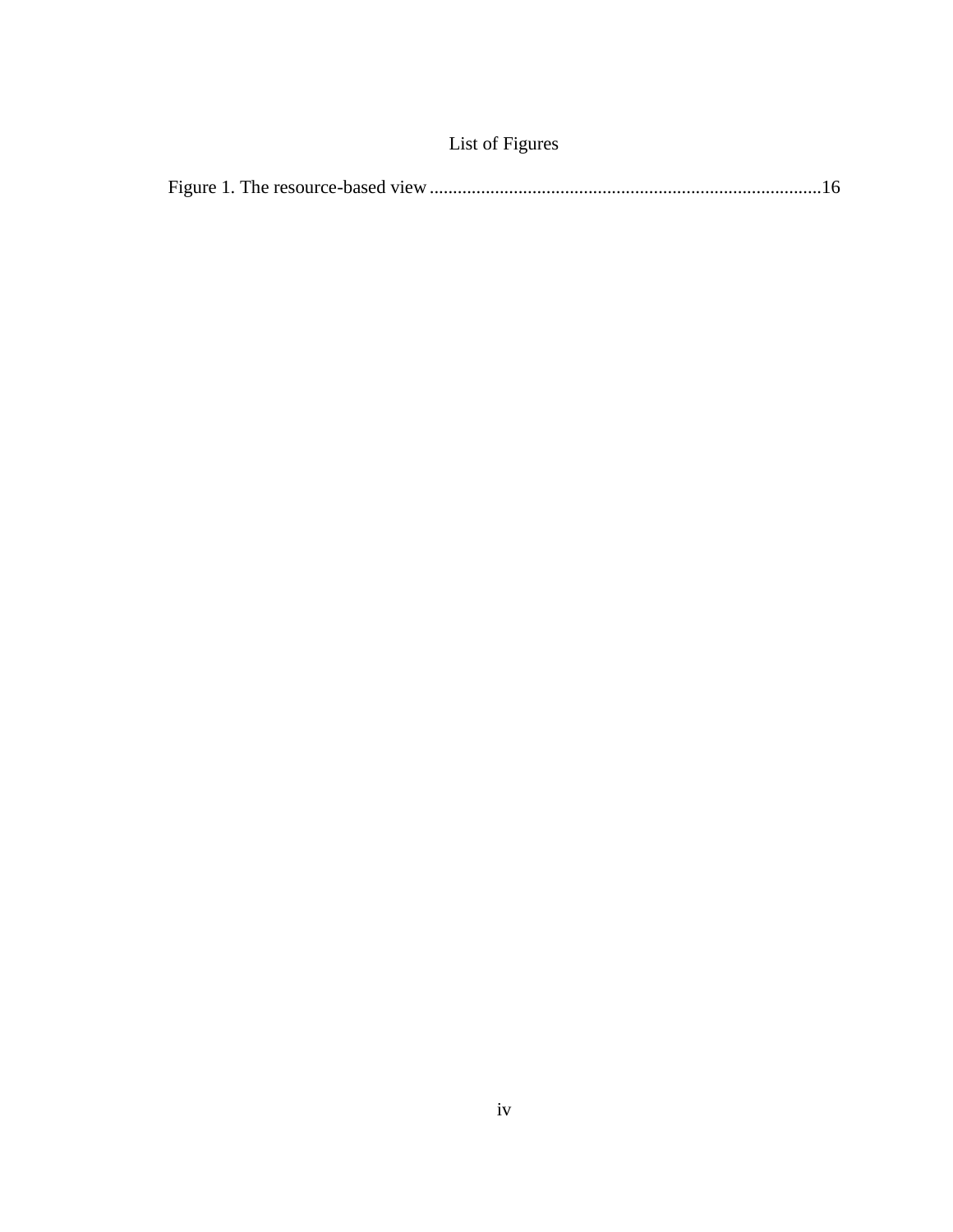#### Section 1: Foundation of the Study

<span id="page-11-0"></span>Effective revenue cycle management in rural clinics is essential to their economic sustainability (Lubberink, Blok, van Ophem, & Omta, 2017). In the initial phase of a revenue cycle strategy, a healthcare organization summarizes potential revenue outlets based on the volume of patients and mix of insurance payers (Johnson & Garvin, 2017). Revenue, in the form of accounts receivable collection processes, of healthcare organizations are unlike most with other industries (Mindel & Mathiassen, 2015). Healthcare providers must deal with multiple payers and unique rules such as bundled payments, case-based payments, copayers, and contractual allowances (Hernandez, 2017). Healthcare managers must deal with payment delays, challenges by payers for services provided and unreimbursed services (Cascardo, 2015). Thus, healthcare clinic managers must develop strategies to address these revenue cycle challenges in order to obtain timely payments from patients and their insurance payers.

#### **Background of the Problem**

<span id="page-11-1"></span>Developing an effective means to collect payment for health services rendered during a routine visit is a challenging task in the health care industry. Rural clinics that serve a high number of indigent patients would close without adequate reimbursement. The goal of the Medicaid program enacted in 1965 was to provide medical services to lower income individuals and families (Leemon, 2014). The passage of the Affordable Care Act (ACA) in 2010 became another form of health coverage introduced to the public. It provides health insurance to the uninsured, which constitutes approximately 27.3 million individuals or 8.6% of the population (United States Census Bureau, 2016).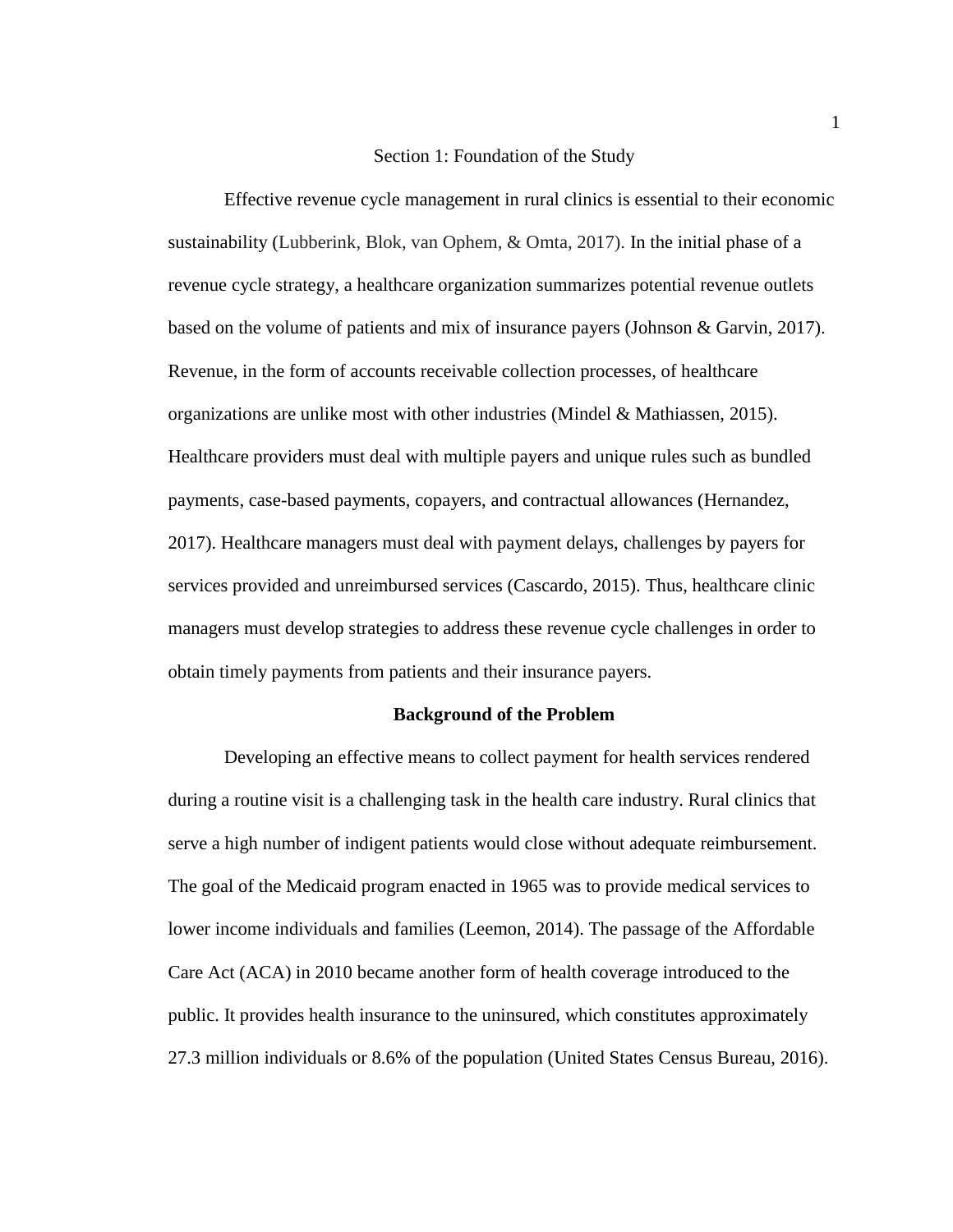Other forms of coverage or payment can include private pay insurance plans, direct payment, and a sliding fee scale based on one's ability to pay (Barbaresco, Courtemanche, & Qi, 2015). Clinic managers and financial support staff will benefit from successful strategies to obtain timely payment for medical services from patients, which relate to strategies for collecting accounts receivables.

#### **Problem Statement**

<span id="page-12-0"></span>Rural clinic managers struggle to generate cash flow from unpaid patient accounts (Lail, Laird, McCall, Naretto, & York, 2016). Healthcare organizations spend roughly \$26 billion on revenue cycle management addressing reimbursement and collection processes (Hayes, Subhan, & Lakatos, 2015). The general business problem was that healthcare leaders do not develop effective revenue cycle strategies and cash flow shortfalls may threaten the survival of the organization. The specific business problem was that some rural clinic managers lack strategies to obtain timely payments from patients and insurance payers.

#### **Purpose Statement**

<span id="page-12-1"></span>The purpose of this qualitative multiple case study was to explore strategies rural clinic managers use to obtain timely payment from patients and insurance payers. Study subjects included clinic managers from five rural clinics in southwestern region of the United States who have incorporated strategies to obtain timely payment from patients and insurance payers. The implication for positive social change could come from insights for clinic managers when they develop strategies to increase cash from accounts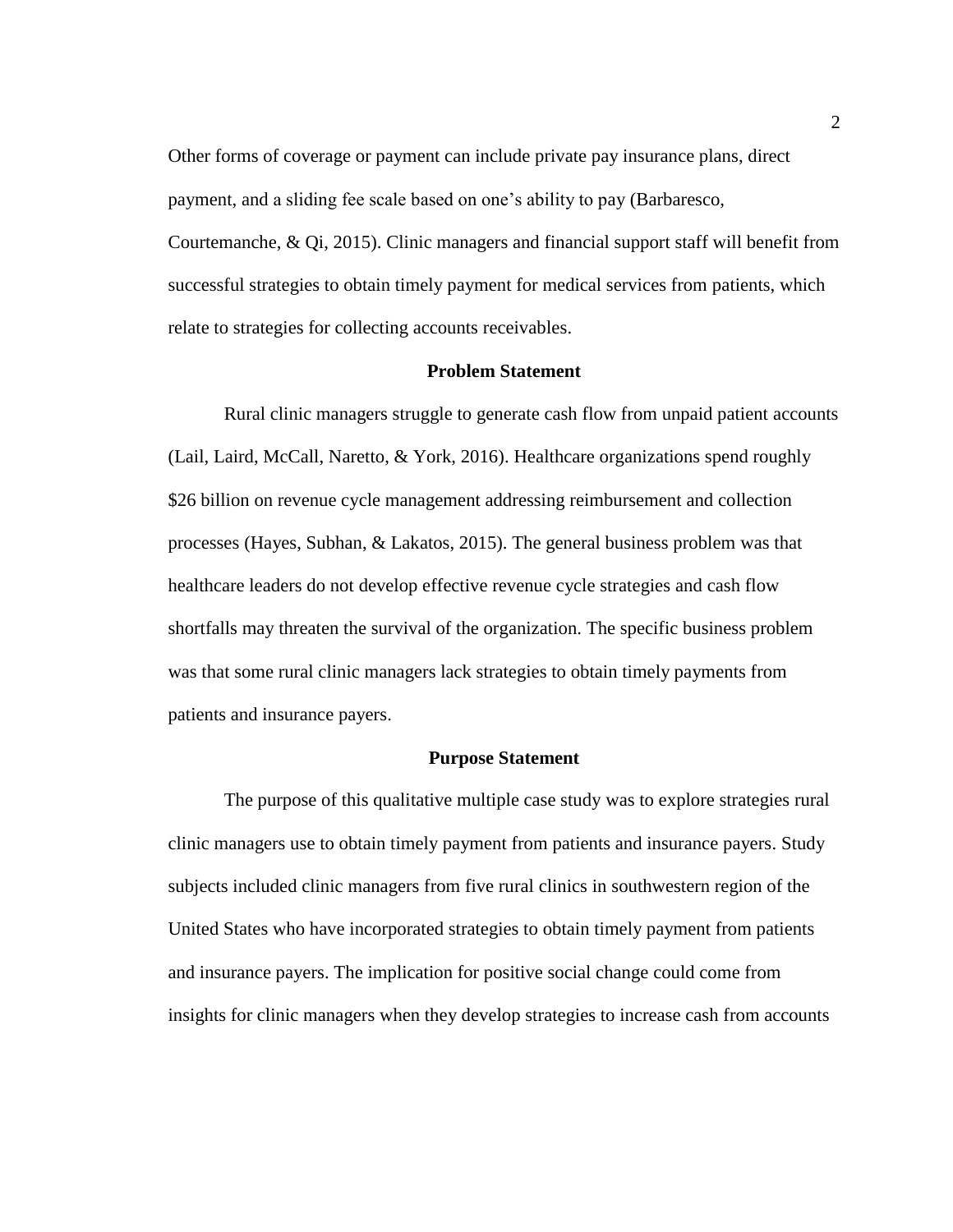receivables, which may improve the financial stability of the clinic and increase the wellbeing of individuals in southwestern region of the United States.

#### **Nature of the Study**

<span id="page-13-0"></span>The three research methods are qualitative, quantitative, and mixed methods (Denzin & Lincoln, 2011). Qualitative researchers gather in-depth data, discover the meaning of the unknown, and reconstruct stories of participants on a conceptual level (Guba & Lincoln, 1994). I have selected the qualitative methodology to recognize multifaceted comprehensive medical services performed in rural clinics. A quantitative researcher focuses on empirical evidence by using statistical processes (Petrescu & Lauer, 2017). A quantitative methodology was not an appropriate method, because I was not examining numeric data with statistical processes. The mixed methods methodology incorporates both quantitative and qualitative components (Polit & Beck, 2010). This was not a suitable choice, as I do not intend to incorporate statistical methods to explore my research question.

I considered four qualitative research designs, including (a) phenomenology, (b) ethnography, (c) narrative design, and (d) case study. Phenomenology researchers emphasize the meaning of participants' lived experiences (Moustakas, 1994). The phenomenology design was not appropriate for this study because my goal was not to explain the meaning of the participants' lived experiences. Ethnography researchers emphasize the meaning of the participants' expression of culture (Symons & Maggio, 2014). I do not propose to explore a participant's individual customs or culture and an ethnography design was not appropriate for this study. A narrative design provides the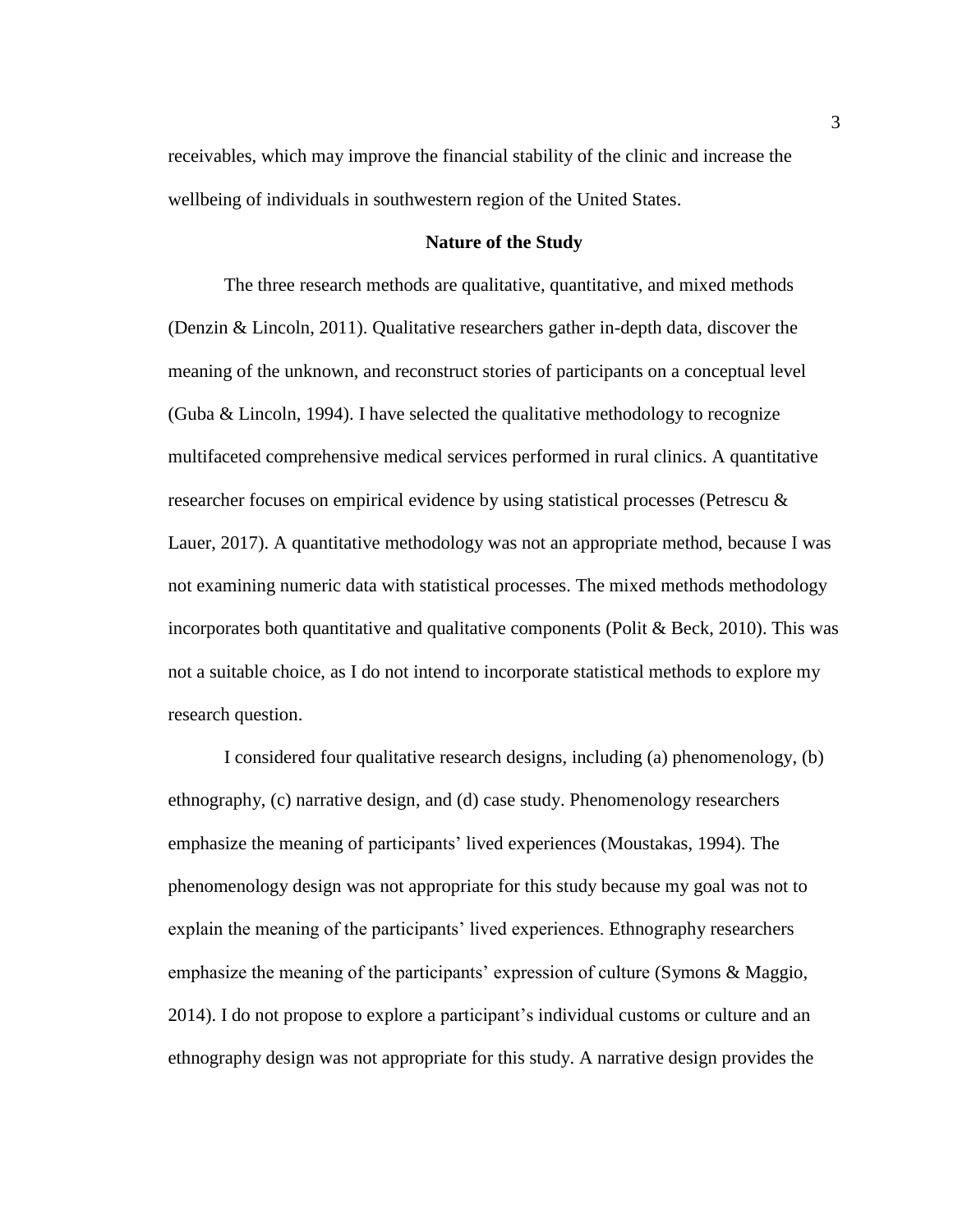researcher the opportunity to focus on the lives of individuals as told through their own stories (Denzin & Lincoln, 2011). I did not intend to focus on the lives of the participants through their own stories and rejected a narrative design for this study. I used a case study design to explore the research question as the case study approach allows the researcher to view the issue in a natural setting.

#### **Research Question**

<span id="page-14-0"></span>What strategies do rural clinic managers use to obtain timely payments from patients and insurance payers?

#### **Interview Questions**

- <span id="page-14-1"></span>1. What strategies do you use to obtain timely payments from your patients and insurance payers?
- 2. What strategies do you use to collect from uninsured and underinsured patients?
- 3. What strategies do you use to manage doubtful accounts and bad debt?
- 4. What strategies does your organization use to ensure staff complete billing forms correctly with no errors that delay payments?
- 5. What techniques does your office staff use to collect copayment either before or after the patient visit?
- 6. How does the organization provide training to the billing staff to ensure they are able to meet the organization's standard for timely collections?
- 7. How does the organization ensure that the billing staff has the current training or professional development regarding health information technology?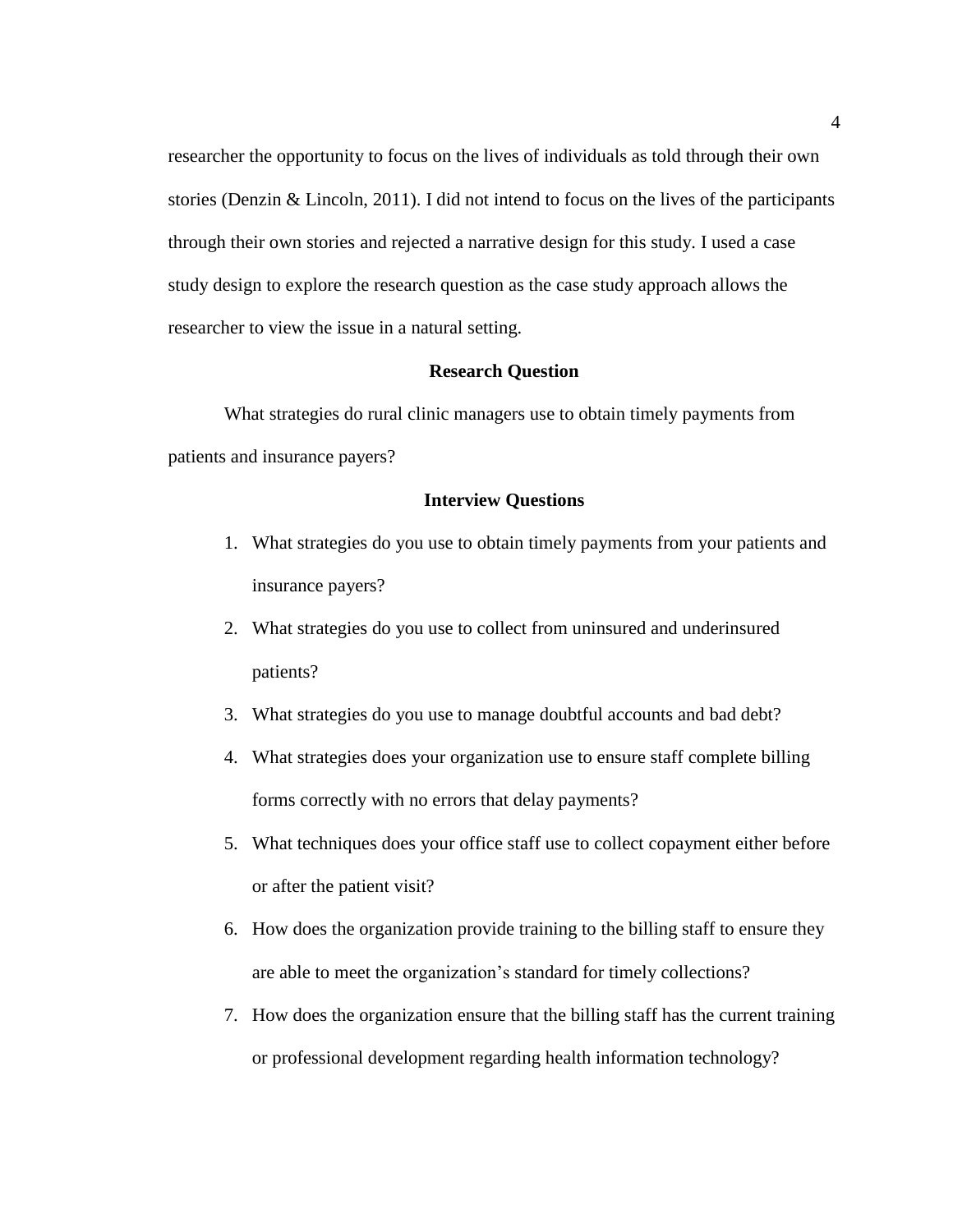- 8. What billing techniques does the organization use that would be a competitive advantage over other similar organizations?
- 9. What are the necessary attributes and abilities of a biller to ensure continued profitability and sustainability for the organization?
- 10. What additional information can you make available that accounts receivable strategies ensure timely payment from patients and insurance payers?

#### **Conceptual Framework**

<span id="page-15-0"></span>The resource-based value theory (RBV) served as the foundation for this qualitative multiple case study. Wernerfelt (1984) provided an approach in finding a balance between manipulation of existing resources and the expansion of resources to an organization's firm strategic management design to yield increased profits. The RBV indicates a correlation between profitability and resources as well as managing organizations' resources for the long term (Wernerfelt, 1984). RBV theorists and strategists are contributors in the RBV development.

The healthcare industry exemplifies the RBV within the internal organizational resources to include attributes, abilities, organizational procedures, and expertise formulated at the administrative level of an organization (Patidar, Gupta, Azbik, & Weech-Maldonado, 2016). RBV theorists Warnerfelt (1984) and Barney (1991), proposed to improve an organization's efficiency and effectiveness with an increase in profitability and sustainability. The prevalence of internal resources to maintain a competitive advantage over rival competitors can be found using RBV. A turbulent period for the healthcare industry is transpiring due to competition, an adjustment in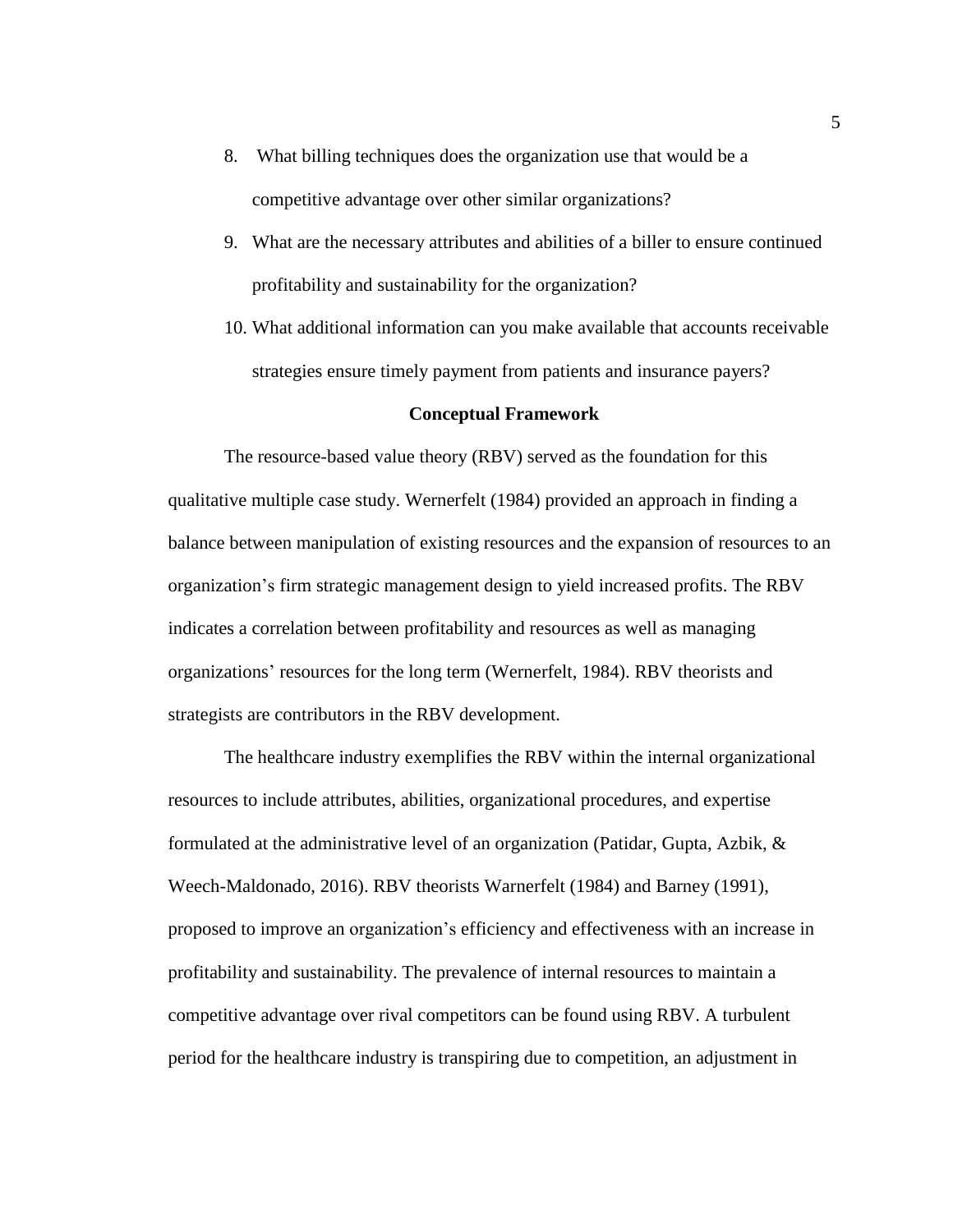reimbursement for services rendered, and struggles in keeping current with health information technology and electronic medical records (Angeli & Norwood, 2017). The RBV combines superior resources and competencies to achieve increased financial earnings. The RBV perspective emphasizes the development of dynamic capabilities and useful resources as possible foundations for a definite competitive advantage (Kash, Spaulding, Gamm, & Johnson, 2014).

#### **Operational Definitions**

<span id="page-16-0"></span>*Arizona Health Care Cost Containment System (AHCCCS)*: A version of the Medicaid system in the state of Arizona that provides medical benefits to those with lower to moderate incomes (Langellier, de Zapien, Rosales, Ingram, & Carvajal, 2014).

*Contractual adjustments*: The difference between healthcare organizations' fully charged amounts for services and payments received (Chen et al., 2015).

*Contractual allowances*: The financial difference between what the healthcare organization bills and the agreement entered into financial conditions with a third party payer (Rosolio, 2016).

*Customary allowable rate:* The rate of reimbursement intended to mirror the value of the services provided by the provider (Panning, 2014).

*Government-funded health plans*: A provision as part of social wellbeing to provide healthcare services to lower income individuals (i.e., disabled, children, and the elderly; Bradbury, 2015).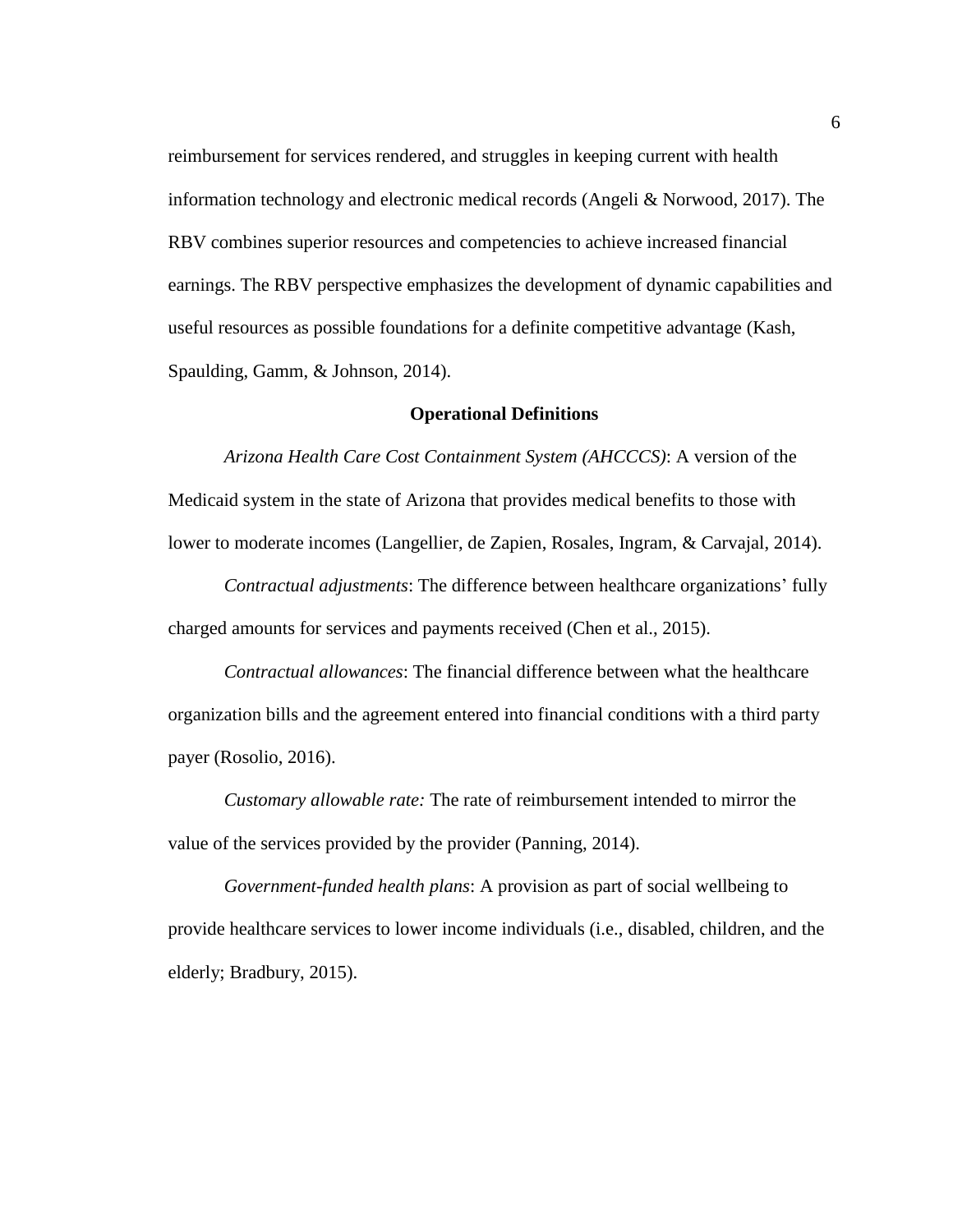*Multifaceted health care organization:* Healthcare organization with many different elements or combinations of services or roles provided to customers/patients (Prowle & Harradine, 2014).

*Reimbursement rate (normal/customary):* The fee or charge associated based on the volume of services provided to a customer or patient during an encounter with a medical provider (Jones & Ku, 2015).

*Timely payments:* A reimbursement for services rendered by the health care provider within a payment timeframe defined by the payor (Fitzpatrick, Butler, Pitsikoulis, Smith, & Walden, 2014).

#### **Assumptions, Limitations, and Delimitations**

<span id="page-17-0"></span>Assumptions, limitations, and delimitations can limit the methods and examination of the research within the study. Assumptions and limitations are outside the scope of the researcher's control. Delimitations are essential within the context of the research managed by the researcher. Furthermore, these concepts are integral in outlining methodology within the context of the research detailed as part of the study.

#### <span id="page-17-1"></span>**Assumptions**

The rural clinic acknowledged a responsibility to provide the patient with quality healthcare services regardless of the volume of ailments during an encounter with the assumption the clinic would be paid. Another assumption was the accounts receivable management strategies in collecting co-payments or deductibles imposed by organizational leadership was determinate in the collection of timely payments from the patient. Second, an essential assumption was specific strategies and methods pertaining to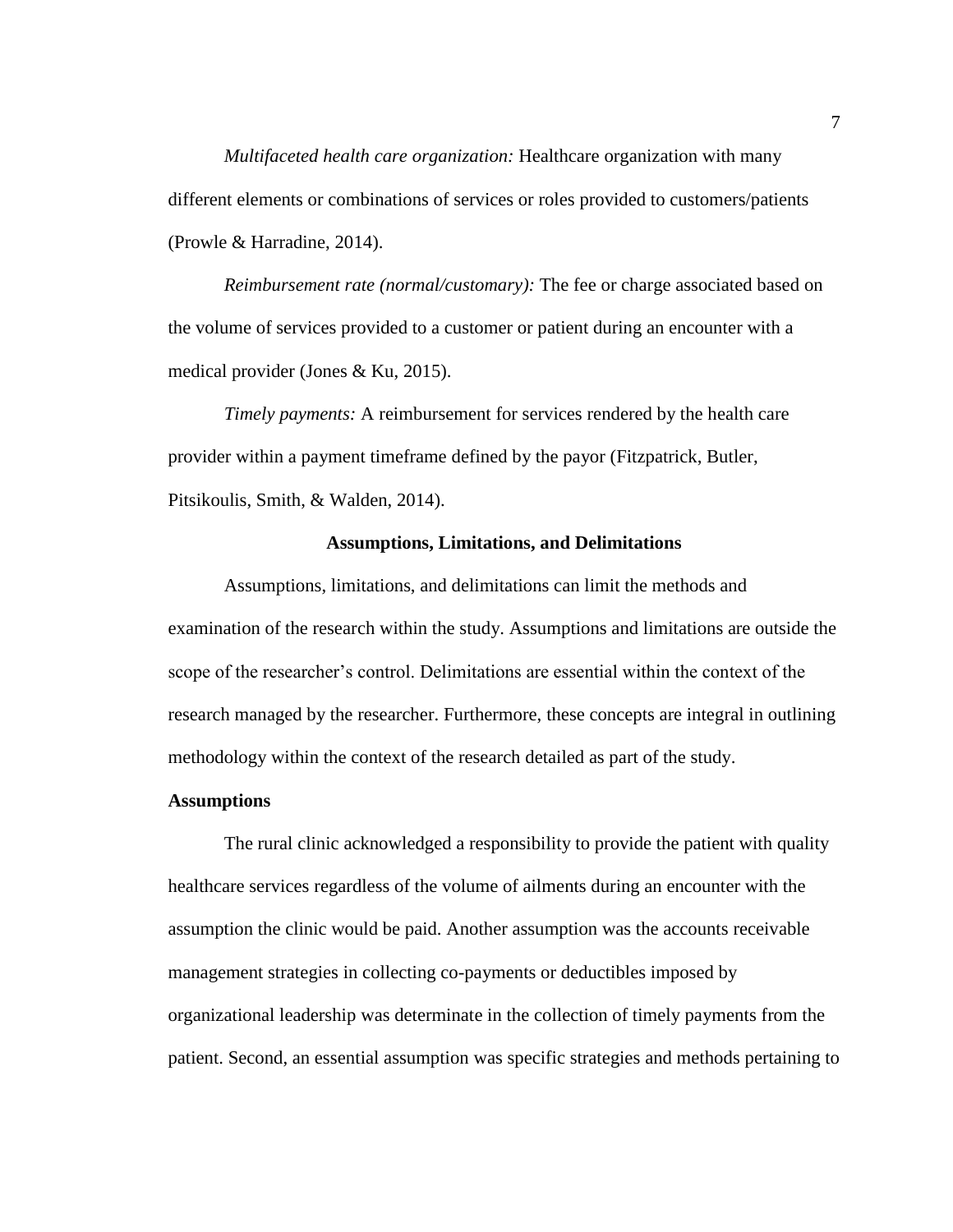the collection process were abided by according to company financial policy (Grant, 2014). The last assumption was that implemented revenue management strategies developed by clinic managers would positively affect payments from patients and insurance payers.

#### <span id="page-18-0"></span>**Limitations**

Marshall and Rossman (2016) defined limitations as elements of the study outside the control of the researcher. A significant limitation of this study was that payment information could not be gathered from patients or insurance providers. One of the limitations of this study was that participants potentially could withdraw at any time in the study thereby skewing the data due to the small sample size. The participants' interview responses are subject to their personal presumptions (Yin, 2017).

#### <span id="page-18-1"></span>**Delimitations**

Delimitations define the scope of the research study determined by the researcher (Yazan, 2015). This study included 10 clinic managers from southwestern region of the United States to include South County and East County. This study included clinic managers who reside in Arizona and live in southwestern region of the United States and who confirmed insurance payers for treated patients.

#### **Significance of the Study**

<span id="page-18-2"></span>Rural clinic managers and individuals residing in southwestern region of the United States could benefit from the outcomes of this study. The healthcare industry prevails as a change agent for reducing costs and improving patient outcomes. Reducing costs, lowering or bundling healthcare services, and establishing strategic processes in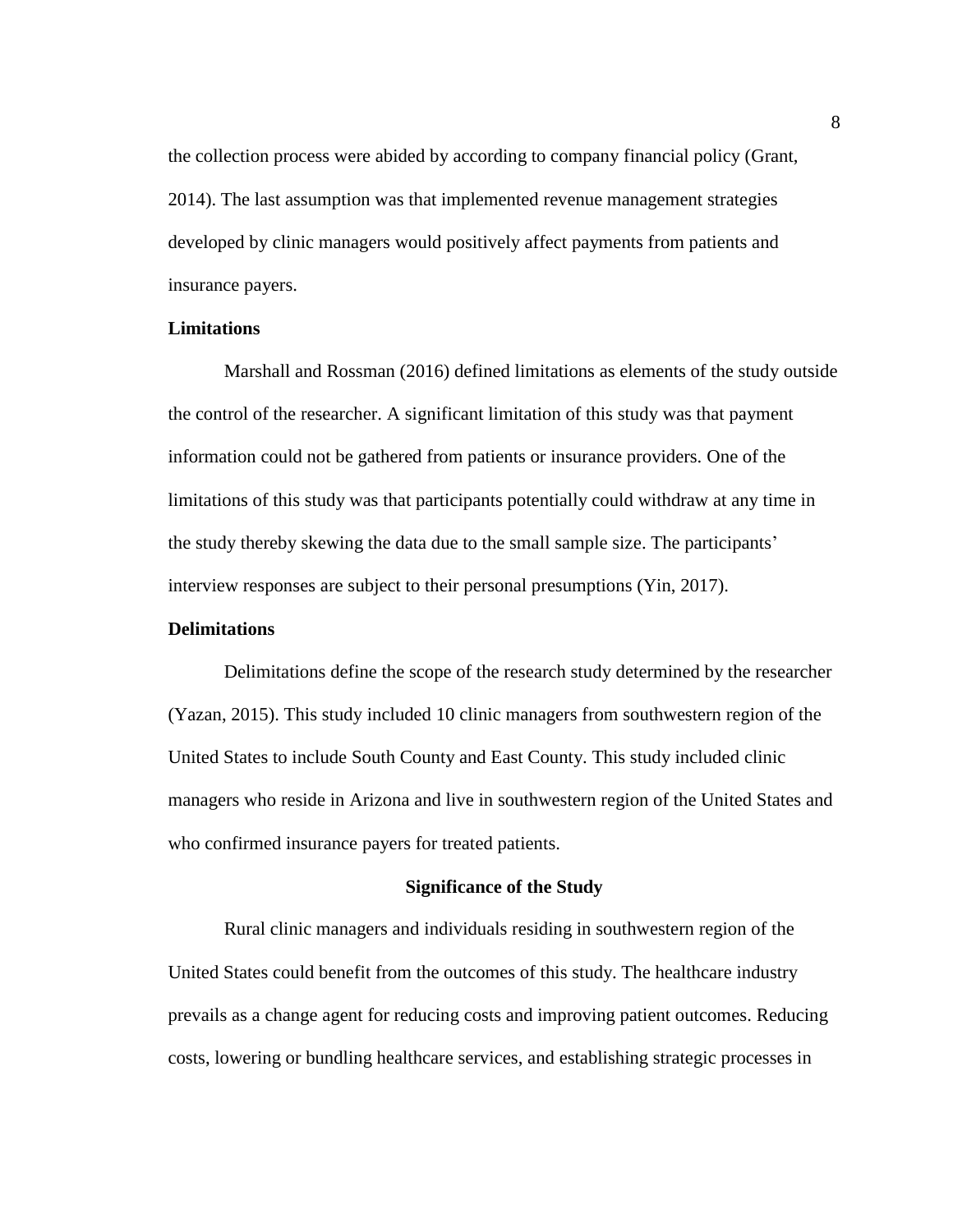obtaining payments from insurance payers may result in a higher volume of patients. An examination of the accounts receivable management processes may provide awareness to rural clinic managers regarding attaining payment from patients and insurance payers.

#### <span id="page-19-0"></span>**Contribution to Business Practice**

Rural clinic managers could benefit from this study by understanding their role as it relates to reimbursement practices. Healthcare leaders must demonstrate strategic business practices interpreting the development of volume and scale of insurance payors in conjunction with the business model (Kemperman et al., 2016). The healthcare business model requires transparency in the reimbursement process of services rendered. . Ideally, a healthcare organization must provide patients with a high quality of care at affordable prices to form an organizational culture of accountability (Mkanta, Katta, Basireddy, English, & de Grubb, 2016). Rural clinic business leaders may gain awareness of strategies to increase cash flow, which could increase resources necessary to provide quality services.

#### <span id="page-19-1"></span>**Implications for Social Change**

Organizational leadership, hospitals, and physician-based groups considering collaboration could benefit from the results of this study on rural clinics while influencing the quality of care. The healthcare business model of requiring payment in advance of services has demonstrated ineffective in the inability to provide adequate healthcare to underserved communities (LeFevre, Shillcutt, Broomhead, Labrique, & Jones, 2017). Patients decide their healthcare needs based on the qualities and expertise of the medical provider (Reddy & Mythri, 2016). Effective cash collection strategies that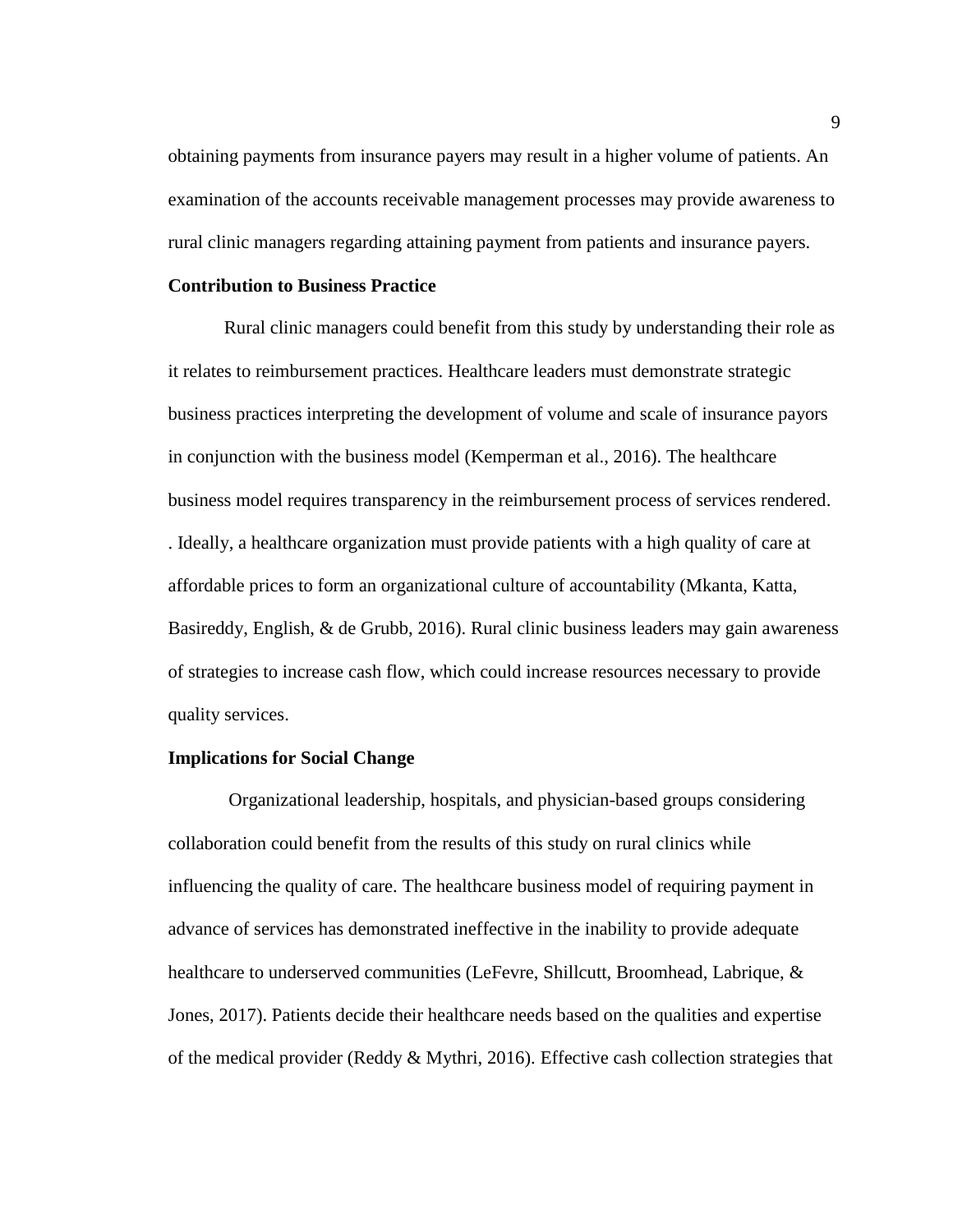allow for payments of co-pays, deductibles and uninsured payments may increase the likelihood of health care services to residents in underserved communities, which will impact the patients' well-being.

#### **A Review of the Professional and Academic Literature**

<span id="page-20-0"></span>Reviewing prior published research is a strategy researchers use to gain a more indepth understanding of a research topic. Lubberink et al. (2017) stated that the literature review is an essential component of the research because it provides systemic, activitiesbased approach to reported context. The purpose of this qualitative multiple case study coincides with research related to evolving changes in reimbursement. Included in this section is a review of the academic and professional literature on the RBV theory as used by other researchers to investigate related research topics. I examined literature from other scholars who deliberated regarding rural clinic managers' strategies to obtain timely payments from patients and insurance payers and my findings aim to help managers reduce the interruption or delay in receiving payment from patients and insurance payers for medical services rendered.

The information gathered from this study came from a multitude of sources including ABI/INFORM Global, ProQuest, SAGE Publications, Google scholar, Wiley Online, Academic Search Complete, Emerald Insight, MEDLINE, Proquest Central, Proquest Health and Medical Collection, Proquest Nursing & Allied Health Source, and EBSCOHost. The keyword search terms for this research included: *health care, health care industry, business model*, *government involvement*, *financial options*, *medical care*,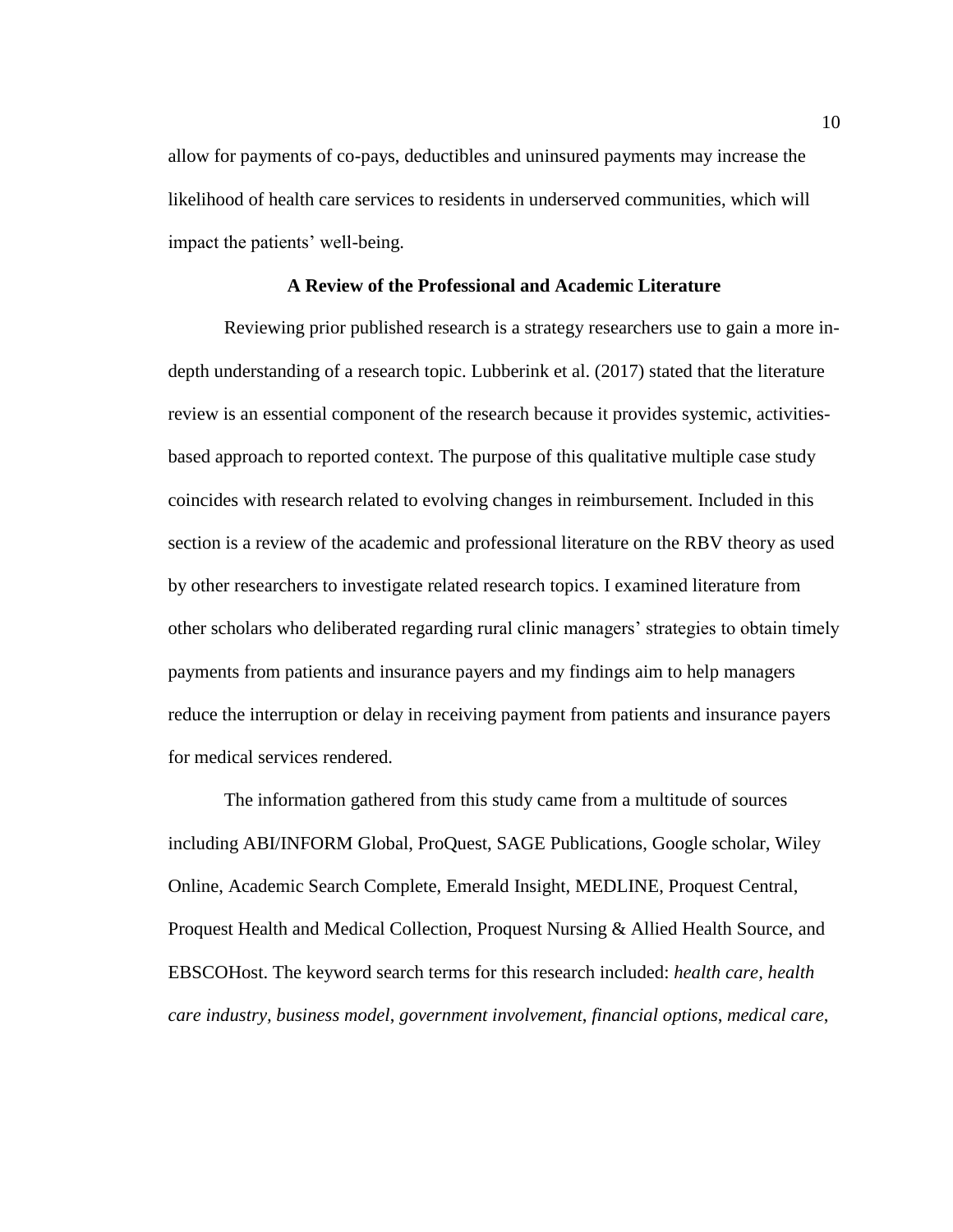*Medicaid*, *ACA*, *fee-for-service*, *value-based purchasing*, *Resource Base Value*, and *total quality management*. .

The financial health care models in the literature illustrate how healthcare services can be efficient and which methods are cost-effective. The reimbursement models indicate the delivery of healthcare services, efficiency of effective billing procedures, and exhibit cost-effective methods to develop the success of a healthcare operation. I presented the value-based purchasing model, which was the defining standard for healthcare operations' performance. The core business values of this model consist of cost control, financial stability, and sustainability of healthcare operations. Consistency of adequate reimbursement of healthcare organizations maintains sustainability. With this intention, healthcare organizations determine adequate reimbursement fee schedules concerning payment for the businesses to remain flexible for future success.

The U.S. healthcare sector has changed as health insurance plans provide an array of healthcare services. The clinic manager is responsible for reimbursement and assessing strategic business models for obtaining timely payment within the clinic. The continuity of care diminishes when patients are required to choose their provider solely based on insurance coverage. The delivery of healthcare is a focal point for patients who can be loyal to a medical provider or turn to a competitor for the same services based on insurance (Hegwer, 2014). The value-based purchasing model holds medical providers accountable for the cost and quality of care. Healthcare organizations using a value-based purchasing model focused on cost containment accompanied by quality care, presuming patients will choose quality. The literature review consists of 299 references from peer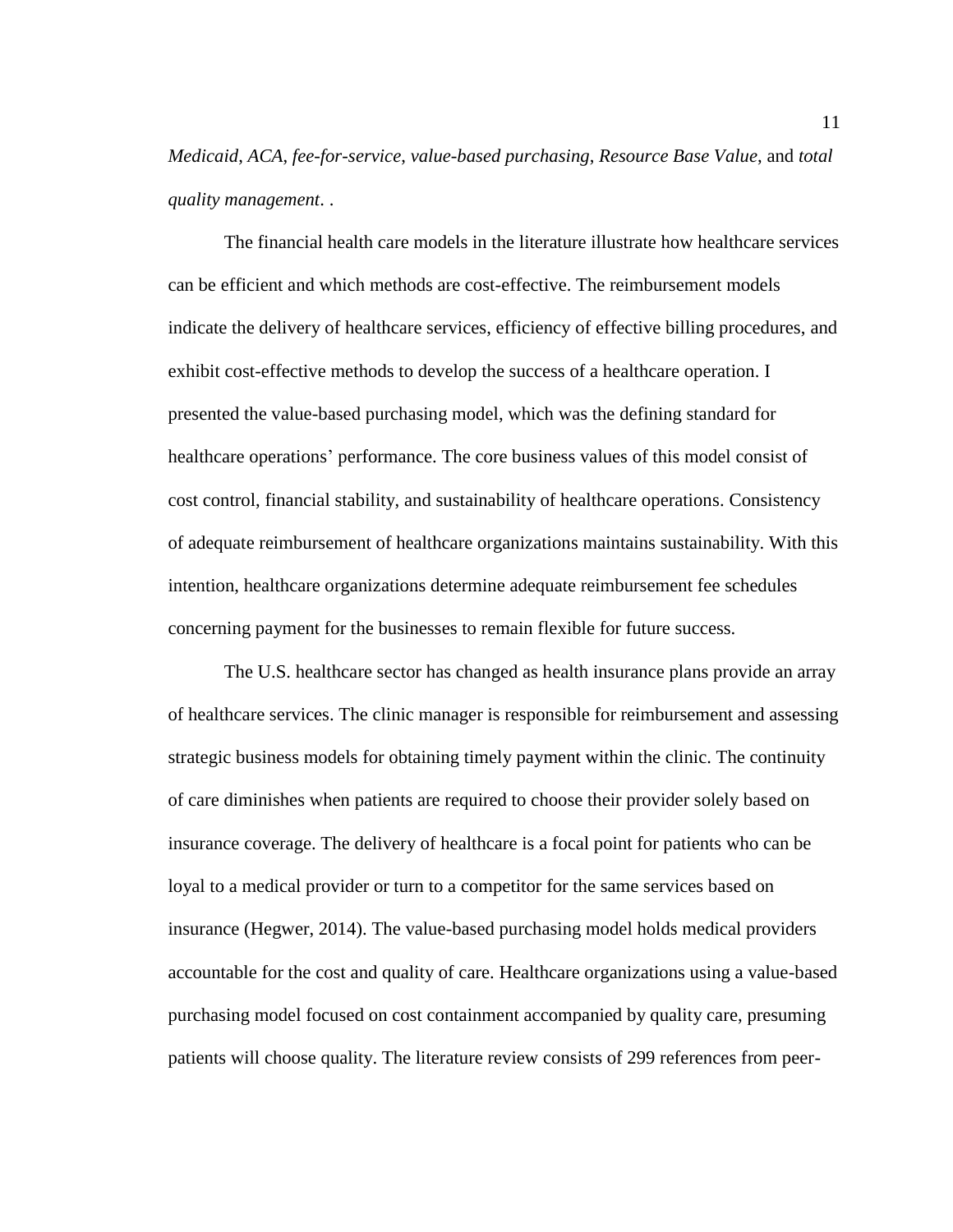reviewed journals, government reports, and books with at least 94% of the sources published between 2013 and 2018, or within 5 years of my expected graduation.

#### <span id="page-22-0"></span>**Resource-Based Value Theory**

The RBV is a relevant framework for service-based industries where there is a requirement of trust. The organization's ability to gain the patient's trust will increase its competitive advantage and improve its financial performance (Lin, Chang, & Dang, 2015). The central tenet of RBV theory is that healthcare leaders should focus on efficient and strategic uses of resources to remain viable (Ozuru & Igwe, 2016). The profitability of an organization stems from the implementation of strategies based on resources identified by organizational leaders (Liu, Zhu, & Seuring, 2017). The RBV model concentrates on the service-concept methodology and is dependent on the performance of individuals executing roles within the organization. It becomes necessary to apply resources to provide medical services that benefit the patient. An organization must consider the implementation of services and equipment, specialty amenities, and quality improvement for their patients as assets and strengths.

Only recently have researchers and business leaders applied RBV to the healthcare field. It is a relevant framework because it claims product-based endeavors are part of a grand business strategy. RBV indicates resources are scarce and unique in stature; these strategic resources are necessary to maintain a competitive advantage in a healthcare market (Gerber & Hess, 2017). The financial and operational well-being of the organization hinges on internal resources within the business (Neghina, Bloemer, van Birgelen, & Caniëls, 2017). Managers can use RBV to develop a strategic plan for using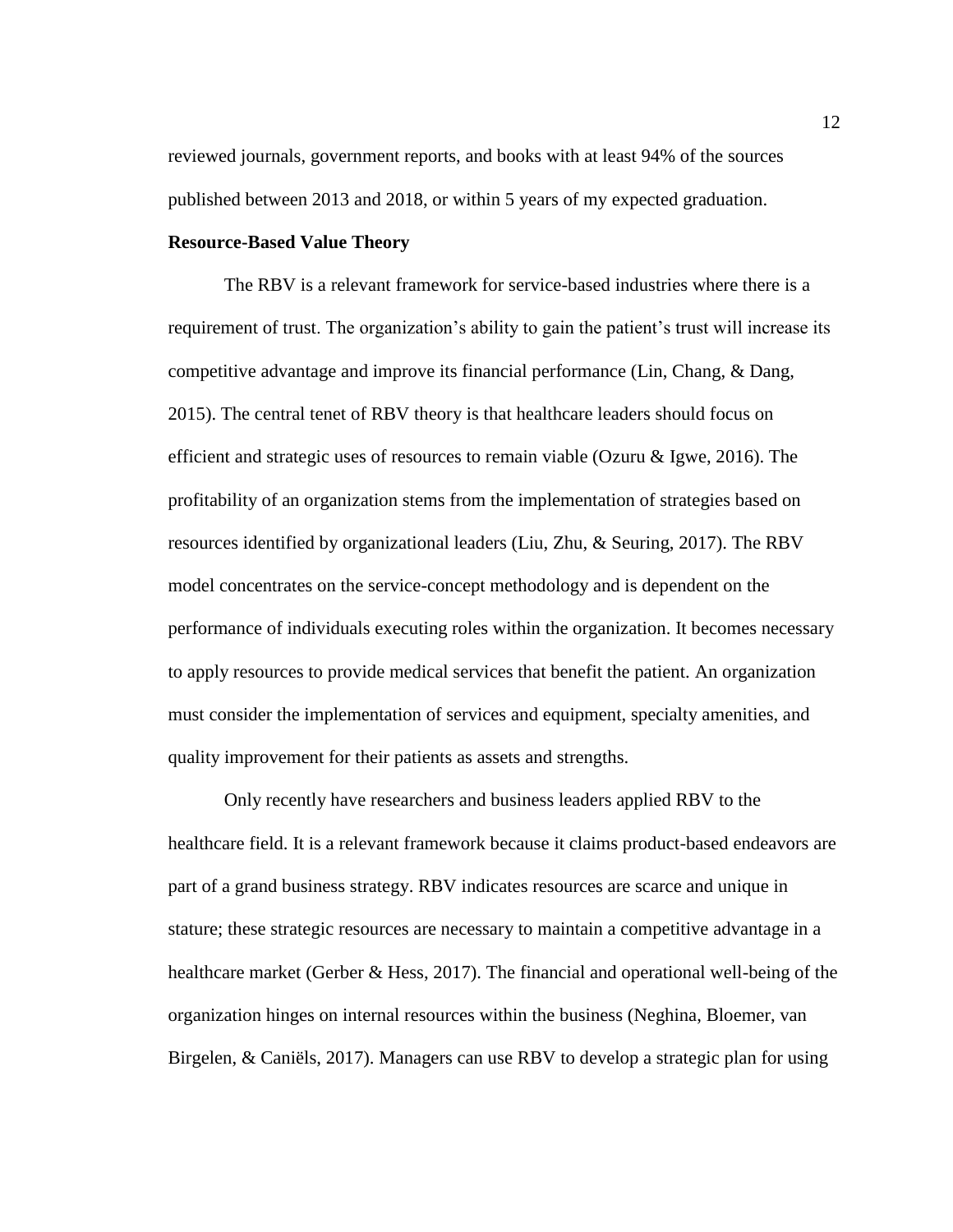internal resources to enhance financial success and sustainability.

Managers in the healthcare industry face difficulties in implementing RBV strategies when the business is at an early stage of development (Voss, Perks, Sousa, Witell, & Wünderlich, 2016). Healthcare leaders can base organizational policies on the RBV theory to specify assets that support the delivery of medical care to patients (Wilden & Gudergan, 2017). In the healthcare industry, the roles of patients, healthcare organizations, and medical providers are still evolving. The RBV framework includes a service delivery model emphasizing employee skills and knowledge expertise which is a foundational piece of financial success (Ozuru  $\&$  Igwe, 2016). As healthcare systems develop towards financial prosperity, the connection with RBV amplifies.

The RBV framework includes strategies to remain competitive. RBV when applied as a business strategy exposes possible disadvantages involving profitability and reputation to the organization (Jain  $\&$  Singal, 2014). The RBV as a strategic business model proposes using internal resources to outperform competitors. The healthcare organization used resources to strategically coordinate with the medical practice to secure a competitive advantage (Abidemi, Halim, & Alshuaibi, 2017), and key resources are employees, who all need to be included in the strategy (Pinto, 2017). Rural clinics leaders also consider the revenue cycle process to guarantee payment, a resource that organizational leaders need to manage. Business leaders manage internal resources in order to keep revenue consistent with the long-term financial growth of the organization.

In rural clinics, the focal point is services provided to patients (check-up, followup care, or consultation). The healthcare industry is a service-model based exchange, and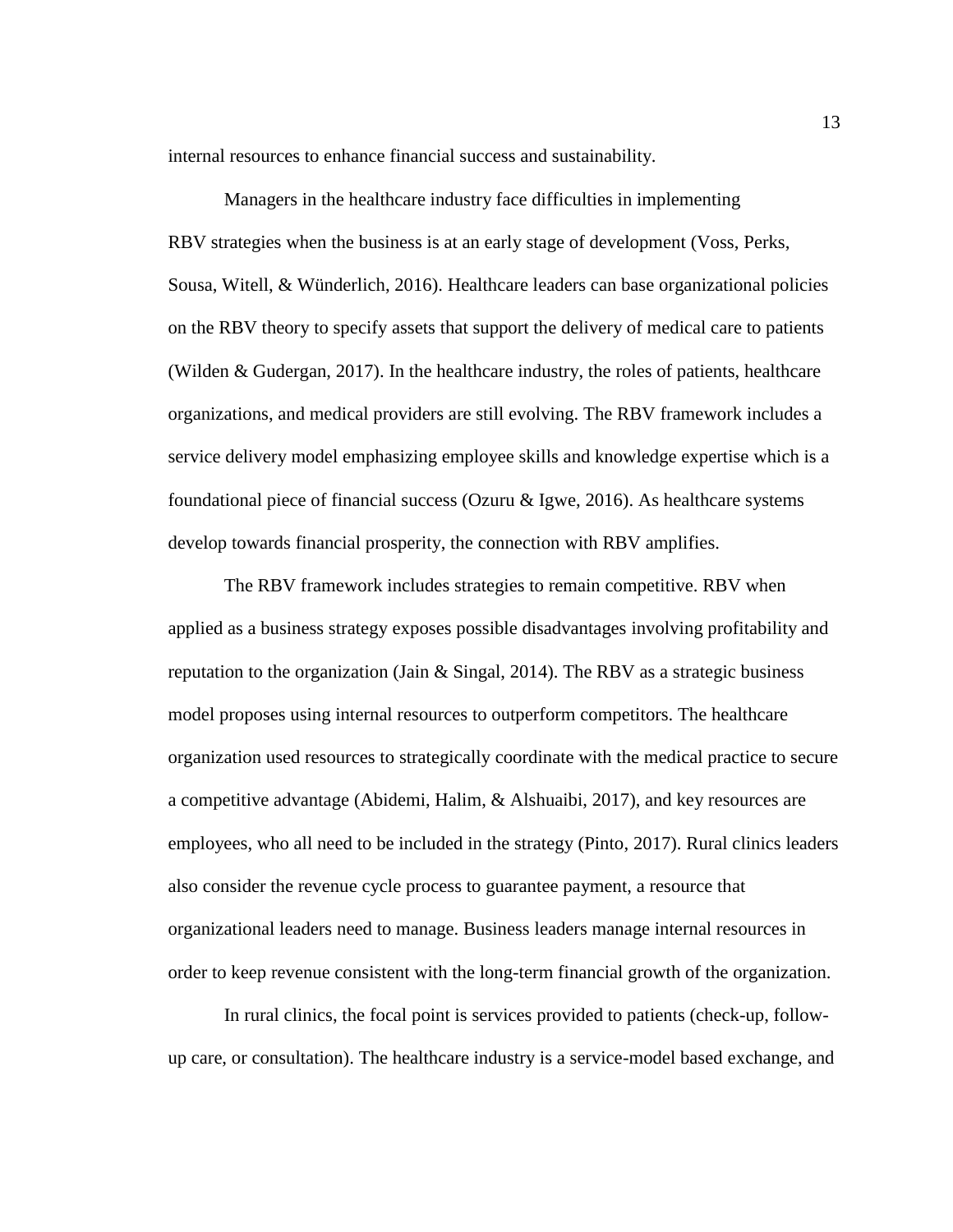with the flow of internal resources and potential employees' capabilities, a creation of value will develop over time indicating innovation as the focal theme (Schneider & Sachs, 2017). RBV within a healthcare organization improves patient outcomes through the use of internal resources within the healthcare organization towards continuity of care (Szymaniec-Mlicka, 2016) and guides business strategies towards competitiveness in the marketplace (Li, Jiang, Pei, & Jiang, 2017). The healthcare industry has integrated RBV into its business models to drive potential success, economic prosperity, and strategic preparation.

**RBV in the management environment**. The methodology of RBV strategy in a management setting focuses on internal business resources. The healthcare industry is service-based and must ensure approaches are successful and services provided exceed those of competitors (Jali, Abas, & Ariffin, 2016). The indicators regarding internal resources needs rethinking with the managerial emphasis placed on varying differences and unique characteristics of health care services (Neghina et al., 2017). Successes stem from creating new and innovative ways to deliver services by reducing costs and passing on the value to the patients.

Rural health clinics need to develop new and innovative ways to build their patient base and management's ability to expound, implement, and reintroduce strategic resources. The healthcare industry must adapt to healthcare reform and seek innovative processes regarding internal resources to attain a competitive advantage (Lillis, Szwejczewski, & Goffin, 2015). The control over strategic resources gives businesses a unique competitive advantage that creates barriers to entry (Ferlie et al., 2015). Managers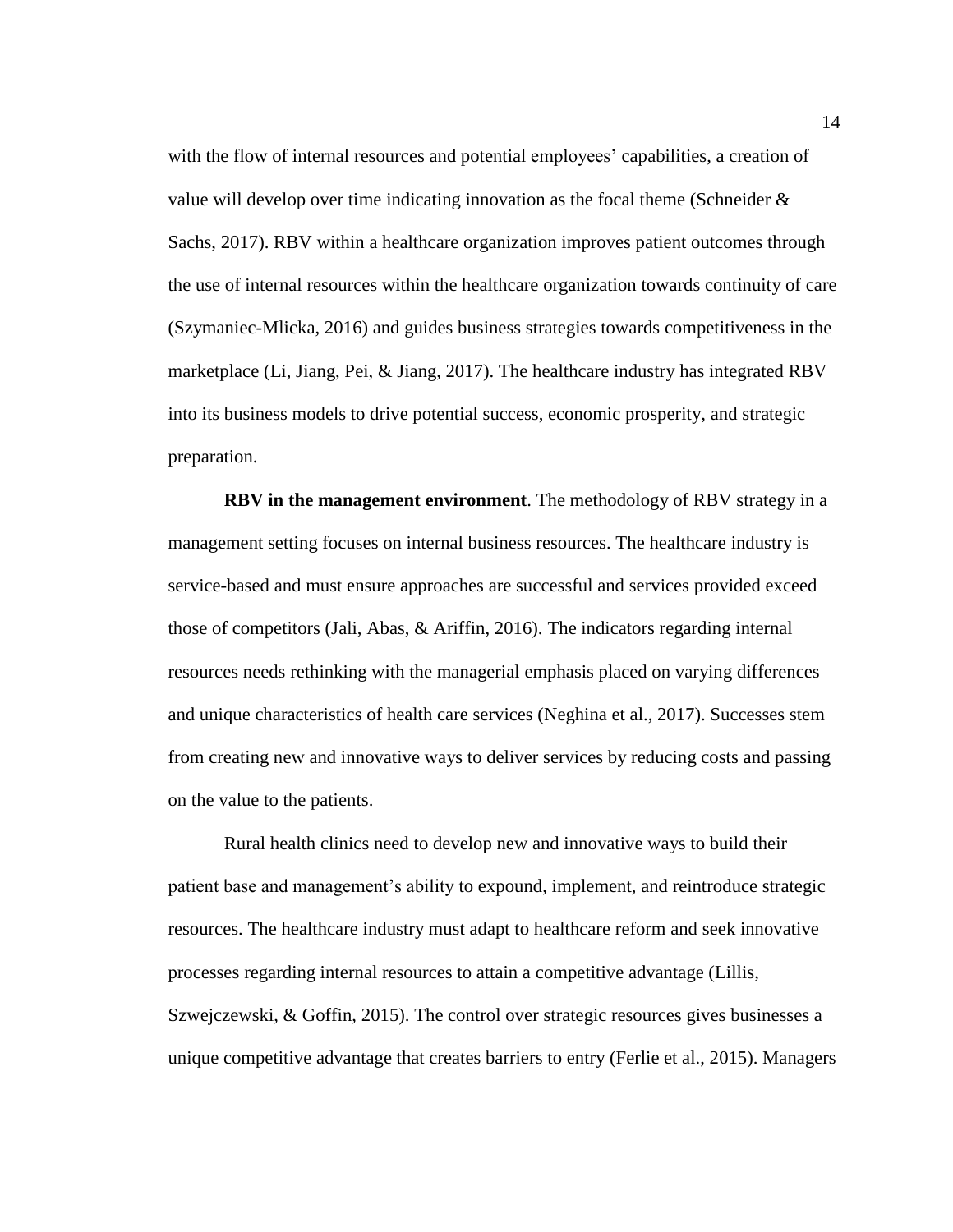following RBV concentrate on their most valuable assets to achieve continued sustainability. The progression of the RBV is achievable, but a path towards organizational development follows a period of increased growth to meet an organization's financial goals (Maurer & Ryan, 2016). The objective of rural clinics is to enable access to medical providers, establish growth, become more productive, and maintain a consistent and sustainable profit margin.

RBV within rural clinics emphasizes using internal resources to improve the quality of care for patients, stressing improvements toward operational goals and objectives. The operational and performance goals of a healthcare organization include balancing healthcare services, reducing costs, and improving patient outcomes (Adebanjo, Laosirihongthong, & Samaranayake, 2016). Thus, essential characteristics surrounding RBV within the healthcare environment include producing positive results while managing revenue collections to provide long-term fiscal sustainability. Healthcare leaders must continue to focus on the improvement of patient care while ensuring the financial growth of the medical practice.

RBV methods can contribute to a medical practice's success by building its strategic resources and hence improving its competitive advantage (Maurer & Ryan, 2016). Corporate social responsibility also builds organizational goodwill by improving reputation (Sheikh, 2017). Some medical practices focus on collecting payments from insurance payers without any impediment or delay in payment (Lai  $&$  Gelb, 2015). Increasing the timeliness of payments is a strategy that increases the competitive advantage of a clinic.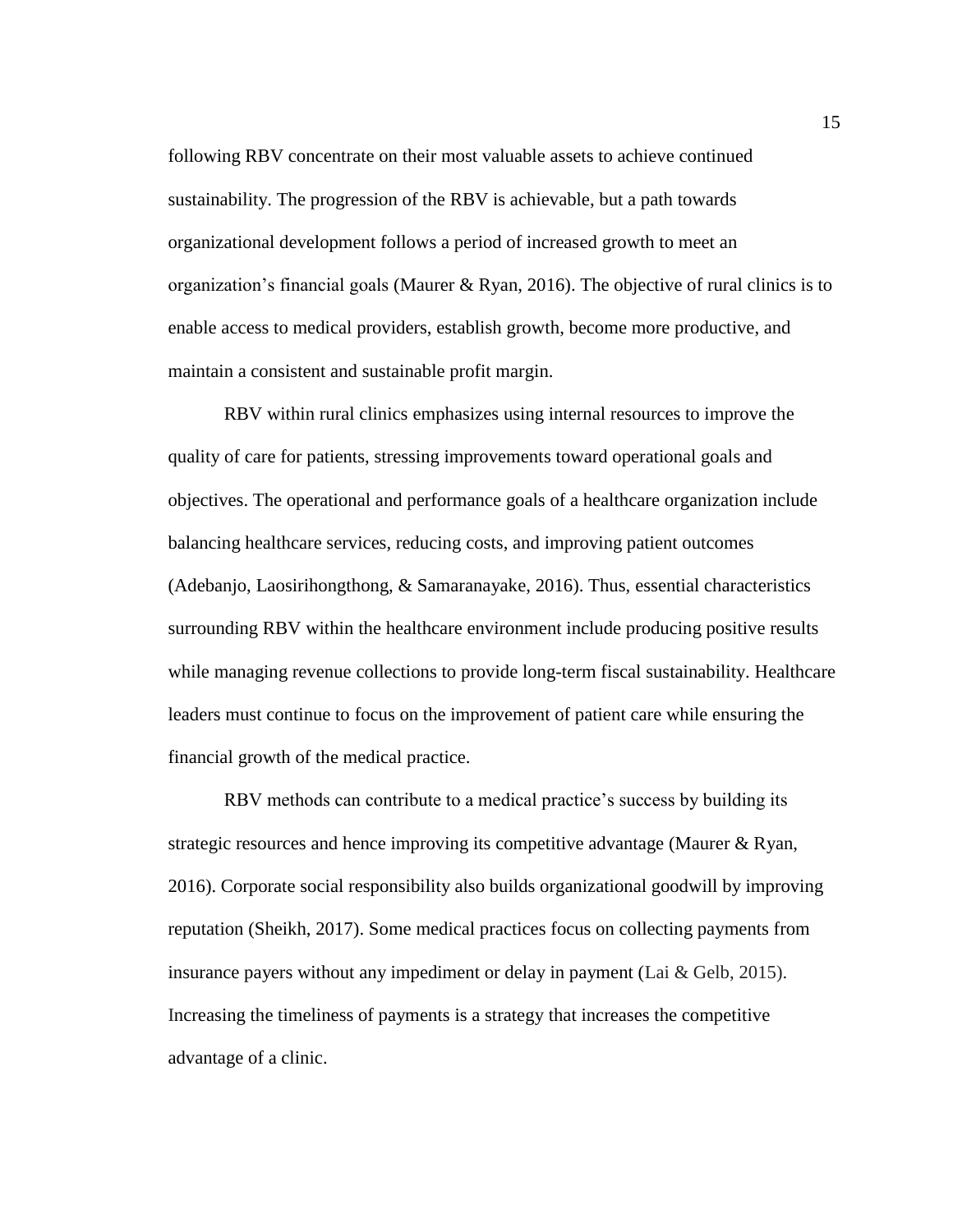An organization's resources align with RBV based upon the value to the organization (Lin et al., 2015). The service-based model is grounded on an ecosystem of multiple variables as internal resources become tangible for the strategic betterment of the organization (Voss et al., 2016). The service-based model goes through a shift where the focus is on tangible resources creating capabilities for future strategic planning (Wilden & Gudergan, 2017).





**RBV in the healthcare setting**. RBV principles emphasize the importance of the delivery of services and resources for rural clinics to set themselves apart from competitors. Healthcare organizations allocate resources efficiently to give legitimacy to management and leadership in the decision-making process of RBV (Angelis, Kanavos,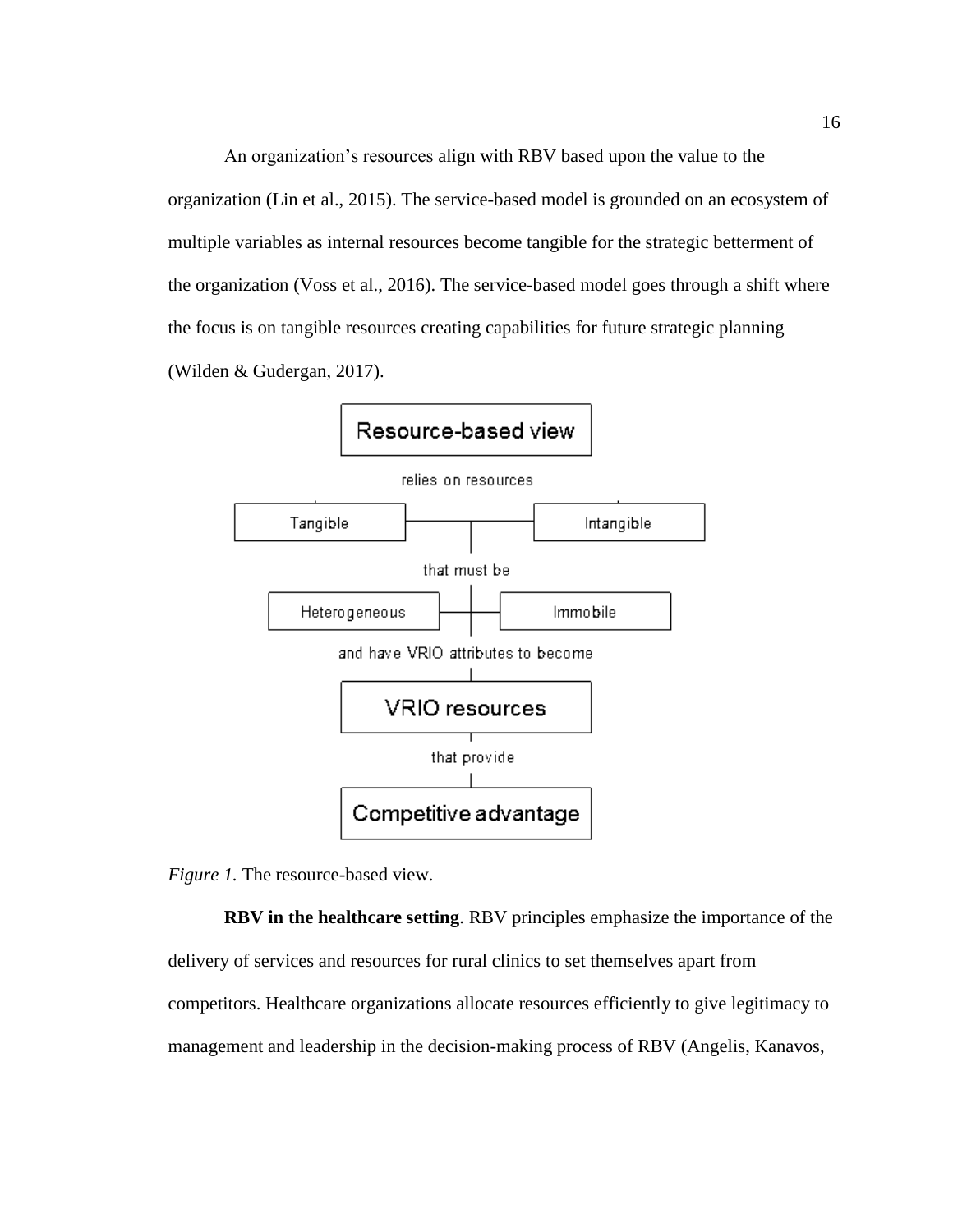& Montibeller, 2017). Business leaders consider the healthcare organization's resources to be valuable assets. The healthcare organization is poised to use all available internal resources to provide consistency and continuity of care to patients. The internal resources available to the healthcare organization are well thought-out, have identifiable characteristics, and designated as VRIO (valuable, rare, inimitable, and organized; Lin et al., 2015). The VIRO characteristics selected are the foundation for RBV.

The connection between products and services are intertwined and generate combinations of resources (Benedettini, Neely, & Swink, 2015). The resulting resources are significant to the rural clinic advantage over competitors, but are not sustainable and will not benefit the healthcare organization over the course of time (Mweru  $\&$  dan Muya, 2015). Rural clinic managers use RBV strategies to recognize and implement approaches to make improvements in efficiency and effectiveness (Teece, 2017). Rural clinics incorporate resources into their strategic planning for the purposes of financial achievement (Patidar et al., 2016). Healthcare organizations value internal resources, which are components of their competitive advantage (Helmig, Hinz, & Ingerfurth, 2014). Their competitive positions regarding administration efficiency influence potential operational development of competitive strategies (Krzakiewicz & Cyfert, 2017). The rural clinics' used for this doctoral study have strategic approaches in line with RBV, as cost and organizational performance are devices providing the business with sustainability and competitive advantage for years to come (Abidemi et al., 2017).

Through strategic planning, an organization can establish a competitive dominance over its rivals (Kash et al., 2014). RBV is becoming a strategic management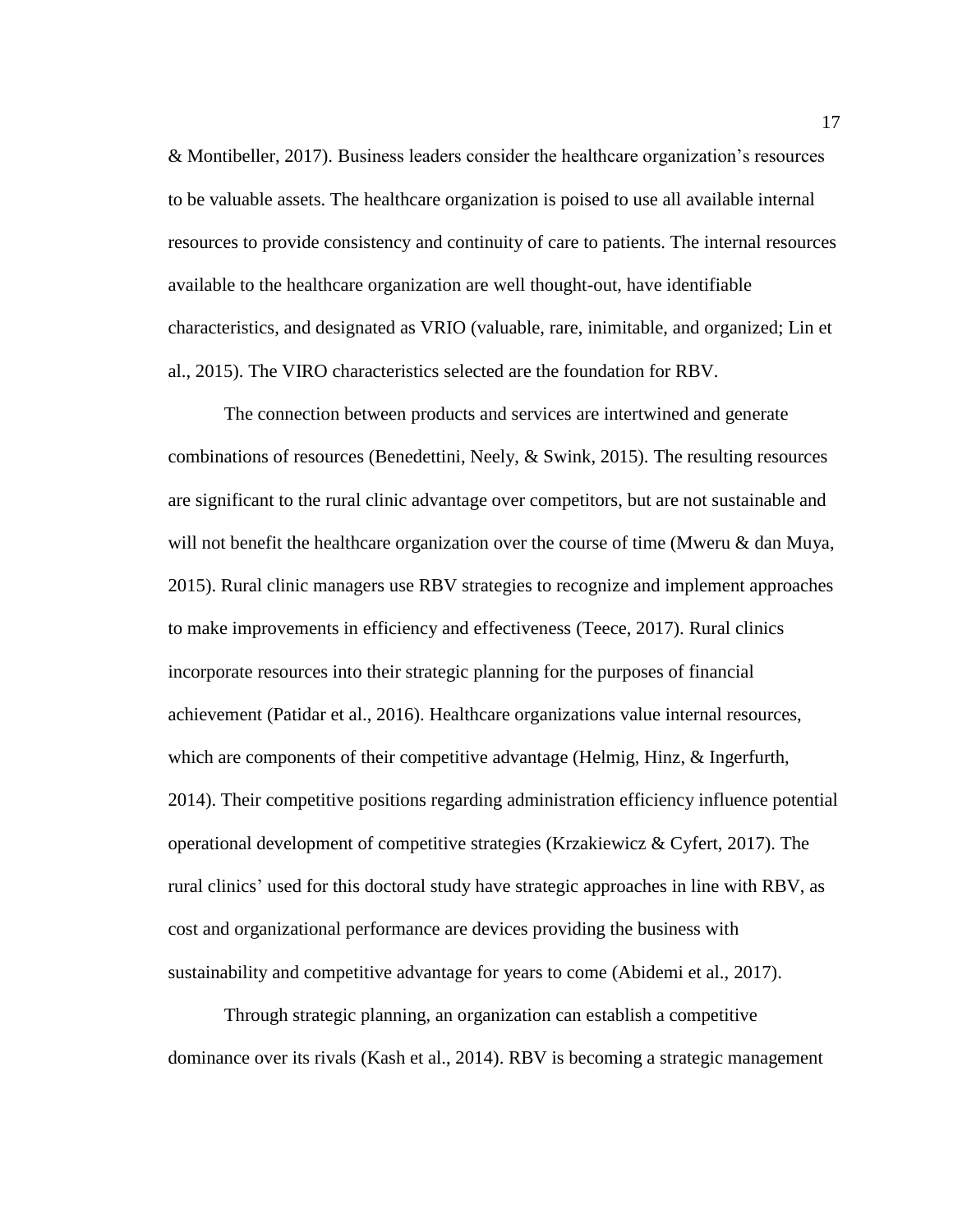model trending towards organizational management, and developing applicability of external resources within the healthcare industry (Hitt, Xu, & Carnes, 2016). The RBV framework in the healthcare industry is an innovative approach within the confines of the management structure and all internal resources within the organization has not been sufficient to establish RBV within healthcare strategic planning. However, healthcare organizations are willing to be a part of this rapidly growing model. The U.S. healthcare sector follows and identifies common strategic initiatives put into practice by hospitals, community health centers, and urgent care facilities. Accordingly, a broader view of RBV includes internal viable resources, adding to increased capabilities, employees and staff, and financial assets (Wilden & Gudergan, 2017).

The healthcare industry consists of operational and clinical professionals and their collaboration within the health care environment is essential. Business leaders consider VIRO attributes to be valuable, inimitable, rare, and organized difficult to replace that lead towards a competitive advantage for the health care organization. The health care organization's administration explores competitive advantages coming from within the firm's specific resources and limitations, depending on the location (Yang, 2014). The healthcare profession has organizations that can strategically manage resources to improve their performance (Evans, Brown, & Baker 2015). RBV's place within rural clinics in combination with strategic resource planning remains driven by healthcare professionals whose objective is quality care.

RBV methods put into place the needed resources to provide patients with the continuum of care and offer a strategy to sustain competitive advantage (Popli, Ladkani,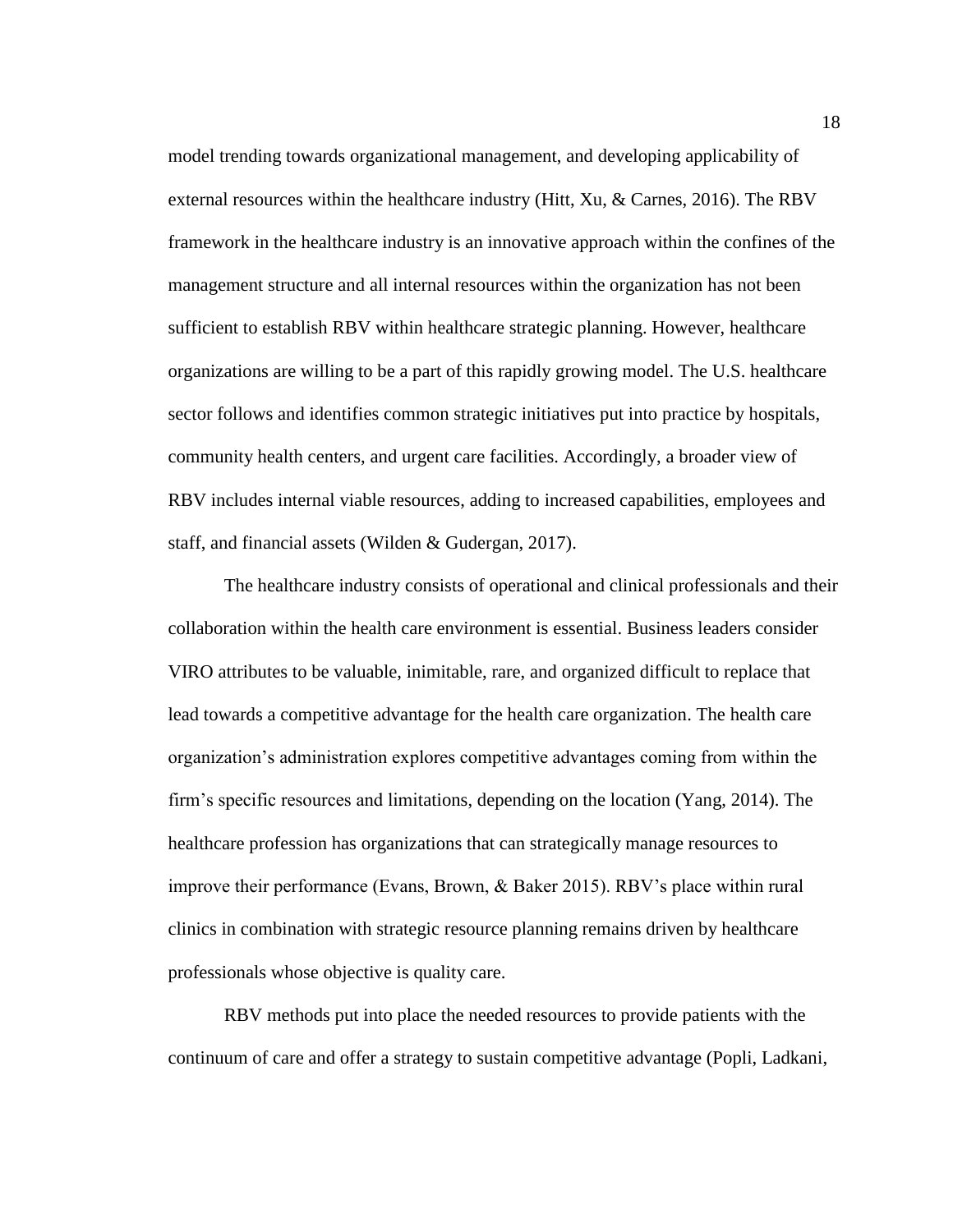& Gaur, 2017). The strategic business model is a representation of the view of a health care organization reflecting potential sustainability and viability (Goyal, Sergi, & Kapoor, 2014). The RBV approach, a health care business implementation, is the building block of competitiveness not only in the present but in the future and reinforces sustainable benefits for the long-term (Teece, 2017). Rural clinic managers can use RBV as a reliable business model to properly use internal resources to facilitate sustainment. The financial results were referencing accounts receivable segments of the business focus on the strategies implemented by leaders within the establishment. A rural clinic manager uses RBV in conjunction with its business model to develop financially and clinically to build the community's trust.

#### <span id="page-29-0"></span>**Alternative Theories**

RBV addresses the roles or control of one's resources as a primary method to create a strategic advantage over competitors (Popli et al., 2017). Critics indicate the RBV approach is limited because it focuses on the user of the resource (Gerber & Hess, 2017). The utilization of internal organizational resources becomes part of the landscape, and the user of the resource takes on a far lesser role in the overall encounter. The potential for the business to sustain its resources over an extended period will prolong a fierce competitive advantage during specific phases of time (Lee, 2017). Resource dependence theory (RDT) has similarities to RBV with the role of the RDT taking on external environmental linkages within the organization (Shaukat, Qiu, & Trojanowski, 2016). I used both RDT and TQM as analytical frameworks to explore health care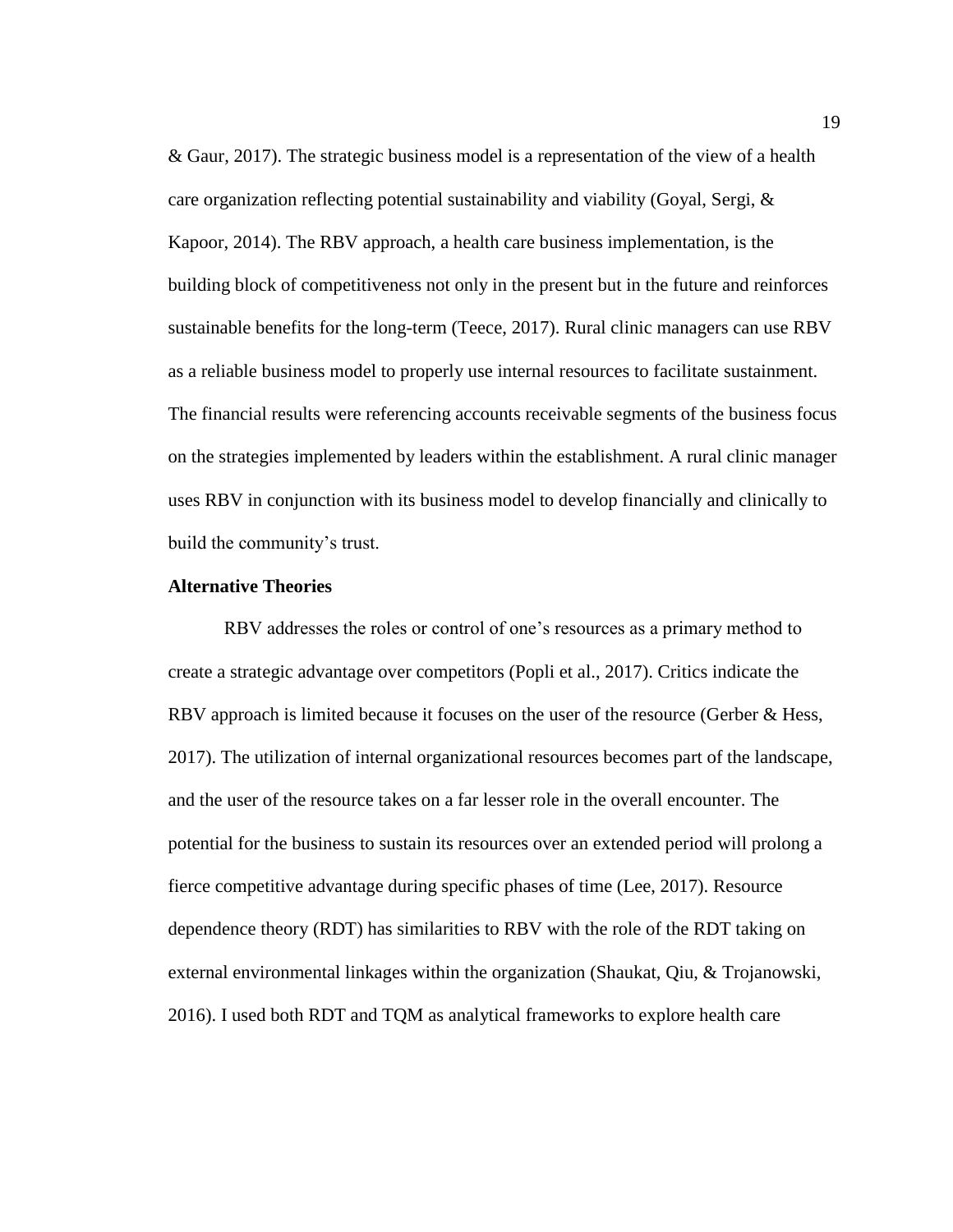organization management strategies. Wernerfelt (1984) details RBV as a means to use internal resources and includes components to separate businesses from its competitors.

**Resource dependence theory.** In 1978, Pfeffer and Salancik addressed resource dependencies and indicated the effect external resources had on the role of an organization. Pfeffer and Salancik (2003) detailed that health care organizations are providers of significant resources, and like other organizations, they need to make changes to fulfill positive outcomes. RDT indicates organizations require resources from competing organizations within a similar market to innovate, resulting in distinctive qualities within competing organizations (Van den Broek, Boselie, & Paauwe, 2017). Pfeffer and Salancik (2003) stated that organizations have more power drawing from the interdependence of others and the need for their positions in the marketplace. RDT describes dependent players in the organization as having a weaker position within the competitive market to offset structures to collaborate (Christensen, 2016). From the organizational aspect, minimal information in the form of external constraints affecting management decisions ought yet to be determined (Pfeffer & Salancik, 2003). RDT has three specific factors: the significance of the resource to the organization, scarceness of the resource, and the level of internal organization competition (Selviaridis, Matopoulos, Thomas-Szamosi, & Psychogios, 2016). Business leaders manage potential constraints and uncertainties potentially resulting in the acquisition of external resources (Pfeffer & Salancik, 2003).

The viability of the health care organization is contingent on RDT in which a strategy may alter a power-dependent relational dynamic (Doyle, Kelly, & O'Donohoe,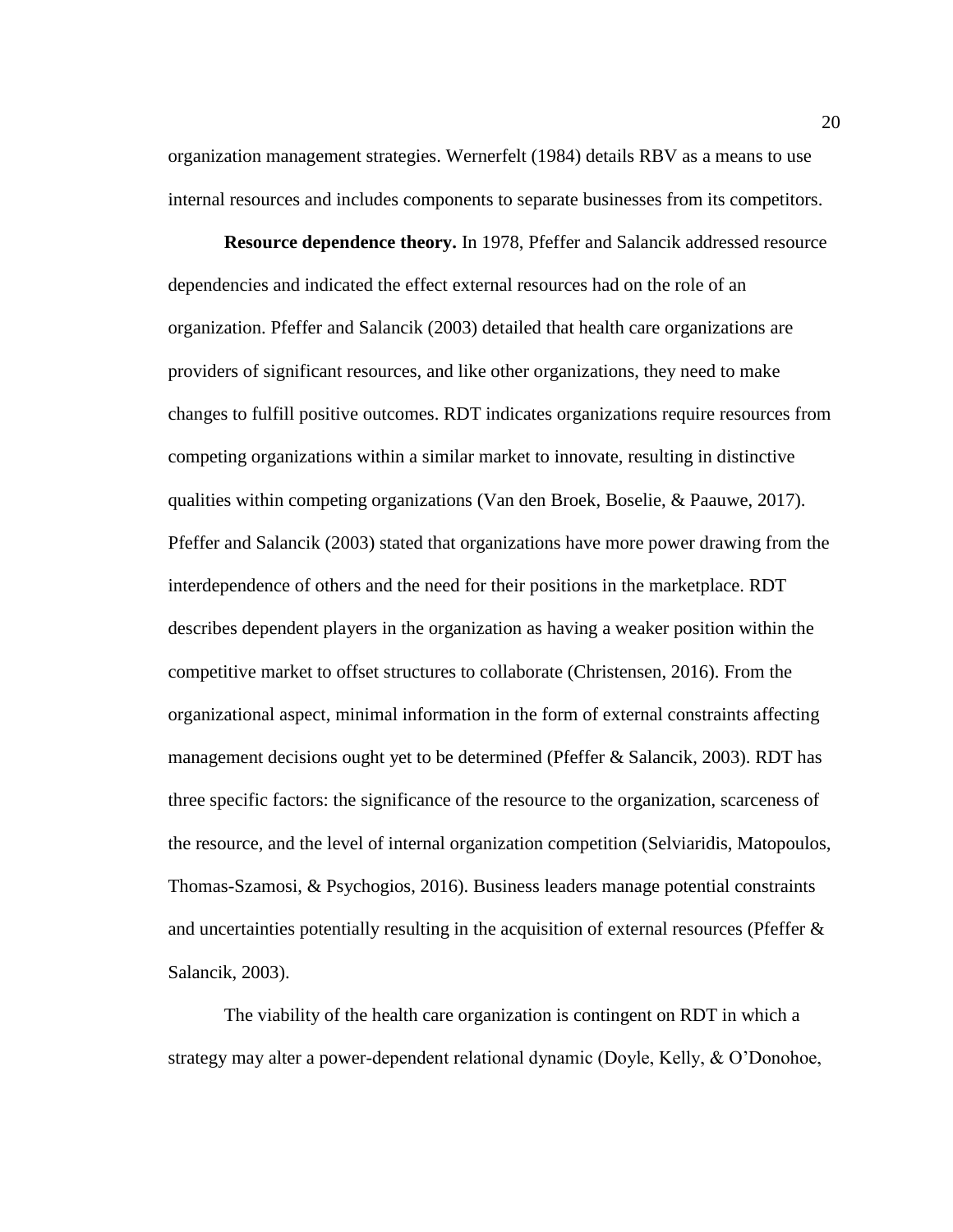2016). Management sets the strategy, and these individuals play a crucial role in the process and scheming of resource dependencies. Any organization can build resources both internally and externally to assemble competencies to enter and leave the market and to take a competitive advantage (Pfeffer & Salancik, 2003). RDT researchers focus on the use and outcomes of resources utilization (Coupet & McWilliams, 2017). An organization's management may devise a scheme to ensure resources remain supported and seek a clear competitive advantage over market rivals (Pfeffer & Salancik, 2003).

**Total quality management.** In 1985, Deming addressed the Western style of management called total quality management (TQM), which introduces organizational attempts to deliver quality products and services. TQM emphasizes planning and introducing methods to improve an organization's products and services to decrease costs (Deming, 1985). The focus of enhancing quality concentrates on the customer (Deming, 2000), which is supervised by management. Health care managers introduced TQM into the field in the late 1980s, intending to increase patient satisfaction, reduce costs, and increase productivity at all levels within the organization (Chiarini & Vagnoni, 2017). Management is fully responsible for creating processes, ensuring stability, and establishing strategies for the success of the organization (Deming, 2000).

Deming's approach centered on process improvement (Matthews & Marzec, 2017). Deming (2000) provides a thorough concept showing that any considerable improvement must come from actions introduced by operations management. TQM methodology has in the past focused on the supply side of operations, but now has a presence in an organization's services sector (Iqbal et al., 2017). The service-based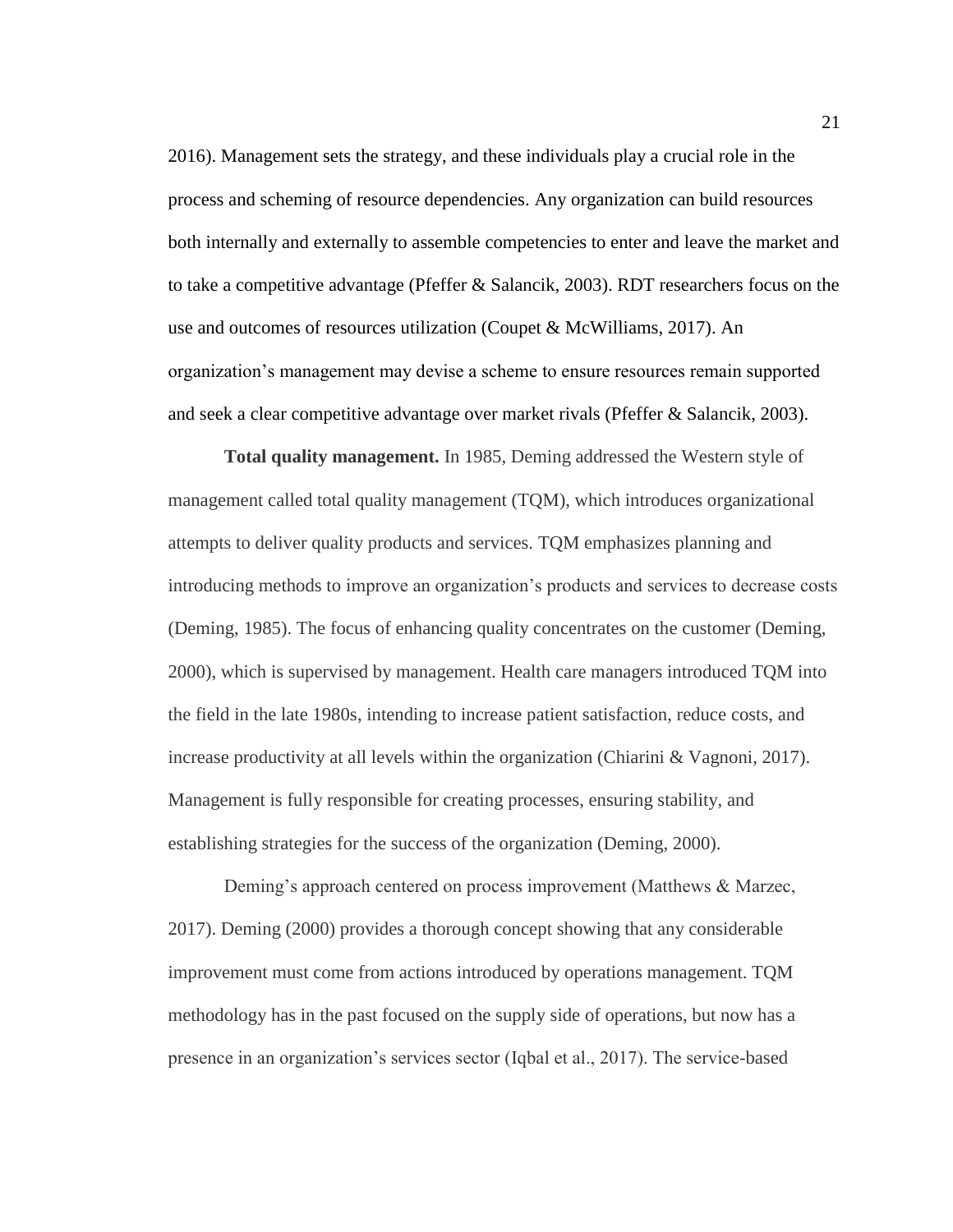industries such as health care apply various TQM improvement practices by enhancing services and reducing costs for patients during a routine encounter (Deming, 2000). The implementation of TQM within a health care organization has led to improved processes in the quality of patient care, patient satisfaction, and increased financial prosperity (Mosadeghrad, 2015). RBV is the best choice for this study, as the theoretical lens focuses on quality improvement organizational concepts.

#### <span id="page-32-0"></span>**Historical Involvement by Government in the Health Care System**

Governmental involvement in the health care system has gone through an evolutionary process since the initial phase in the early 1900s. The U.S. government implemented health care services emphasizing the health and welfare of its citizens. The first model of health care reform began with the Sheppard-Towner Act of 1921, one of the catalysts in the health care reform movement (Haeder & Weimer, 2015). In subsequent years following the Sheppard-Towner Act, President Harry S. Truman tendered a plan for universal health care, a measure unable to pass through the government (Manchikanti, Helm, Benyamin, & Hirsch, 2017). Haeder and Weimer (2015) stated that federal health care programs aimed to expand health care services to influence care reimbursement and financial outcomes, with an overarching goal of universal health care.

As the movement towards universal health care continued, the health concern continued into the Great Depression. The Social Security Act of 1935 provided stability in the health care system and identified residents who were either elderly or disabled to receive health care through Medicare and Medicaid (Haeder & Weimer, 2015). Federal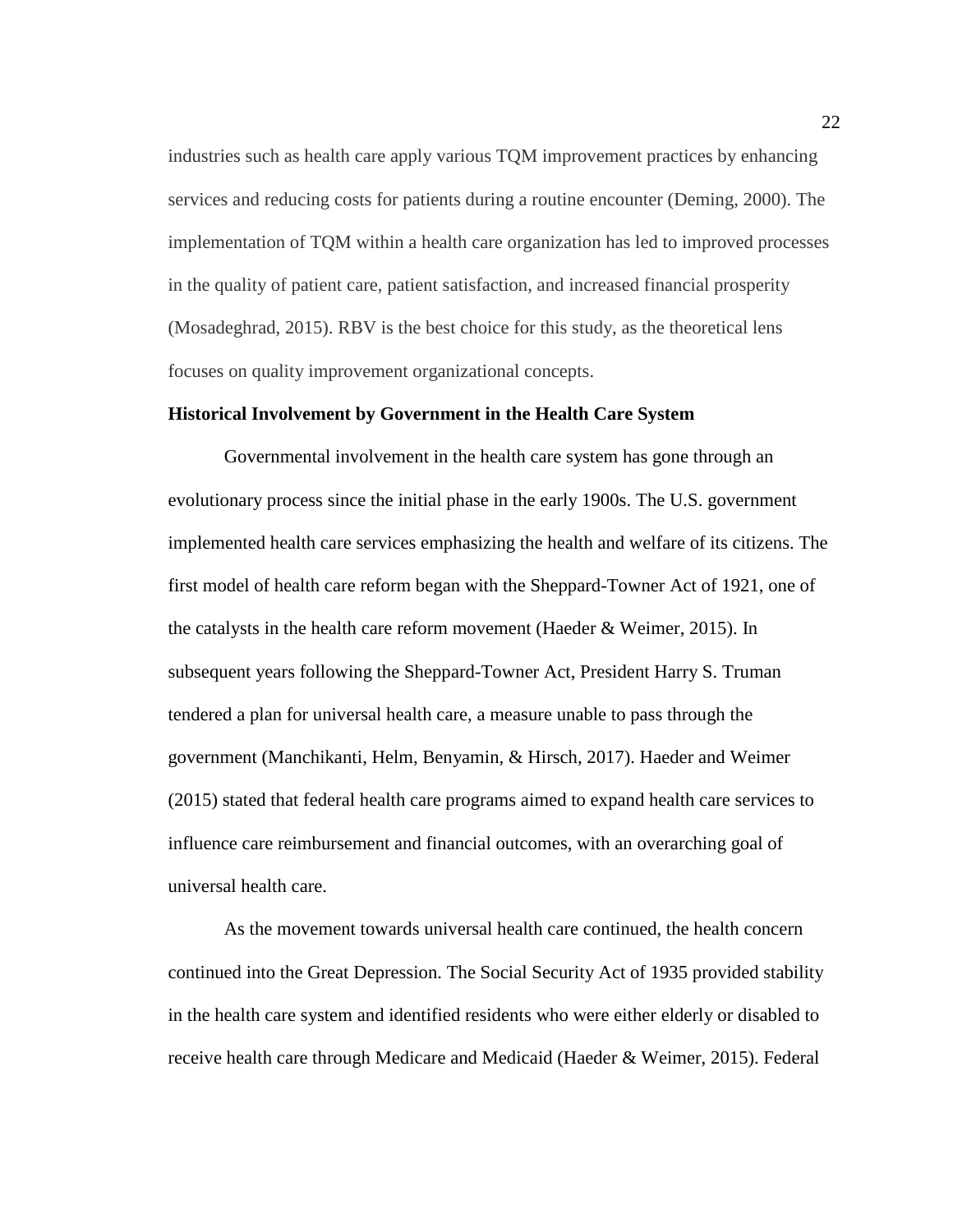and state governments were delivering health services and sharing the cost provided stability for U.S. citizens and medical providers taking care of the sick and infirm. Welfare state policies became part of society with the combination of health care insurance and retirement funding for the public (Mayhew, 2015).

The enactment of Medicare and Medicaid as health care programs did not appeal to both the federal and state governments and not all states participated initially (Haeder & Weimer, 2015; Leemon, 2014). The health care recipients in those states receiving government-funded health care plans have to use either of these health care plans based on income and age requirements. Individuals who are apathetic regarding health care dwell on the ineffectiveness of programs established by government leaders. The individuals receiving health care assistance viewed government intervention in a negative context by the lack of transparency of the government regarding cost, quality of care, and treatment outcomes (Maurer et al., 2017).

The principles of health care were to ensure services of value and quality is accessible to individuals with moderate to lower incomes. The design of health care reform existed as a social and societal norm, and economic instability has occurred in the form of a conservative fiscal approach or terms of limited government intervention for health care services (Schimmel, 2013). Reforming the health care system based on an economic point of view will provide health care to all citizens as a cheaper and more efficient alternative (Pineda & Hermes, 2015). In addition, the scope of health care expansion is to ensure all citizens have access to health care services (i.e., hospitals, public clinics, and health centers). The health care claim is that individuals pay from their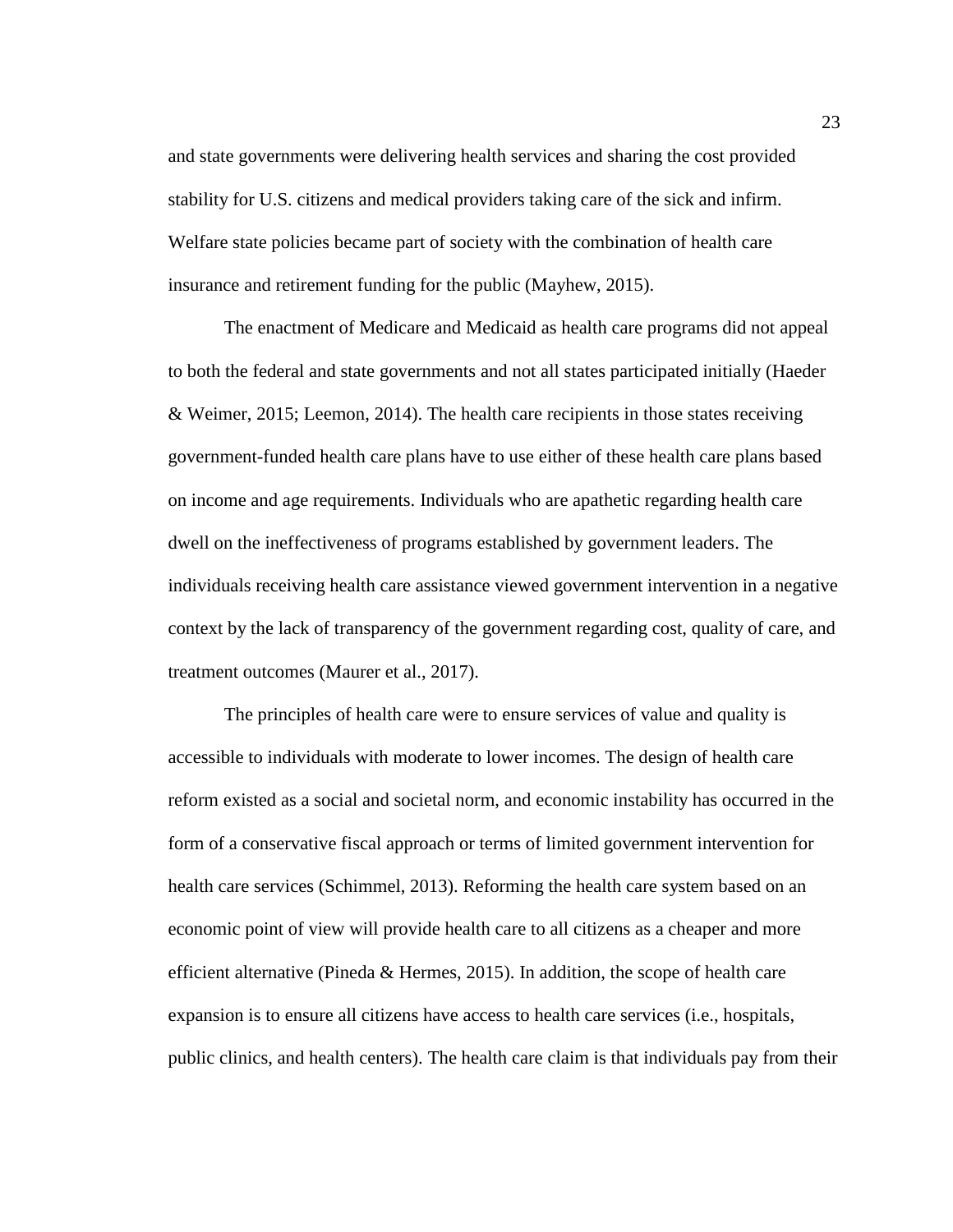income if they do not need health care services. However, people should receive health care services based on need, not income (Nardin, Zallman, Sayah, & McCormick 2016).

Government's role in health care is not the solution and may hinder positive advancements in health care reform (Manchikanti et al., 2017). Approximately 45 million Americans are without health care coverage and millions more deal with lapses in their health care insurance and are considered to be underinsured (Schimmel, 2013). The concern with health care reform continues to come from the involvement of the government, and the government has only marginally controlled health care costs (Howrigon, 2016). There is market demand for health care services for the millions of individuals without health care insurance. The health care industry is in a phase of fluctuation, and the challenge ahead for rural clinics is to identify proactively potential changes in health care reform.

The reform of health care insurance does not follow in the footsteps of socialized medicine, as services remain vulnerable now and in the upcoming future. The idea concerning health care as an inalienable right would regulate and conflict with other's rights and freedoms, as coordinating health care services is not the primary focus (Roberts, 2012). The marketplace is a determinant regarding financial control in health care with the emphasis placed on profitability and not necessarily on treating the illness (Darrow, 2015). The concern of state or federal government officials is not to engage in the agreement of social, economic, or even cultural rights between citizens but to play a role in the scope of health care reform. Early health care reform had a lasting effect on legislation in the United States (Durenberger, 2015). There is controversy about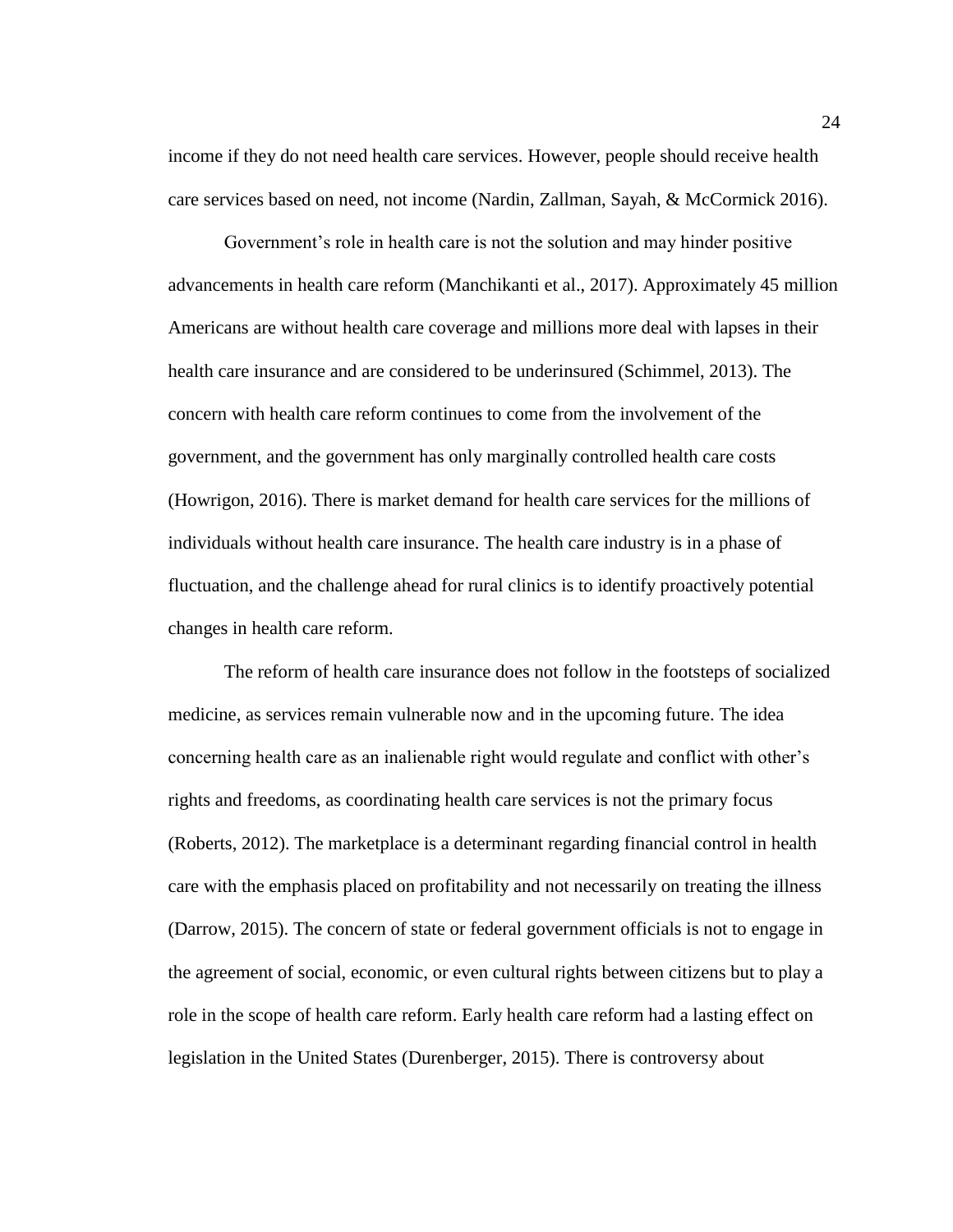government involvement in health care today, and without consensus, reform cannot take place. The debate over universal health care is prevalent and divisive, but the right to have health care remains unsettled with the advent of the ACA.

During the past 50 years, much of the health care system remains pieced together ensuring individuals have access to hospitals, clinics, doctors, and medical supplies (Farnsworth, 2015). Business leaders seeking for-profit benefits focus financially on volume while spending less time providing adequate care (Joynt, Orav, & Jha, 2014). The extension of health care benefits aimed to ensure those who were uninsured received sufficient health care assistance, though a segment of the population is still without health care insurance or is underinsured because of cost control means put in place by the government (Schimmel, 2013).

The progression of health care services within the American health care system results from the efforts of the public, private, government, businesses, and other industries to create a universal health system. The evolutionary process of the American health care system from a historical perspective exists in addressing enhanced accessibility to services, upgrading the quality of care, and cost-effectiveness, or control (Farnsworth, 2015). The U.S. health care system remains segmented into three groups: government-assisted insurance, private insurance, and no insurance (Marshall et al., 2016). There are differences between public and private health care, and evidence shows that private health care according to US standards remains the best option (Nardin et al., 2016). The idea persists that each citizen is responsible for his or her health care services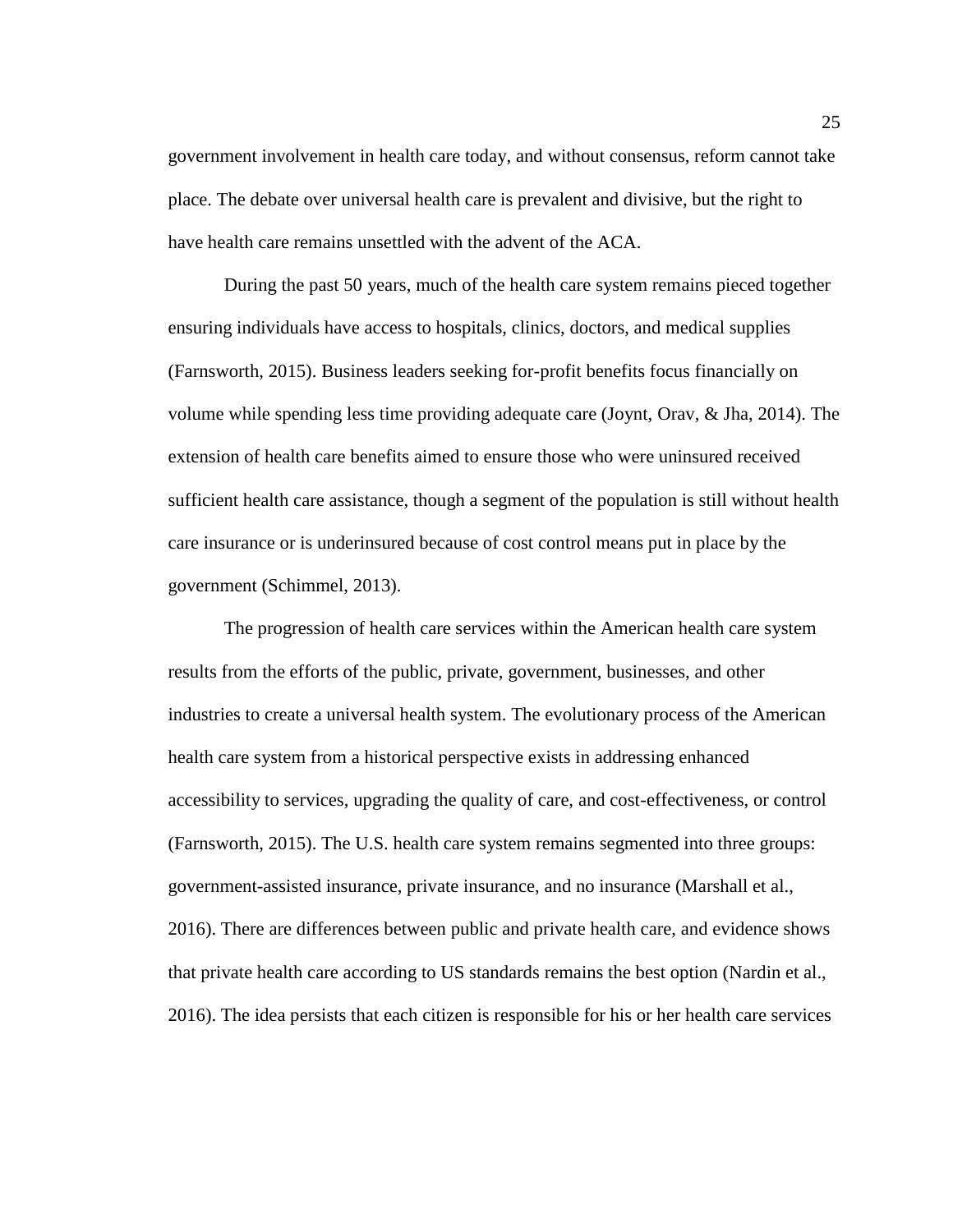and may need to seek health care by any means possible through state-funded, federally based, or private options.

The American legislature has different methodologies regarding health care reform, and hence nothing has emerged as a clear means for all citizens to have adequate health care. The past 50 years of government involvement has led from Medicare/Medicaid to the ACA with no affordable options to all citizens (Durenberger, 2015). The selection of health care reform models comes from a form of compensation for health care organizations who can deliver skilled and superior care (Barinaga et al., 2017). The decision for health care reform comes from the government, which can fluctuate between liberal and conservative perspectives, but operational or business functions must address the financial stability of the organizations (Noh, 2016). The selection of different reimbursement methods, such as fee-for-service (FFS) or valuebased purchasing (VBP) determines the economic outcome of a health care organization and will be the catalyst for creating a cost-effective health care system (Schneider  $\&$  Hall, 2017).

## **Health Care Financial Options and Medical Care**

Health insurance representatives base their coverage decisions on factors such as cost, effectiveness, and outcomes of care. A misunderstanding is to base a model of health insurance with the resulting cost of delivering care. The government related options available to U.S. citizens are minimal regarding health care, as they are referred to as "safety nets." The fail-safe system set up by the federal government to ensure necessary care exists for individuals with lower to moderate income (Chokshi, Chang, &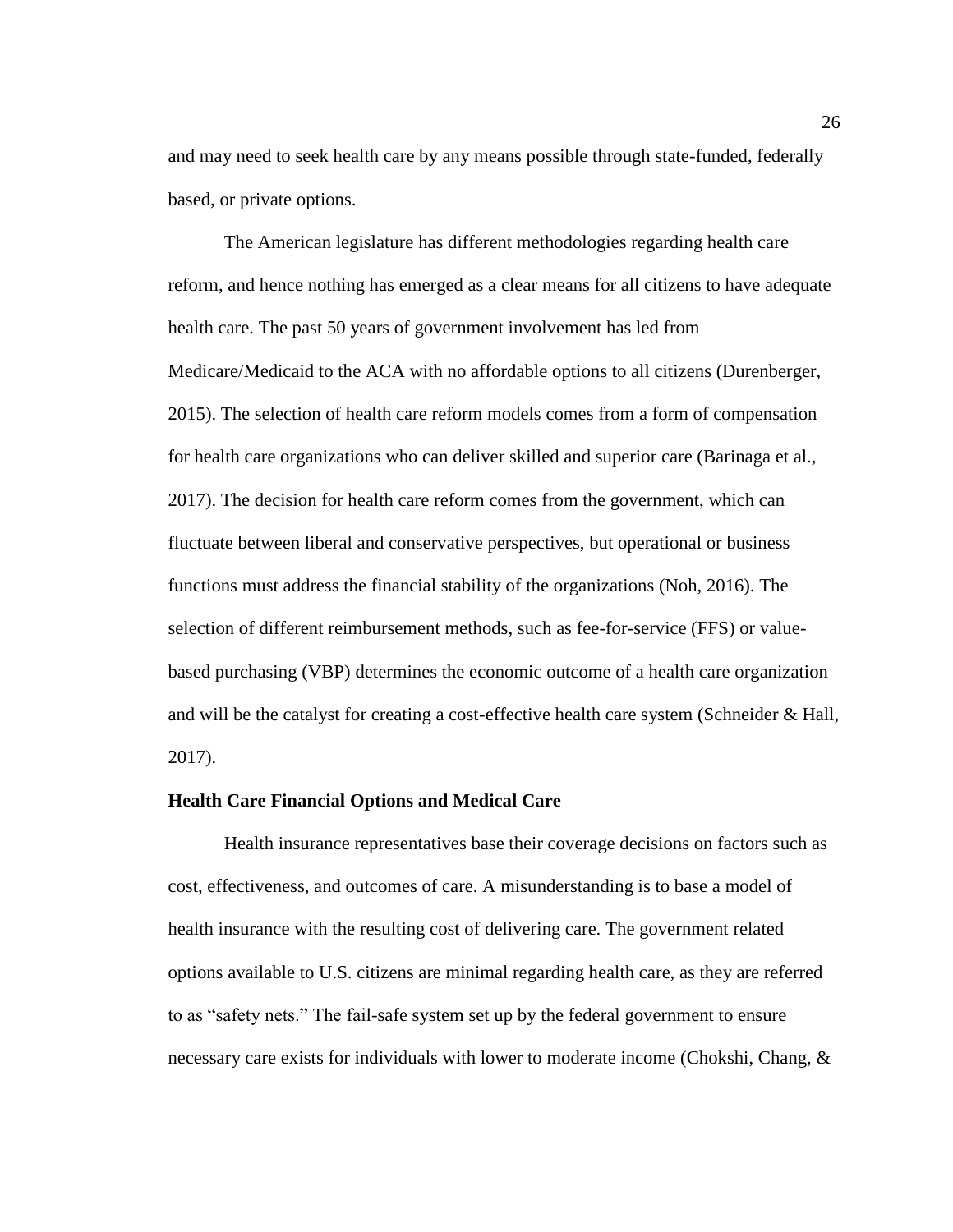Wilson, 2016). Thirty-one million Americans are without health care coverage, and health care organizations need possible financial outcomes to provide coverage and care (Hall & Lord, 2014). The rural clinic manager's goal is viability in providing a public health commodity and service (Reddy & Mythri, 2016). Medicaid and the ACA provide stability of health care services, but individuals at or below the poverty level will use one model or another irrelevant of the cost (Durenberger, 2015). The number of Americans without health care coverage is a determining factor regarding reimbursement progress affecting health care organizations (Kessell et al., 2015).

The quality of health care is a crucial financial consideration in addressing adequate health care. The viability of health care concerning Medicaid and the ACA was due to the expansion of Medicaid support to the states ensuring health insurance would be accessible to low-income adults (Nguyen & Sommers, 2016). The premise towards the expansion of Medicaid services was not only to meet the growing need for new patients, but a determinant of the ACA to deliver quality care (Franz, Skinner, & Murphy, 2016). Patients choose their health care services based on their health insurance and the necessity of medical treatment or service. Uninsured individuals may experience lower quality health care in comparison to those with private health care insurance (Nardin et al., 2016). A rural clinic should implement services and treatment models following private health care insurance.

The fiscal model for private insurance may not be adequate for all health care organizations, as there are regional differences in access to appropriate health care. Thus, if the area does not have a medical specialist, Medicaid and ACA patients, who depend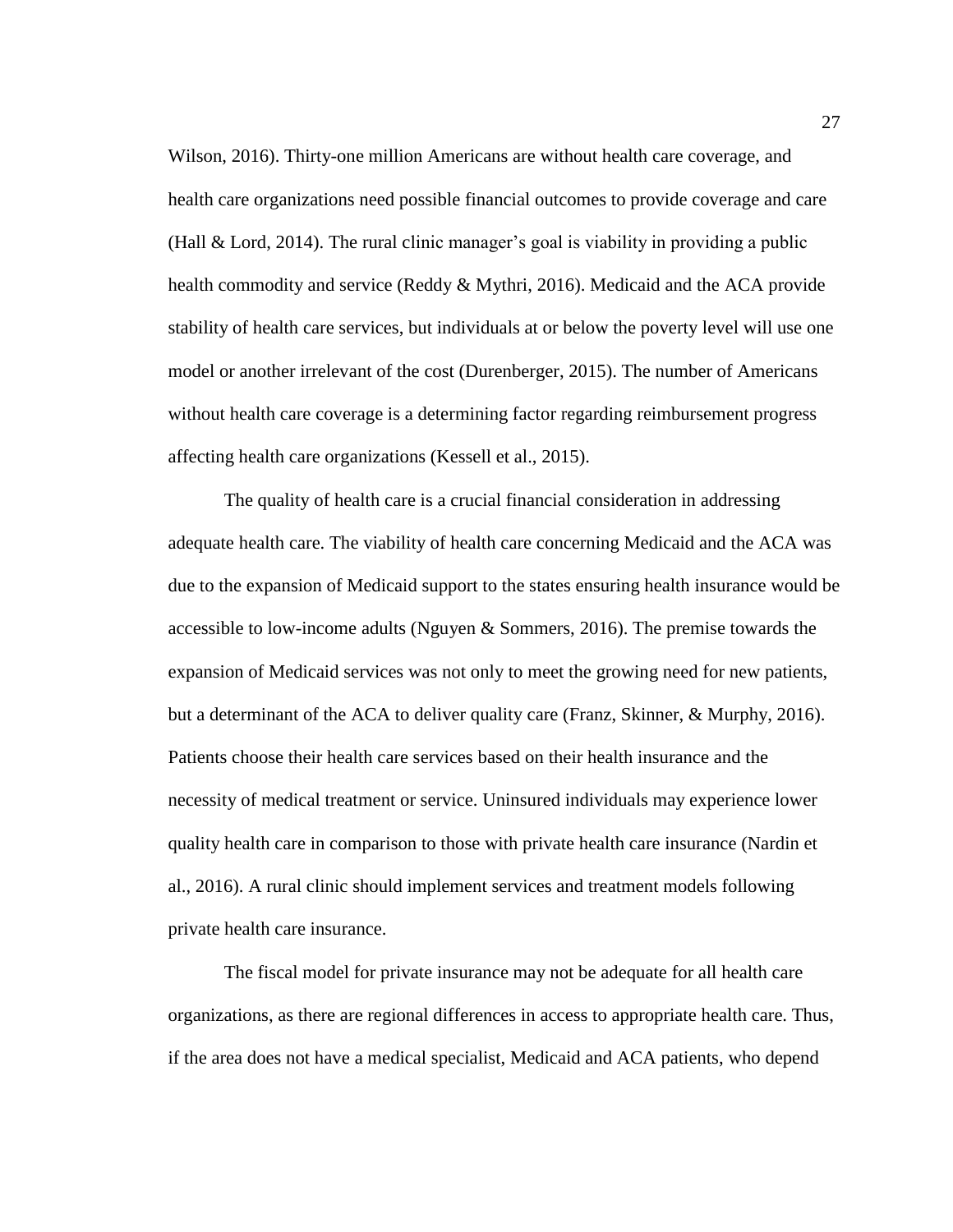on the safety-net providers such as community-based health care services, will visit primary care providers (Nguyen & Sommers, 2016). The advantage of health care organizations is in facilitating and examining costs to the health care facility, while in turn ensuring the quality of health care services promoting positive patient outcomes (Shortell et al., 2015). Rural clinics build a kinship with patients in their regions with an undertaking that medical services are available in each community. Ultimately, the care and treatment is available for individuals who are in federal or state health care plans regardless of the ailment or sickness, and the medical practice will build an assortment of various payer sources.

The financial barriers associated with the ACA originated from the Massachusetts Health Reform of 2006. The proposal is to expand Medicaid in a provision to decrease the number of uninsured individuals. The financial obligation has been the ability of health care organizations to provide affordable health care insurance to individuals with moderate to low incomes (Nardin et al., 2016). The quality of health care in the United States has languished over the past several years; however, costs have soared caused by the reimbursement process (Choi, Lai, &Lai, 2016). Since the introduction of the ACA in 2010, the number of insured persons has increased by around 20 million, which has reduced the number of persons not insured (Oberlander, 2017). The rural clinic benefits with growth in the number of insured but the provision of quality health care is also essential.

Limitations of both Medicaid and the ACA are a focus of legislators (Nardin et al., 2016). The changes to the delivery of health care to Medicaid or ACA should not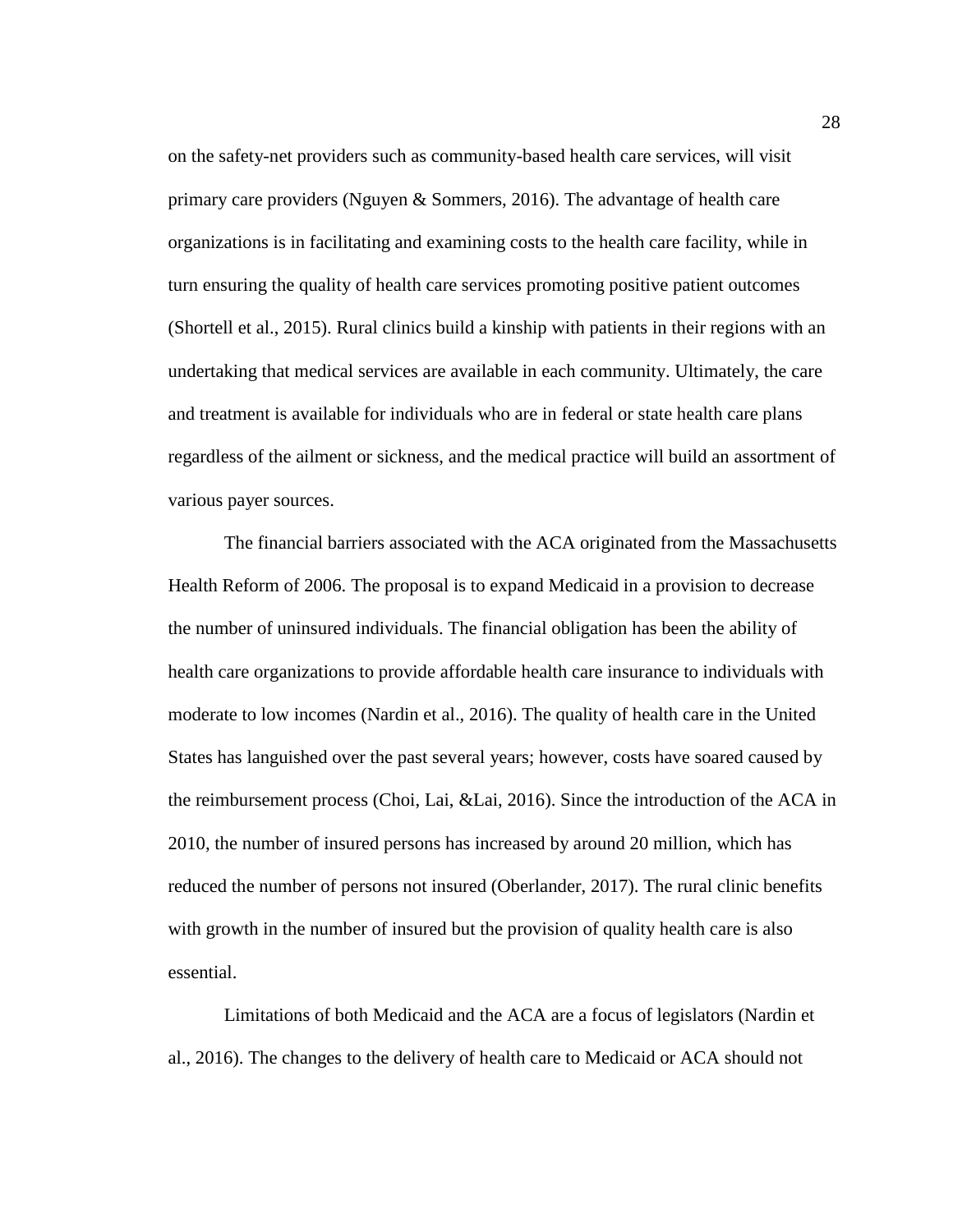affect the utilization of health care services or deny needed care (Nardin et al., 2016). Health care organizations benefit from ACA because providers can generate high net revenues from the increase in expanded coverage (Glied & Jackson, 2017). The quality of care given a patient does not affect the amount of reimbursement (Glied & Jackson, 2017).

There is a movement towards personalized health care to hold patients accountable for their lifestyles and tailored treatments. The principle of customized health care has a dual purpose of enhancing the quality of health care services while lowering costs (Teng, 2015). The rural clinic must ensure accountability for the total costs and move away from past FFS beliefs towards risk-sharing measures (Blumenthal, 2016). Similarly, the idea of personalized health care and price do not associate with each other, but there are segments of the health care system to indicate care and treatment are universal (Teng, 2015). The evidence-based information shows personalized health care is a cost-effective approach to health care in the United States (Kuramoto, 2014). Overall, implementing personalized care will bring focus on patient-centered care, but other aspects are involved such as cost-effectiveness and containment.

The cost savings to the rural clinic does not appear to be evidence indicating improved patient satisfaction. Personalized health care can educate, teach, and encourage patient care, leading to financially supportive reimbursement arrangements (Teng, 2015). Health economics plays an essential role in the identification of a payment system, but the assurance of quality care will come at a significant cost (Chen & Goldman, 2016). Preventative care is a necessary part of the quality goals of health care reform. Such an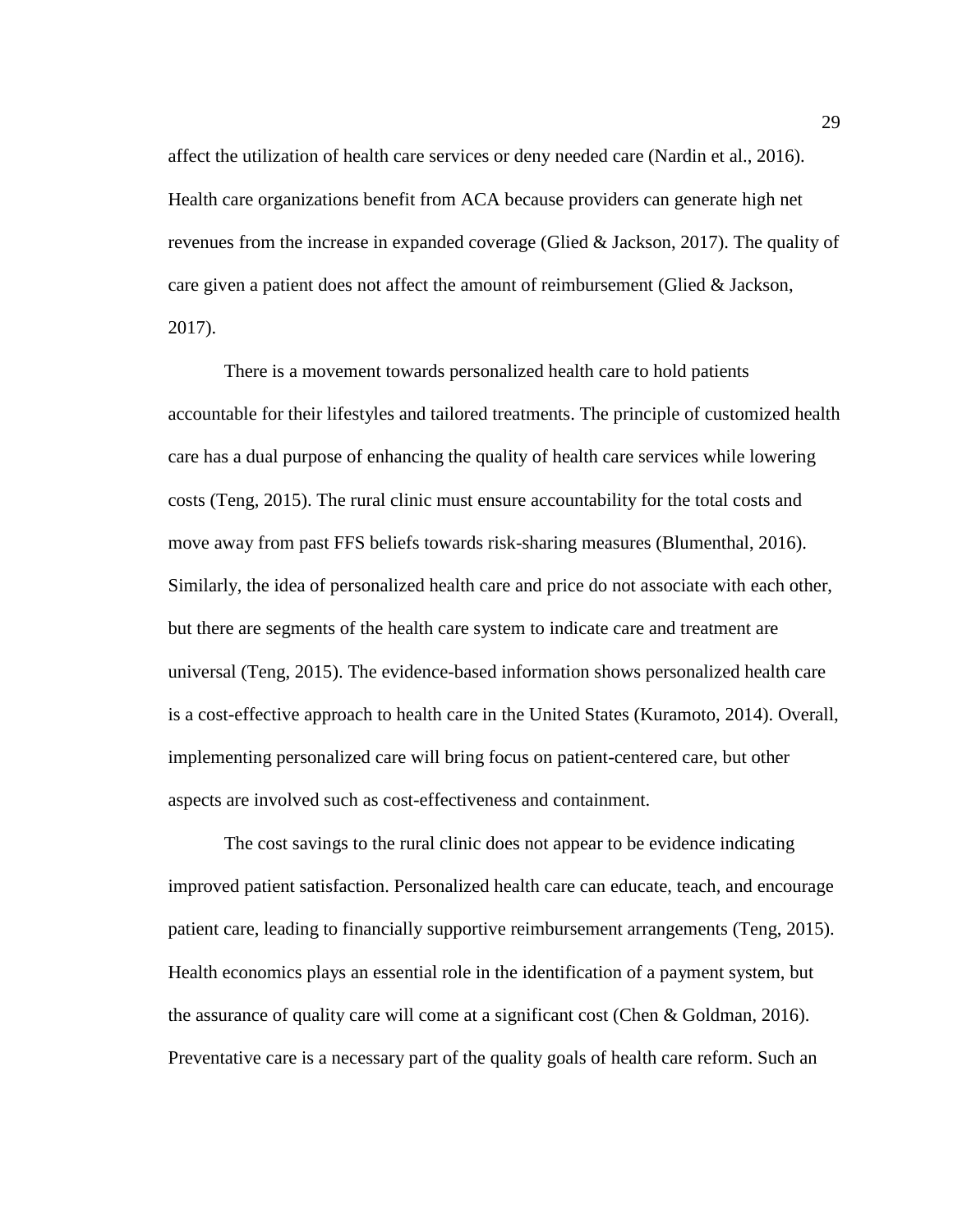incentive-based health care policy will enable cost-effective health care for all citizens: the right care at the right time for the appropriate individuals (Kuramoto, 2014).

Health care reform potentially harms insurance profitability over time due to shifts in reimbursement payments (Teng, 2015). Health care insurance existed before the ACA in the form of private insurance, government funded, subsidized, regulated health care, as Medicaid and Medicare coverage was primarily for the poor and elderly. The objective was to have health care reform much like Canada, a single-payer system emulating universal health care (Hall  $&$  Lord, 2014). The concept of a universal health care system exceeds the financial accountability of Medicaid, and expanding Medicaid would ease the financial burden on the states (Langellier et al., 2014). The concept of a temporary health care system is universal and far exceeds financial accountability based on poverty. Expanding Medicaid to ease the financial burden on the states to cover medical services for individuals who remain uninsured is a temporary solution (Langellier et al., 2014).

The correlation between financial preferences and health care is a crucial way to solve the problems that overwhelm state and federal governments. The payment structures for receiving medical care historically centered on FFS (fee-for-service) and the capitation rate structure (predetermined rate to reimburse medical providers or capitated rate or managed care) (Leemon, 2014). Health care organizations are developing an infrastructure to move from previous ways of thinking about payment modalities and creating revenue (Conrad, Vaughn, Grembowski, & Marcus-Smith, 2016). Consequently, risk/reward plays a factor in financial preferences and the delivery of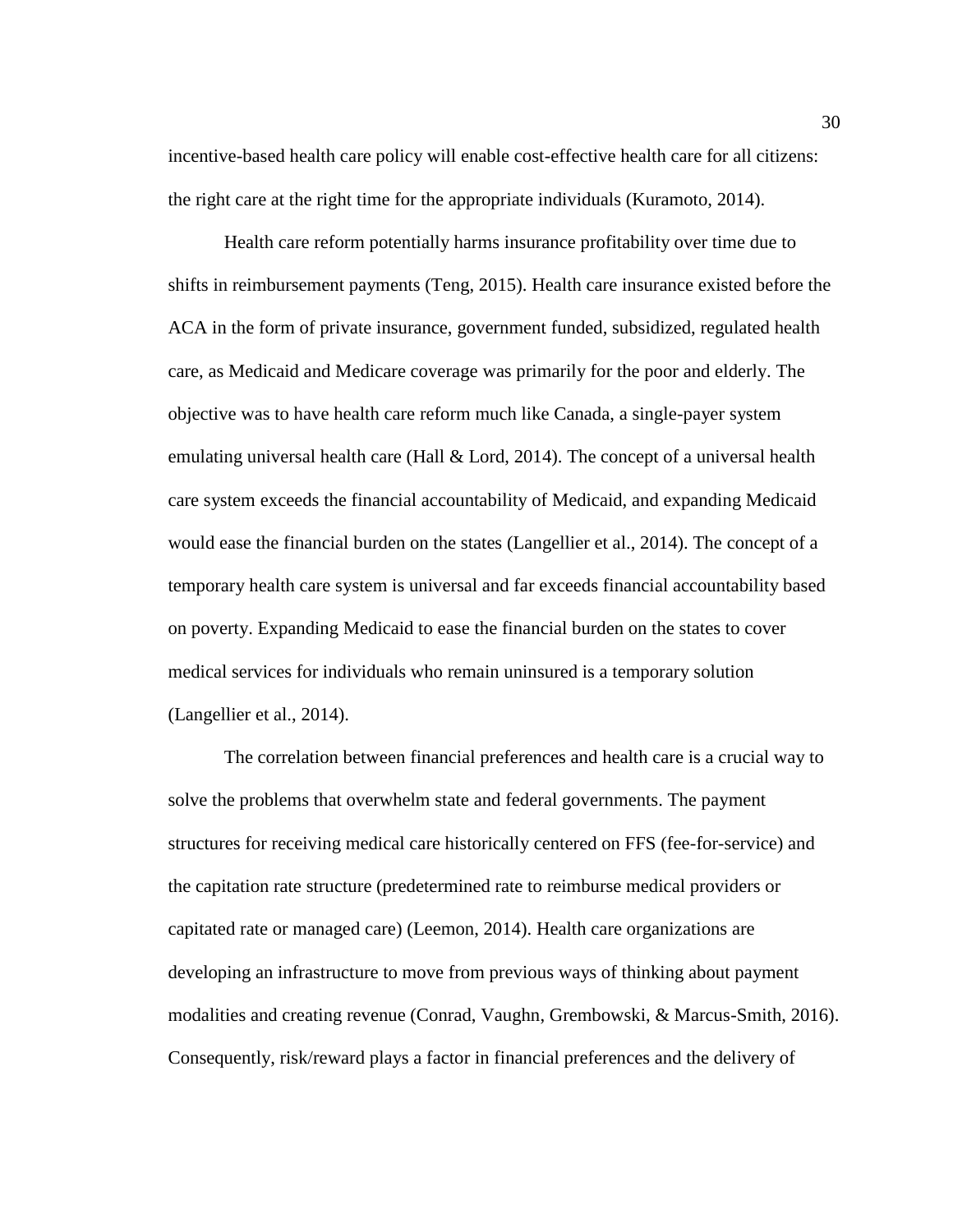services to the patient. The customary allowable rates are a risky proposition for rural clinics due to the flat rate becoming a point of contention for the rural clinic depending on the negotiation of the signed contract. Health care reform in Medicaid and ACA has benefits for most Americans, regardless of the patient's ability to pay. The objective of health care reform is to provide adequate health care to the patient at a reasonable cost.

The challenges are facing health care financing options and medical care rest on the patient's ability to pay. Rural health care facilities face increased challenges in comparison to urban areas due to differences in levels of income of patients (Allen, Davis, Hu, & Owusu-Amankwah, 2015). The U.S. government offers rural health clinic services through Medicare and Medicaid to the needy (Ortiz, Meemon, Zhou, & Wan, 2013). The rural health hospitals in smaller communities are financially unstable, but they become viable substitutes for the patient in search of health care (Allen et al., 2015). The mission of rural health clinics is to provide medical services to an underserved population due to financial and operational issues. The rural clinic managers must contend with the increased patient flow while managing costs and quality.

### **Fee-For-Service (FFS) vs. Value-Based Purchasing (VBP)**

The duality of rural clinics is to serve the patients who walk through their doors and manage the financial well-being of the operation. Reimbursements to health care organizations are important considerations within the health care reform framework (Oberlander, 2017). Business leaders will need to address reimbursement approaches in preparing a profitable business model for the future (Gurganious, 2016). With health care costs rising, reducing costs will lead to a decline in accessibility or value of the American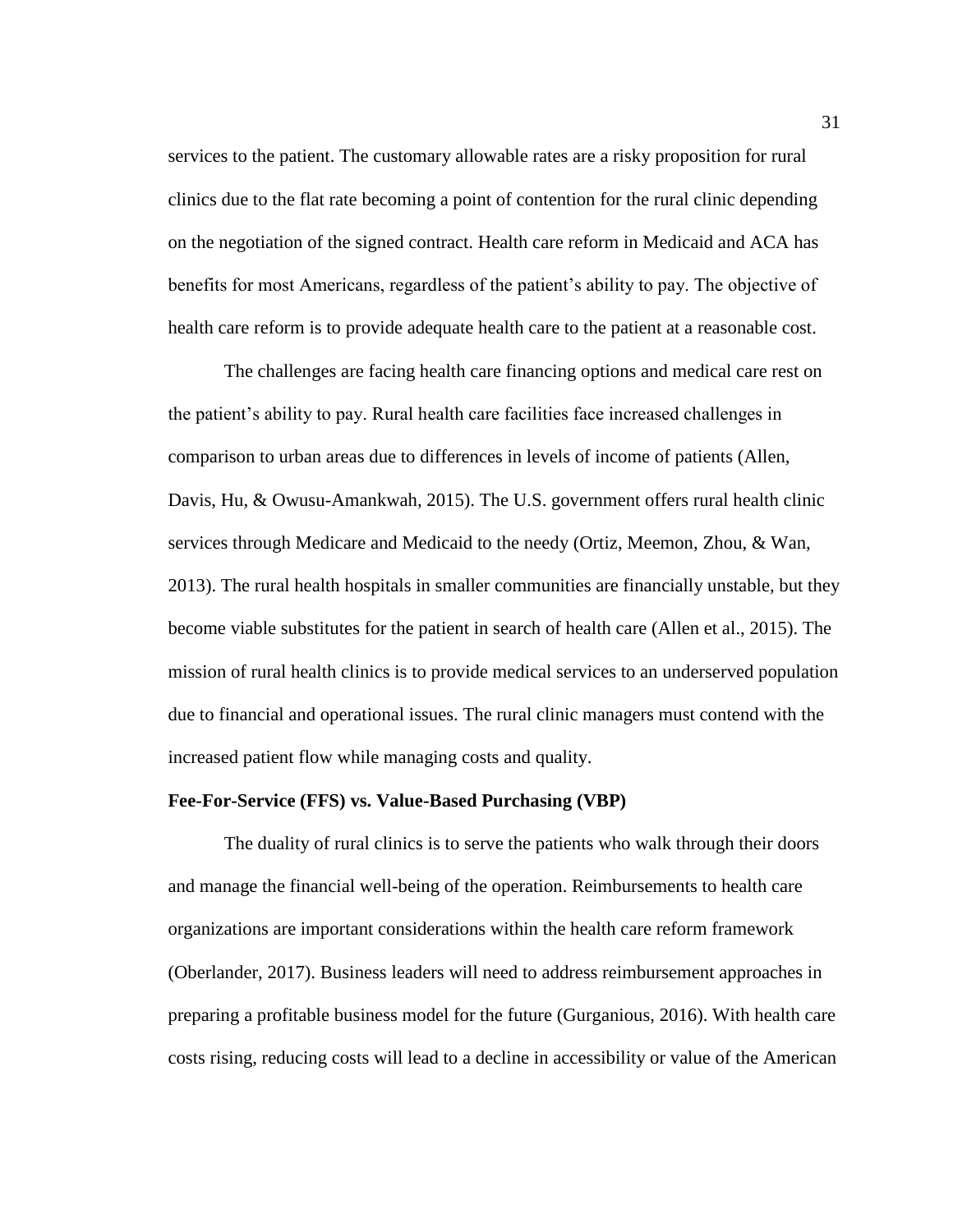health care industry (Rudnicki et al., 2016). Thus, changes in coverage for patients to visit hospitals, health care facilities, and providers will have a profound impact on the operational bottom line.

Rural clinics link prospective payment for medical services to either FFS or VBP, which encompasses payment through improved performance and reduced cost. This form of payment holds health care providers responsible for the costs and quality of their care and attempts to reduce and identify and reward inappropriate care (Kessell et al., 2015). In order to establish continuity, rural clinics need a strategy for collecting reimbursement and payment. FFS or VBP are important financial choices to a health care organization and for the provider of medical services (Feldman, 2015). The future of health care reform centers on price and value, and less on status, with the emphasis on conventional health care economics (Gerben, 2016). Operations management makes decisions regarding the volume or value of these payment options. Overall, rural clinics select the most common and reliable payment types to establish consistency in the changing landscape of health care reform.

The modes of payment for health care services have reached critical levels as proponents of both sides view each system with flaws. The FFS model places accountability for costs on medical providers (Feldman, 2015). The majority of health care leadership analyzes payment reform as an approach to motivate medical providers to incorporate the delivery of services (Murphy, Ko, Kizer, & Bindman, 2015). However, the objective is to maximize profits, and the number of services and potential outcomes is difficult for rural clinics to predict. The rural clinic distinguishes the best possible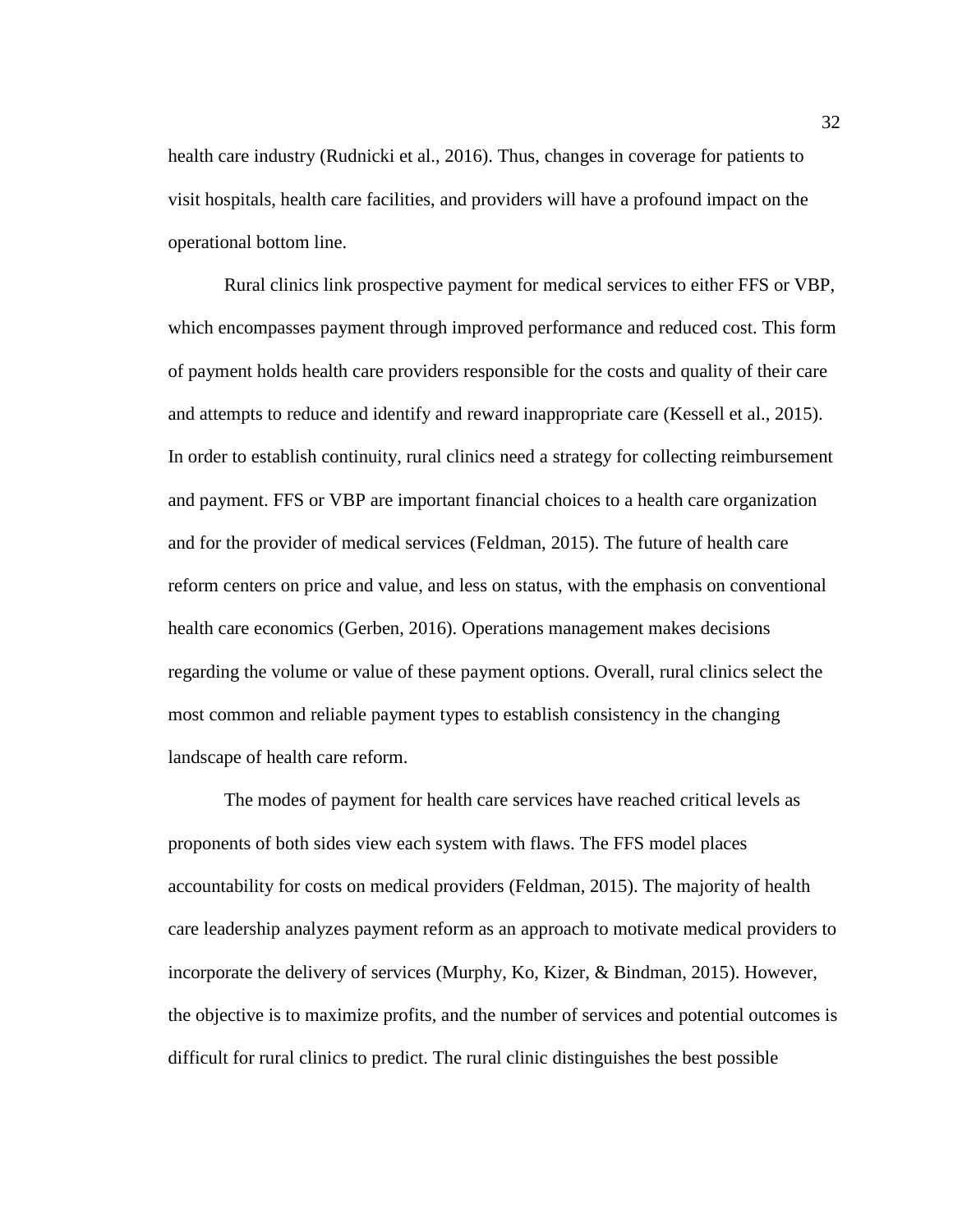payment opportunity for the business to create increased volume. Many contend having one payment source and a financial plan to address lengthy payment delays is better for the health care organization (Cascardo, 2015).

Health care reform interests should bring about restrictions on the way rural clinics decide to accept or deny revenue streams. Health care providers recognize the FFS model, but in some areas, the bundled payment is part of VBP and is standard for medical generalists (Kuramoto, 2014). Business leaders determine the soundest payment structure to ensure medical providers and the business receive compensation while still emphasizing quality and efficiency (Ojeifo & Berkowitz, 2015). A mode of collection is not to isolate specialists from accepting one form of payment for services (Palinkas et al., 2015). Rural clinics comprise of a mixture of general practitioners and specialists.

Health care organizations must anticipate changes in health care reform as cost conflicts could take place among medical providers regarding lower reimbursement rates. The perception of clinical equity is something an organization must confront due to costeffectiveness or the anticipation of high-quality care and treatment (Kuramoto, 2014). The health care system has gone through changes in the language of policy and inconsistency with the delivery of medical services, leading to gaps in coverage, conflicting outcomes, and inexcusable costs (Larkin, Swanson, Fuller, & Cortese, 2016). The perspective of the business is to follow any advantage obtained or accept one payer source over another, focusing on the overall value of the provided services. Rural clinics address possible changes in the reimbursement fee schedule while identifying potential opportunities to expand business and cost-effectiveness (Abidemi et al., 2017). Finally,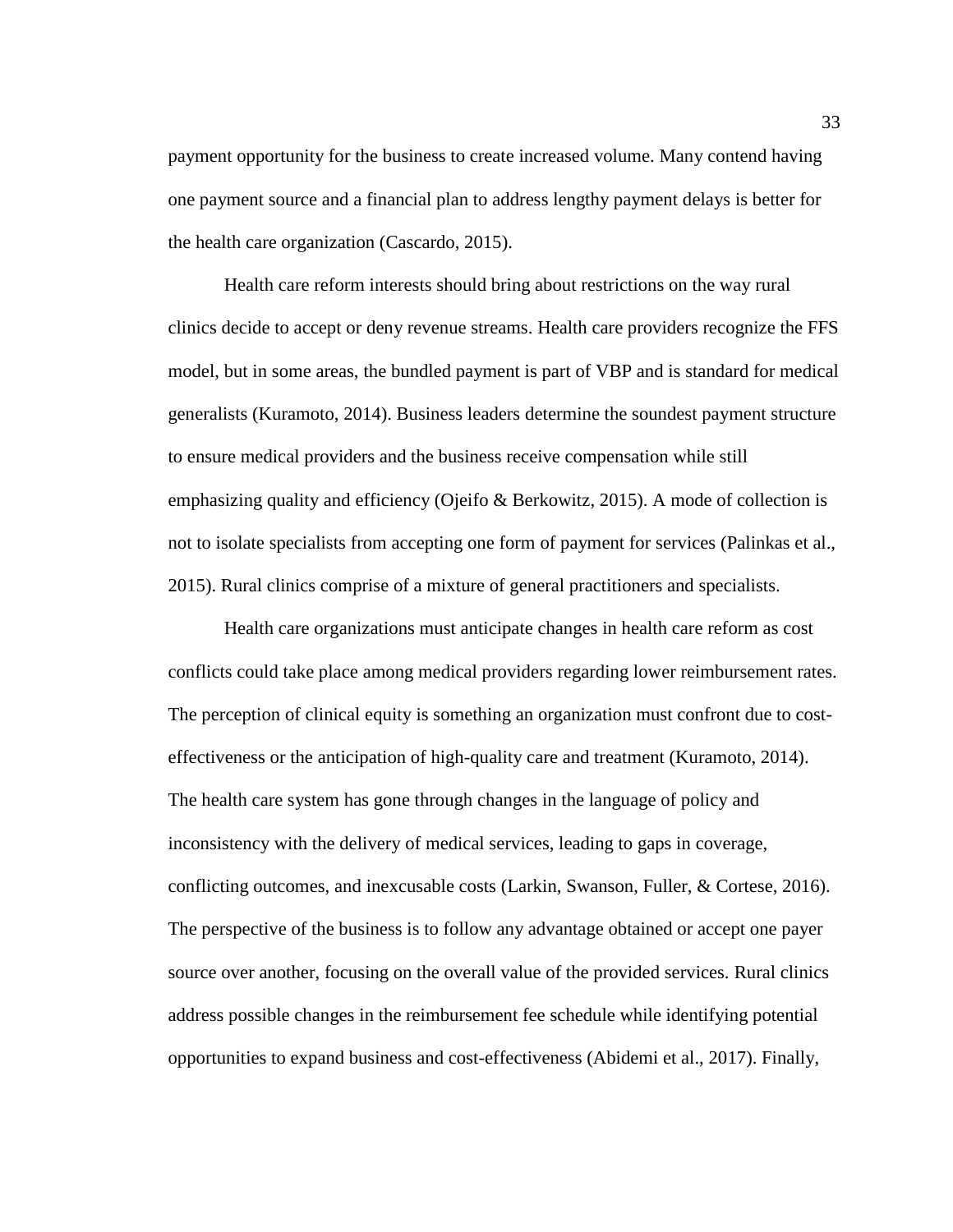business leaders establish strategies to separate themselves from competitors and limit the need for unnecessary risk-taking.

The U.S. health care system has migrated away from an FFS option regarding reimbursement and is trending towards VBP as a financial alternative. Health care clinicians are progressing towards VBP for services rendered (Joynt et al., 2017). The transformation of the reimbursement revenue cycle has caused business leaders to assess operational infrastructure with the limited resources available in the selection of a payment model (Granata & Hamilton, 2015). Additionally, enrollment of individuals in the ACA or Medicaid remains scripted as these plans continue for persons with lower to moderate incomes (Durenberger, 2015). Business leaders will initiate a plan for accepting either reimbursement arrangement (FFS or VBP), and the economic impact of the decision-making process may result in financial implications for days, weeks, months, and years.

The financial impact of health care reform on health care organizations is not entirely clear. The FFS model remains monetarily centered on one particular servicetaking place for the patient (Leemon, 2014). Conversely, the VBP payment modality provides a consistent financial revenue flow for the health care organization, along with the element of increased quality of care and higher health outcomes for patients (Joynt et al., 2017). Health care organizations seek revenue streams that provide an incentive base for the business and do not discourage utilizing capitation rates (Doran, Maurer, & Ryan, 2017). Overall, payment modalities have a financial impact on the organization, and sustainability is the groundwork for success.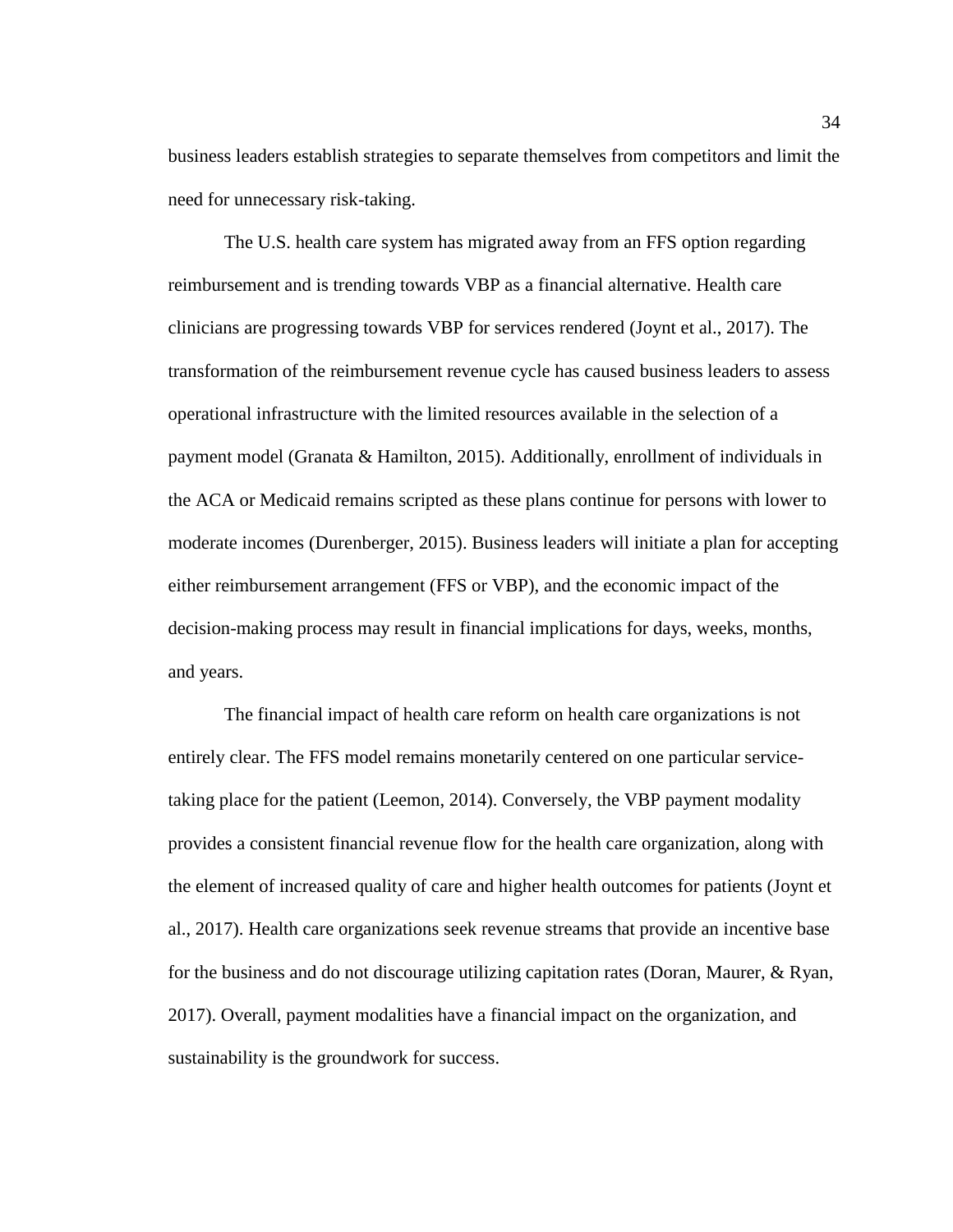Rural clinics need to focus on the delivery of services to address prospective payment reimbursement concerns to ensure a consistent source of revenue. This analysis should emphasize the elements of risk and reward to incentivize to include expectations on treatment expenses, value, and results (Halfon et al., 2014). Higher expectations fuel increasing health care costs, as health care organizations plan to improve patient satisfaction and reduce costs (Moraros, Lemstra, & Nwankwo, 2016). While the U.S. health care system is meant to provide affordable services, they are often ineffective and high priced. The business strategies implied by an association with an FFS model serves as a volume-driven entity, while the modality of VBP promotes costs and quality of care (Noether & May, 2017). Rural clinics identify a recurring payer source as suitable for financial growth while providing patients viable health care solutions.

The reimbursement process considers aspects such as improvement in the quality of care, managed spending, and a patient's access to health care services. The involvement of federal and state governments regarding health care is a primary source, and the Centers for Medicare and Medicaid Services (CMS) is presently in the middle (Haeder & Weimer, 2015). The directive is to initiate replacing the reimbursement model of FFS with the model of VBP (Schneider & Hall, 2017). CMS established an enhanced version of paying for the quality of care (Cassel, Kerr, Kalman, & Smith, 2015). The justification for change stems from the quality and quantity of the medical services provided to the patient by the medical provider. Overall, the financial risk implied with this VBP process emphasizes the value of health care services provided to patients.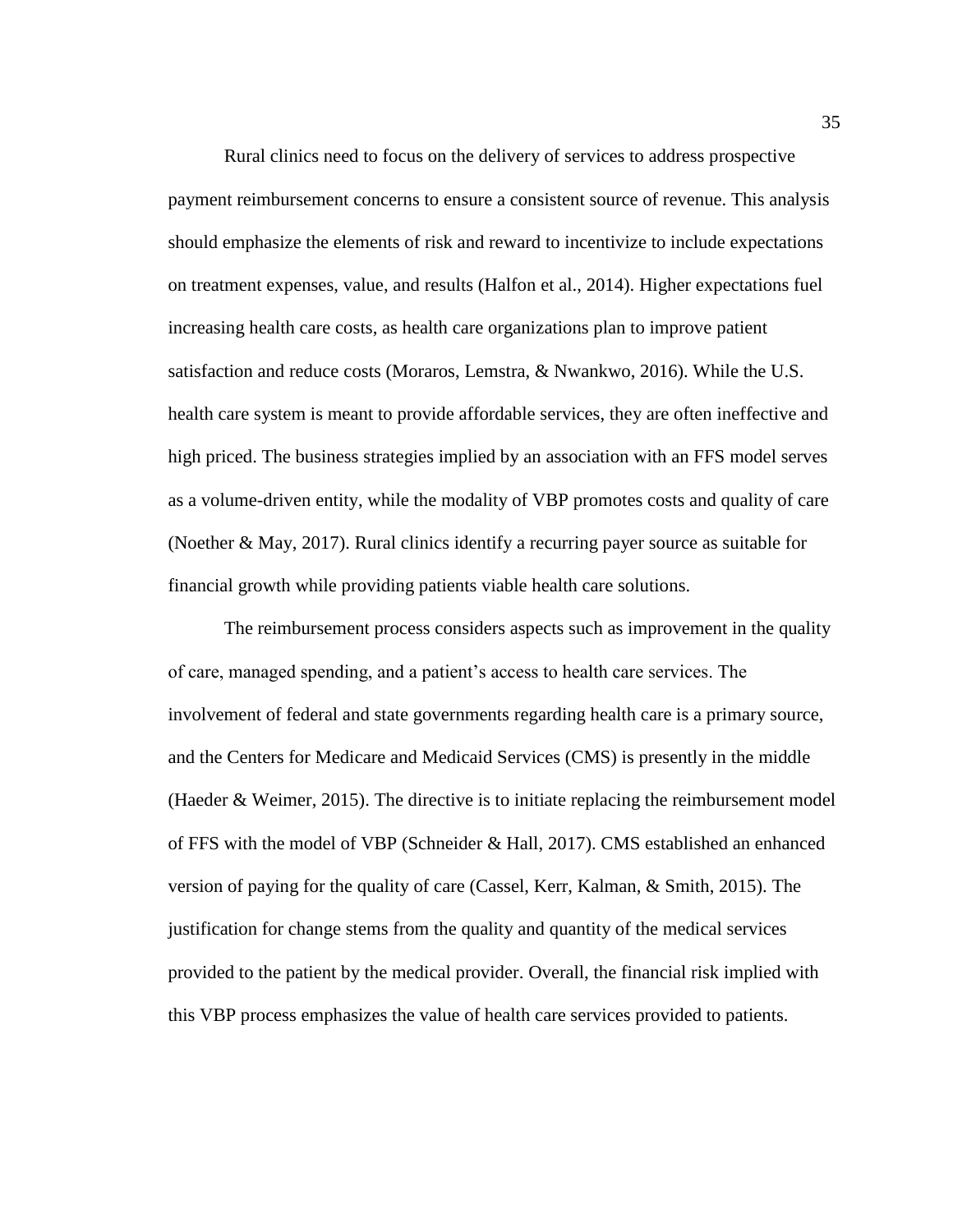The concern about health care exchanges with Medicaid and the ACA focuses on inducements that reduce health care costs and provide improved service quality. The research regarding FFS and VBP or bundling of services has lasting fiscal effects on federal and state governments (Noh, 2016). The budgetary durability of our health care system rests with federal and state governments determining a balance between cost containment and quality care (Landers et al., 2016). Accordingly, federal and state governments have addressed changes regarding health care reform and considered reducing funds due to sustained debt at federal and state levels (Maurer et al., 2017). The financial implications of health care reform with the implementation of the ACA remain a temporary solution with the revamping of health care, as it currently exists.

Medicaid and ACA address cost, utilization of services, and trends in the health care system. The forecasting of federal and state budgets regarding health care services is a complex task; roughly, 20% of a state's budget consists of health care funds, second only to education (Gerstorff & Gibson, 2016). Health care spending is a national issue and reforms can result in increased health care expenses (Duijmelinck & van de Ven, 2016). Data collection is important because the resulting reports illustrate the cost efficiency of programs relative to the type of reimbursement model used (Eggbeer  $\&$ Bowers, 2014). Financial and operational strategies that result from data collection prioritize cost containment, and health care outcomes are essential for the operation to be successful.

Many individuals affected by health care reform and who are covered by Medicaid (AHCCHS-Arizona) or the ACA reside in rural communities. Most of these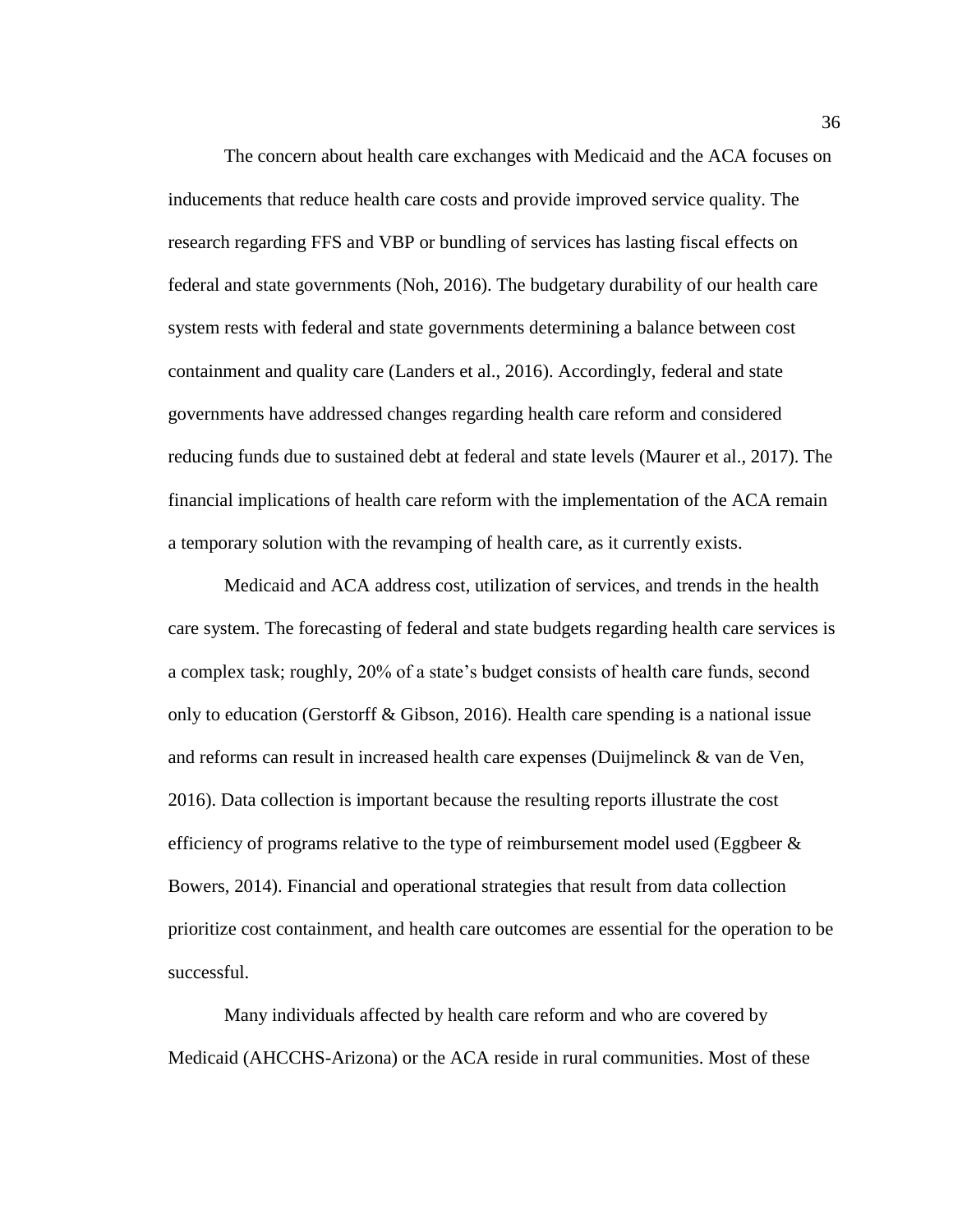areas are underserved locations or populations that have other forms of payment for medical services, including deductibles or co-pays or, for patients with lower to moderate income, a sliding fee scale payment (Gao, Nocon, Sharma, & Huang, 2017). The reduction in health care costs may become pivotal to enhance our current health care system (Nocon et al., 2016). Consequently, smaller community clinics associated with an entirely different patient base may limit the number of health care providers. The health care coverage will fall into Medicaid and ACA categories, as they may be a split between either of these payer sources (Noether & May 2017). Conversely, demand for rural health care clinics to serve patients with low to moderate incomes remains essential within the community.

The economic impact of FFS and VBP revolves around increased patient volume for the rural clinic. Engagement with payer sources remains crucial for the organization, but a fixed amount of revenue from the FFS or the provision of high-quality care implied by VBP needs to be taken into account (Noether & May, 2017). Providing better care for patients, lowering costs, expanding health care coverage for individuals, and reinforcing infrastructure are the prime objectives (Kessell et al., 2015). Rural clinics thrive on increased volume, and the distribution of a higher quality of care will equate to lower costs. The organization's selection of a particular payment revenue cycle will translate into future financial success (Lubberink et al., 2017). Overall, the health care industry faces pressures for reform and to ensure health care services are cost-effective and delivered with quality.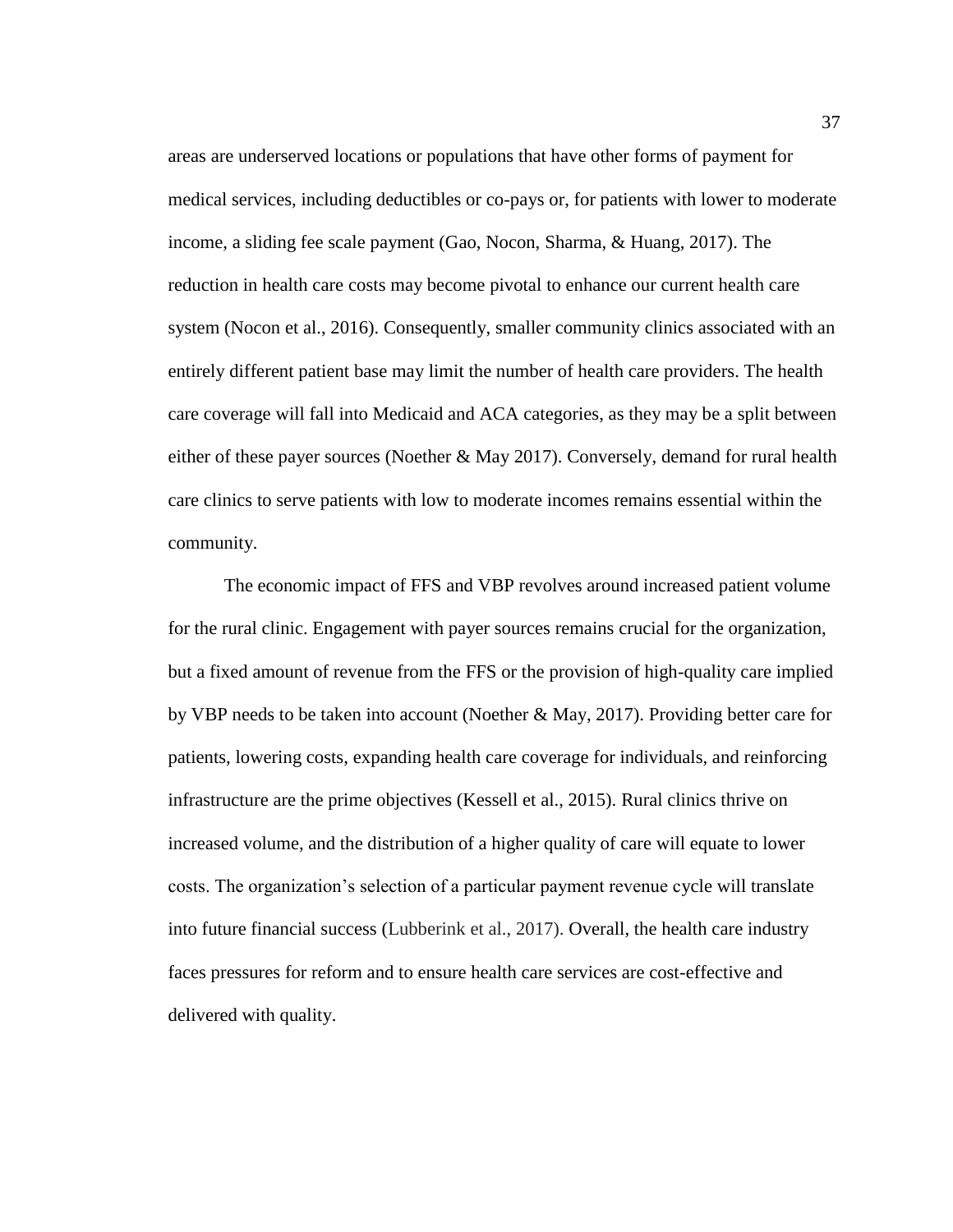### **Accounts Receivable Management and Health Care**

An accounts receivable management strategy is a factor in the success of rural clinics (Aidoo-Buameh, 2014). Members of the management team with expertise in accounts management and those within the financial department who consult regarding payment collection are responsible for strategic planning (Lai & Gelb, 2015). Health care organizations manage their revenue cycles from billing and reimbursement from insurance companies (Boden, 2014). This highlights the importance of accounts receivable management, which is vital for the financial well-being of the medical practice.

The operational working capital is critical to profitability (Talonpoika, Kärri, Pirttilä, & Monto, 2016), which relies on accounts receivable management (Foerster, Tsagarelis, & Wang, 2017). A revenue cycle manager aims to ensure the collection of revenue for the organization (Mindel & Mathiassen, 2015). Payment delays are typical in the health care profession, unlike shopping at the grocery store or having a vehicle serviced.

Accounts receivable management involves collecting payment from patients and insurance payers. The accounts receivable component of any health care organization is paramount to the level of profitability (Shorr, 2015). Health services are available before payment, and the provider relies on the patient's intention to pay. The business model for reimbursement for services provided by health care organizations is the intention to pay for the medical provider's service (Gurganious, 2016). Accounts receivable management apply strategies to ensure payments made by patients and insurance payers for services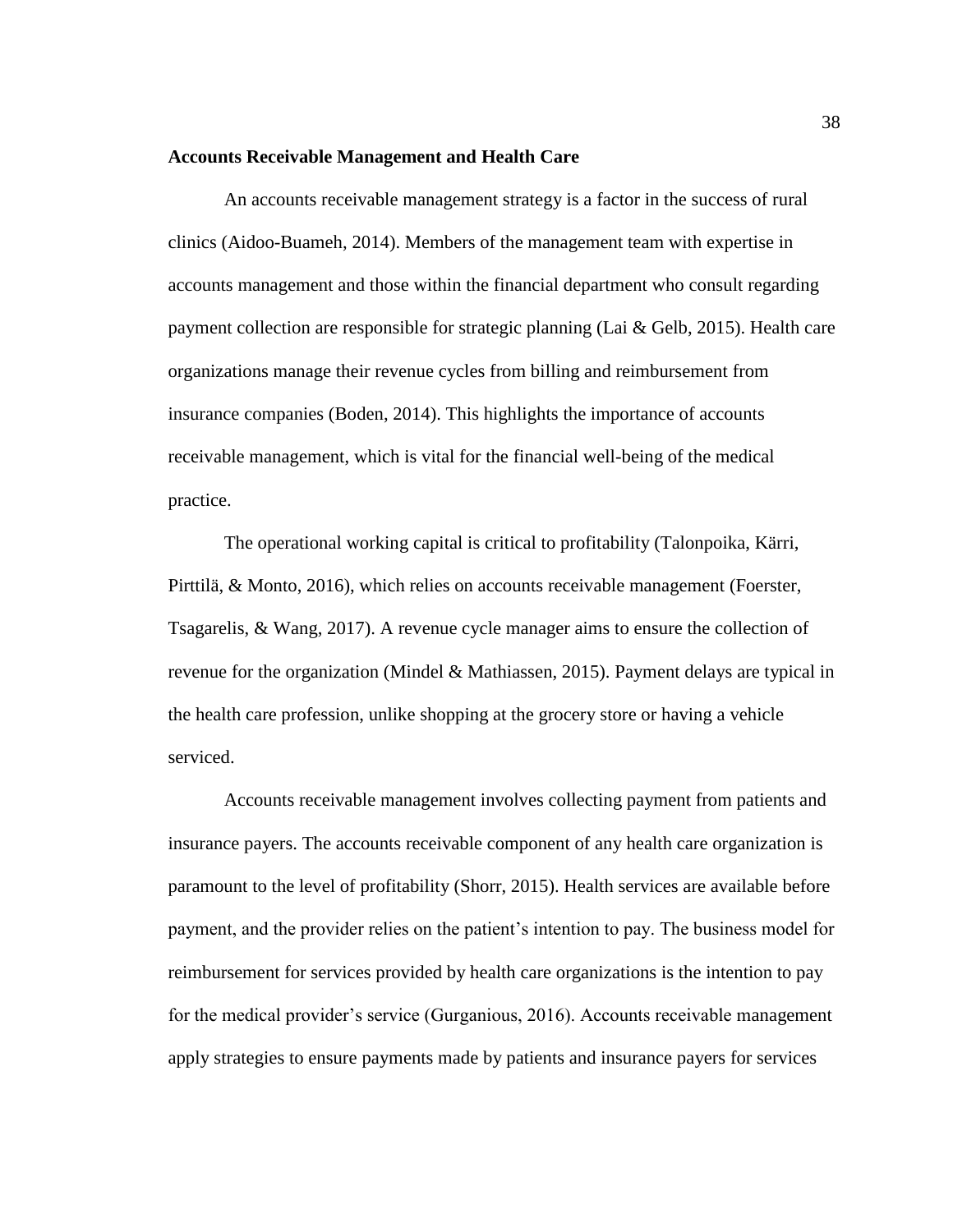rendered are effective and efficient (Aidoo-Buameh, 2014). Rural clinic managers' ability to collect compensation from patients and insurance payers is essential for sustainability and financial independence.

The collection process enlisted by health care organizations attempts to maximize the revenue cycle management for the medical practice. The collection of payment for medical services rendered is not a direct process, but it is essential for the practice to thrive (Weinstock, 2015). Barriers to the collection process can include billing mistakes, insurance payers underpaying, or an inability to collect from the right patient due to misinformation (Shi, Zurada, Guan, & Goyal, 2015). Consequently, the incorporation of strategic planning within the rural clinic and implementing processes to prevent the lack of payment from patient and insurance payers becomes significant in the collection process. The monitoring of accounts receivables ensures payment is timely and that the dollar amounts owed to the organization decrease over time (Lail et al., 2016). The traditional form of compensation is the FFS model, as insurance companies pay for each service provided to the patient (Mabotuwana, Hall, Thomas, & Wald, 2017), and collecting payment on time is a formula for sustainability.

The accounts receivable management role influences the financial future of the rural clinic. The knowledge of where the revenue is coming from and the cost associated with services are vital components. The strategic planning implemented by the financial manager creates a primary construct for good fiscal control within the health care organization (Sheet, 2017). Health care organizations receive payment from patients and insurance payers through a mix of insurance types and payment methods (Loy et al.,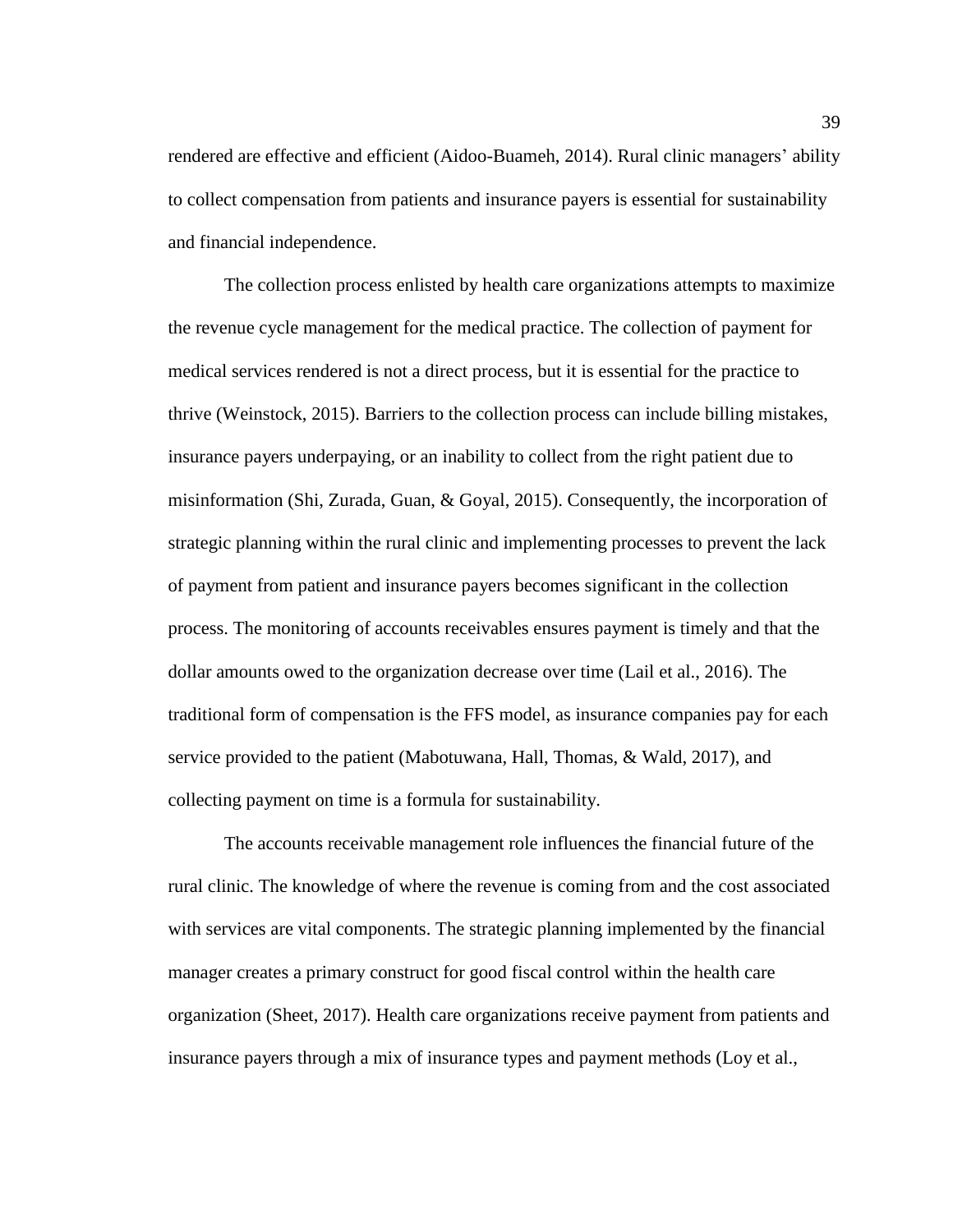2016). Ultimately, the financial stability of the organization supports the accounts receivable management strategies, and financial management staff incorporates plans to maximize profits.

Analyzing accounts receivable revolves around the number of days it takes to receive reimbursement from the payer including patients, insurances payers, and government entities (Dong, 2015). The accounts receivable cycle breaks down into time increments by days, weeks, or months; an improvement in accounts receivable management will increase efficiency and profits (Aidoo-Buameh, 2014). Additionally, the incorporation of accounts receivable management strategies into the operations management will improve the consistency of payment from patients and insurance payers. Financial managers analyze the mix of patients and insurer plans (Johnson & Garvin, 2017). The accounts receivable manager strategizes with operations to identify ways to improve profitability and sustainability through the selection of patients and insurance types.

The financial and operational benefit of accounts receivable management is narrowing the margin between profitability and the cost incurred by the health care entity. The health care industry is going through extreme changes in which reimbursements are steadily decreasing (Yaduvanshi & Sharma, 2017). Operations management strategies must direct health care professional towards dealing with financial survival concerns (Krzakiewicz & Cyfert, 2017). Managing earnings within the context of a health care organization include reducing costs and increasing cash flow (Dong, 2016). Accounts receivable management must integrate strategic procedures in collecting payment from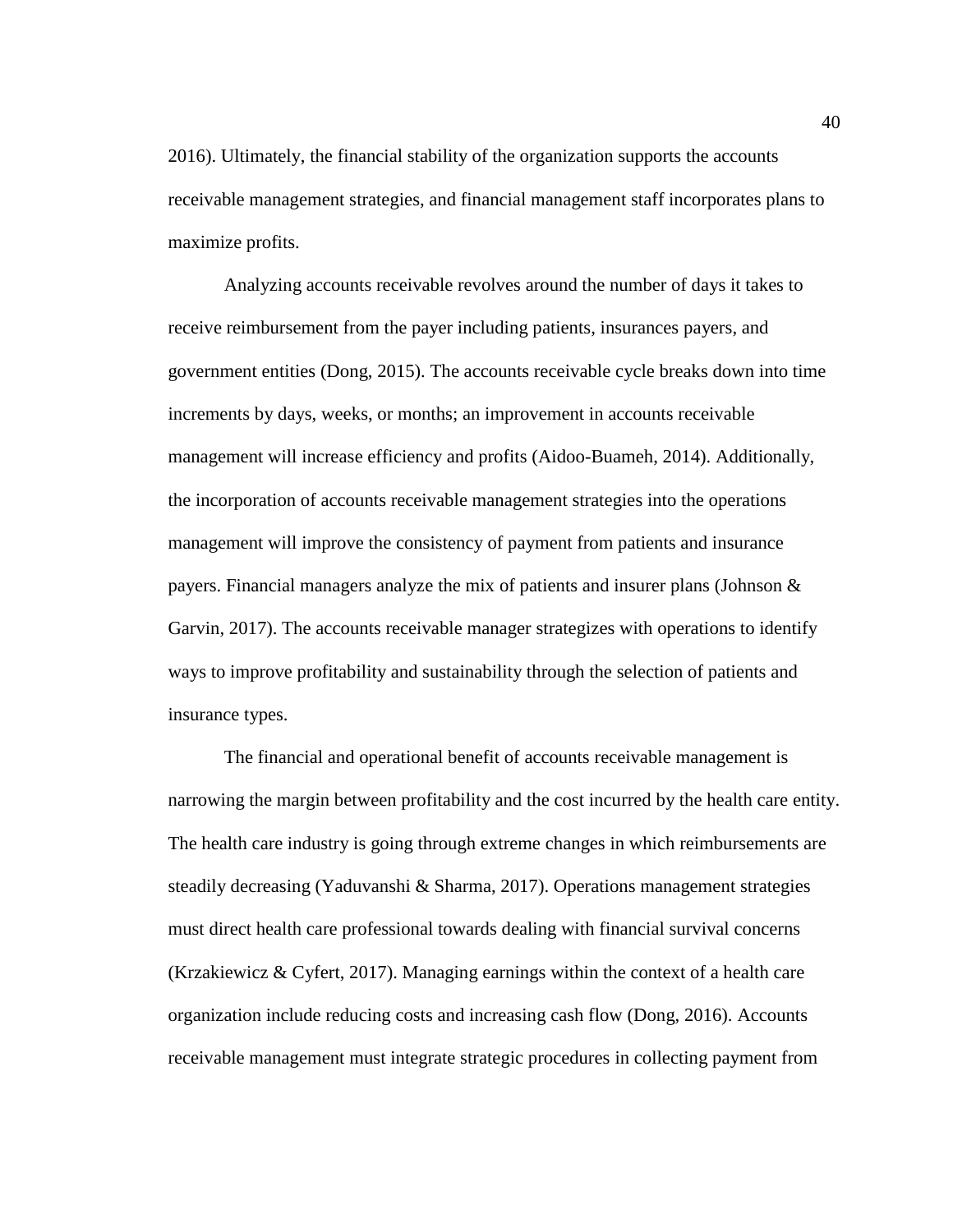patients and insurance payers to avoid cutting costs or provide ineffective care.

## **Transition**

Section 1 consisted of the foundation of the study; I provided the background of the problem and purpose statements, nature of the study, research question, interview questions, and conceptual framework. As part of Section I, I also presented operational definitions, assumptions, and delimitations. In Section 1, I discussed the importance of the study and the review of the professional and academic literature on accounts receivable management strategies used by rural health care clinics to obtain timely payment.

As part of Section 2, I presented data collection techniques and data analysis. I finish Section 2 with the reliability and validity of the study. In Section 3, I introduced the findings and implications of my research. The information consists of the data collected, applications to professional practice, implications for social change, recommendations for action, further study, and my reflections as the researcher.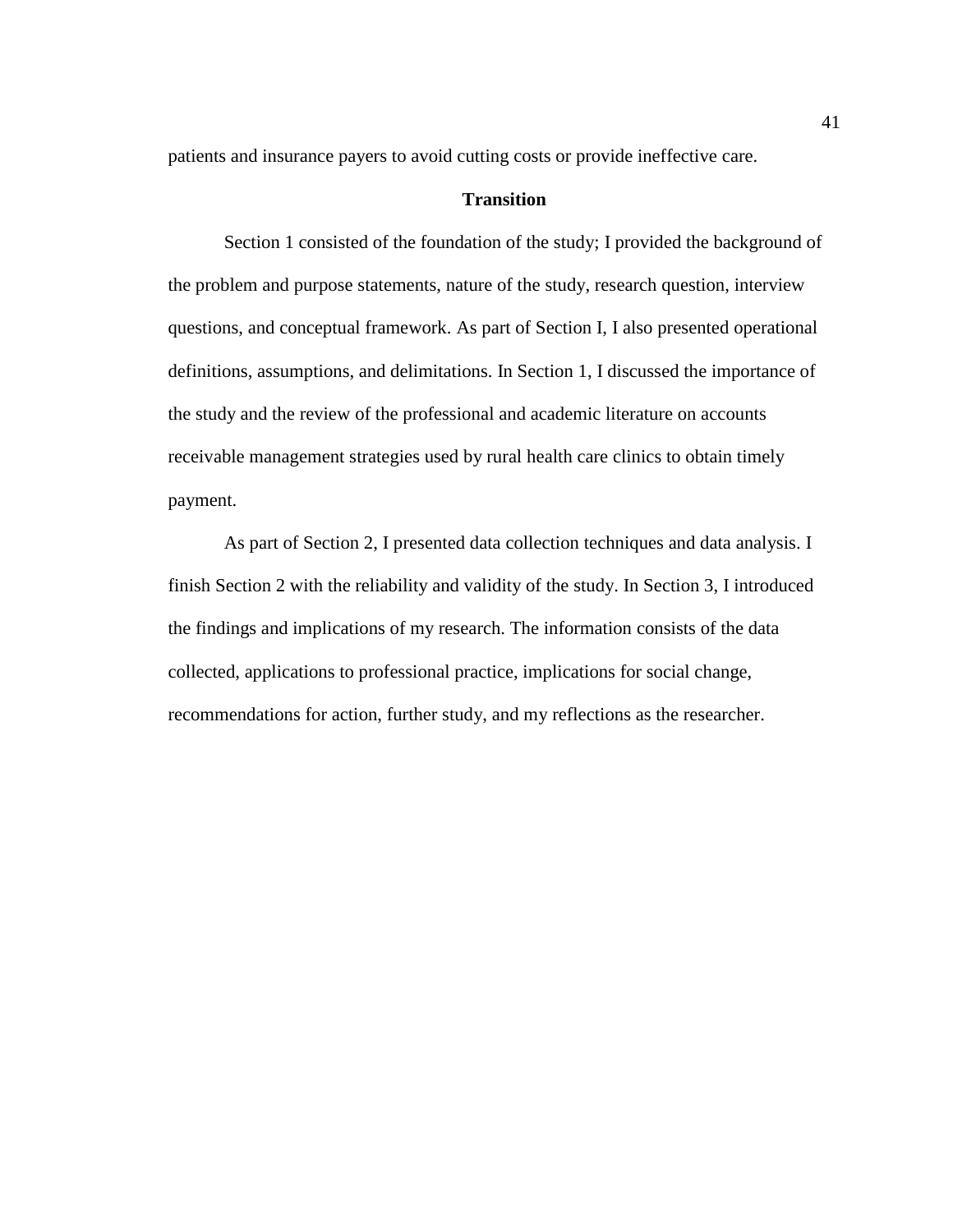#### Section 2: The Project

In Section 2, I focus on the factors employed by rural healthcare clinic managers to implement accounts receivable management strategies to ensure timely payments from patients and insurance payers. The section included the restatement of the purpose statement, the role of the researcher, study participants, and the research method and design. Also in this section, I covered population and sampling, ethical standards, data collection instruments, and techniques. Furthermore, I concluded Section 2 with data analysis, reliability, and validity of the study.

## **Purpose Statement**

The purpose of this qualitative multiple case study was to explore strategies rural clinic managers use to obtain timely payment from patients and insurance payers. Study subjects included clinic managers from five rural clinics located in southwestern region of the United States who have incorporated strategies to obtain timely payment from patients and insurance payers. The implication for positive social change could come from insights for clinic managers when they develop strategies to increase cash from accounts receivables, which may improve the financial stability of the clinic and increase the wellbeing of individuals in southwestern region of the United States.

### **Role of the Researcher**

The role of the researcher is to ensure the quality and value of the study results (Isaacs, 2014). The qualitative researcher plays a significant role in the methodology and interpretation of the collected data (Swafford, 2014). In my role as a qualitative case study researcher, I identified participants and maintained a working relationship with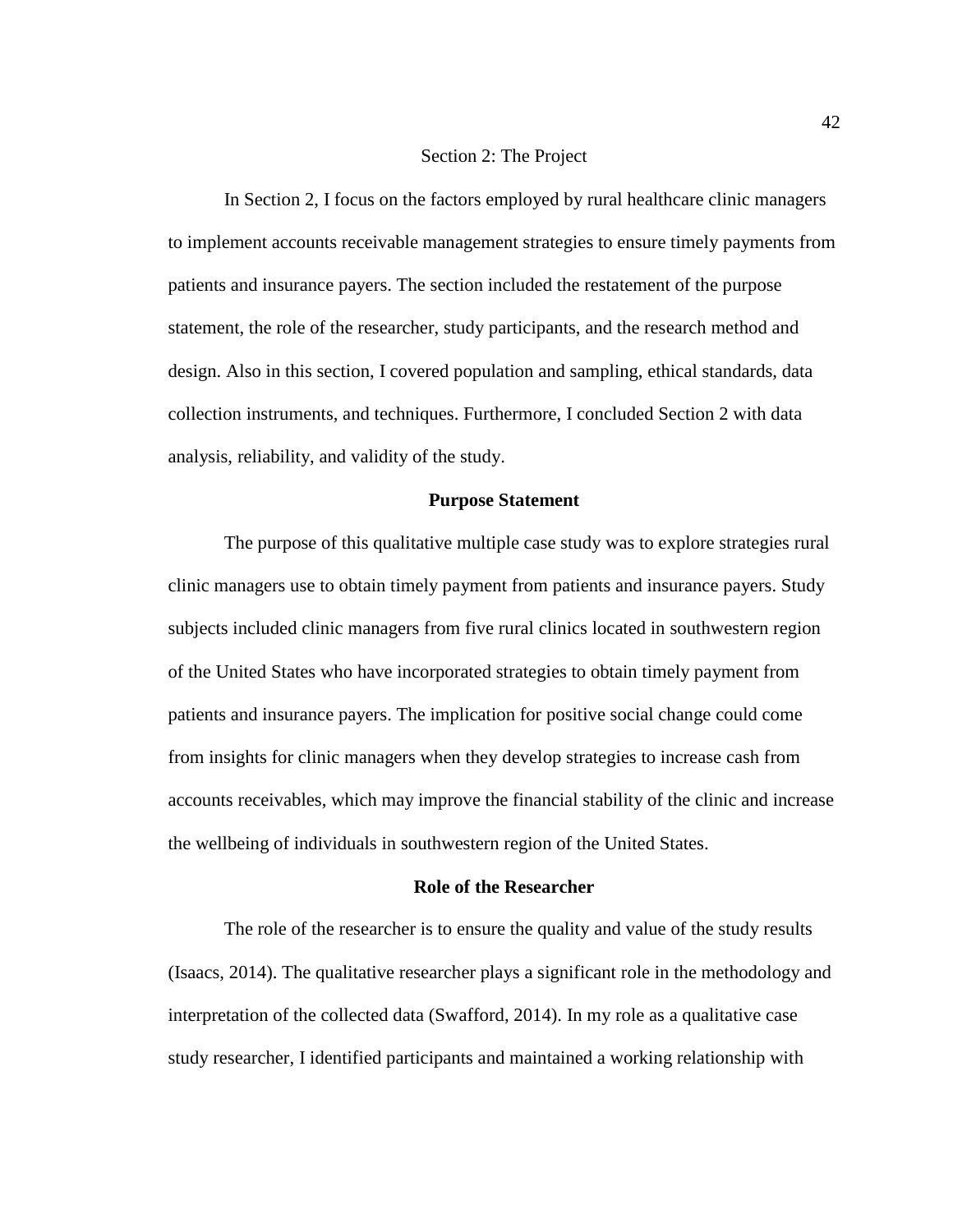these participants during the study. I involved myself in every facet of this study including the selection of participants, selection of an appropriate research method, collection of data, transcribing interviews, data analysis, and writing an account on the outcomes.

Researchers incorporate their unique perspective to the research study (Brett et al., 2014). I have 12 years of healthcare management experience, in which I independently and objectively collected and analyzed relevant data. This experience provided me with knowledge that assisted in this doctoral study. In addition, I understand how my experience could predispose me to bias and this knowledge will help me minimize my personal bias.

Researchers must possess knowledge of ethical issues and challenges involving the study with the goal to attain accurate results (Sanjari, Bahramnezhad, Fomani, Shoghi, & Cheraghi, 2014). The Belmont Report issued in 1979 identified ethical standards and procedures for researchers to implement while researching human subjects (U.S. Department of Health and Human Services [USDHHS], 1979). The Belmont Report includes principles of respect for individuals, beneficence, and justice (USDHHS, 1979). The application of the Belmont Report provides research participants protection from undue harm or exploitation and ensures confidentiality for participants.

During the study, researchers recognize the potential harmful effects of defined beliefs or opinions regarding the phenomenon under study (Bradbury-Jones, Taylor, & Herber, 2014). Researchers implementing a case study methodology should have an awareness of the issues studied, as this awareness may become influential with the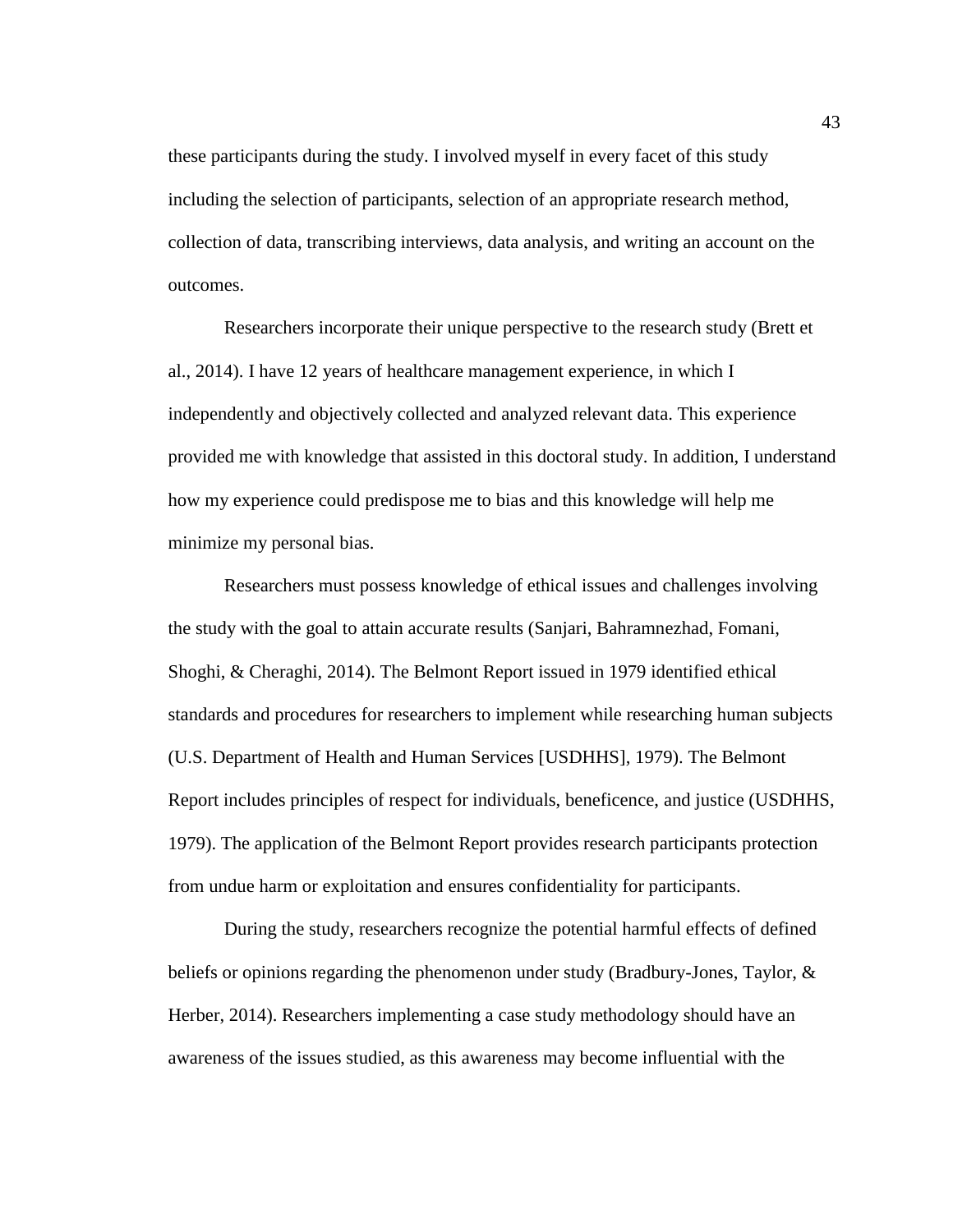understanding of the data collected (Yin, 2017). Some researchers may use other resources and place an emphasis on reviewing the data, as opposed to doing additional research to determine whether the data is acceptable or unacceptable (D'Andrea  $\&$ O'Dwyer, 2017). Researchers need to be neutral during interpretation of the data and adopting neutrality will assist with potential future studies (Morgado, Meireles, Neves, Amaral, & Ferreira, 2017). In my role as the researcher, I reduced bias by maintaining high moral and ethical standards through integrity, professional competence, and extensively reading prior research related to the study. Researchers must be wary of bias, and at the same time, avoid having a negative mindset, which could affect objectivity (Simons, Bester, & Moll, 2017). Hence, to mitigate bias, I maintained an understanding of the topic and expectations of a researcher.

Researchers can increase the consistency of data collection using an interview protocol, which enhances the validity of the study (Yin, 2017). With the use of the protocol, a case study researcher can increase continuity and efficiency with the collection of data (Yin, 2017). The interview protocol is a vital aspect of the data collection process, as research design will have an influence on the data obtained and define the kind of analysis used in exploring the data (Manning & Kunkel, 2015). During the collection phase of gathering information, it is vital to review the information immediately as there could be a need to obtain further evidence (Yin, 2017). The setting up of the interview protocol for a case study is the basis for the audit path leading to the trustworthiness of data and eventually the quality of the research (Ang, Embi, & Yunus, 2016). Consequently, I used an interview protocol (see Appendix A) to determine a level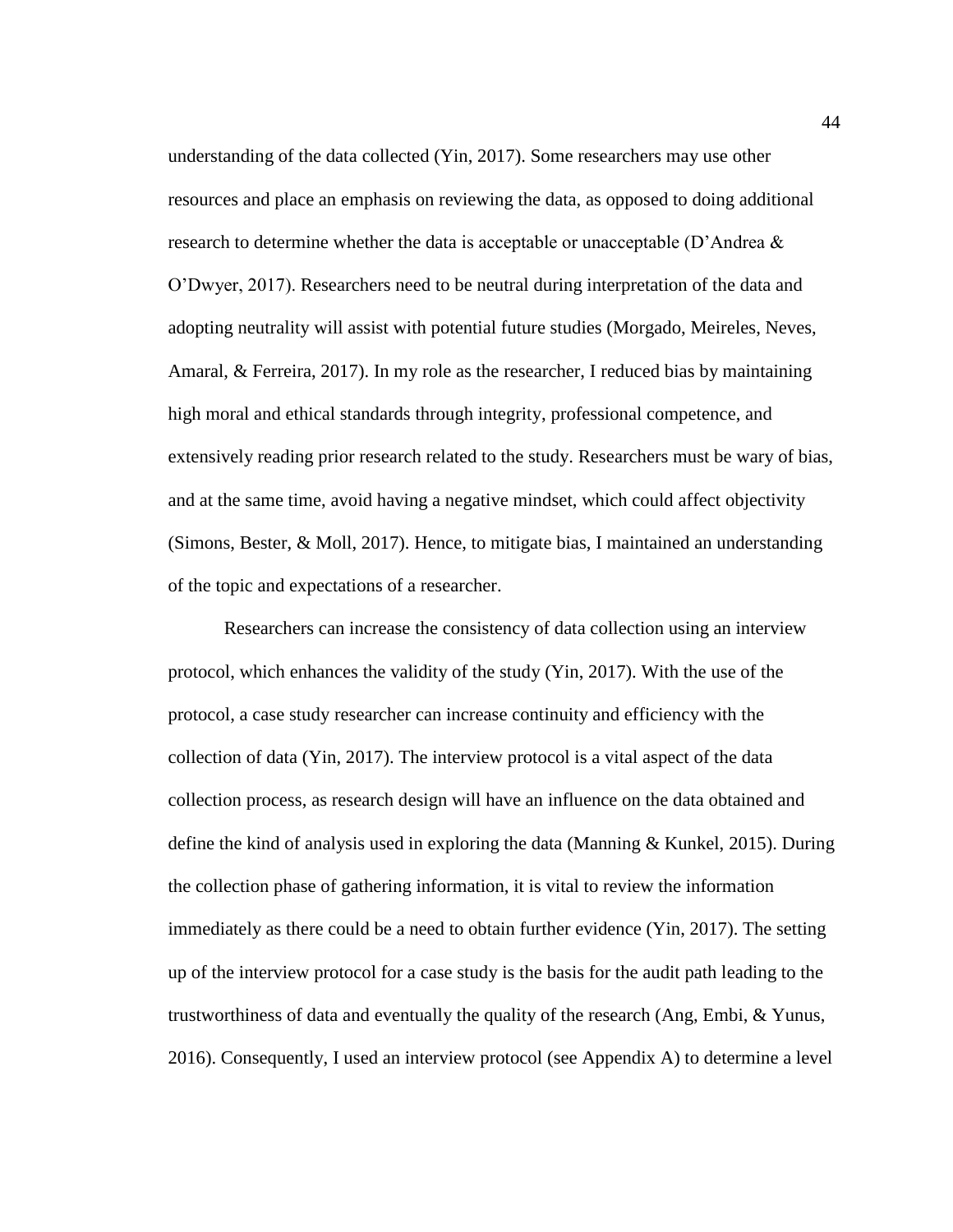of trustworthiness during this study. A researcher must prevent misinterpretations or decrease bias (Thomas, 2017). The use of the interview protocol will assist me in reducing bias by treating each of the participants in the same manner.

## **Participants**

A crucial element in choosing participants is that researchers identify participants with reliable knowledge of the research question (McCalman et al., 2017). The participants in a study focused on a balance between operational issues surrounding a patient-centered approach or using the older fee-for-service model for the collection of payment for services rendered (Pittmam, Masselink, Bade, Frogner, & Ku, 2016). Research participants should include only those who are readily available and willing to participate (Yin, 2017). The eligibility criteria for the participants in this study was individuals who work at a management level, (southwestern region of the United States, and who confirmed insurance payers for treated patients. Participants included clinic managers, accounts receivable managers, and the director of revenue cycle. These individuals remain involved in the direction of payment cycles and putting strategies into action to ensure payments occur promptly with no disruption to the organization.

The researcher must use strategies for gaining access to each of the preferred participants from each of the sites. Researchers may use specific resources and community support to acquire ideal study participants (Katigbak, Foley, Robert, & Hutchinson, 2016). A gatekeeper is an individual who has power and control over specific access within an organization, and negotiate terms and conditions to ensure the best interest of all parties was met (Caretta & Riaño, 2016). The ability to have access to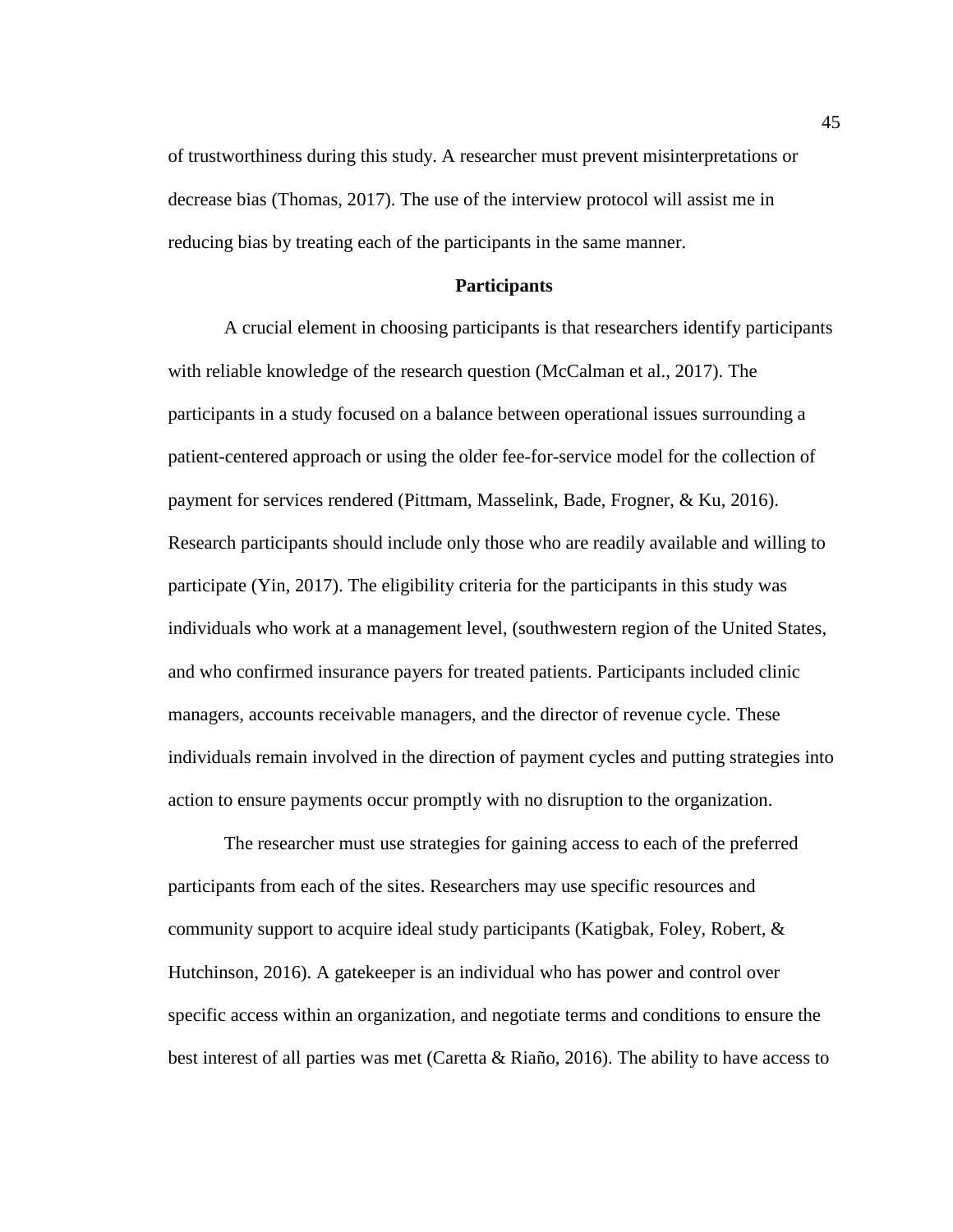the gatekeeper is a challenge and building a relationship is a critical aspect of the foundation of the study (Brooks & Jean-Marie, 2015). Gatekeepers exist within the organization as responsible representation of the organization and protect the organizations' best interests (Rattani & Johns, 2017). As part of the study, I asked the gatekeeper, Director of Revenue Cycle Management to sign a letter of cooperation (see Appendix B) in conjunction with IRB approval process from Walden University to work with the gatekeeper identifying appropriate participants. I used the gatekeeper to identify appropriate documentation for triangulation of data in this study. Subsequently, after the gatekeeper signed the letter of cooperation and identified appropriate participants, I included an introductory letter (see Appendix C) to the participants inviting them to participate in the study. As part of the introductory letter, I incorporated the informed consent form which provides confidentiality and protects their privacy. Before conducting an interview, I asked participants to read, review, and sign the informed consent form.

Participants have a significant impact on the researcher. The roles of the researcher and participant deemed to be essential in all aspects of the study (Råheim et al., 2016). The formation of a working relationship existed early in the study with participants, as I provided a detailed explanation of the study, events, disadvantages and advantages of participating in the study, and adherence to confidentiality for participants. I also went over the study with the potential participants to make sure they fully understood the purpose of this study before agreeing to participate.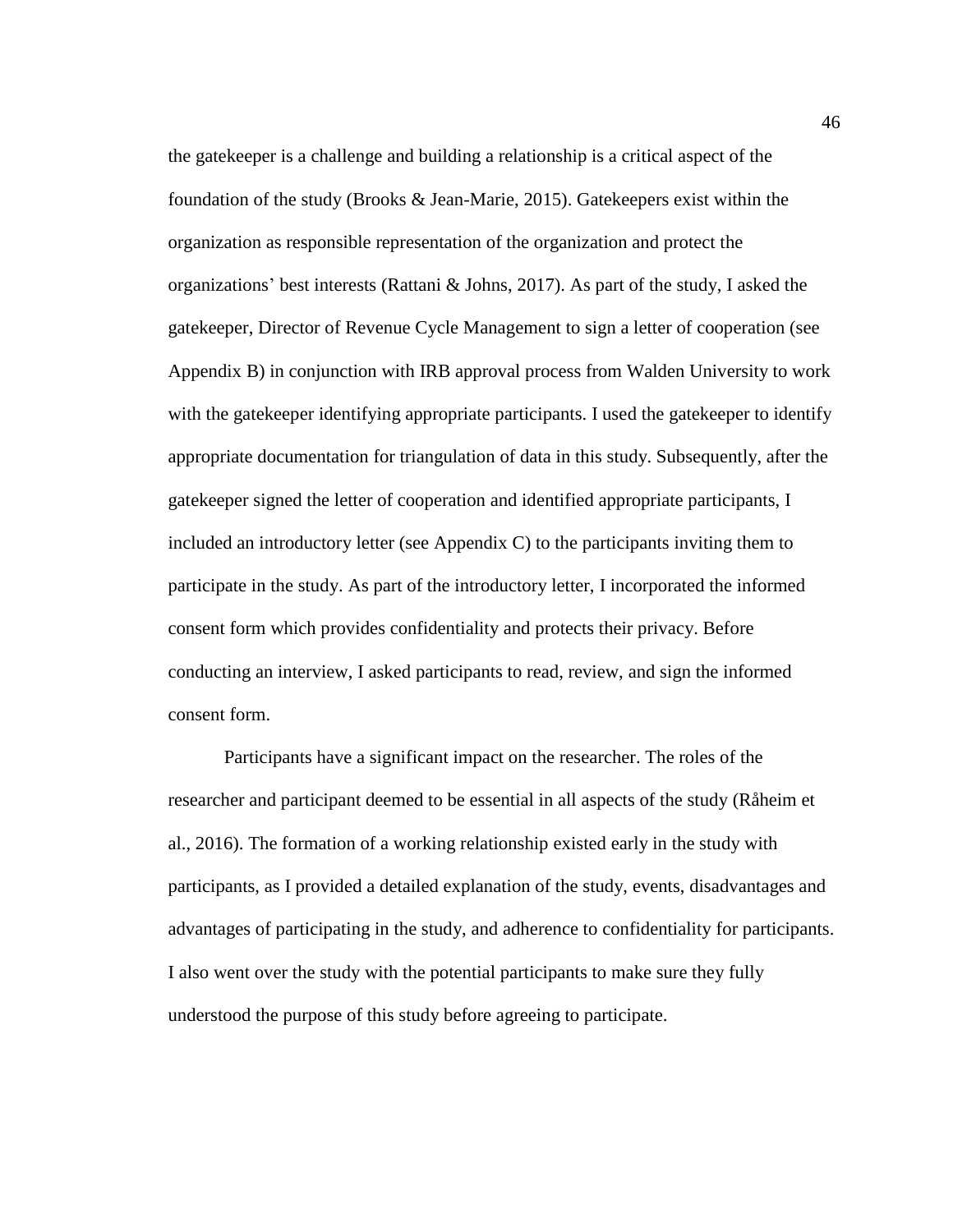### **Research Method and Design**

The purpose of this qualitative multiple case study was to explore strategies rural clinic managers use to obtain timely payment from patients and insurance payers. The researcher can choose between qualitative, quantitative, or mixed research methodologies to delineate an occurrence (Wilson, 2016). Researchers use a qualitative multiple case study design to explore and enlighten human experience (Yin, 2017).

# **Research Method**

Rebs, Brandenburg, Seuring, and Stohler (2017) argued that quantitative research methods like analysis of empirical data produce stronger results than illustrated durable numerical examples. A quantitative researcher uses systemic numerical indicators, along with empirical inquiry to comprehend the existence of a phenomenon (Chang, 2017). A researcher's selection of quantitative methodology exists as an expertly constructed process in obtaining clear, concise results either validating or disapproving a hypothesis (Saxena, 2017). A quantitative research method was not appropriate for this proposed study due to no testing of relationships among variables. Also, did not use the quantitative research method for the reason no hypotheses exist for this study.

The researcher bringing a mixed method approach incorporates strategies from both the qualitative and quantitative methods, and to integrate these practices to reflect inquire of importance (Mertens et al., 2016). The carrying out of a mixed methods research is difficult, as opposed to implementing a single research method (Yin, 2017). The mixed method researchers implement this method of research primarily based on the phenomenon under inquiry, which needs to be understood (Annansingh & Howell, 2016).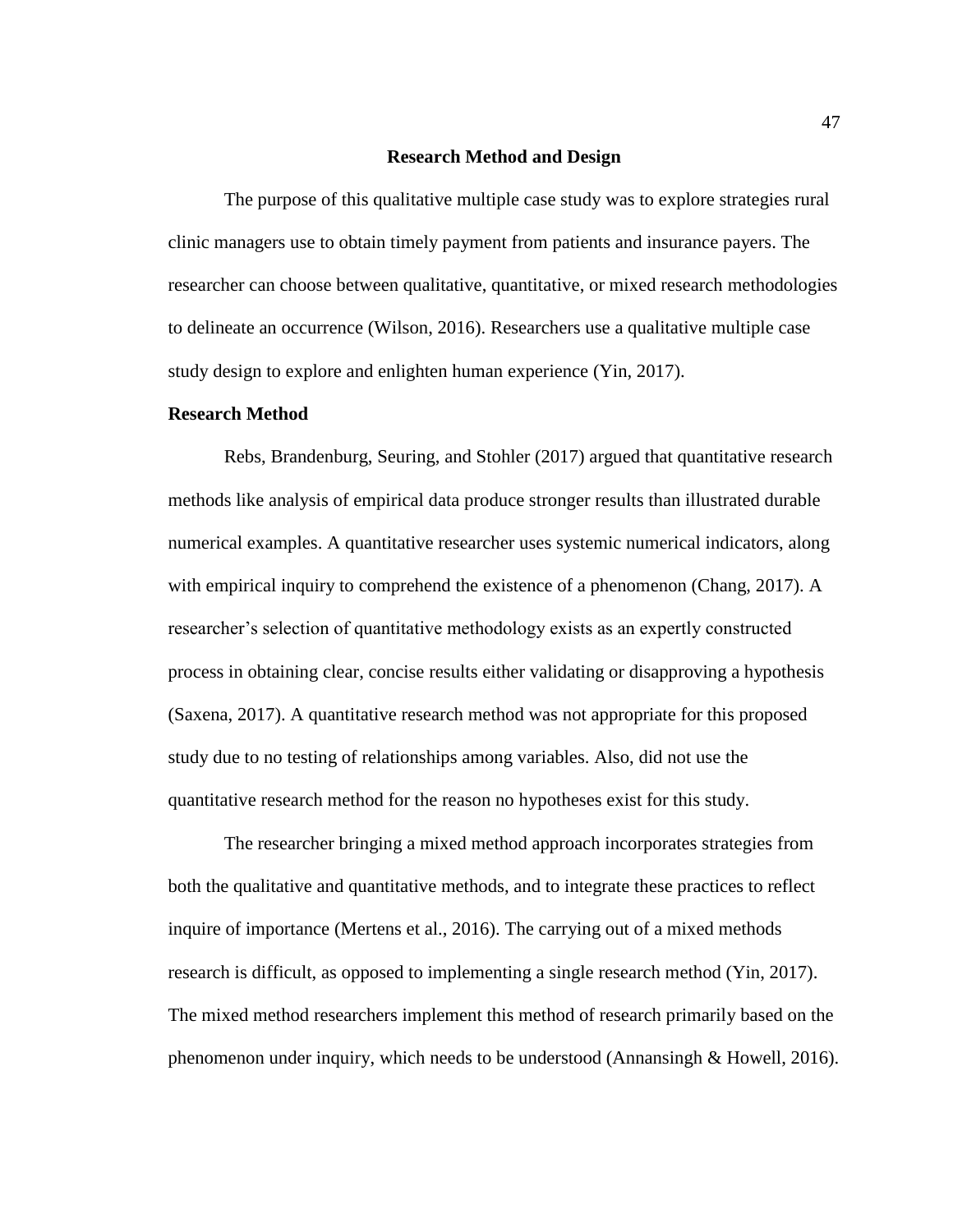I eliminated the use of the mixed method research model, as I did not incorporate numerical data in this study. I implemented the qualitative method approach to investigate and interpret occurrences encountered by the participants.

To remain alert when a research question occurs, it is vital in fulfilling an outcome in the research methodology (Isaacs, 2014). The exploration of strategies used by rural health care clinic managers to ensure timely payment from patients and insurance payers dictate that I selected a qualitative research method. Qualitative researchers focus on what and how components of events revolve around individual experiences (Bazzano, Martin, Hicks, Faughnan, & Murphy, 2017). With the use of a qualitative research method, I improved my understanding of how clinic managers promptly collect payments amid difficult circumstances. The implementation of a qualitative research method entails the use of interviewing skills and observation and a systematic form of deduction to confirm or contradict findings (Arino, LeBaron, & Milliken, 2016). Researchers use a qualitative methodology to gain more in-depth information to provide further meaning.

### **Research Design**

I used a multiple case study design to explore the research question as the case study approach allows the researcher to view the issue in a natural setting. The primary reason for the research design of a study is to lead the researcher through the collection of the data, analyze the information, and provide a deduction to the findings (Yin, 2017). The researcher's research design focuses on the research question and remains suitable to conduct the study (Santiago-Delefosse, Gavin, Bruchez, Roux, & Stephen, 2016). The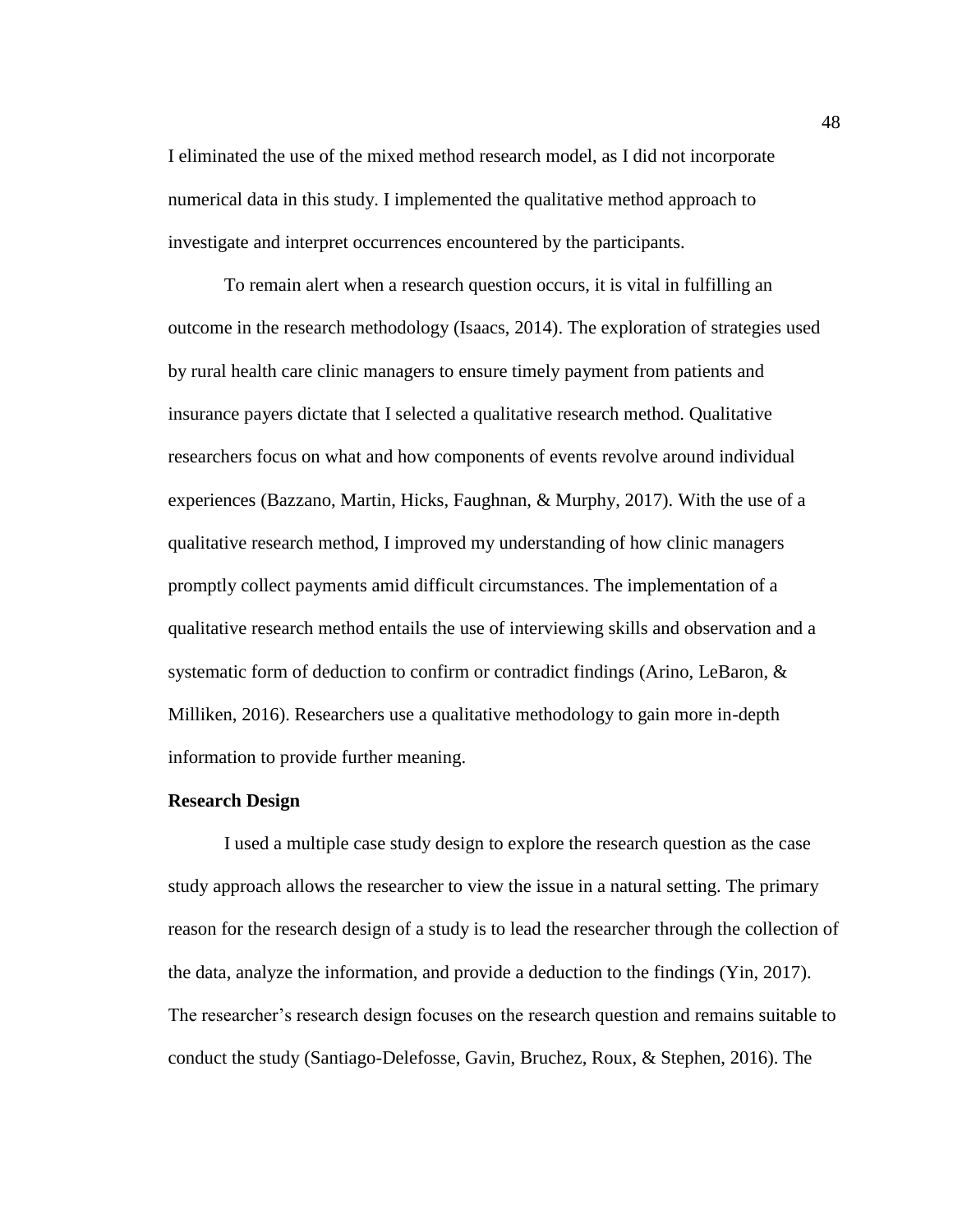qualitative researcher can seek to use different design methods including case study, ethnography, and phenomenological (Colorafi & Evans, 2016).

Researchers use a qualitative multiple case study to reinforce study findings through replicating research at multiple sites (Solomon & Casey, 2017). Researchers use the case study design to explore phenomena using numerous data collection methods (Wang, Sadler, & Shee, 2017). Researchers use a qualitative case study design to focus on the *how* and *why* questions within a study (Fitzsimmons, 2017). I used a qualitative multiple case study to look at strategies rural clinic managers use to obtain timely payments from patients and insurance payers.

Ethnographers construct the possibility of exploration of insight and examination of shared patterns within individuals and cultures (Jaimangal-Jones, 2014). The researcher using ethnography design engages and learns more about a particular group of participants based on the interest (Desmond, 2014). Ethnographers engage extensive periods in the field investigating and connecting with a specific culture group (Rouleau, de Rond & Musca, 2014).

The examination of the culture within the rural clinic staff potentially could have provided valuable information. However, the purpose of the study did not include observation of the rural clinic staff, but reporting strategies applied by rural clinic managers to ensure timely payments from patients and insurance payers. For this study, an ethnographic design was not appropriate. Researchers utilizing a phenomenological design concentrated on the line of inquiry that focuses on the participant lived occurrence (Ziakas & Boukas, 2014). A phenomenological researcher's interest is to illustrate what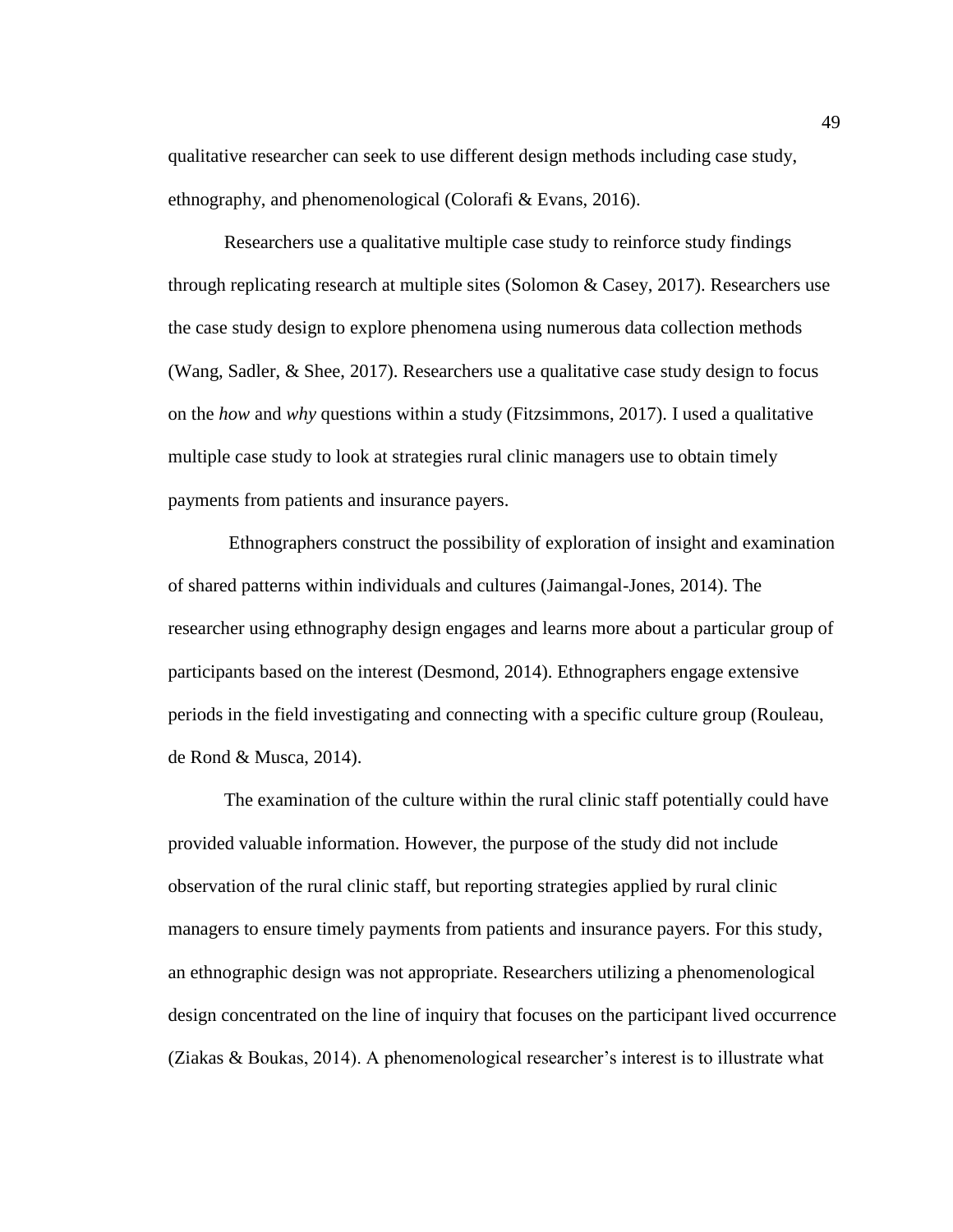and how all participants' respond to the phenomenon encounter (Bourne, 2015). Using a phenomenological research design, a researcher firmly situates to describe and analyze possible interpretations from all participants during this investigative process (DeFelice & Janesick, 2015). The phenomenological research design was not an appropriate design for this study, as my objective was to delve into strategies used by clinic managers to obtain timely payment and not to look at participants lived experiences.

The data saturation approach used by the researcher exists on concepts identified as part of the study, along with the research method and design (Saunders et al., 2017). Boddy (2016) indicates that data saturation occurs at the point where no new information or themes detected in the data. A researcher conducting a qualitative research methodology uses exact data collection methods towards receiving an answer to the research question (Fusch & Ness, 2015). An occurrence may take place during a study in which a novice researcher due to their level of data saturation inexperience maybe at risk and unachievable (Wilkinson & Hayward, 2017). I interviewed rural clinic managers and financial personnel until I reached a point of data saturation, as indicated by no further substantial information or new themes emerged.

#### **Population and Sampling**

The purpose of this qualitative multiple case study was to explore strategies used by rural health care clinic managers to ensure timely payment from patients and insurance payers. The sample population for this study consisted of clinic managers and financial personnel from rural health care clinics in southwestern region of the United States. Researchers will select participants based on the role they play within the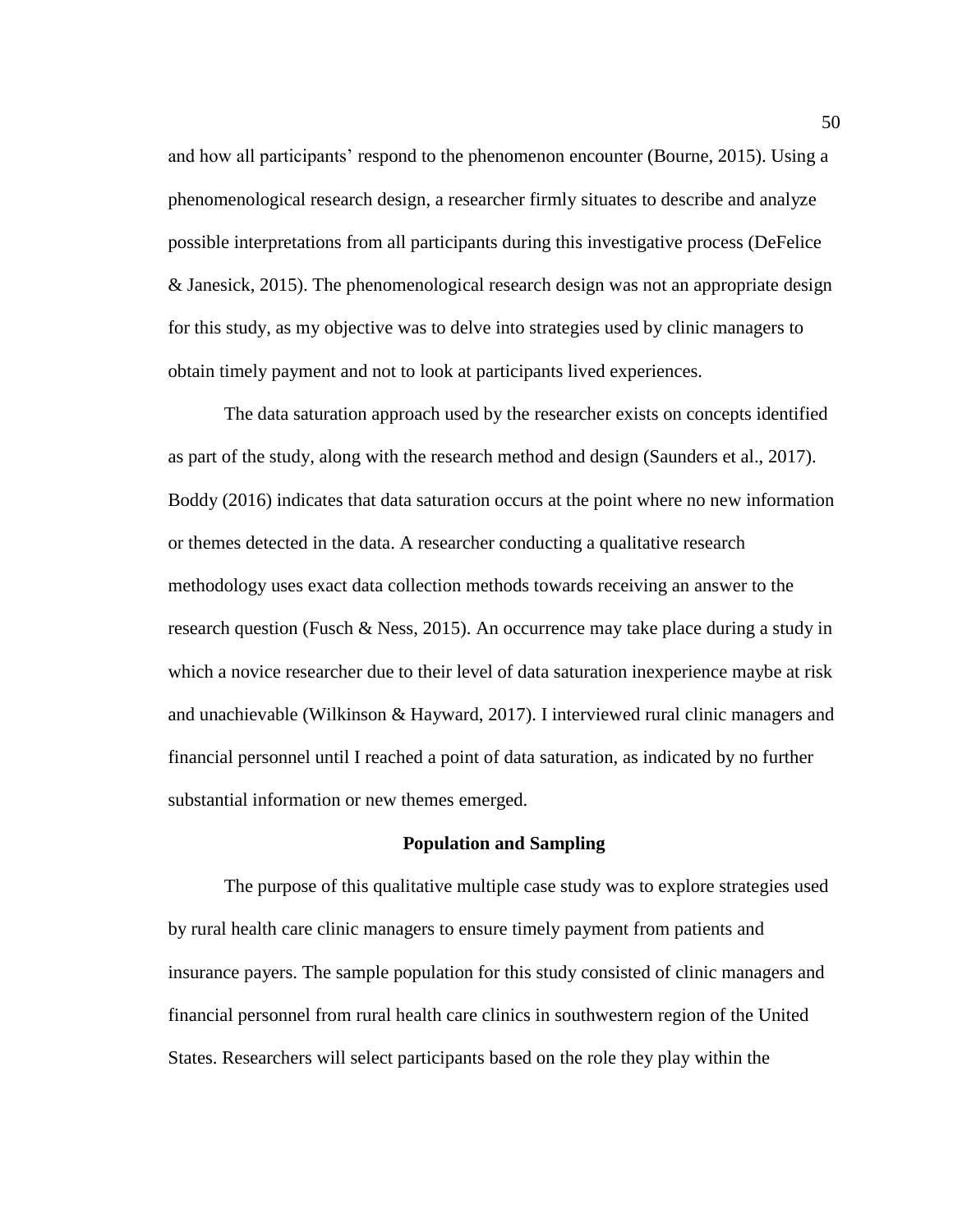organization concerning the research question (Palinkas et al., 2015). A researcher should be able to justify the inclusion of participants in a study (Cleary, Horsfall, & Hayter, 2014). The participants must meet parameters within the purpose of the study to reduce the potential risk for inauthentic or improper settings and processes (Khan, 2014). The selection of participants exists on the premise that the information generated is plentiful and insightful to the research topic (Mountford & Kessie, 2017). Consequently, the sampled population supported the research question: What strategies do rural clinic managers use to obtain timely payments from patients and insurance payers?

I used purposive sampling as the sampling method for this research study. Researchers use the purposive sampling method to obtain participants based on their extensive knowledge or verbal expression within a group or subculture of their belonging (Gentles, Charles, Ploeg, & McKibbon, 2015). The sampling of a study must represent an accurate alignment of the purpose and ideas throughout the study (Solomon & Casey, 2017). Researchers use sampling to enhance the effectiveness used through the collection of data to validate the study (Sharafizad & Coetzer, 2017). For this study, I purposively selected rural clinic managers and financial staff because they are in the position to provide detailed information and insight into their experience and familiarity with timely payments.

Data saturation and gathering takes place after which data collected is repetitious, and no additional data can be acquired (Pourghane, Ahmadi, & Salimi, 2017). Data saturation is confirmation of high-quality information tested to solidify the validity and reliability of the study (Wang, Gellynck, & Verbeke, 2016). A qualitative researcher will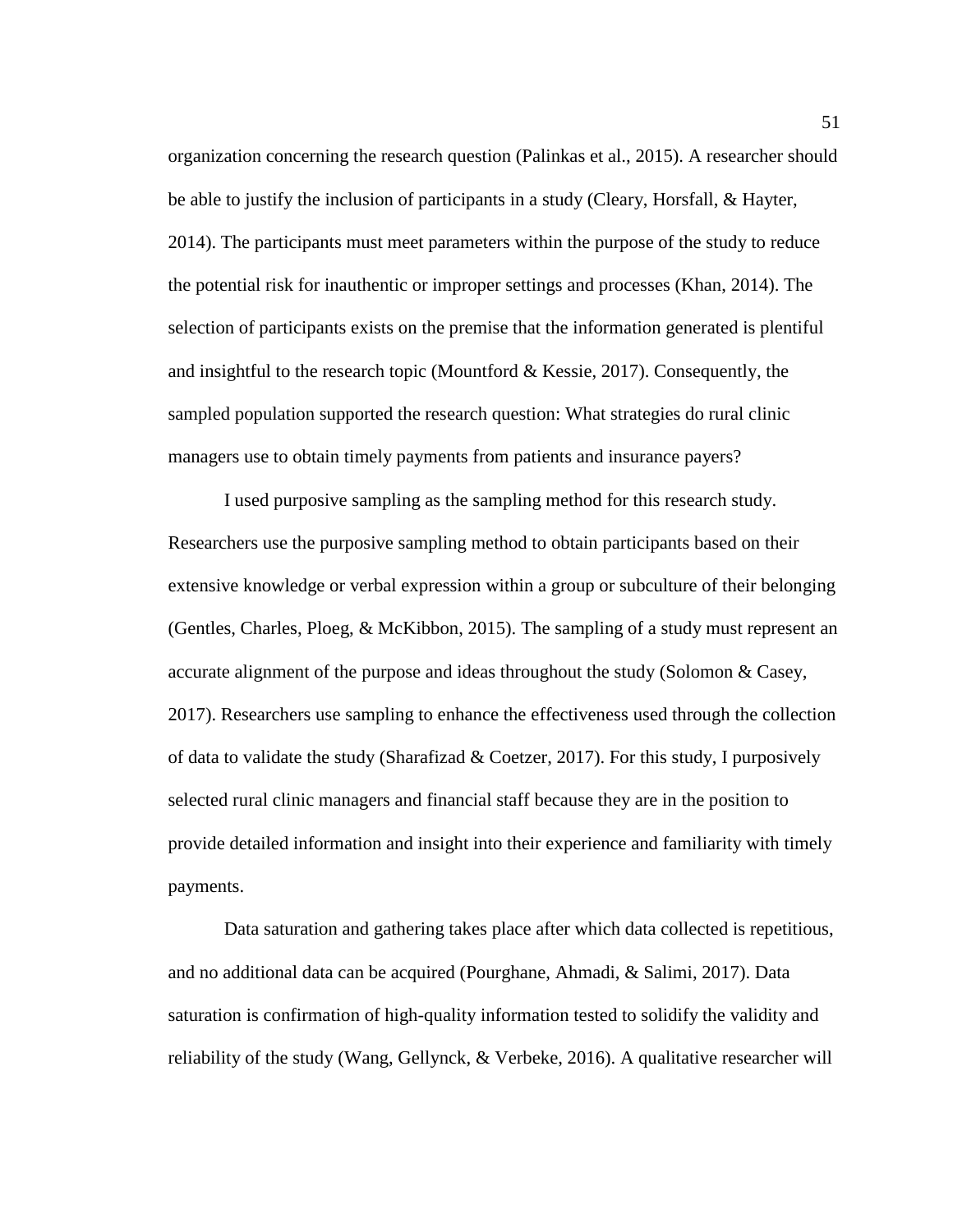cease the interviewing of additional participants recognizing no further information will emerge complementing the phenomenon studied (Gligor, Esmark, & Gölgeci, 2016). Data saturation happens through the beginning analysis of data collected when rural clinic managers and financial staff provide no new information on strategies to obtain payments from patients and insurance payers. The sample size of this study was 10 rural clinic managers and financial staff within the rural clinic setting.

A researcher can use interview surroundings to put the participants in a state of increased comfort or feelings of ease by conducting interviews in a place of neutrality and privacy (McGhie-Anderson, 2017). I conducted face-to-face in-depth interviews at the location of the clinic managers or financial staff members to ensure the wellbeing of all participants in the study. The participants in the study chose their work setting as a place of comfort and security to conduct the interviews. The participants feel comfortable in a face-to-face interview and are placed in a setting to discuss feedback results relevant to the event studied (Strasser, 2017). The participants provided commentary with confidence in an environment free from disruption with an ability to share their observations (Wardale & Lord, 2017).

## **Ethical Research**

The participant informed consent process is critical to control ethics regarding the research of the study (Graham, Powell, & Truscott, 2016). The method of informed consent keeps the lines of communication open with the participant and provides comprehension and education within the context of the study (Gordon, Mullee, Skaro,  $\&$ Baker, 2016). By presenting and reviewing the consent form (see Appendix D) with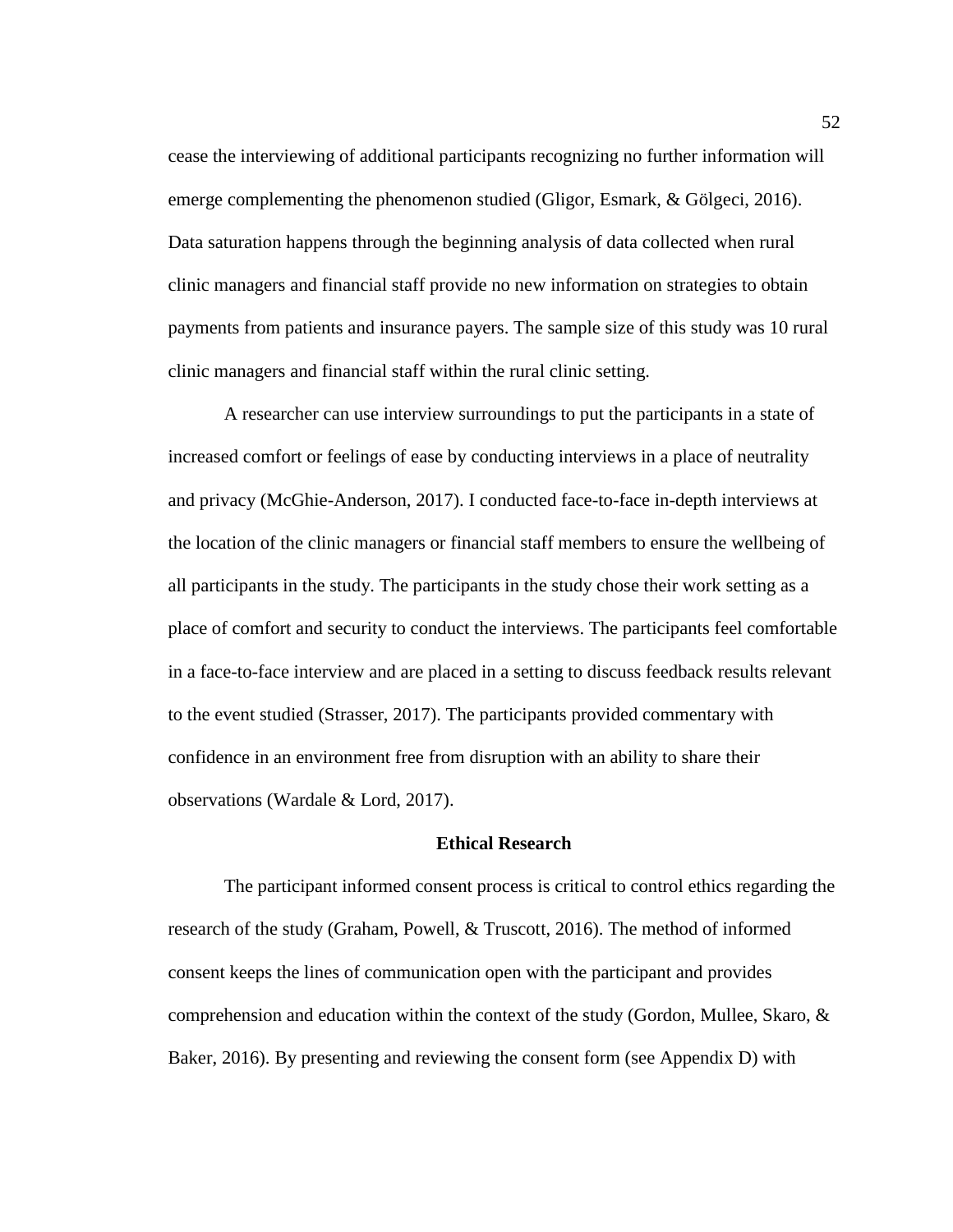participants, I ensured the explanation of the study, their rights as participants, and my contact information as the researcher. Before interviewing the participants, I ensured that I attained a signed informed consent from each participant. Also, each participant received a copy of the document for his or her records.

A researcher must allow a participant the opportunity to withdraw from the research study at any time and without reason (Hinnekens, Vanhee, De Schryver, Ickes, & Verhofstadt, 2016). The participants received a copy of the informed consent in the initial phase of the study; provisions within the context of the informed consent allow the participants to withdrawal at any time (Nilsson et al., 2016). I explicitly stated that the participants may request to withdrawal or opt out of the study at any time, without repercussions.

I reiterated to participants that participation was strictly voluntary and no financial incentives were part of this study. McNaughton, Adams, and Shucksmith (2016) asserted that offering financial incentives may be ineffective and counterproductive. The provision to provide monetary incentives or stipends reduced the level of participation (Begley, McCarron, Huntley-Moore, Condell, & Higgins, 2014). Some financial incentives offered by researchers encourage participants to provide valuable information (Smaglik, 2016). I restated that participation in this study was strictly voluntary and there are no incentives for participation in the study.

I protected the confidentiality of the names of the participants by not including identifiers that may allow others to determine the names of the participants in the study. The concealing of participant identities is a primary goal of researchers to ensure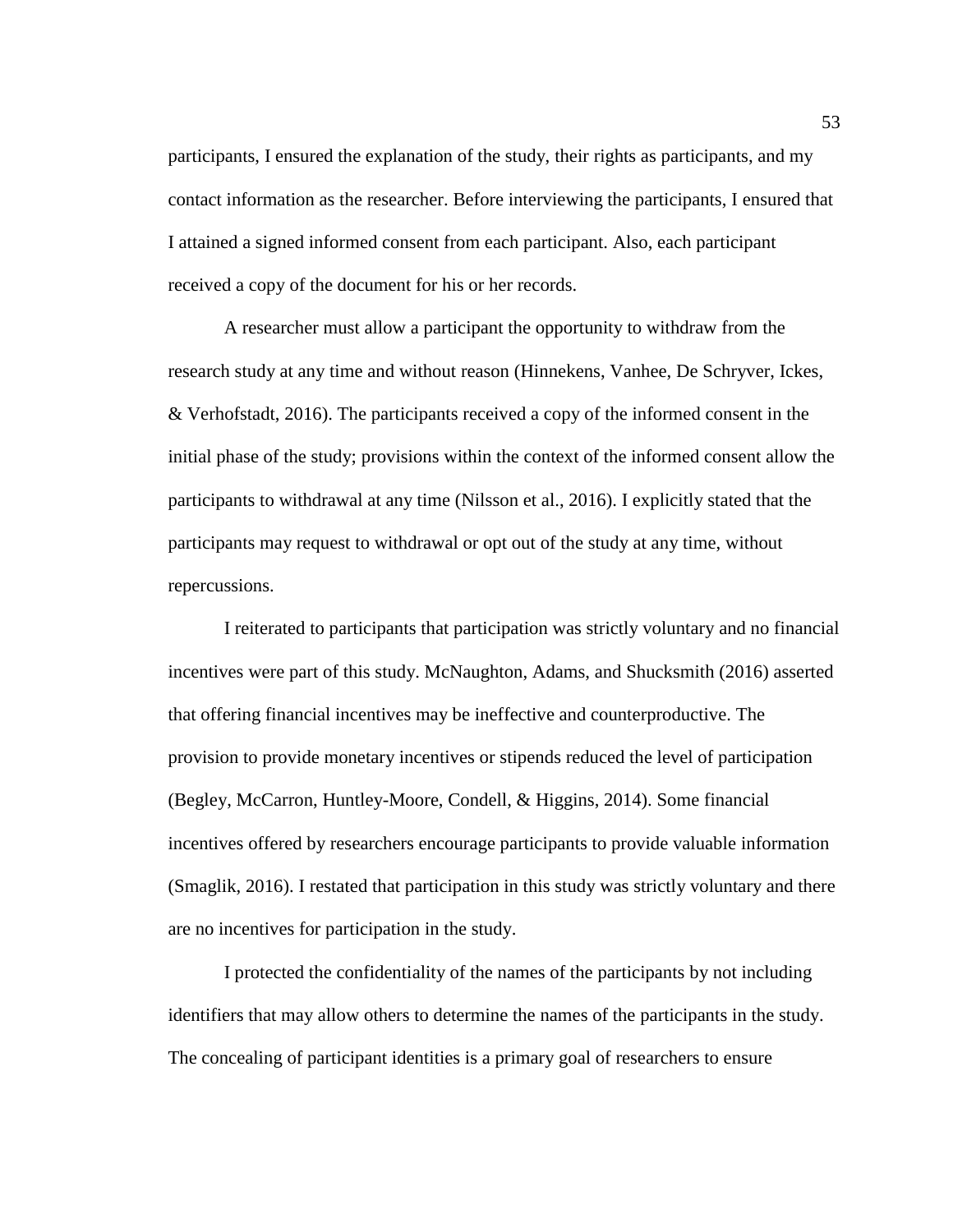discretion (Raman & Pramod, 2017). To protect the anonymity of participants, I used pseudonyms to ensure privacy. I ensured that only I have access to the interview information.

After I collected and analyzed study data, I stored all confidential study information in a secured file cabinet at my home. After 5 years of securely storing the data, I intend to shred all interview notes, paper files, consent forms, and delete any electronic files or data stored in my possession. Finally, I remained compliant with the requirements outlined by Walden University Institutional Review Board to ensure the welfare of the participants.

## **Data Collection Instruments**

In qualitative studies, a researcher is the principal data collection instrument (Yin, 2017). As a primary data collection instrument, a qualitative researcher engages directly with participants, and the engagement will have an impact on the study (Forsythe et al., 2016). Hasle, Limborg, Grøn, and Refslund (2017) stated that qualitative researchers collect data through interviews, a review of written organizational and archival documents, email correspondence, and observations. As a qualitative researcher, I was the primary data collector for this research study, and I ensured the implementation of the semistructured interviews as part of this research study.

A qualitative researcher can use semistructured interviews to seek information and clarification on vital points in the study (Shalhoub, Marshall, & Ippolito, 2017). I conducted face-to-face semistructured interviews utilizing open-ended formatted questions to collect data for this study. Researchers who use semistructured interviews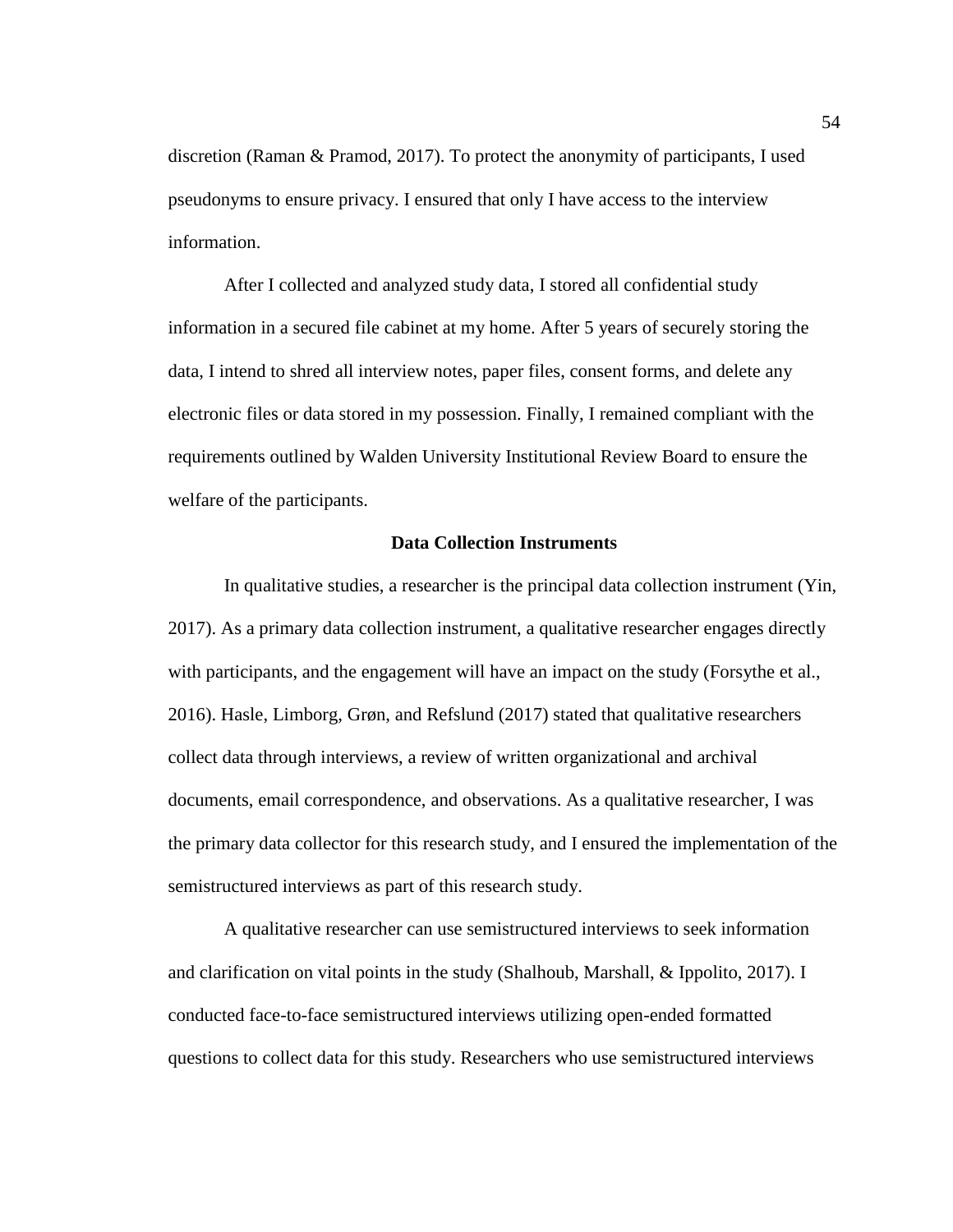connect with participants and elicit responses about experiences in the study (Fowler, Coffey, & Dixon-Fowler, 2017). A researcher using semistructured interviews has a predetermined list of questions going into the study (Van den Berg & Struwig, 2017). The semistructured interviews for this study comprised 10 prearranged open-ended questions that primarily focus on the pivotal phenomenon of the study. Each semistructured interviews lasted 30-45 minutes. During the semistructured interview process, I asked participants constructive interview questions, stayed accommodative, and avoided biases.

A qualitative researcher will use triangulation of multiple data sources to develop a comprehension of the phenomena within the study (Carter, Bryant-Lukosius, DiCenso, Blythe, & Neville, 2014). A qualitative researcher applies triangulation less as a strategy for the validation of results than an option to validate the consistency, intensity, and range of a study (Wilson, 2014). A researcher needs to be exact about the collection and analyzing of the data to support rigor within the study (Tibben, 2015). I implemented methodological triangulation to promote the authenticity, consistency, and accuracy of the study. As a researcher, I employed methodological triangulation by including referred organizational documental evidence to include IRS Form 990 form, specific health center data from Health Resources and Service Administration (HRSA), and casual observations of the environment to enhance my data collected from face-to-face interviews. Arfaoui, Damak-ayadi, Ghram, and Bouchekoua (2016) stated the selection of methodological triangulation allows for control over possible bias and the empirical justification for the study. The data collection methods I used included informal observation, semistructured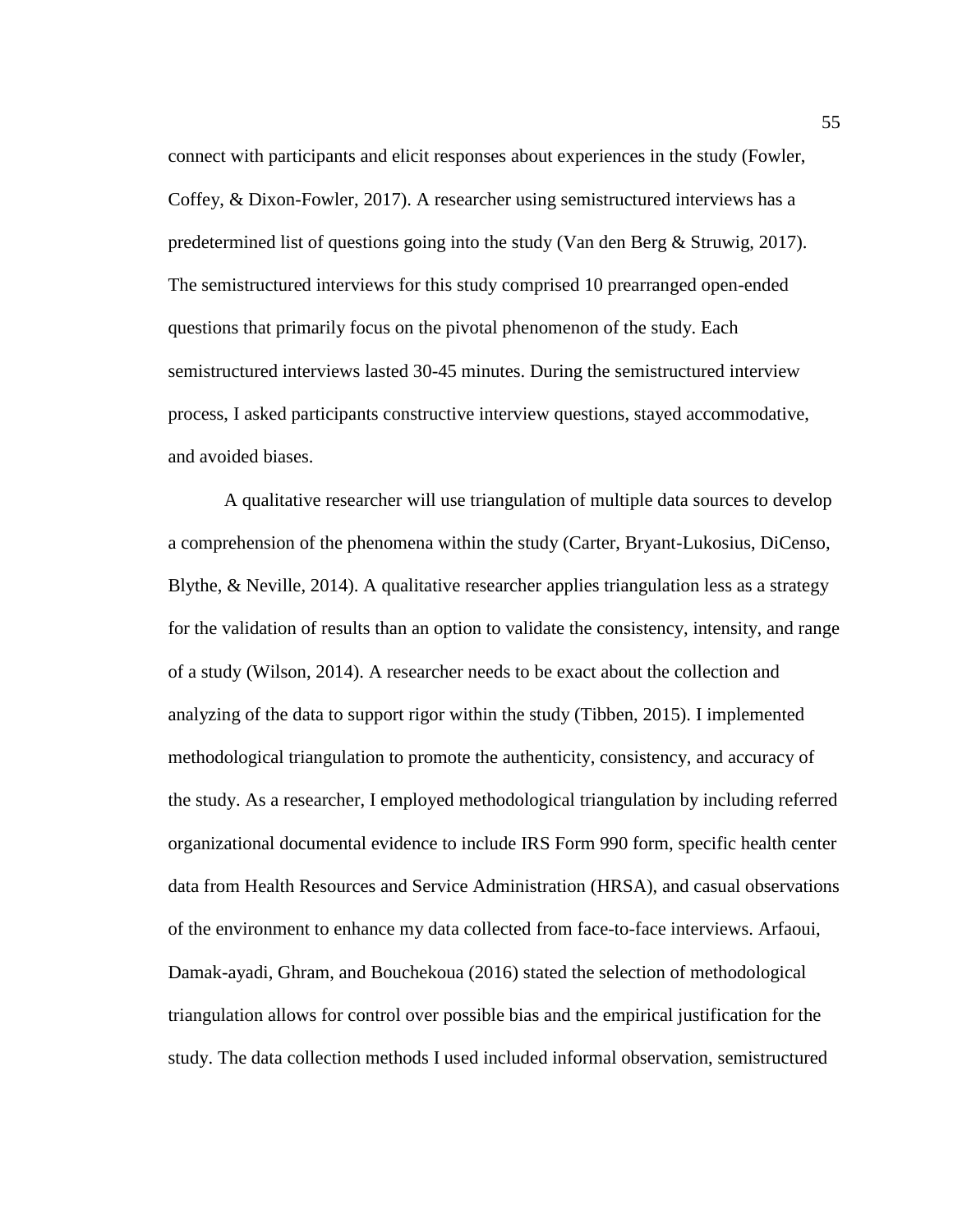interviews utilizing open-ended questions, and an examination of the documental support within the study. Documental support that I collected consists of policies, internal organizational data, and other relevant in-house documentation.

Member checking is a proven technique used by qualitative researchers to ensure the validity and accuracy of the study (Schaik, O'Brien, Almeida, & Adler, 2014). A researcher will use member checking to ensure the findings become available to the participants before the completion of the study (McNulty, 2015). To make sure accuracy and authenticity exist as part of the data collection process, a qualitative researcher can make use of member checking (West, 2015). I applied member checking by asking participants to validate my conclusions and emergent themes from the interviews.

A qualitative researcher is the prime data collection instrument and must prevent any or all misinterpretations from decreasing bias (Thomas, 2017). Researchers use interview protocols steadily as a gradual progression to direct them through the interview process (Karen, Kennedy, Hunter, & Maksabedian, 2016). Yin (2017) stated a researcher could use interview protocols to obtain access to significant participants and coordinate schedules to complete the collection of data at any time during the study. A researcher will use interview protocols to focus and concentrate on structural boundaries of the study to reduce the risk of bias (Venkat, Shank, Rickard-Aasen, Pringle, & Johnjulio, 2017). I consistently applied the same questions, in the same order, to help minimize investigator bias. Using an interview protocol (see Appendix A), I was able to adapt each interview consistently reducing researcher bias.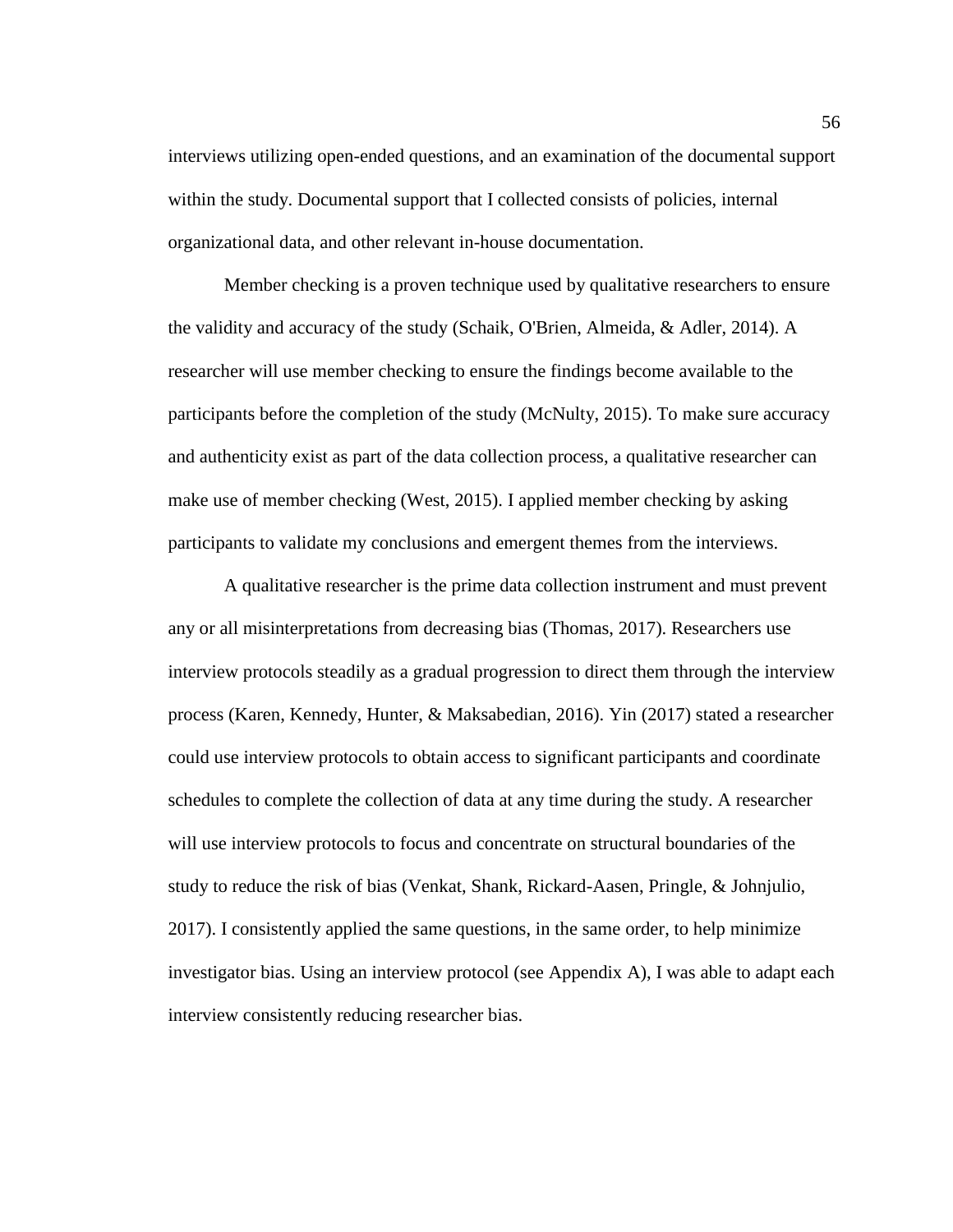### **Data Collection Technique**

Data collection included open-ended semistructured face-to-face interviews and a review of documental resources. The data collection techniques of researchers include detail processes aimed at assembling relevant information connected to the phenomenon of interest (Eisenhardt, Graebner, & Sonenshein, 2016). A researcher will use multiple data sources within the same study to ensure validity (Aslinda & Ibrahim, 2016). Data collection techniques for this doctoral study involved 10 face-to-face semistructured interviews utilizing open-ended questions (see Appendix E), documental evidence, and informal observations. All interviews were conducted at the business site and conducted during regular business hours. Researchers use semistructured interviews to probe beyond the participant's responses to gain further insights, perceptions, and experiences related to the research phenomenon (Peters & Halcomb, 2015). A qualitative researcher uses semistructured interviews to allow participants to offer their experiences as a contributor to the study (Campbell, Manns, Hemmelgarn, Sanmartin, & King-Shier, 2016). As a qualitative researcher, I implemented documental support, and informal observations to explore the strategies required by rural health care clinic managers to obtain timely payments from patients and insurance payers.

Participants who were willing to participate in the study received the consent form in advance through an in-person visit. Before conducting interviews, I visited each prospective participant during an in-person onsite visit to provide and review the informed consent form (see Appendix D). After the meetings, participants signed the informed consent documents and provided a copy to me of each signed form. The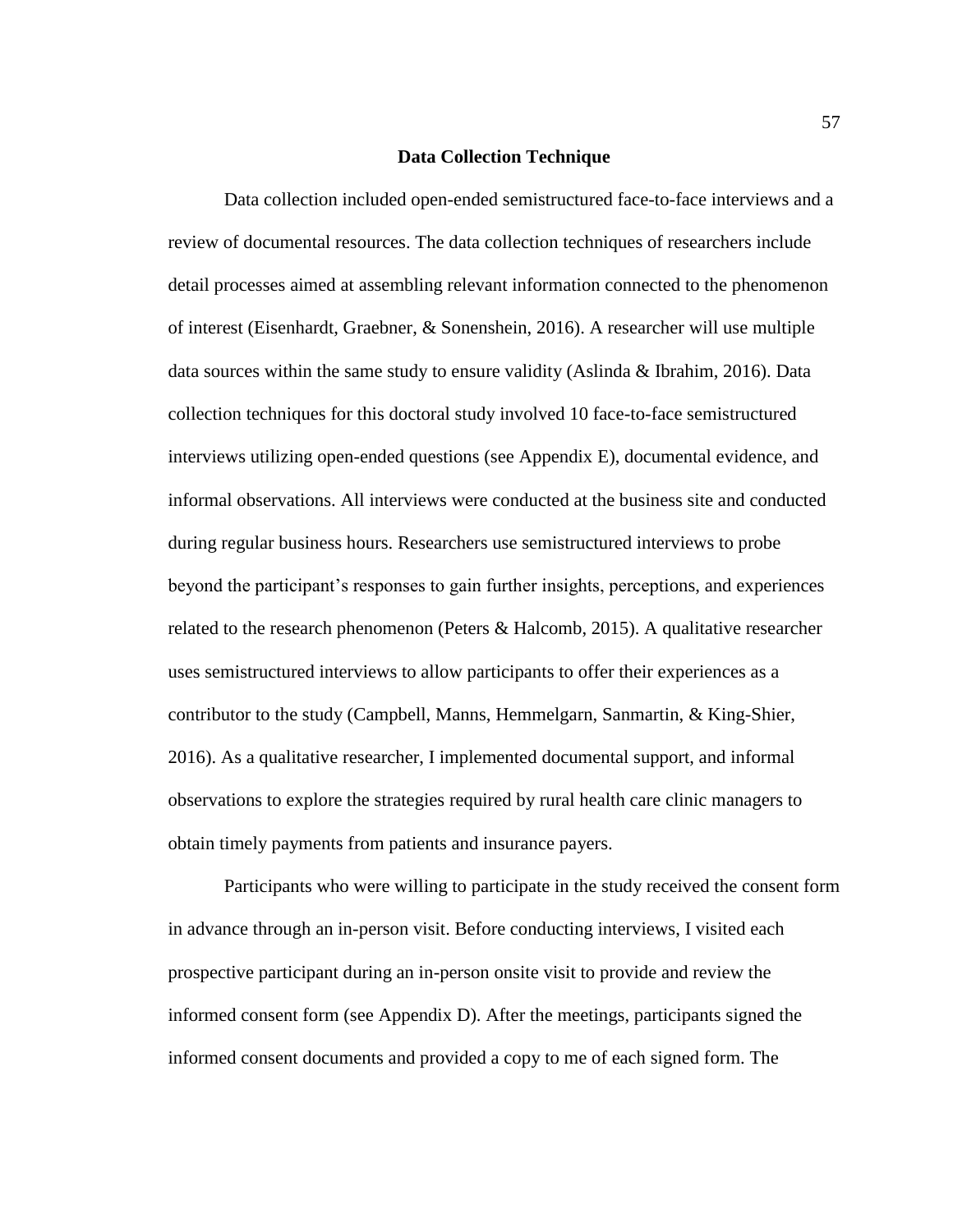following week I called or emailed each of the 10 participants to schedule a date, time, and place for the interview. Before conducting each interview, I informed participants that I would be recording the interview using a portable electronic audio recording device to ensure accurate data transcription.

Researchers use semistructured interviews to explore further insight from the participant's perspective to expand on added knowledge of the phenomenon studied (Yagasaki, Komatsu, & Takahashi, 2015). I used audio recorded semistructured face-toface interviews and documental analysis to explore strategies implemented by health care leaders to increase profitability. A researcher will use semistructured interviews to collect data identified by participants as experiences during the study (Spinks, Chaboyer, Bucknall, Tobiano, & Whitty, 2015). The rationale for using this protocol was to make the process easier and more manageable for the participants. Researchers utilizing semistructured interviews will have a comprised set of listed open-ended questions with no preconceived designed response options (Alhaddad, Smith, Robertson, Watman, & Taylor, 2015).

I followed my prescribed interview protocol (Appendix A) questions to engage in an extensive exchange with the participants. A prepared researcher will effectively employ interview questions to evoke hidden or imperceptibly improper data (Mlinar, Petek, Cotic, Metka, & Zaletel, 2016). A researcher will use informal observations to access pertinent information as depicted by the participants in the study (Joe, Young, Moses, Knoki-Wilson, & Dennison, 2016). A researcher will interject realistic actions or events of participants while observing (Yin, 2017). I carefully assured all these elements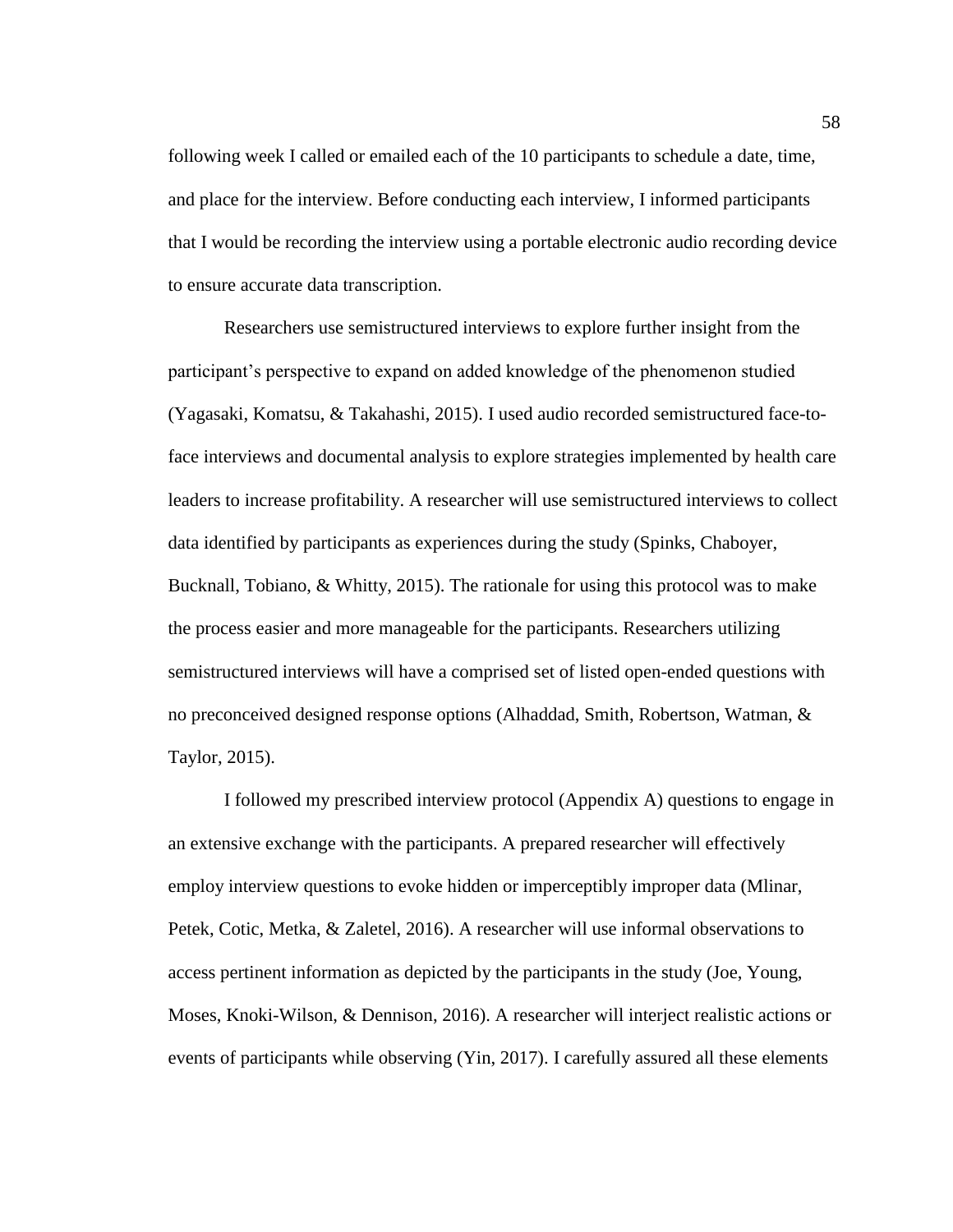during the interview process by reviewing all journal entries and documented notes at the conclusion of each interview.

The qualitative researcher uses member checking to allow the participants to review the interview transcript or data interpreted in the study (Birt, Scott, Cavers, Campbell, & Walter, 2016). Member checking is the method a qualitative researcher uses concerning the acquisition of participant feedback and confirming the authenticity of the findings (Charmaz, 2006; Harvey, 2015). A researcher implements member checking as part of the interpretative portion of the data collection for increasing confidence and validity (Dorsey, Conover, & Revillion-Cox, 2014). To ensure reliability within this study, I presented my findings to the participants with my interpretations of the interviews and provided them with the opportunity to corroborate the accuracy of my interpretation of the collected data as part of this study. I emailed my summary to the participants within 7 days of the interview and asked for a response within 14 days of receiving the summary. There were no significant changes during the review process, and all information was confirmed through an email sent to participants verifying all interview responses. As part of the member checking process, participants confirmed the accuracy of my interpretations during the interview.

#### **Data Organization Technique**

A researcher organizes data based on the relevance of the data to the study framework (Nielsen & Nielsen, 2015). Yin (2017) detailed that a qualitative case study researcher should organize data based on the relevance of the research question. A researcher will organize data in a form that safeguards the integrity and confidentiality of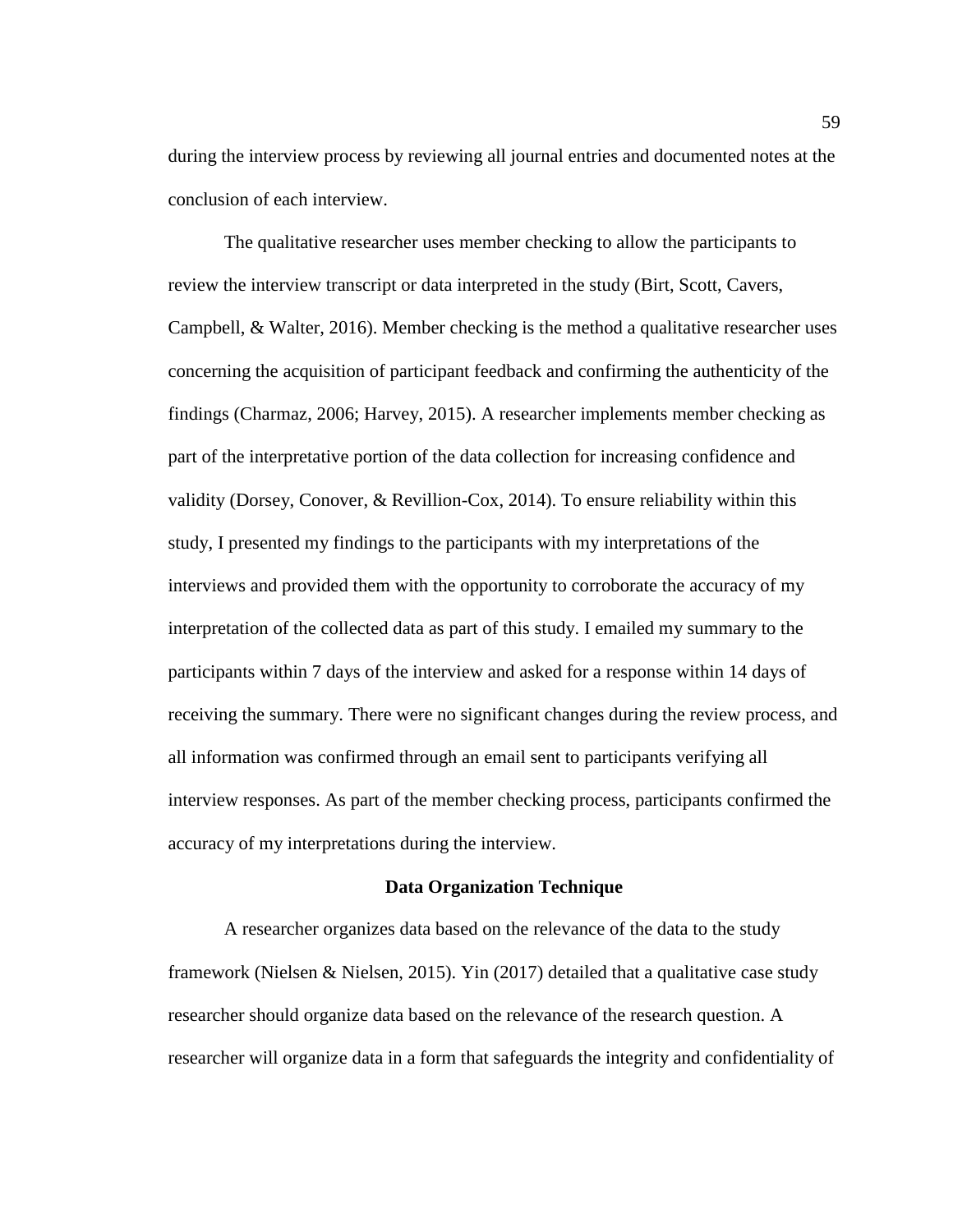the information (Van Zyl, Mathafena, & Ras, 2017). My objective was to develop a proficient data technique; I created a research log utilizing an Excel spreadsheet to keep a structured record of the dates of the interviews, names of the interviewees, and other data acquired from participants and online searches. A researcher uses reflective journaling to document personal accounts with participants along with a provisional for opportunities for questions, feedback, and critiquing (Baillie, 2015). Also, I maintained a reflective journal that includes notes from interviews, observations, and analysis of organizational documents. A qualitative researcher applies coding to aid in the process of data organization (Chowdhury, 2015). Thus, I used the coding process to assist in the organizing and retrieval of data in my research log.

Researchers ensure sensitive information remains encrypted and compliant with ethical guidelines. Researchers initiate protective measures stay in place by using a password-protected filing system secured in a locked cabinet (Fairfield & Shtein, 2014). A researcher must ensure data remains secure to prevent unauthorized discovery or use (Peng & Gala, 2014). To ensure the confidentiality of participants, I stored all data collected in a password-protected personal computer, and hard copies of information accumulated will remain secure in a locked file cabinet. Researchers need to predetermine a retention policy (Cullington et al., 2016). After 5 years of securely storing the participant data, I intend to destroy all written documents and electronic data from all electronic devices used to gather information.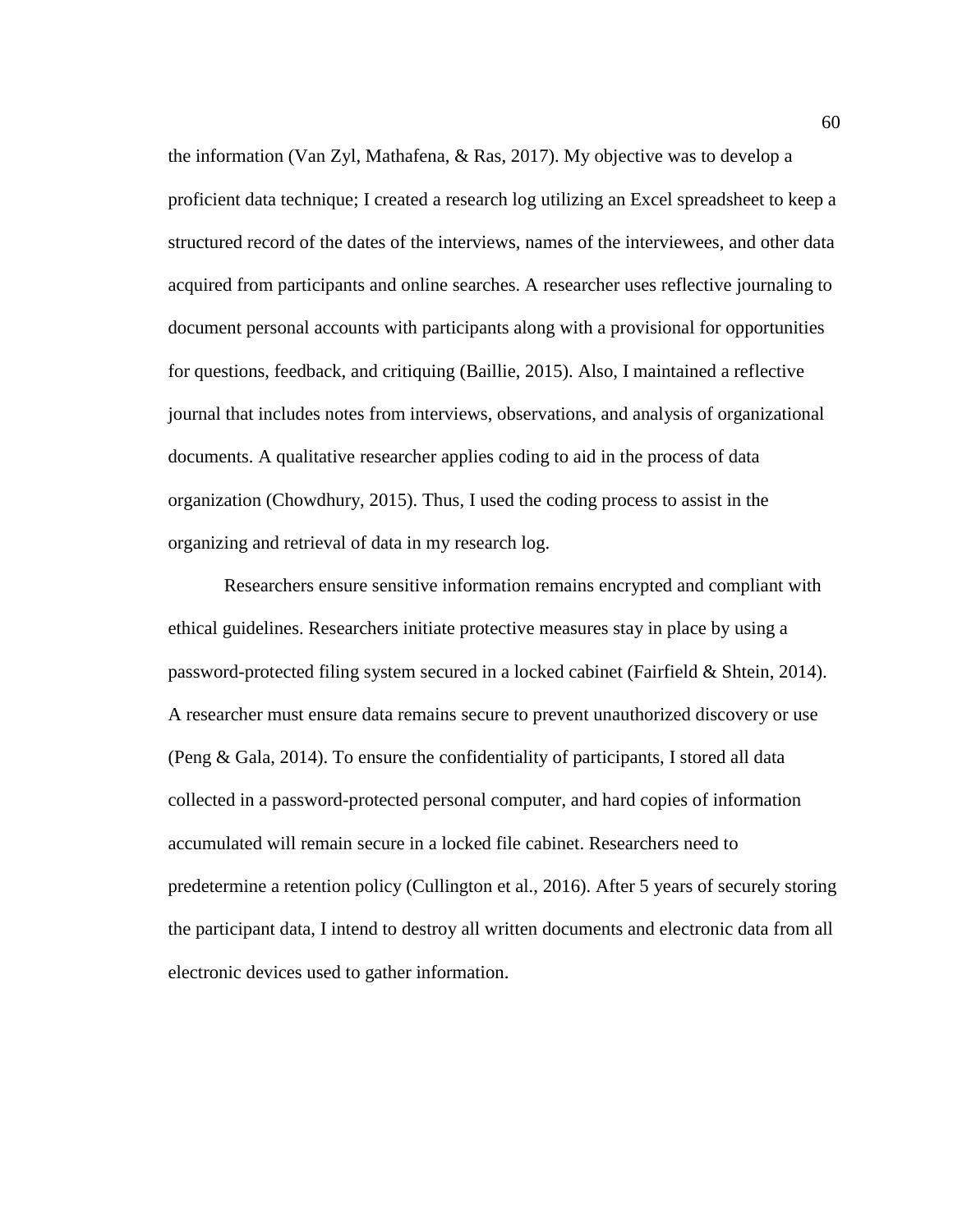### **Data Analysis**

Qualitative data analysis coincides with the exploration, categorizing, and coding of data into themes (Iancu, Zweekhorst, Veltman, & van Balkom, 2015). Data analysis entails multifaceted and contextually rooted data generated with the intent to prepare, manage, and report from the perspective of multiple sources (Patterson, Smith, & Bellamy, 2015). Data analysis is one of the most challenging aspects of research, especially for a beginning researcher (Yin, 2017). The data analysis process suitable for this case study research was methodological triangulation. Wilson (2014) provided a practical approach regarding the four aspects of triangulation including data, investigator, methodological, and theory. In methodological triangulation, a researcher implements a series of data collection techniques and analysis in the exploration of a phenomenon (Oleinik, 2015). Thus, I employed three collection methods including face-to-face semistructured interviews utilizing open-ended questions (see Appendix E), review of organization documents, and informal observations to enhance the validity of the findings of this study.

Using a logical and sequential process addressing multiple facets of the study is a crucial component of the researcher's data analysis process (Pradabwong, Braziotis, Pawar, & Tannock, 2015). The data analysis process for a researcher begins immediately after conducting the initial interview and throughout the research process (Fletcher, 2017). A case study researcher will have strategies in place to ensure a prominent role in linking the collected data to the research question is at the forefront (Yin, 2017). Rose and Lennerholt (2017) defined the data analysis process consisting of (a) acquiring data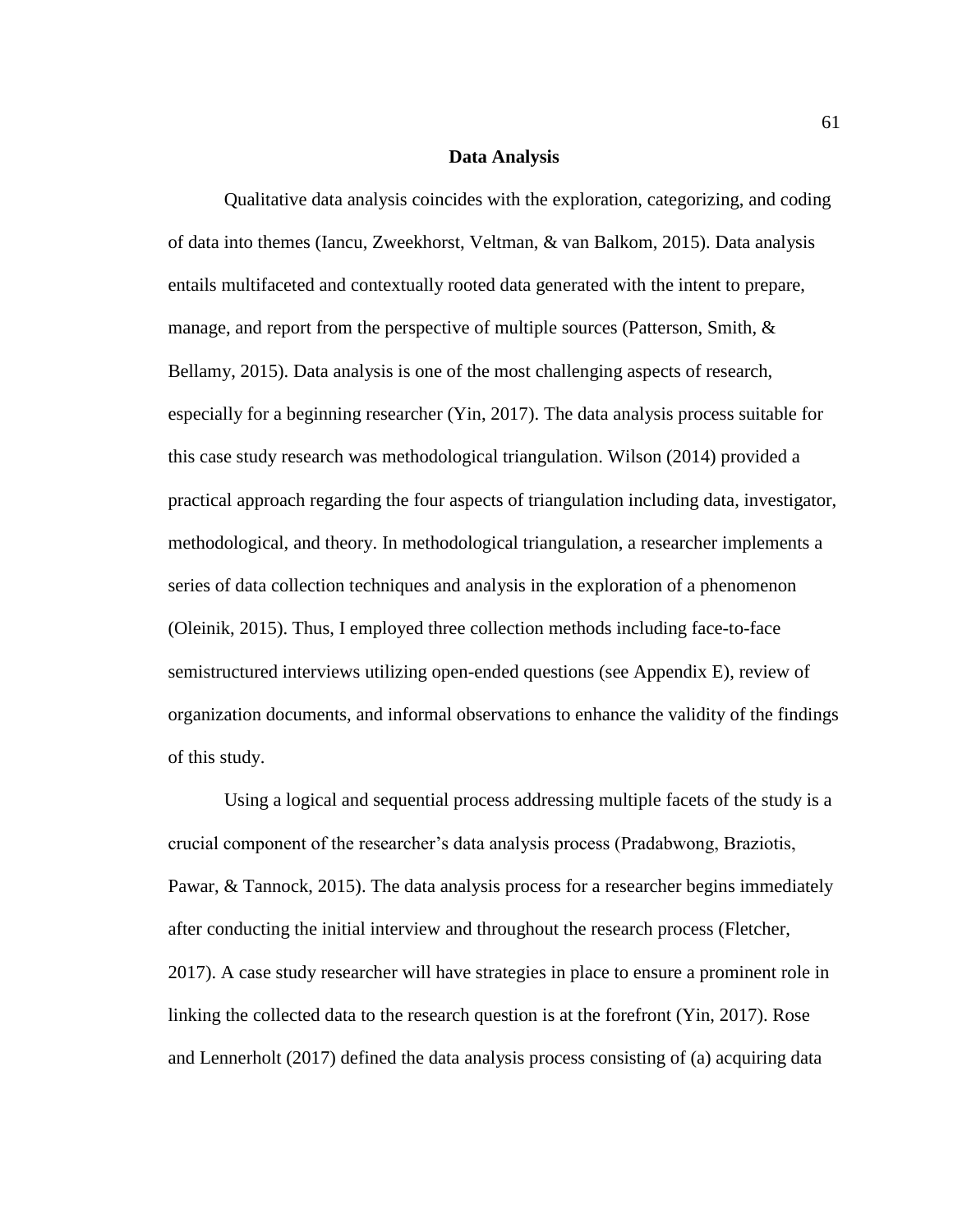and related sources, (b) extracting, coding, and formatting information in an orderly manner, (c) grouping data into subject matter, (d) analyzing and assessing text, and (e) interpreting results and formulation a conclusion. After collecting the data from the participants through semistructured face-to-face interviews, document reviews, and informal observations, I immediately transcribed each interview and field notes. Subsequently, I organized the data into thematic relevance as recommended (Percy, Kostere, & Kostere, 2015). The coding process ensures themes remain grouped into categories (Percy et al., 2015). Once coding the data into segmented themes, I presented my preliminary findings to the participants to confirm the emerging themes through member checking and follow-up emails to the participants. A qualitative researcher interprets the data to ensure consistency and significance (Chavira, Bustos, Garcia, Ng,  $\&$ Camacho, 2017). I complied, disassembled, and reassembled data to develop a final list of emergent themes.

The use of computer-based software in the process of data analysis assists researchers reflect on the data in the thematic development process (Zamawe, 2015). The options of qualitative data analysis vendors include NVivo, ATLAS.ti, RQDA, and MaxQDA (Chandra & Shang, 2017). NVivo is an efficient system used by researchers to assist in interpretation and time management while developing qualitative themes (Heisler, Firmin, Firmin, & Hundley, 2015). A researcher can use NVivo to influence data by deriving codes and rules connected to the data to affect bias (Sotiriadou, Brouwers, & Le, 2014). I applied NVivo 12 Plus software in the data analysis portion to assist in the retrieval of information and to salvage time.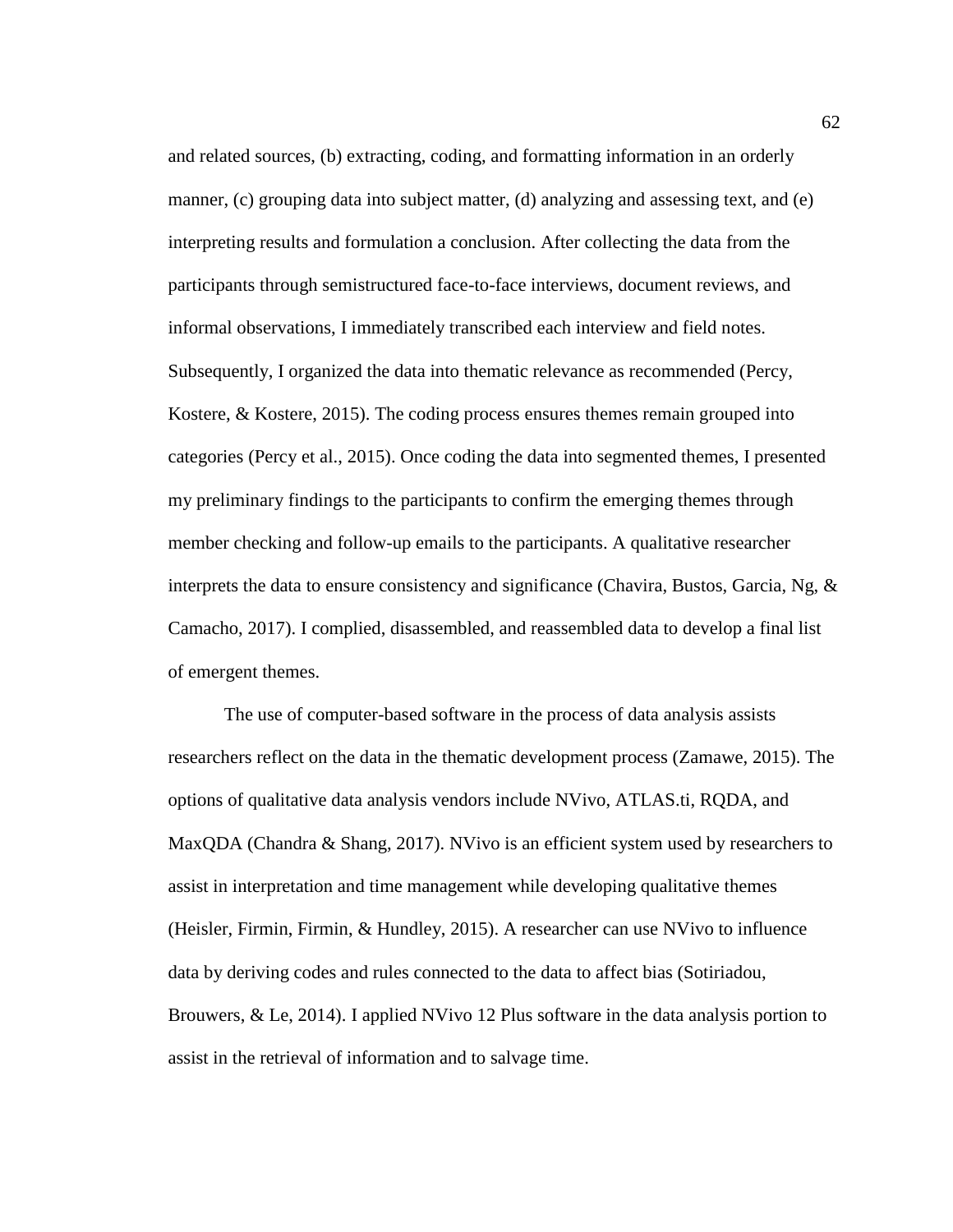A researcher will implement a thematic analysis to uncover a collection of patterns associated with the themes (Braun & Clarke, 2006; Fugard & Potts, 2015). Researchers use thematic analysis as a means to capture and organize data in a way to derive meanings and create a detailed understanding (Crowe, Inder, & Porter, 2015). A researcher should ensure thematic interpretations are a direct reflection concerning the research question (Henning et al., 2015). Researchers use a thematic analytic process to ensure appropriate analysis of data (Gallagher, Phillips, Lee, & Carroll, 2015). I used NVivo 12 Plus for my thematic analysis to create and organize essential themes. Through the triangulation process, I developed themes with supporting documentation from financial information reported in the IRS Form 990, specific health center data from the HRSA form, and my journal notes. Included in my journal notes were comments I made related to my observations of the environment. The RBV theory was the framework I used to explore the themes related to improving receivable collections of accounts.

#### **Reliability and Validity**

Reliability and validity of a qualitative research study are essential components of research dependability (Bengtsson, 2016). Reliability and validity are critical standards to the construct of a qualitative researcher emphasizing objectivity as the primary purpose of research (Power & Gendron, 2015). In evaluating reliability and validity of a qualitative study, a researcher can use the criterion of dependability, credibility, transferability, confirmability, and data saturation (Dubois & Gadde, 2014; Yin, 2017). The reliability and validity of a study substantiate rigor and integrity of the research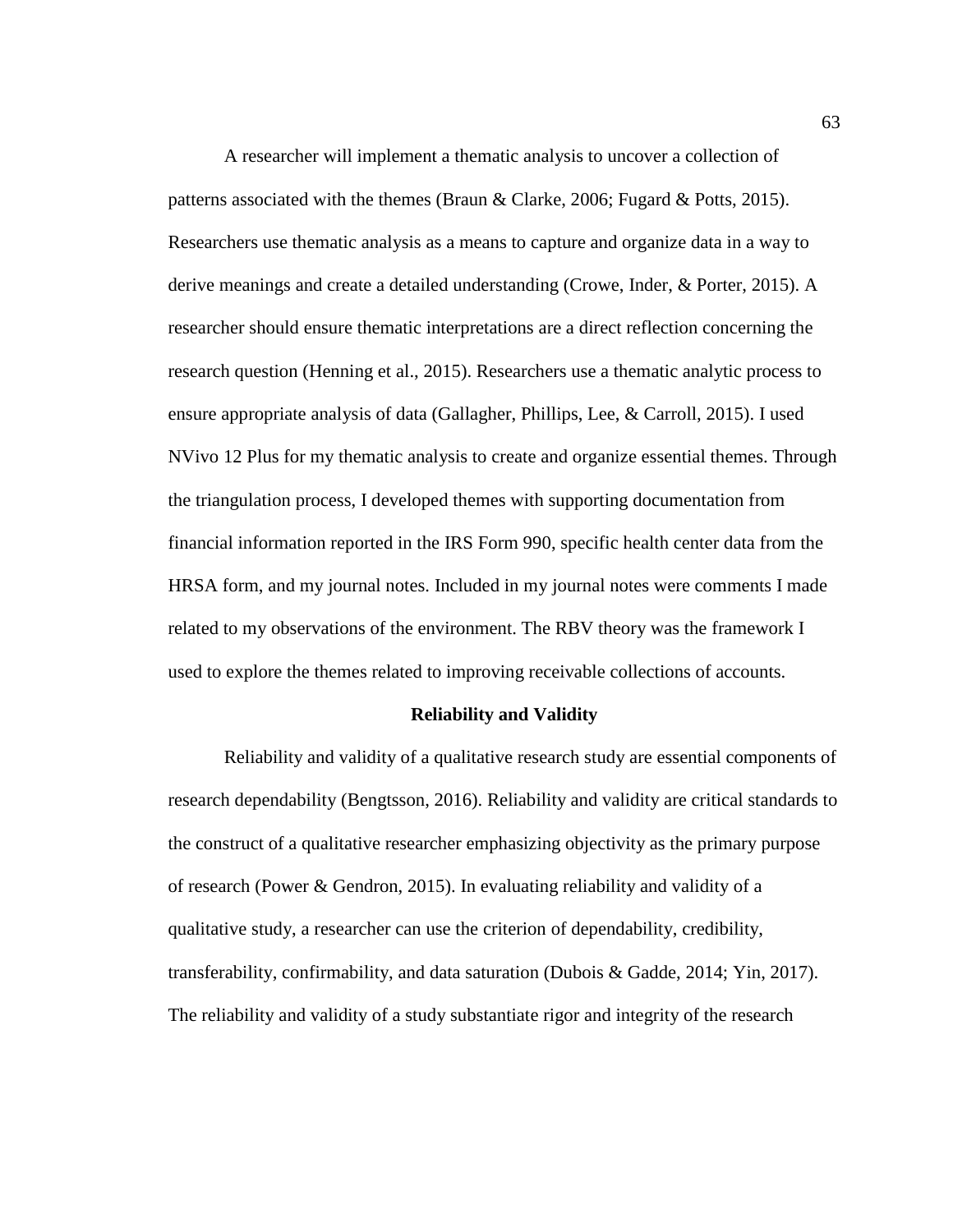findings (Cypress, 2017). I incorporated reliability and validity strategies during my study to improve trustworthiness.

#### **Reliability**

A researcher should consider reliability within the context of a research study (Fida et al., 2016). Dependability contains the essentials of stability of data over time under different conditions (Holm & Severinsson, 2014). A researcher will establish reliability to ensure details of the qualitative study transpire in a detailed manner (Eriksson, 2015). To assess dependability, a researcher addresses internal and external auditing to ensure the reviewing process occurs in a research study (Smith  $\&$  Smyer, 2015). As a researcher, I preserved an auditing path to augment the assessment of dependability of this study. The relationship between dependability and quality ensures the processes and rigor in the study (Lin, Han, & Pan, 2015). In alignment with (Lin et al., 2015), I employed member checking with participant follow up. Participants reviewed my preliminary themes and validated my interpretation of the collected data. Makola (2015) provided a detailed approach that a qualitative researcher uses member checking to concentrate on emerging themes, confirm findings, and elicit precise results. A qualitative researcher uses intrinsic and extrinsic motivation in member checking, thus ensuring themes are precise, thorough, and interpretations are practical (Bassous, 2015). To enhance the reliability and validity of findings in this study, I established several sources of data collection including face-to-face semistructured interview using openended questions, a review of organizational documents, and observations. Organizational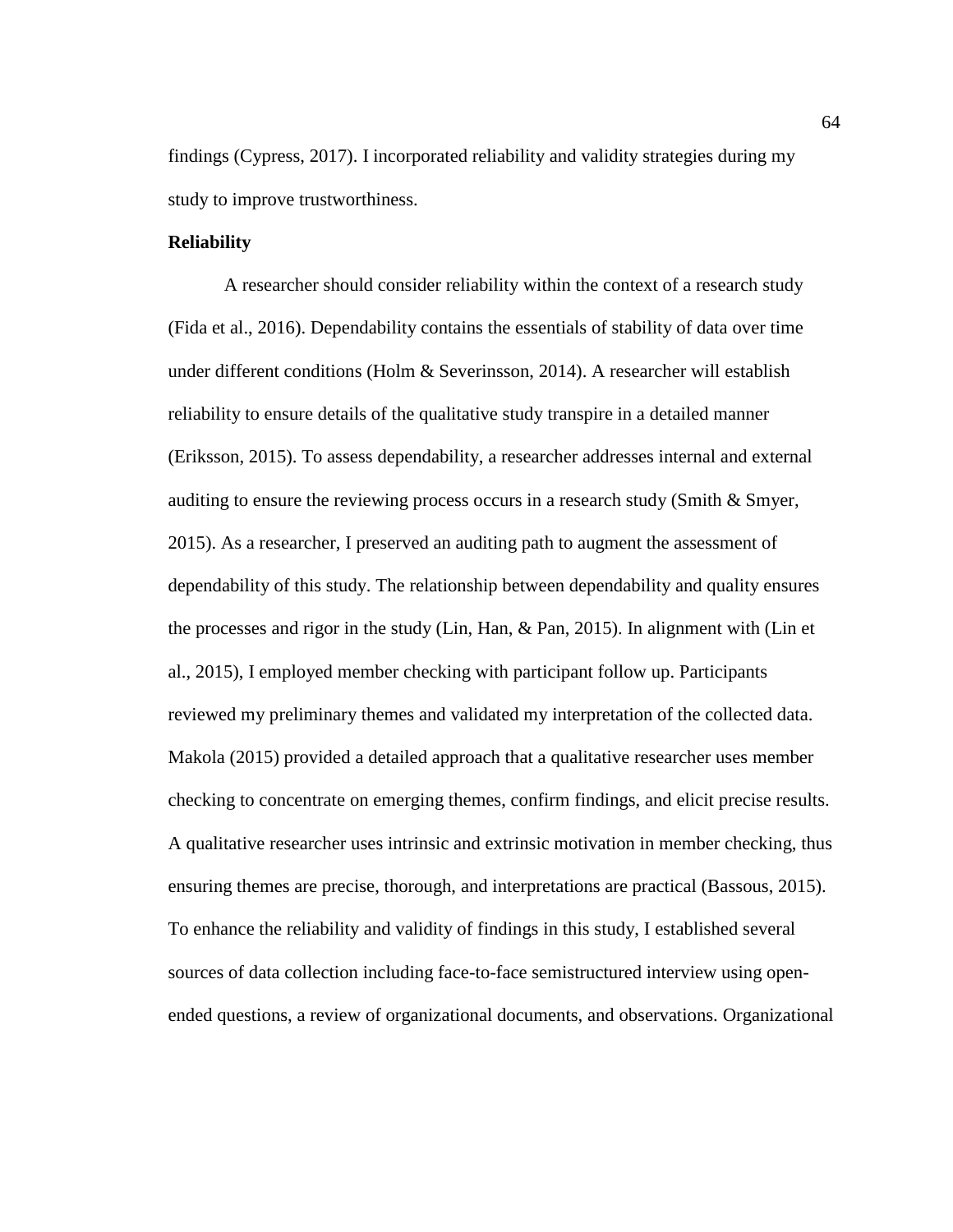documents will include policy and procedures, collection templates, and other significant internal documents.

## **Validity**

According to Leung (2015), reliability and validity are primary principles for a study. Validity entails the degree of accuracy of data (Chahal & Dutta, 2015). A researcher can confirm the validity of a research discovery by upholding the formulation of internal consistencies in the research process (Slife, Wright, & Yanchar, 2016). To confirm the validity of the study, a researcher can use to support the fundamentals of credibility, transferability, confirmability, and data saturation (Bennett & McWhorter, 2016; Yin, 2017).

**Credibility**. Qualitative researchers can augment the credibility of the findings in a study by determining dependability from the perspective of the participants (Munn, Porritt, Lockwood, Aromataris, & Pearson, 2014). Schipper et al. (2014) purposed the use of reflective journaling and member checking as methods researchers can implement to confirm findings in the study. A qualitative researcher can establish credibility when a participant confirms the findings brought about by the researcher (Rosenthal, 2016). Researchers use member checking to gain further insight into the phenomenon of the study (Welch, 2017). To address credibility, I established member checking and reflective journaling. Both techniques allowed me to maintain a comprehensive, detailed account of the participant interviews and subsequent interpretation of the data.

**Transferability**. Researchers meet the criteria of transferability if the findings add meaning to studies in different settings (Rapport, Clement, Doel, & Hutchings,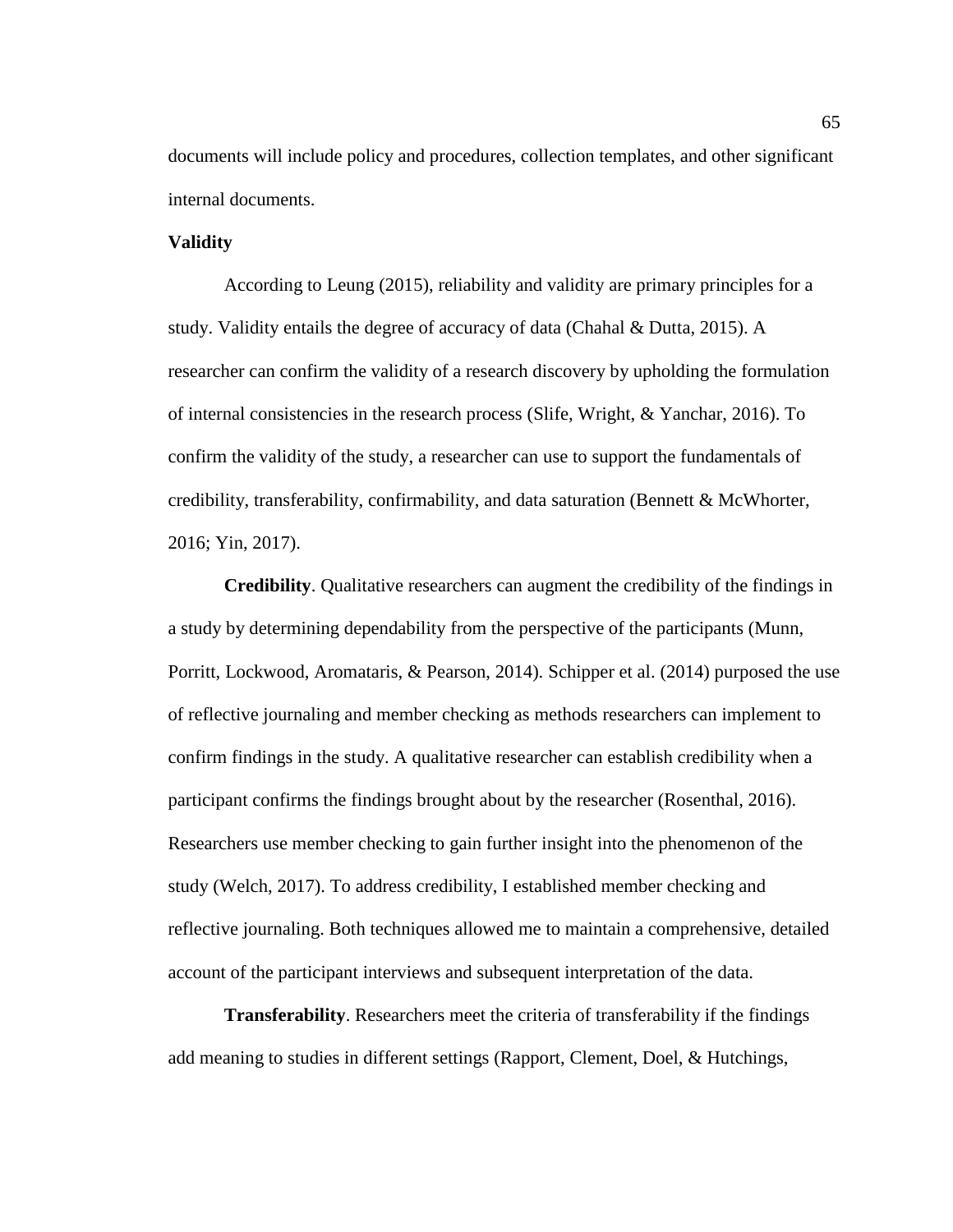2015). Researchers can ensure transferability when the results of the research involve a degree of importance to other groups (Pompeii, 2015). The intensity of transferability increases as researchers present a detailed description of data (Vermeulen, Niemann, & Kotzé, 2016). In demonstrating transferability future researchers crossing multiple disciplines and readers of a study could find the data resourceful and valuable (Smith et al., 2015). To enhance transferability, I ensured to provide adequate information regarding the details of my study.

**Conformability**. The conformability criteria arise from the data accuracy of information and data provided by participants (McInnes, Peters, Bonney, & Halcomb, 2017; Polit & Beck, 2010). Rich, Viney, Needleman, Griffin, and Woolf (2016) assert that conformability as the neutrality of the researcher in the research process. A qualitative researcher can apply conformability by establishing an audit trail by ensuring the research method is engaged in the study (Ang et al., 2016). I used methodological triangulation to assure conformability. In methodological triangulation, researchers employ multiple data collection methods to investigate a phenomenon (Fusch  $\&$  Ness, 2015). I used different data collection methods including face-to-face semistructured interview using open-ended questions, a review of organizational documents, and observations.

Researchers reach data saturation at the point when collecting additional data does not produce new ideas relating to the phenomenon of the study (Saunders et al., 2017). Researchers use data saturation to increase the level of reliability and validity of the findings of a study (Fusch & Ness, 2015). At the point of sufficient data saturation, a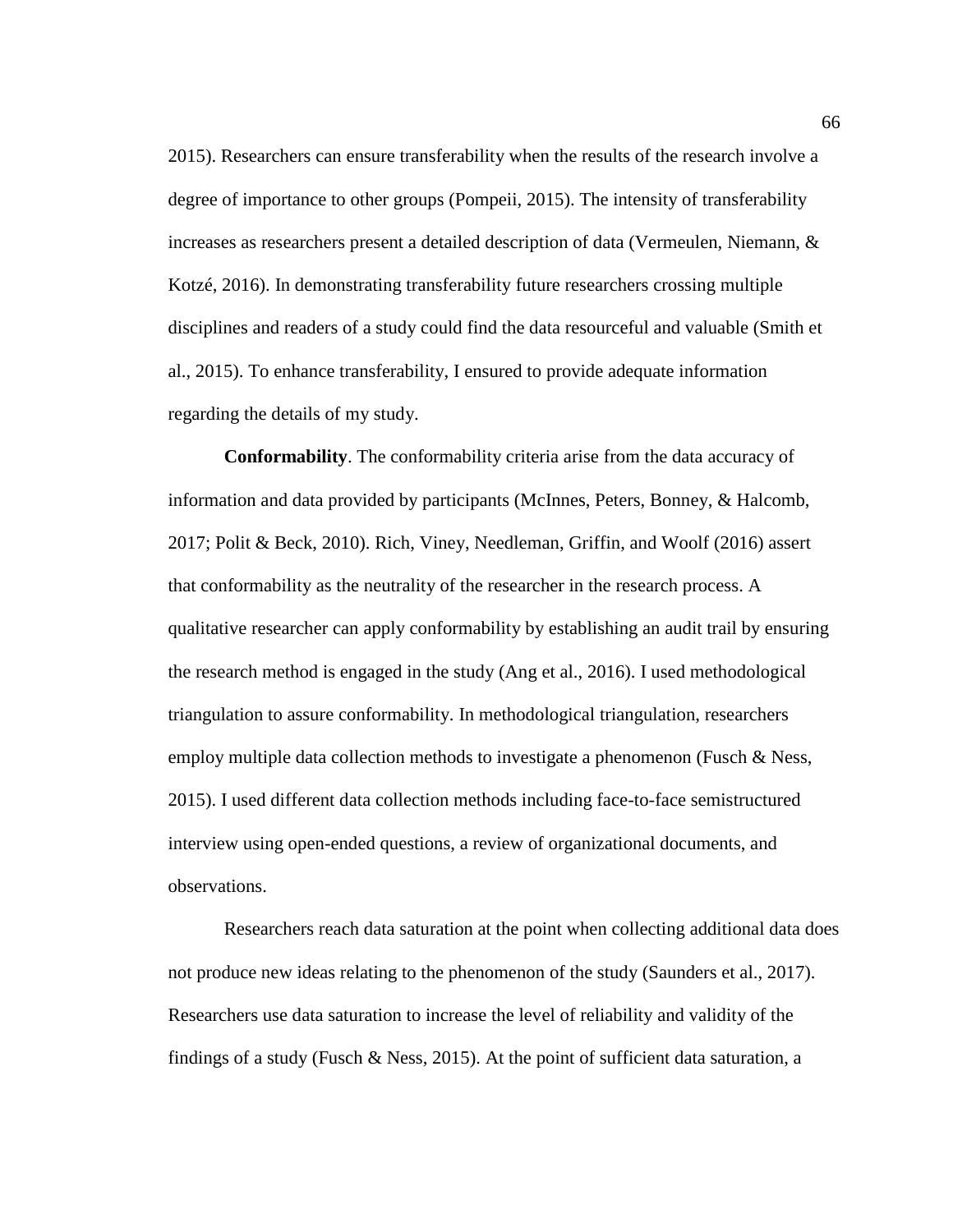qualitative researcher will cease with interviews (Boddy, 2016). To ensure data saturation, I continued to conduct interviews until no new or sufficient data to replicate the themes identified in the study.

## **Transition and Summary**

Section 2 consisted of a comprehensive description of this study. I started Section 2 by restating my purpose statement. Next, I expanded on my role as the researcher with provisions including in-depth accounts about the participants selected for the study. As part of Section 2, I described the research method and design along with the population and sampling. Next, I included ethical research and established data collection instruments, techniques, and organization. Furthermore, I concluded Section 2 with data analysis, and methodology addressing reliability and validity.

In Section 3, I presented the research findings and the application of professional practice and implications for change. In the introduction, I reiterated the purpose statement and research question. I also presented study findings and applications to professional practice. Finally, I inquired into the applications for social change, recommendations for action, further research, reflect on the research process, and concluded the study.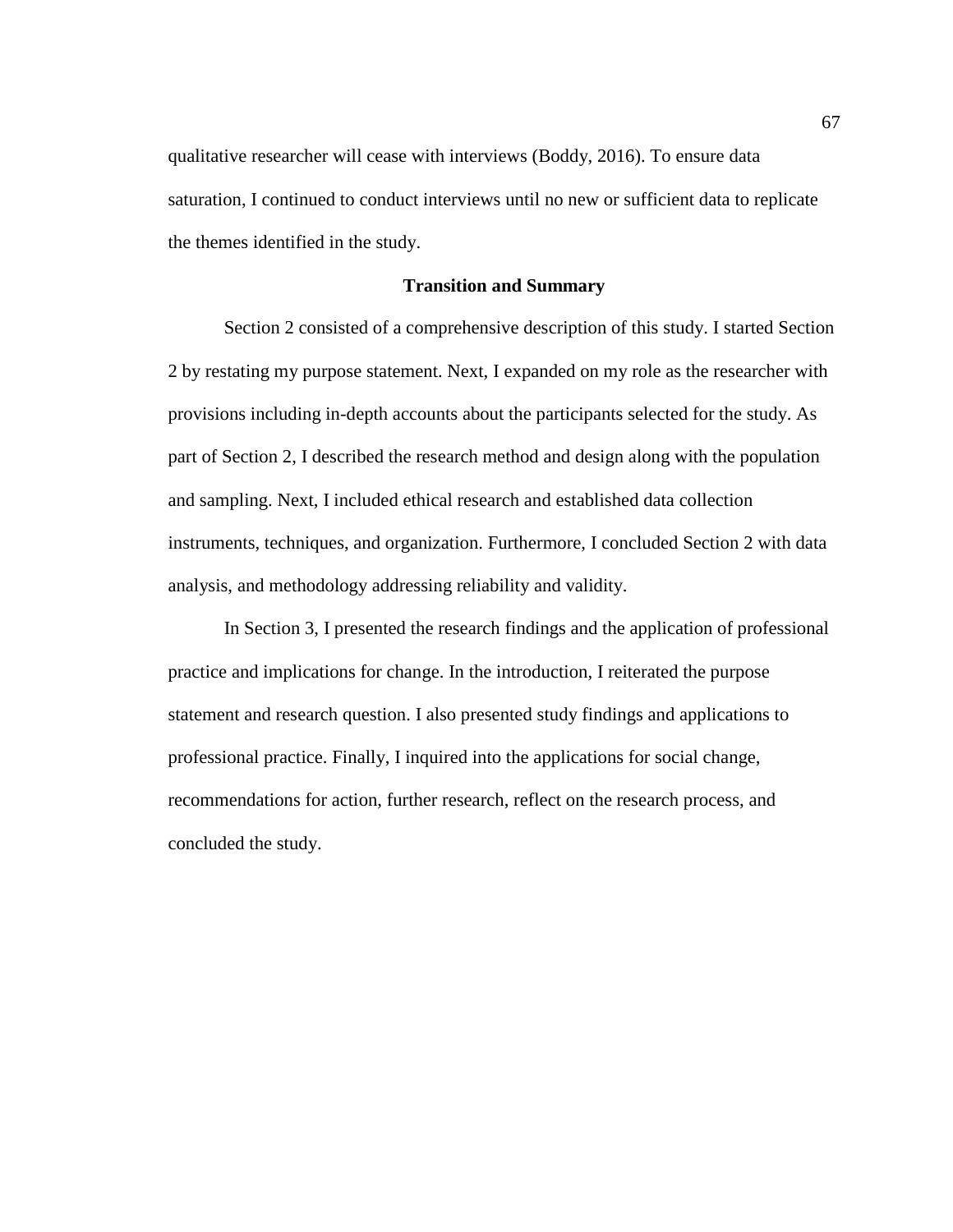Section 3: Application to Professional Practice and Implications for Change

## **Introduction**

The objective of this qualitative multiple case study was to explore strategies rural clinic managers use to obtain timely payment from patients and insurance payers. The processes and strategies used by rural clinic billing staff establish and maintain profitability and sustainability for the entire organization. As a result, multiple revenues generating strategies exist that financial billing staff uses to increase economic prosperity. After interviewing participants and reviewing other document sources, I identified four major accounts receivable management strategy themes: (a) communication between medical providers and billing staff, (b) payment plan set up, (c) accuracy of billing claims and (d) consistent accounts receivable reviews. These themes represented strategic approaches to assist financial leaders in collecting payments from patient and insurance payers in a timely and efficient manner.

## **Presentation of the Findings**

The overarching research question for this study was: What strategies do rural clinic managers use to obtain timely payments from patients and insurance payers? To answer the overarching research question, I conducted semistructured face-to-face interviews with a combination of 10 clinic managers and billing staff from rural clinics in southwestern region of the United States. During the interview process, I followed an interview protocol (see Appendix A). I called and spoke with both the Director of Revenue Management and Accounts Receivable Supervisor to obtain permission to meet with each participant individually and asked each participant the same set of questions in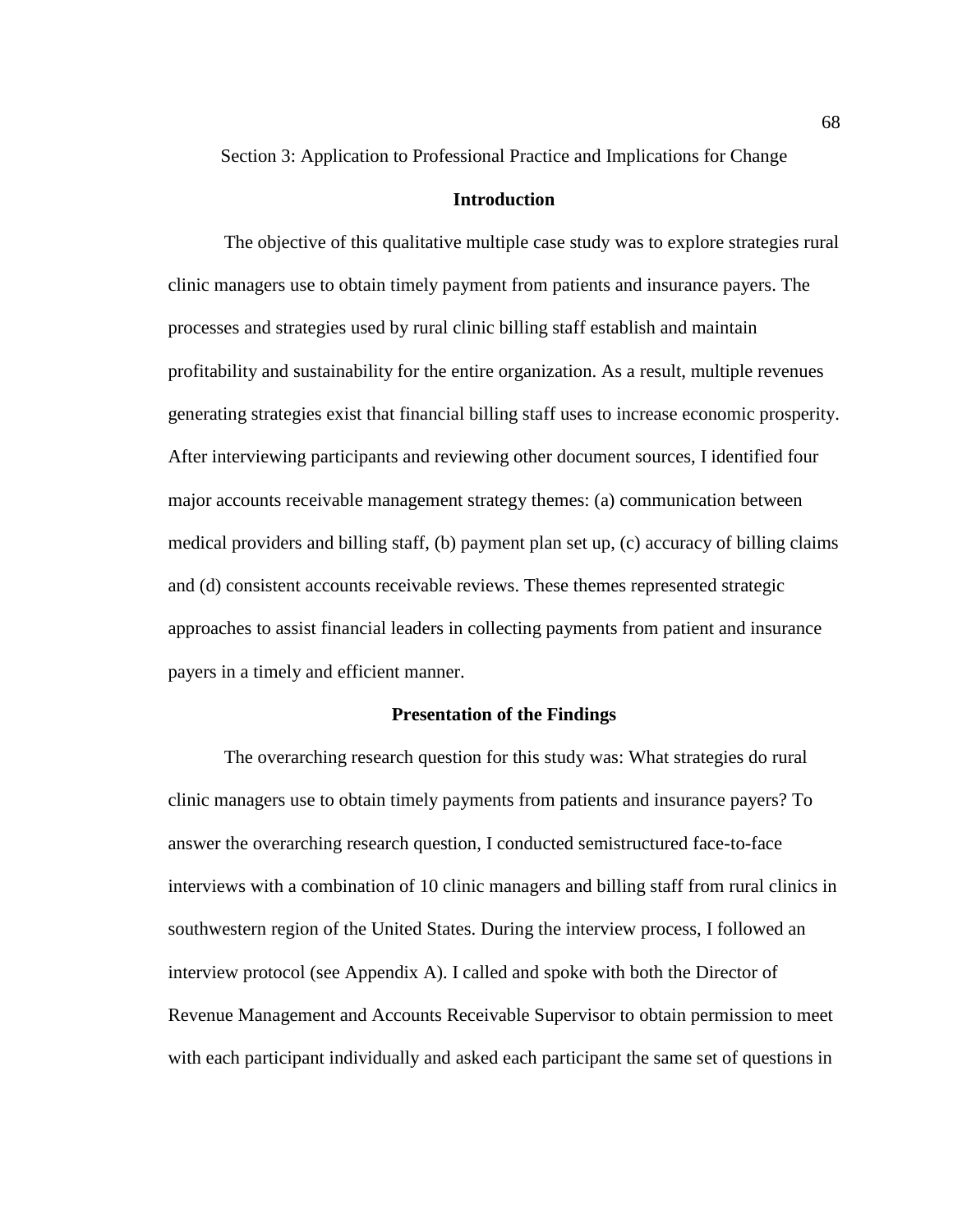the same order. I informed each participant that each interview would be audio recorded and I would be integrating their responses into the documented results. The semistructured face-to-face interviews occurred at the request of the Director of Revenue Cycle, and dates and times were allotted to meet the needs of the research participants. At the instruction of the Director of Revenue Cycle, who was also the gatekeeper, I received a list of participants and used the list to organize each individual interview. The interviews took place over a 2-day time span; however, I returned on a third day to meet individually with the Director of Revenue Cycle for a followup interview.

The data collection configuration appropriate for this study was methodological triangulation. Triangulation is collecting and examining multiple data sources (Wilson, 2014). To gain a dynamic understanding of strategies implemented by rural clinic billing staff and clinic managers to maintain profitability and sustainability for the organization, I chose this method.

I coded the participants CL1 through CL10. I confirmed my interview data through methodological triangulation. Additional data sources confirming my interviews included data from reviewing HRSA documentation and the IRS-990 form along with casual observations. I also met with both the Accounts Receivables Supervisor and Director of Revenue Cycle to process accounts receivables strategies for capturing payment from patients and insurance payers to ensure sustainability and profitability.

Yin (2017) provided researchers with a multiple step data analysis process: (a) collection, (b) dismantling, (c) aggregation, and (d) interpretation. I used each of these steps for data collection and analysis. I collected information by taking notes during the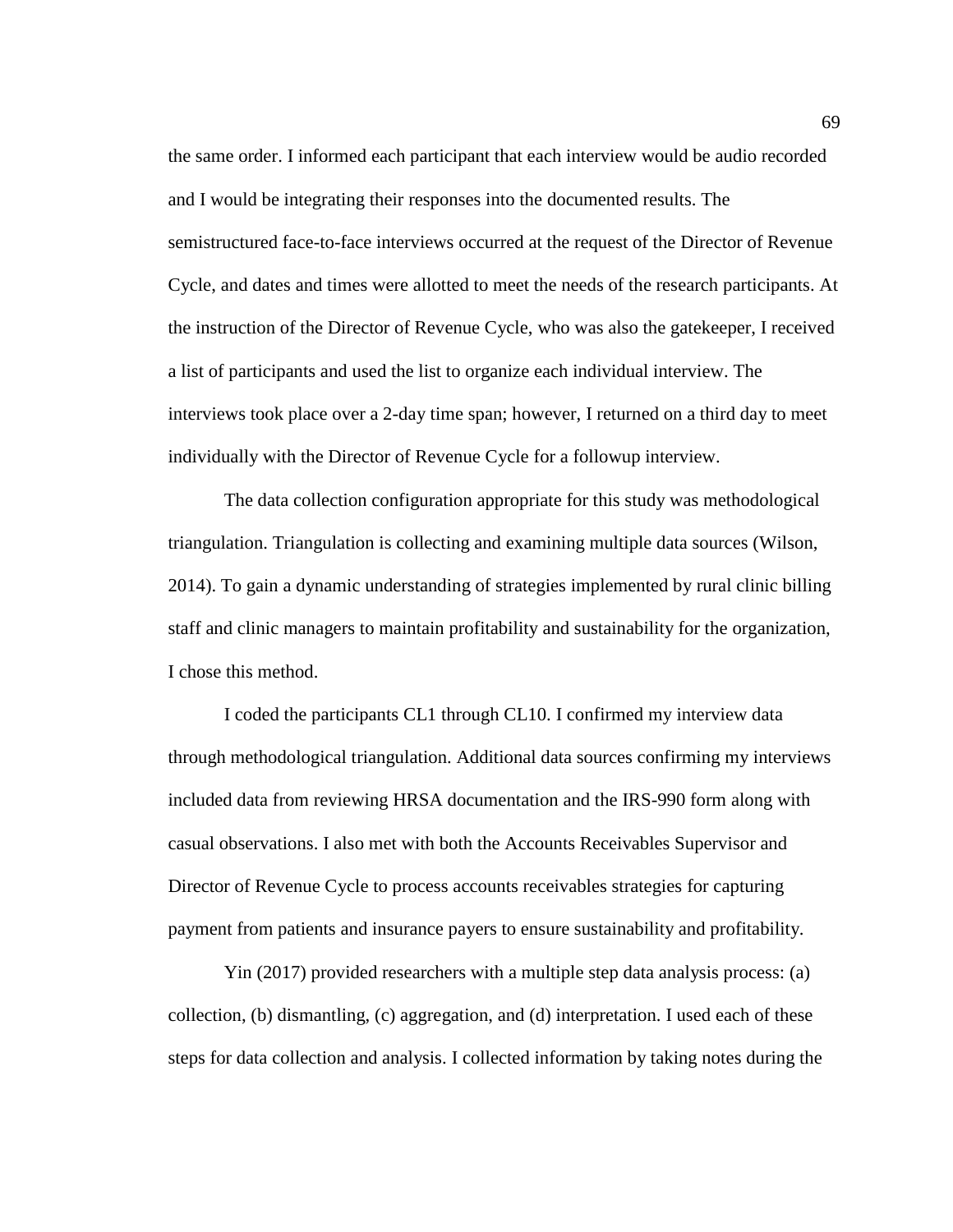interview process. After each interview prior to ending the recording, I verified the identity of the participant, their specific job title, and the date and time of the interview. I also emailed a transcription copy to each participant to allow them to corroborate the data. I transcribed the taped results with Microsoft Word. The aggregation of the information occurred as I transferred transcribed audio interview results into NVivo 12. I used queries, narratives, accounting of the results, and coding to identify significant themes during the interpretation process.

I wrote up my conclusions following the data interpretation. Throughout the data analysis process, four main themes emerged: (a) communication between medical providers and billing staff, (b) payment plan setup, (c) accuracy of billing claims, and (d) consistent accounts receivable reviews. The rural clinic managers and billing staff were all consistent in terms of their standards regarding these four major themes for accounts receivables strategies that improve sustainability and profitability.

## **Theme 1: Communication Between Medical Providers and Billing Staff**

All but one of the 10 study participants articulated how consistent communication between medical providers and billing staff provides stability, which increases profitability. CL1 explained that specific departments, for example obstetrics and gynecology, will incorporate billing requirement changes from specific payers regarding billing for obstetrics and referrals. These changes are communicated to the billing office. CL1 mentioned that medical assistants (MAs) provide required information regarding encounters with patients, and all billing codes are used and sent to the insurance company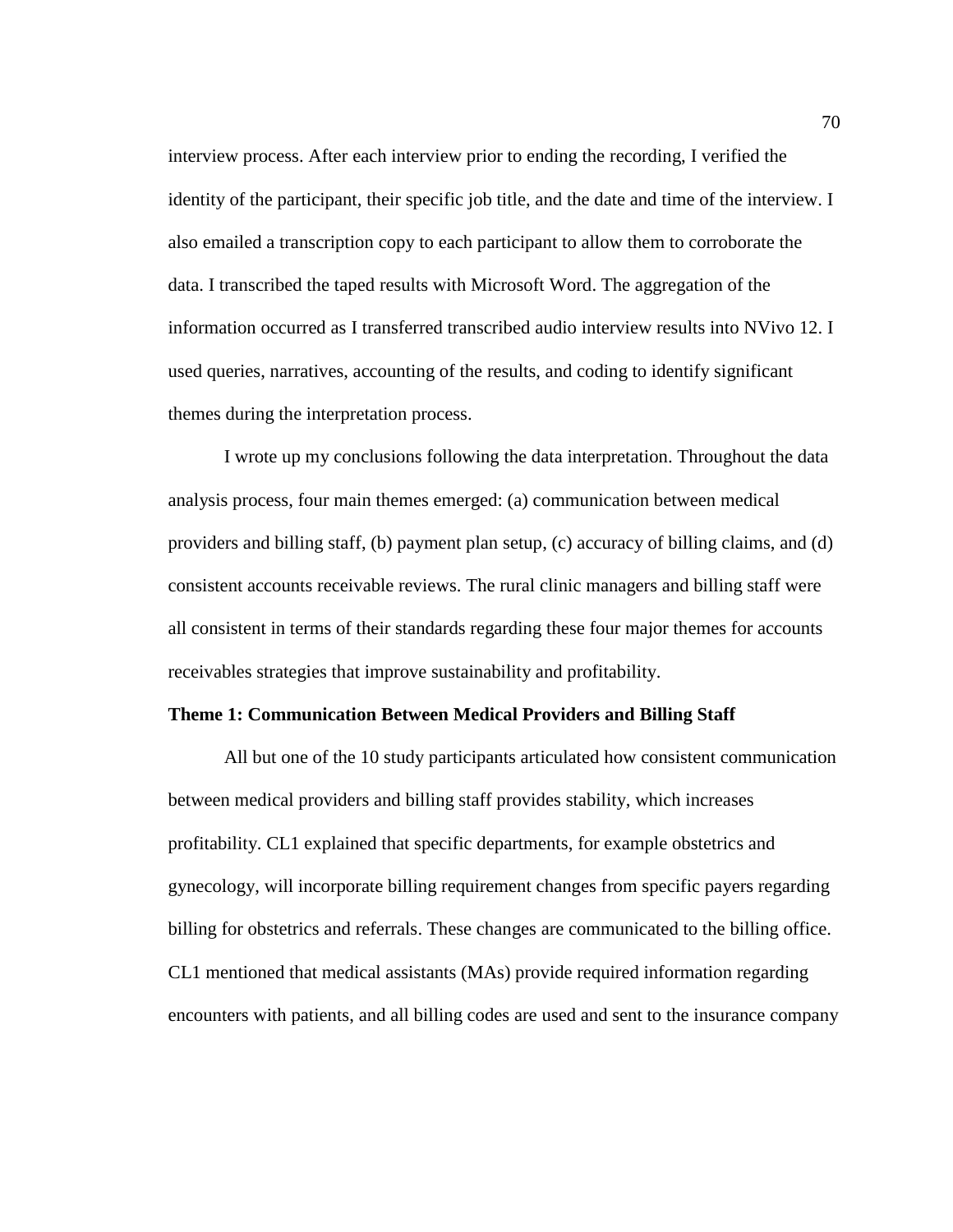for reimbursement. CL1 stated, "Without the front desk, without the MAs, and without the doctors, we wouldn't be able to bill the claim."

CL2 explained that it was essential to ensure that billing staff update patient demographics with correct information. Obtaining correct and timely information requires a high level of communication between the medical provider and billing staff. CL2 stated, "We make sure that we [billing staff] go from time to time to the front office to make sure that they are doing everything correctly and entering everything correctly." CL2 explained the importance of ensuring charges match medical diagnoses and procedures performed by the medical provider. In order to increase communication with medical providers, billing staff monitors patient accounts to determine if the accounts are current or inactive. CL4 described effective communication as the process of updating patient information. CL5 also confirmed the importance of consistent communication with other departments:

It [billing] affects our doctors, our medical records staff; it is a team effort. Whatever the front desk person does, what the medical doctor does in the notes, whatever he is going to charge and a bill to when we get it, as it is truly a team effort. There is no way to get around it.

CL7 added that they review patients' financial charts to ensure that payments occur and verify previous payments. CL8 identified that the primary indicator of prompt billing was the timely documentation of the services received from the provider to submit for billing purposes. CL8 in addition stated "the encounter [patient visit] is complete and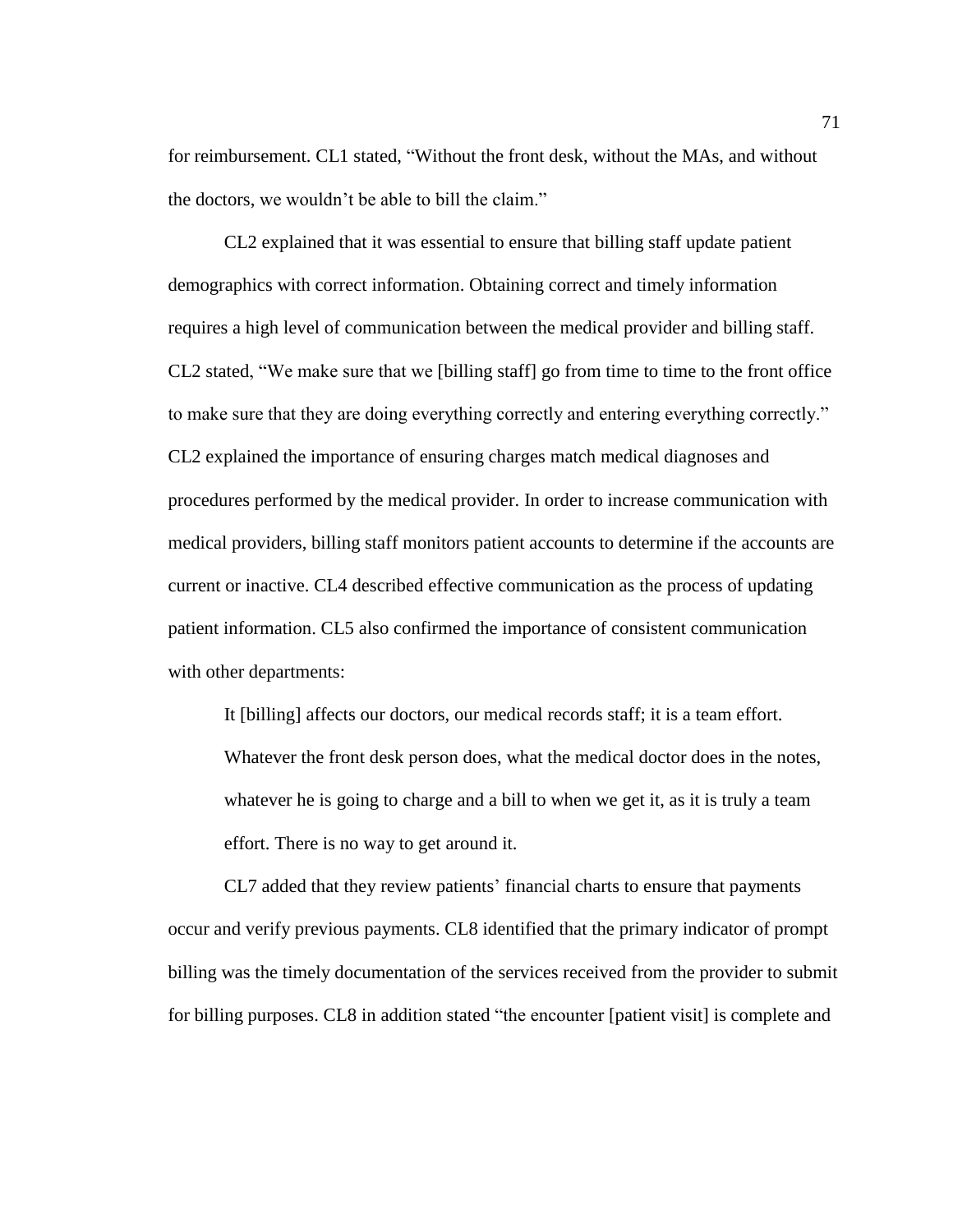submitted for billing within 72 hours." The timeliness of the billing will ensure that claims submitted to the insurance payer are received and payment occurs.

CL9 further added that communication with other departments improves billing accuracy. CL10 focused on how accurate information reduces the possibility of insurance payers denying or rejecting a claim. CL10 described the importance of closing the encounter and promptly submitting the claim. CL10 alluded to the open lines of communication between medical providers and billing staff was important to ensure correct billing information resulting in increased revenue. During the interview process at the central billing location, I observed interaction between billing staff, coding staff, accounts receivable supervisor, and the Director of Revenue Cycle Management. I noted collaboration within the various departments, which ensured the accuracy and timeliness of claims.

Gurganious (2016) said that the reimbursement model for services provided by healthcare organizations is intended to pay for the services the patient received from the healthcare provider. The profitability of healthcare organizations depends on effective communication between medical providers and billing staff, who oversee the reimbursement process for the services provided. The RBV is a relevant framework for a service-based industry such as healthcare. The concept of providing continuity of care for the patient and the ability of the organization to win the confidence of the patient increases its competitive advantage and improves its financial performance (Lin et al., 2015). Al Achkar et al. (2018) indicated apart from ensuring clinical services remain adequately compensated, accurate coding and billing reflect the appropriate assessment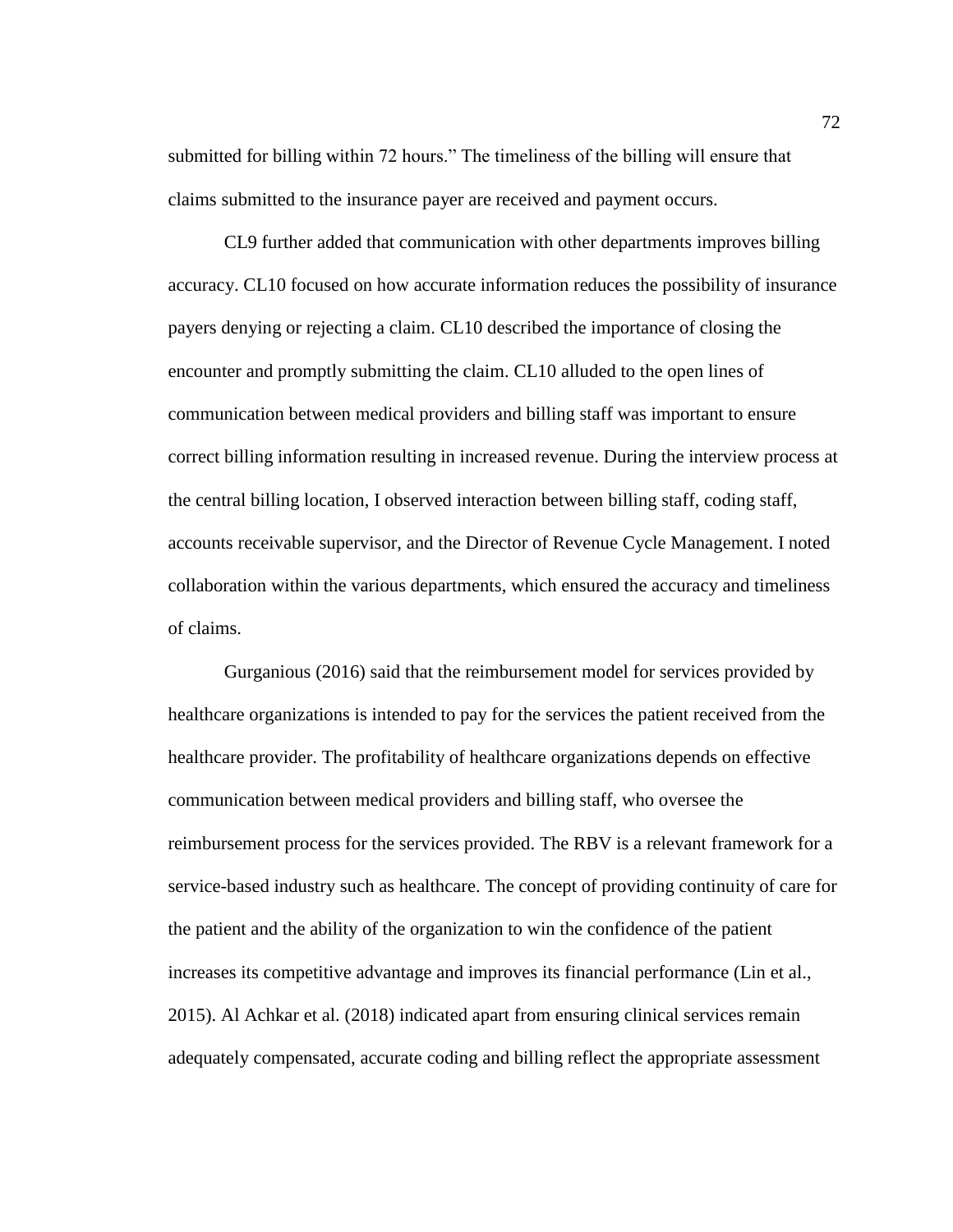of the complexity of medical conditions. CL2 stated ensuring demographic information is correct, in order to assure correct billing information and avoid declined claims, and communication between the medical providers and the billing staff are crucial for timely reimbursement.

CL1, CL3, CL5, CL9, and CL10 shared that consistent communication departmentally between providers and billing staff are vital and without one another the claim could not be submitted for payment. These comments align with Mkanta et al. (2016) who stated that the U.S. health care officials must focus on the cost and quality of health care and evaluate operational aspects, including scheduling of providers, clinical methods, payment methods, and management structures. All, but one of the 10 participants confirmed that communication between medical providers and the billing staff are imperative towards the consistency of billing which affects increased profitability.

# **Theme 2: Payment Plan Setup**

The second identified theme from this study was the payment plan setup to ensure that payment occurs at the time of the medical encounter. All 10 participants mentioned the flexibility of setting up a payment plan that meets the needs of the patients and their monthly budgetary constraints was important. During the interview process, the study participants each expressed collectively the ease in which payment plans are setup specifically to address the patient's financial needs. CL1 shared that discounts and sliding fee scale payment are arranged for those patients who are uninsured or under-insured. CL1 stated: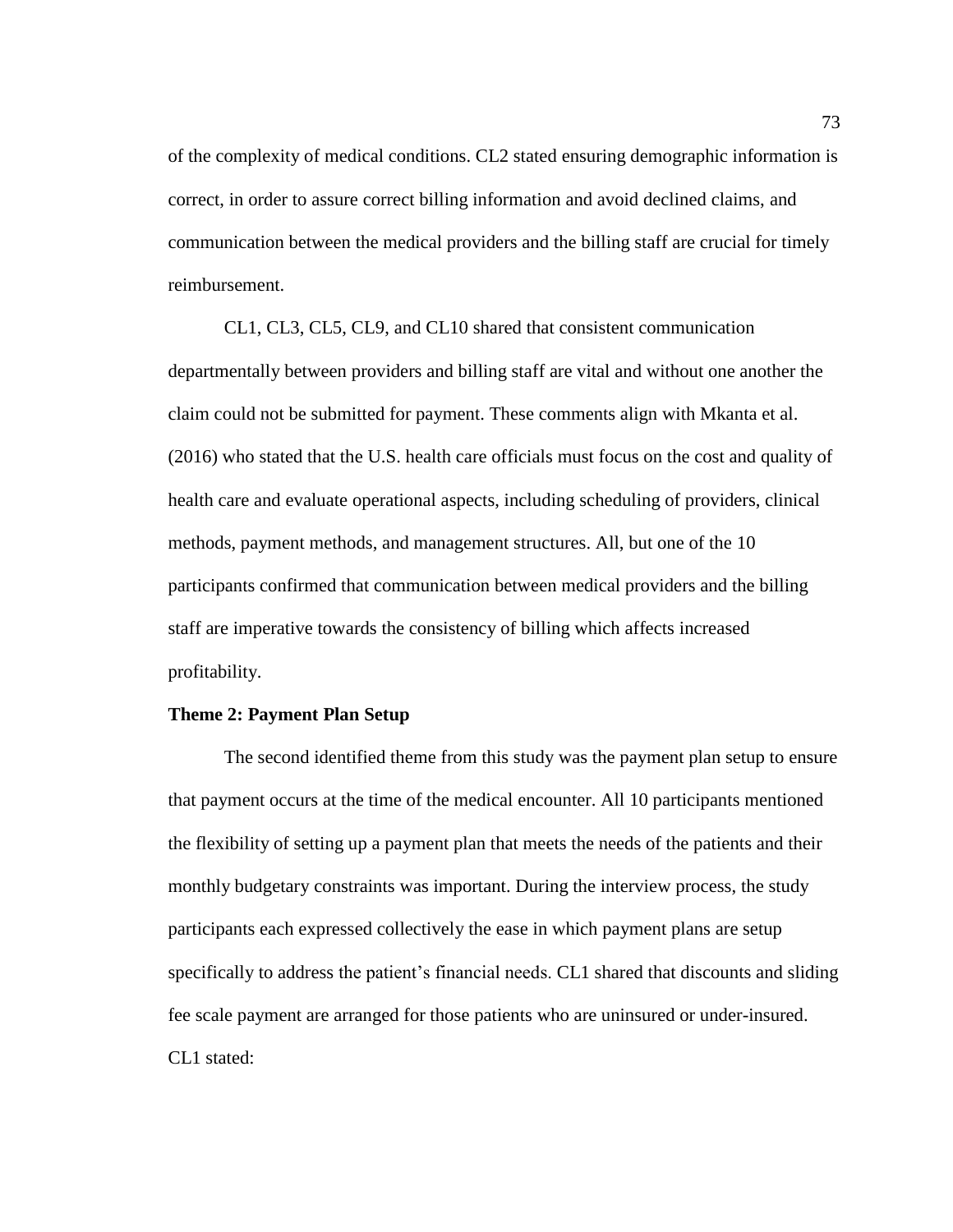We can offer a small payment plan for those patients before sending them to collections even if we do send them to collections, \$5.00 or \$10.00 a month, something that can work for them. We work on a payment plan, even if it is a small dollar amount. Whatever the patient's financial needs are, that's what we work with.

CL2 further added that the sliding fee scale payment option was available and if a patient comes in with no health care insurance, they are offered a 30-day discount. The objective of the biller is to collect a form of payment or instead of no payment, a partial payment is an acceptable means of collection. A sliding fee scale intends to assist the patient to make a form of payment and helping the patients is a form of excellent customer service. CL3 stated, "Usually it depends on what the patient can give, and some patients give \$20, and some give \$50, it depends on what the patient can do at that time." CL4 indicated that if a patient was already in collections, an alternative to making a payment to the collection company would be that the organization accepts payment in the billing office. CL4 stated, "We do take a lot of payments from people who are already in collections. They always say they would much rather talk to us than the people in the collections."

CL5 added that a discounted payment plan applies to single individuals, as well as families and children. CL5 also mentioned that before the patient visits the front desk, personnel inform the patient of the co-pay or deductible. If the patient cannot afford to make the entire co-payment or deductible, arrangements occur at the time of the appointment for payment options. CL6 stated, "We always try to work around and help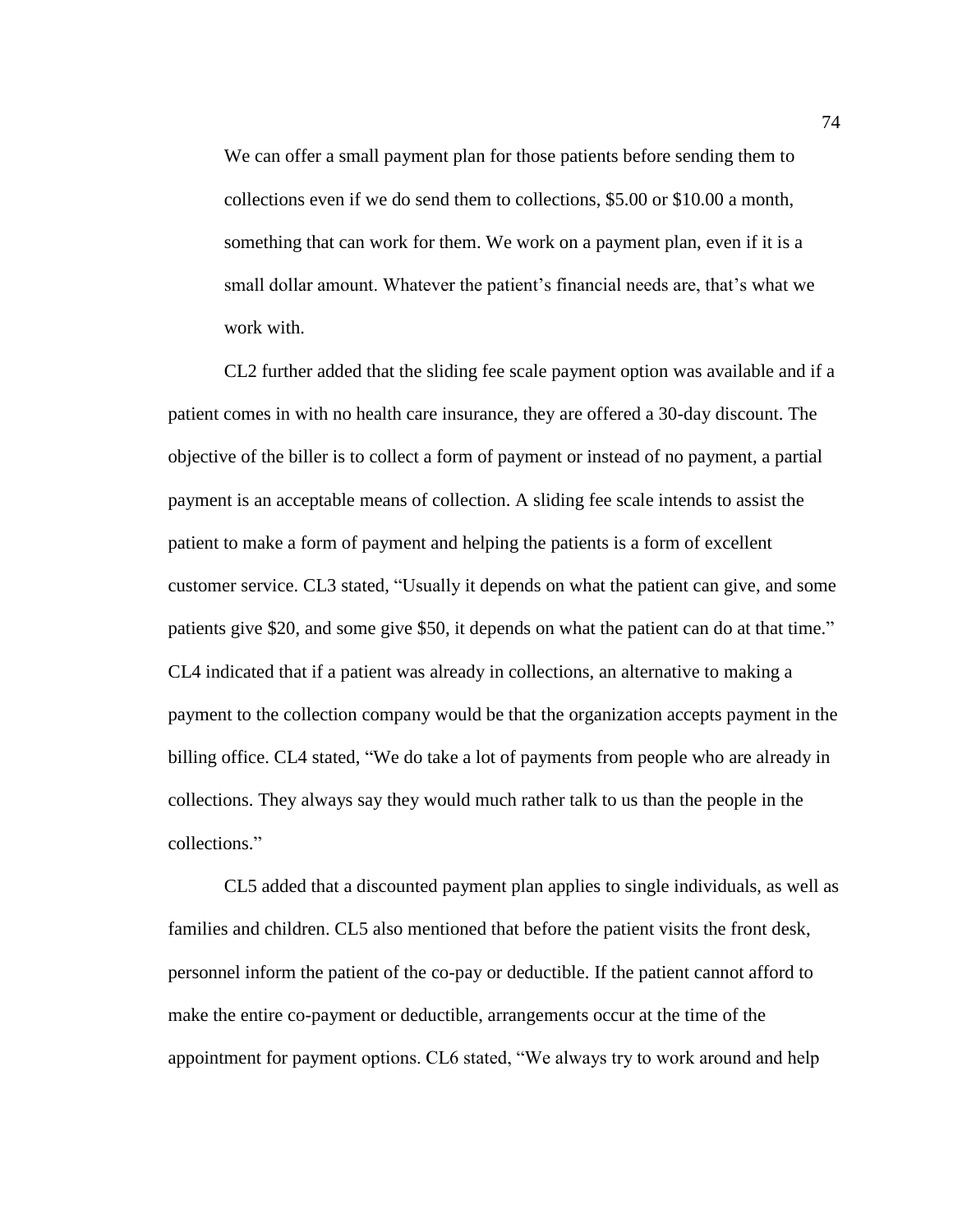them [patients] out if they have little income." The implementation of the payment plan ensures revenue for the organization and the ease in which the patient can make a payment promotes community engagement.

CL7 indicated the flexibility of the payment plan and the expectation is not that the patient makes the full amount at one time. CL8 added that discounts are offered depending on a patient's level of income. CL8 stated, "Payments can pay as little as \$15, \$20, \$38, and up to \$43. Again, based on their income, how many in the household, we can reduce down their office visits." CL9 shared the uniqueness of the organization is their ability to engage the patients in a payment plan that serves both the uninsured and under-insured population. During the interview process, I had the opportunity to observe clinic staff engage patients, address their co-pays, and address methods of payment for their medical encounters. CL10 added that for some of the patients the sliding fee scale is a primary option. As CL10 stated, "Using a sliding fee scale is a requirement of being a federally-funded community health center. We offer a type of discounts to low income patients. We also offer payment arrangements up to 12-month for balances over \$150." CL10 further added that the health center accepts credit and debit cards and can set up the payment arrangement through the credit or debit card. Having a payment plan setup increases flexibility and improves financial options.

Theme 2 findings, payment plan setup, are also relevant to RBV conceptual theory and an ability of billing staff to win the confidence of patients, which improves accounts receivable collections. According to Lai and Gelb (2015), the goal of billing department managers is collecting payments from insurance payers with limited obstacles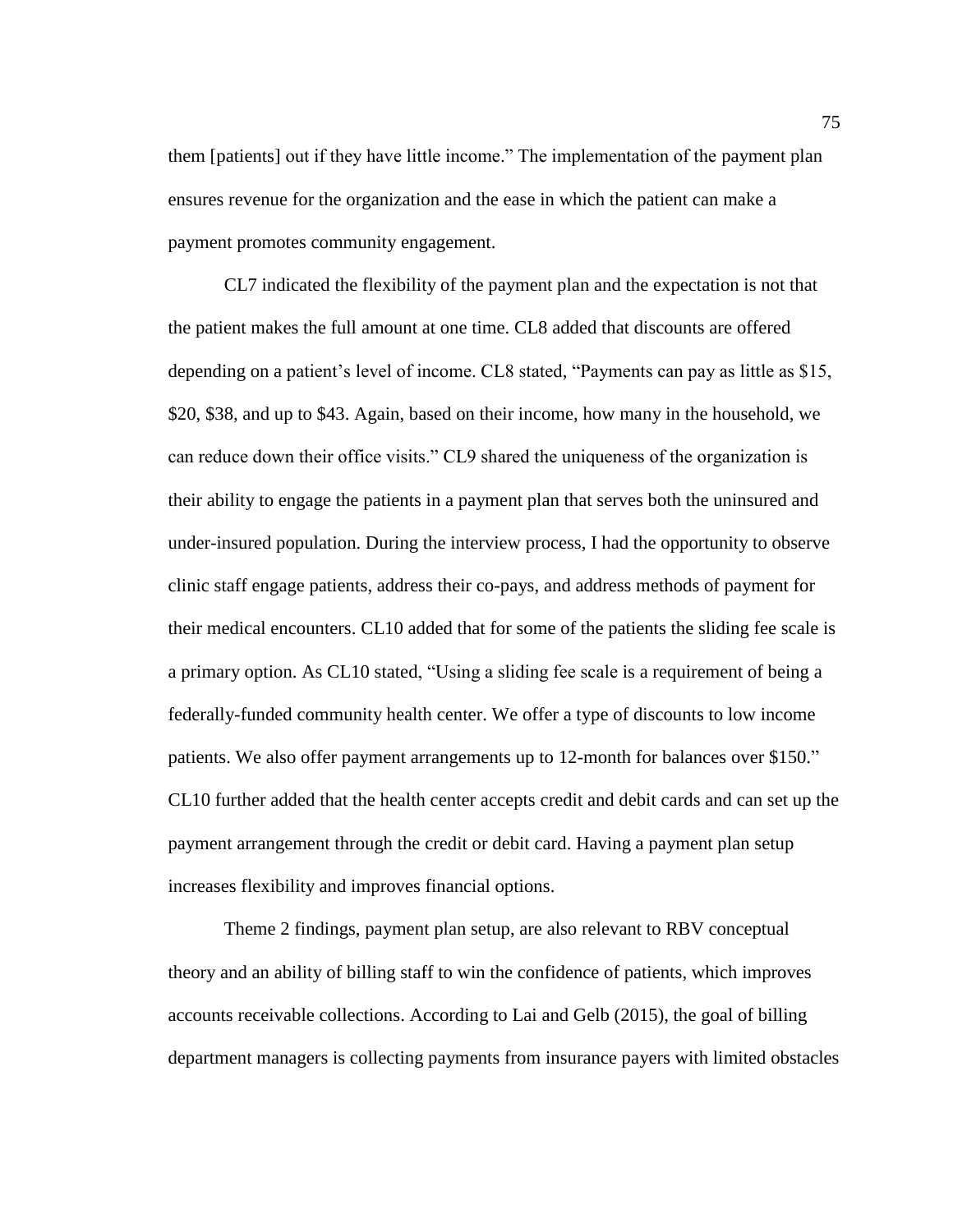or delays. Business leaders manage internal resources to keep revenue consistent with the organization's long-term financial growth. The profitability of an organization relies on the implementation of strategies based on organizational resources (Liu et al., 2017). One of these corporate organizational procedures is a payment plan. Once the payment plan setup is confirmed, commitment to consistency in the collections process is essential. Study participants were specific that operational approaches, such as payment plan setup, produced positive results by improving customer satisfaction and improving the medical care experience.

Farnsworth (2015) further confirmed in the literature the evolutionary process of improving accessibility to services, improving quality of care, and reducing costs affects the generated revenue. Health care leaders are developing an infrastructure to move away from previous approaches to payment methods and revenue generation (Conrad et al., 2016). The evolutionary process of billing from paper to electronic has quickened the timeframe in which providers receive revenue. In recent literature since this study, payment collection methodology focusing on factors involving a patient's insurance plan as reimbursement potentially may become modified with minimal notice (Tamblyn, Winslade, Qian, Moraga, & Huang, 2018).

Evidential to the second theme, all 10 participants discussed the importance of offering a payment plan setup for uninsured and under-insured patients. As a result, the participants identified that making a payment plan setup available to patients established a consistent flow of revenue for the organization. The payment plan set up option gives patients financial flexibility which, in turn, builds community rapport. Chen and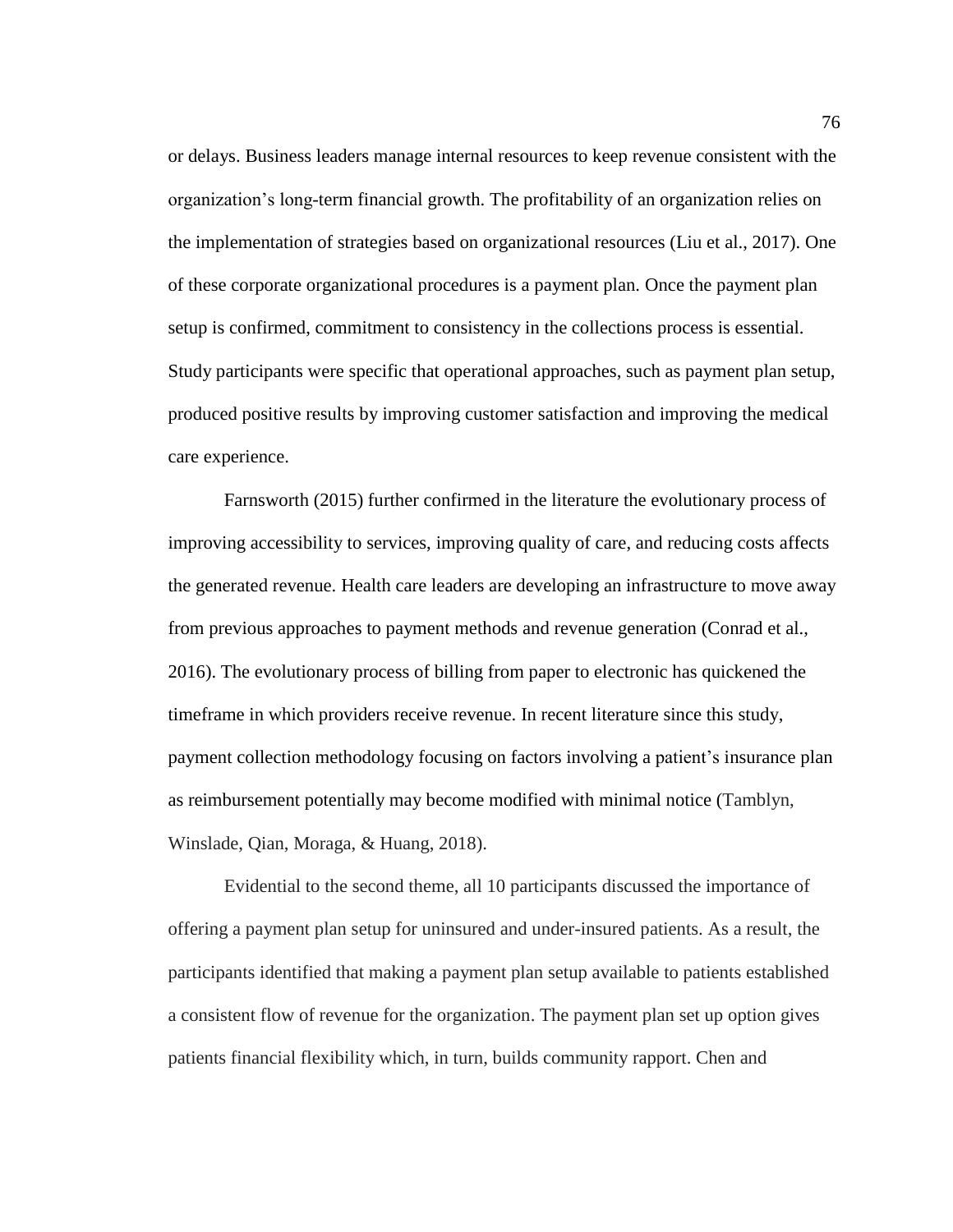Goldman (2016) alluded to health economics playing a pivotal role in identifying a payment system that benefits the providers and the patient. By introducing a payment plan, patients are able to receive care and rural clinic mangers are able to receive timely payments

## **Theme 3: Accuracy of Billing Claims**

I observed how the billing staff focused on gathering accurate information for billing claims. All 10 participants mentioned that accuracy in billing was one of the primary results of prompt revenue collection. Themes 2 and 3 relate to revenue and profitability, which are connected. Study participants mentioned effective billing ideas and processes 53 times, which reinforced foundational components for organizational leaders, clinic managers, and billing.

CL1 stated, "Make sure the 'I*'*s are dotted, that everything is completed the first go around because the more you submit the greater chance you have of the claim not being paid in a timely manner. The more you work on it, the more it costs the company to get paid on that claim." CL2 indicated that the biller who is placing the information on the claim must ensure that the information is correct with no mistakes. This strategy of focusing on accuracy reduces the number of claim resubmission due to errors. CL5 further stated, "Each insurance has their time in which we can bill before it is either processed to pay or it can be denied and they we have some additional time that we have for denials." CL5 stressed the importance of gathering the information correctly to process the claim promptly with an emphasis on receiving the reimbursement quickly without delay.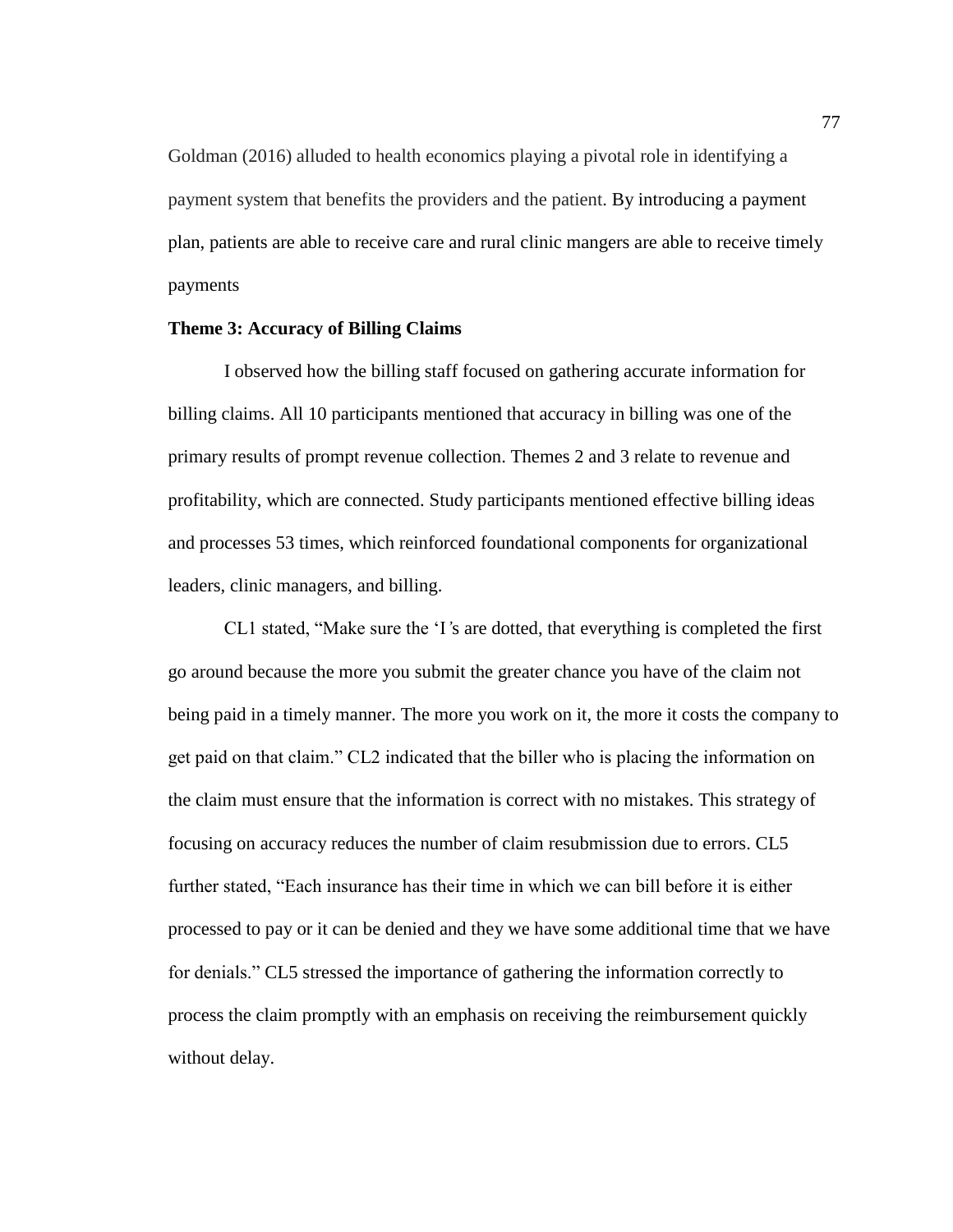CL6 stated, "If there are any errors in the claim, we want to make sure we get that fixed as soon as possible." CL6 added that billing on time was the key component; but if charges remain denied, working on the claim quicker will increase the process of receiving payment in a shorter period. CL8 added, "As a biller, keeping up with the changes in the organization with regard to claims billing and processing is important. It is important to read, research, and keep informed of what is coming up that may affect your organization, so you can help the organization." CL10 explained that with the information technology (IT) and software any errors or missing information that does not relate to the medical encounter could be detected. The comment from CL10 supported this conclusion:

A lot of our staff members review the denials and will sparse it out depending on who is responsible for what aging. Then the charge entry sends them back to the staff for reviews so not only are they correcting the staff but learning for future claims the help reduce the same mistakes.

Further, health care leaders must deal with payment delays and unreimbursed services (Cascardo, 2015). Theme 3 substantiated the overarching research question: What strategies do rural clinic managers use to obtain timely payments from patients and insurance payers? In health care, organizations emphasized improved patient satisfaction, reduced costs and increased productivity at all levels of the organization (Chiarini & Vagnoni, 2017). Cascardo (2018) concluded that staff training increases the productivity of billing staff. Revenue cycle leadership must be involved in all aspects of the billing staff from training, continuing education, coder application, and audit resources to be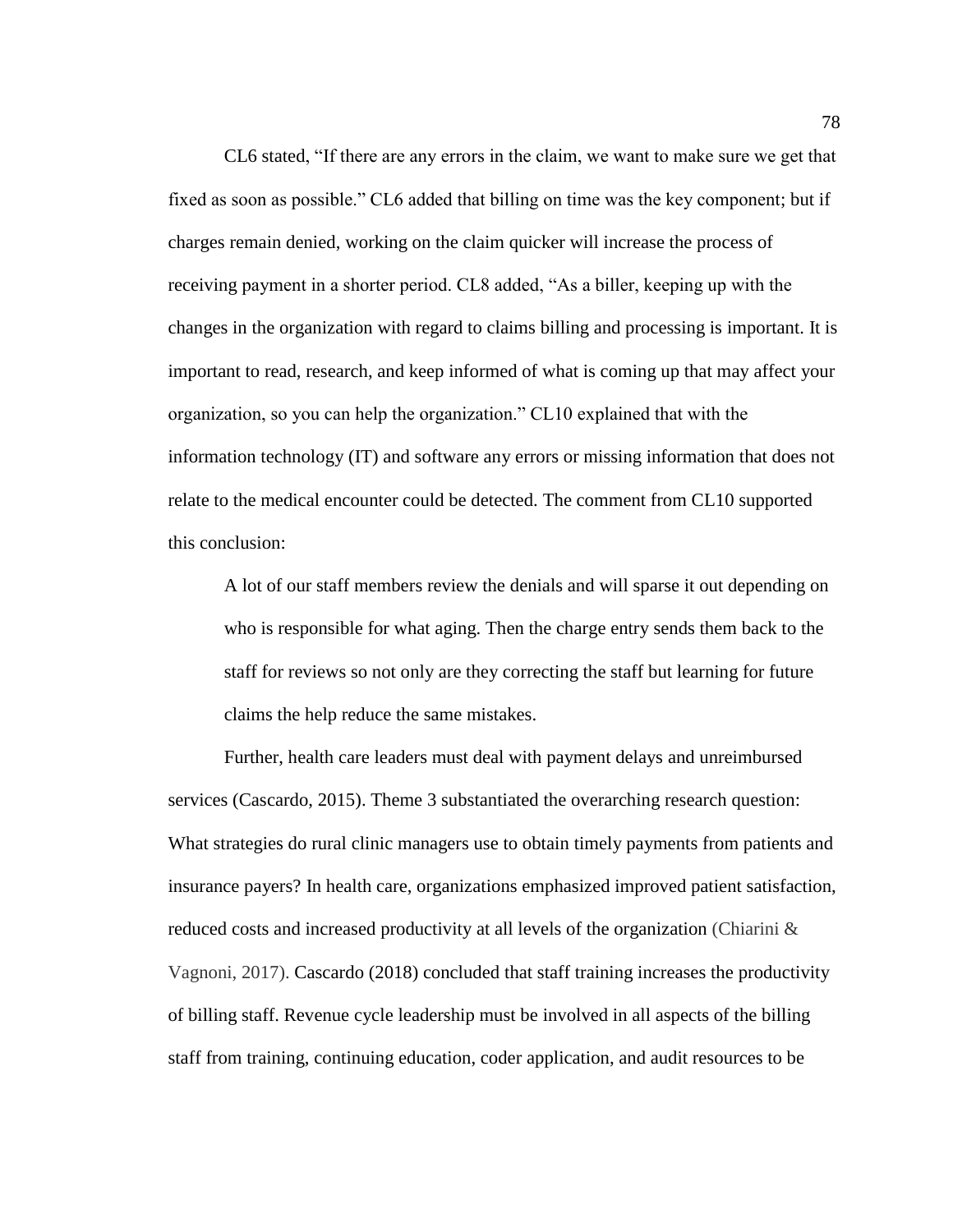successful in the billing of claims (Cascardo, 2018). The goal of leaders is to develop a fully engaged billing department, which is a critical element of the reimbursement process.

Other forms of payment include private payment insurance, direct payment, and a sliding rate based on the ability of the patient to pay (Barbaresco et al., 2015). Angeli and Norwood (2017) concluded the health care industry is experiencing a turbulent period due to competition, contractual adjustments in reimbursement for services rendered and a struggle to keep up with health information technology (electronic medical records). The transformation of the reimbursement revenue cycle leads to the evaluation of the operational infrastructure with the limited resources available to select a payment model (Granata & Hamilton, 2015). Revenue cycle managers, clinic managers and billing staff must collaborate to ensure that consistent accounts receivable reviews are occurring steadily.

## **Theme 4: Consistent Accounts Receivable Reviews**

All but two of the 10 participants expressed the importance of consistent accounts receivable reviews, as a critical component in determining patient accounts and method of payment. Consistent accounts receivable reviews coincide with theme two, payment plan setup and theme three, accuracies of billing claims. CL1 shared the importance of completing a more extensive review of patient accounts. CL1 stated "Make sure that everything charged is correct; if something is incorrect, we correct it immediately. This has more to do with doubtful accounts for the collection of payment and consistent review of patient accounts." CL2 described the billing activity of the patient accounts and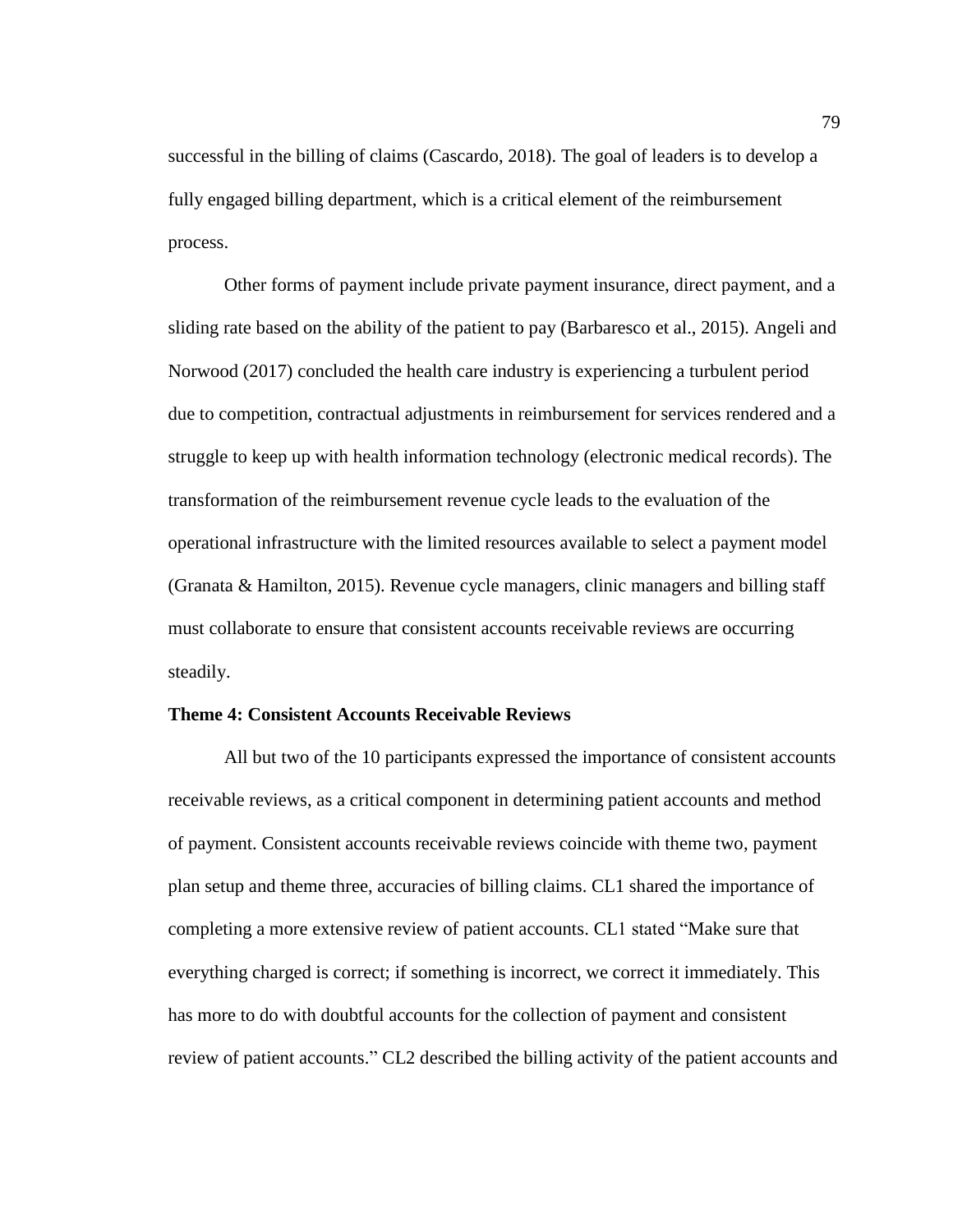the importance of determining if the patient has made a payment towards the statement or if there has been no activity in that patient's claim. CL2 added:

Once the billing process is done, there is a report that shows a claim rejected, if something is incorrect, if the claim wasn't put in right, if the policy number was wrong, it rejects them. Doing the charge entry daily and then the billing is done daily, also once that is done and if they are rejected we correct them at the moment and they get billed again.

CL3 explained that charge entries are corrected based on the accounts receivable reports that are run on a daily basis. CL3 reiterated that the report flags claims prior to submission for reimbursement. CL6 emphasized that they run reports daily to ensure that accounts remain reviewed and that claims to insurance payers are not getting behind due to lack of payment from the insurance companies. The timeliness of the review of accounts receivables is dependent on the week, but these reports are worked on consistently by revenue cycle management leaders, clinic manager, and billing staff. CL7 commented that data analyst staff review the report to determine if the patent is self-pay or has insurance. Billers review the reports to confirm that third-payer collectors have not received payment and to follow up on accounts that have not completed payment as this list could be used for double or triple checking of lost revenue.

CL8 revealed that they continually monitor the patient aged-trial balance to identify accounts with old outstanding balances. The objective is to review and identify accounts that require assistance from other departments. CL8 stated, "We send these reports daily, if these accounts are sitting there for 120 days with no payments, they are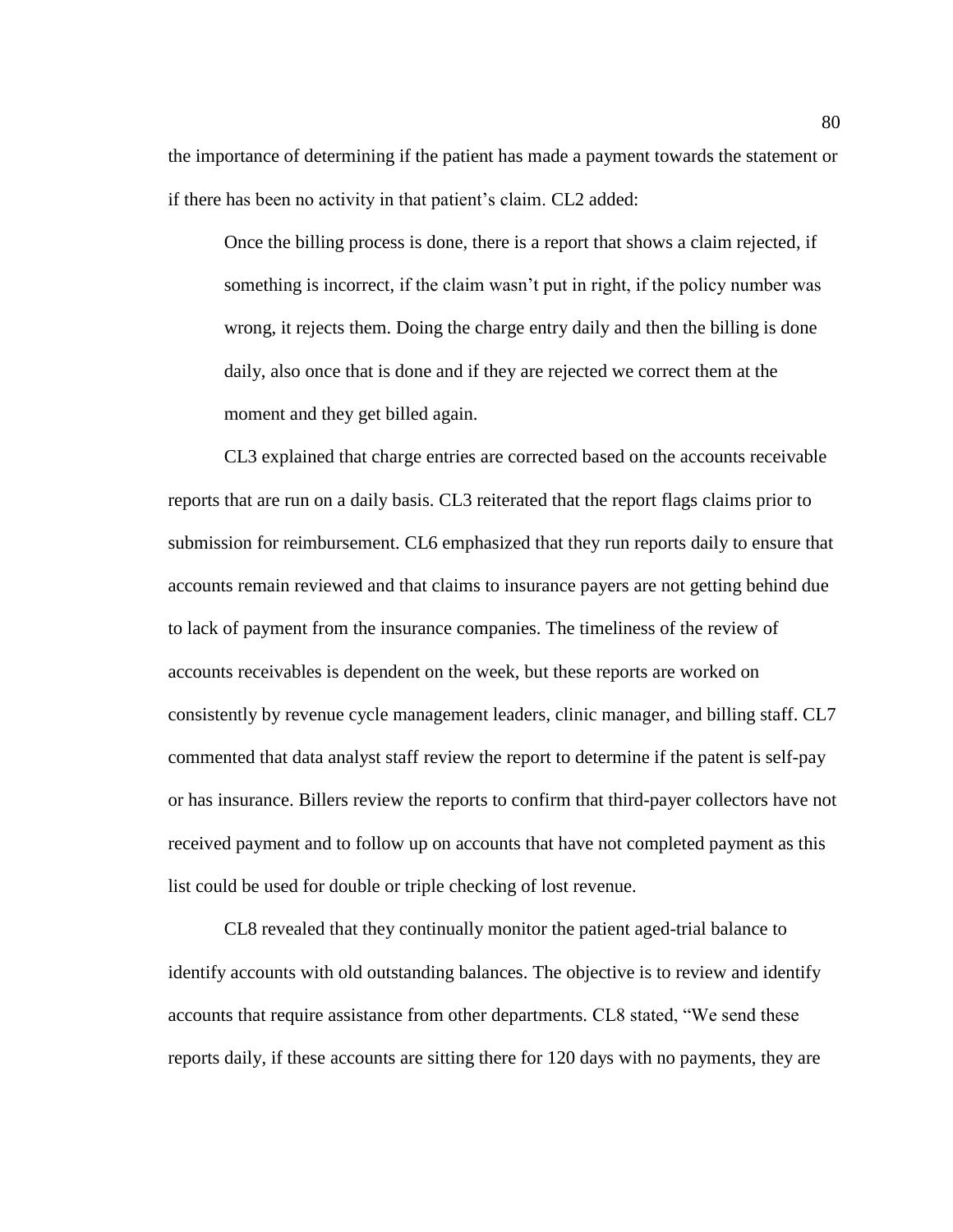sent back to us, and we then flag them and send them to a third-party collector." If no payments transpire on the patient accounts sent by the third-party collector, these accounts are taken off the books as non-collectible accounts. CL8 added that these reports are easily located to find out exactly what is going on with these accounts, and those billing staff who look at the accounts take ownership and ensure that there is not going to be revenue lost due to irresponsibility or losing focus due to lack of follow-up.

CL9 noted that when accounts receivable staff review reports, they could detect where the errors occur in the billing process, and the information in the reports are available to the staff to prevent future mistakes. CL9 added that revenue cycle managers and billing staff use ageing reports to identify old claims that require additional work. I observed substantive conversation among billing staff members who discussed collecting accounts receivable in accordance with organizational standards. CL10 stated, "I think accounts receivables within the name itself is just making sure all parties are accountable for their ownership within the process."

Supporting theme 4, leadership within the accounts receivable component of any health care organization is of the utmost importance concerning profitability (Shorr, 2015). The consistency of accounts receivable reviews is to decrease barriers to the collection process may include billing errors, underpayment of insurance payers, or failure to collect information from the correct patient (Shi et al., 2015). The leaders of rural clinics also consider the revenue cycle process to guarantee payment as a resource to be managed by organizational leaders. Accounts receivables claims are reviewed promptly to ensure the dollar amounts due to the organization decrease over time. (Lail et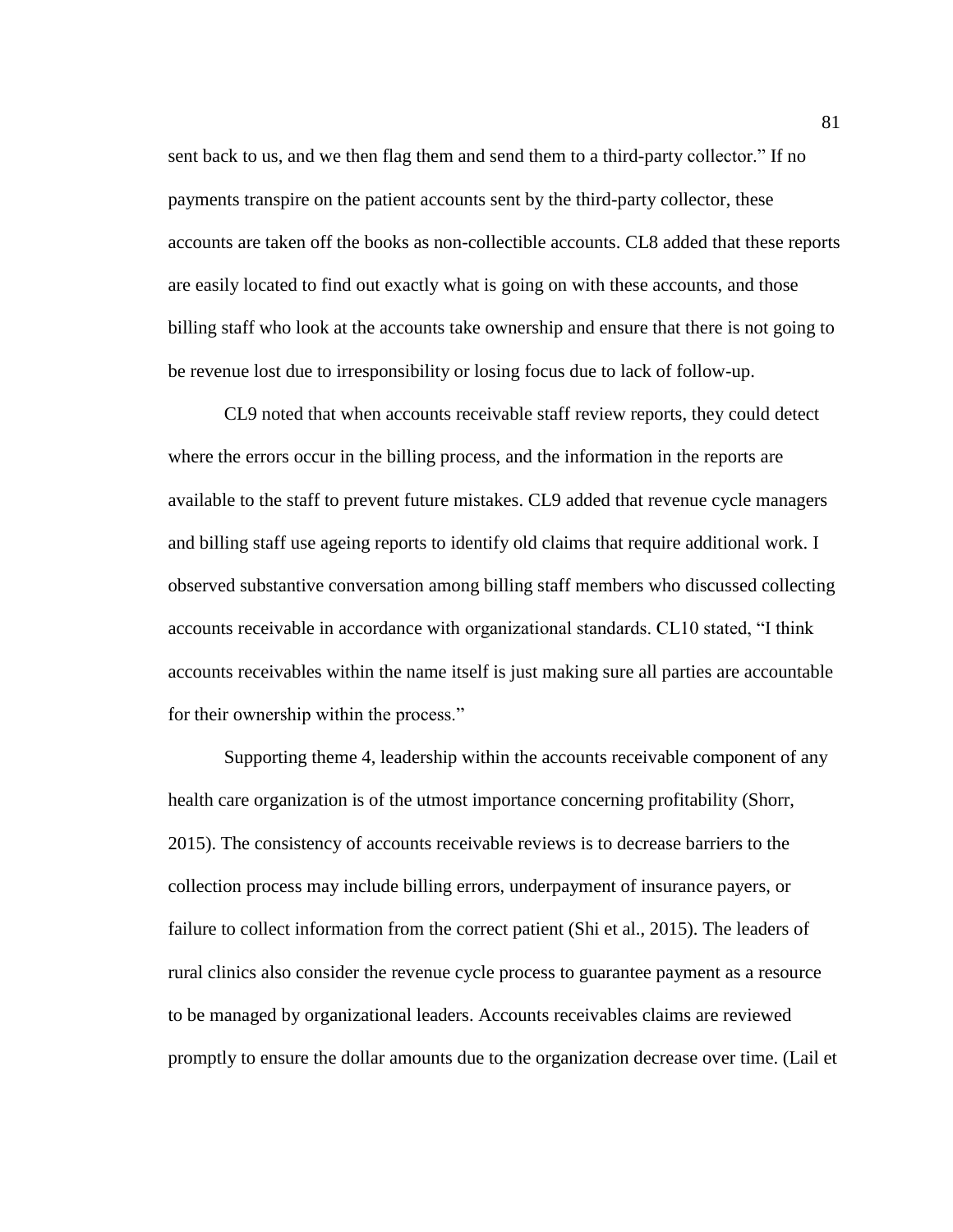al., 2016). The utilization of the consistent accounts receivable reviews is the revenue cycle manager's strategic plan to create a primary structure for good fiscal control in the health care organization (Sheet, 2017). The key concept is to ensure the follow through of the accounts receivable review on a consistent basis leading towards organizational sustainability.

An example of research contribution for consistent accounts receivable reviews since the initial proposal approval of this study included Zenilman and Freischlag (2018). Zenilman and Freischlag addressed the element of a detailed review process examining every facet of the patient encounter. The pillar of system integration at the organization includes administrative infrastructure to support the essentials of the review process for the collection of each patient encounter (Zenilman & Freischlag, 2018). The objective of the organization is to achieve financial transparency, and this occurs by scheduling a regular meeting, one-to-one meetings with staff, and ensuring that follow-up happens to address any concerns brought up by staff members (Zenilman & Freischlag, 2018).

I reviewed available IRS Form 990 and HRSA documentation to support data collected from interviews. Abzug, Olbrecht, Sabrin, and DeLeon (2016) noted IRS Form 990 information is publically available and includes financial information reported to the IRS. I calculated two critical metrics of accounts receivable management including turnover and days sales outstanding (DSO). Turnover (credit sales divided by average accounts receivable) and DSO (turnover divided by 365) represent key ratios in accounts receivable management. Turnover at the research site increased from 3.1 to 4.6 between 2015 and 2016, and DSO decreased to from 119 days to 80 days for the same period.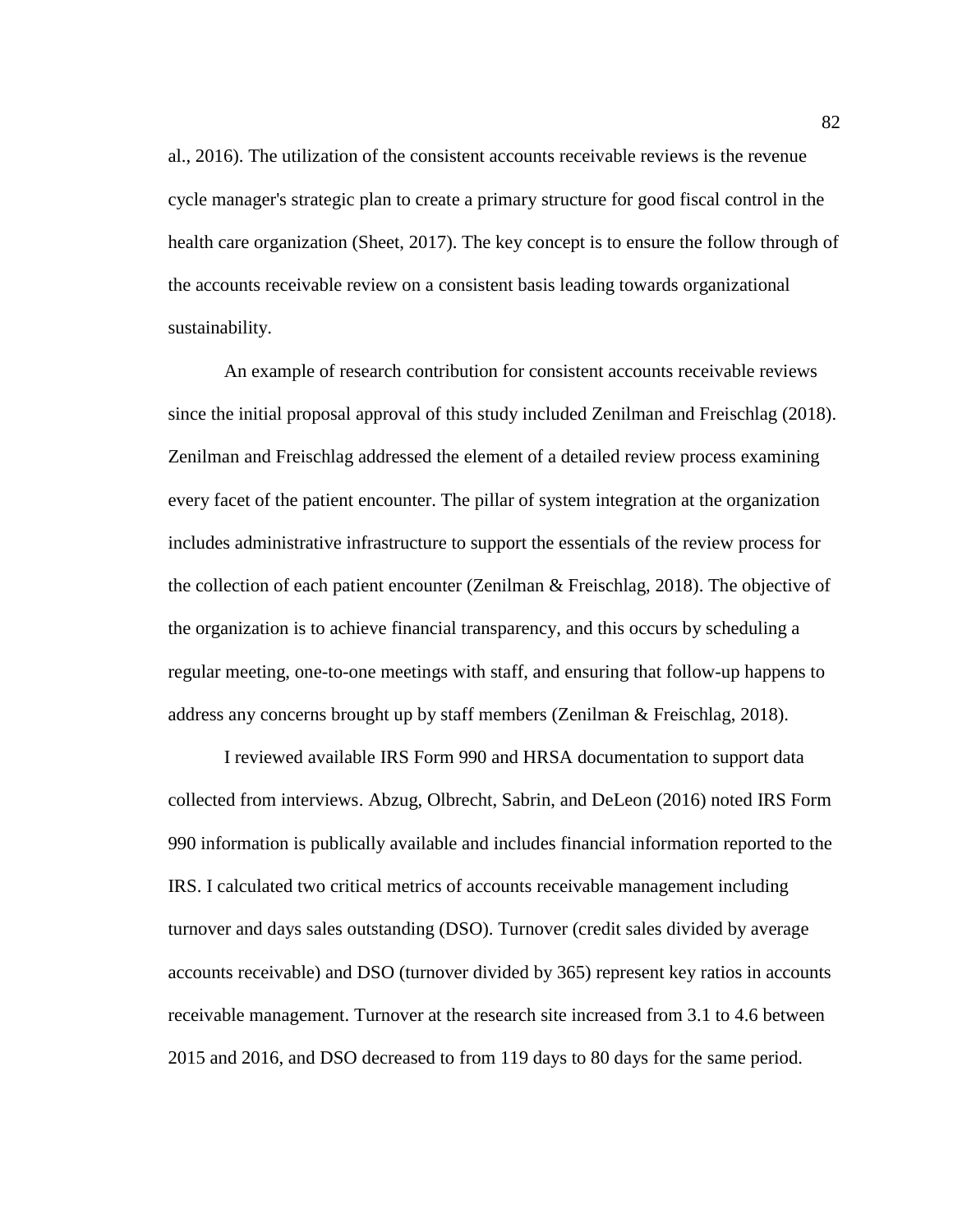Both ratios represent improvements in accounts receivable management. In the same two year period the organization saw an increase in total patients (9.4%), uninsured patients (0.26%), and dual eligible patients with both Medicare and Medicaid (1.27%; HRSA, 2018). The documentation I reviewed supported the importance the organization placed on account receivable management. CL10 added the following comment:

It has been tedious for the billing department to run all those reports, but in the long run we benefit. Because now they don't have to write off because of eligibility. So it decreases the aging. Because before we would just check the patient in and we were done. Even as coordinator, we did not know that we were writing off thousands of dollars just because this wasn't being done. We were so separate from them (billers), and we didn't know the long-term effect it would have or how much was being written off.

#### **Overall Findings Applied to the Conceptual Framework**

The findings revealed strategies rural clinic managers used to obtain timely payments from patients and insurance payers. These findings supported the conceptual framework, and Wernerfelt's RBV as the basis for this study. Wernerfelt's theory included a detailed approach to an organizational resource as a strategic management design to yield higher profits (Wernerfelt, 1984). The RBV indicated a connection between profitability and resources and the long-term management of the organization's resources (Wernerfelt, 1984). Barbaresco et al. (2015) identified forms of payment including private insurance, direct payments, and a sliding rate based on one's ability to pay. The tenets of RBV can be relevant for health care leaders regarding organizational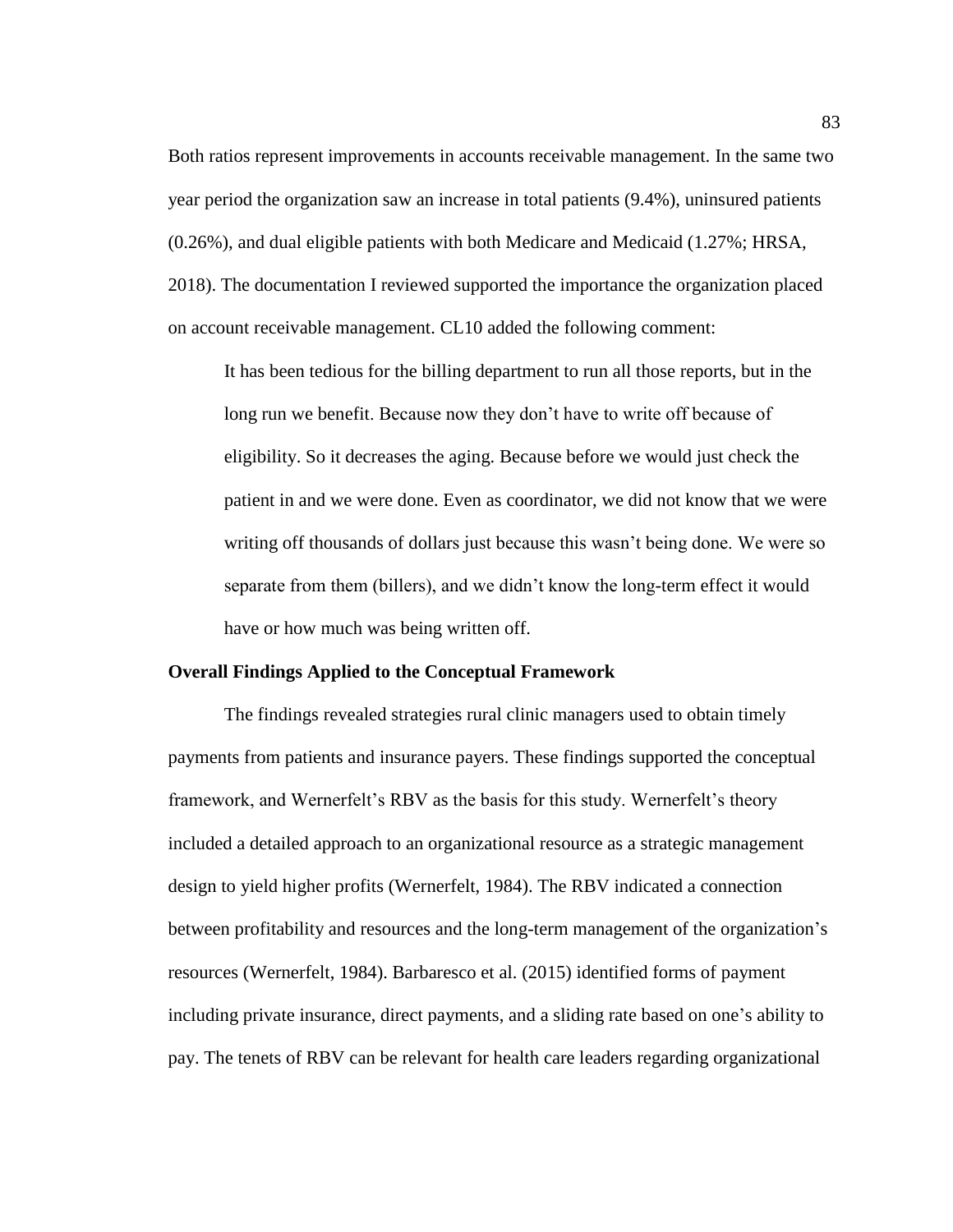resources, including administratively formulated attributes, skills, organizational procedures, and expertise. (Patidar et al., 2016). The concepts established by Wernerfelt enhanced the theory of resource-based value by Barney (1991) with the concepts of organizational resources, competitive advantage, and the utilization of sustained competitive advantage.

Managers play a crucial role in ensuring that billing staff assess the patient's insurance coverage and potential form of payment (Barbaresco et al., 2015). Rural clinic managers must deal with reimbursement delays, insurance payers' denials for services provided, and unreimbursed services (Casardo, 2015). Organizational leaders examine the competitive advantages of the specific resources and limitations of each location (Yang, 2014). Strategic findings from this study are pertinent to the professional practice for revenue cycle manager and medical billers.

#### **Applications to Professional Practice**

Health care leaders could benefit from this study's findings by identifying strategies to increase the collection of payment from patients and insurance payers. According to Gerstorff and Gibson (2016), roughly 20% of a state's budget consists of health care funds. The findings of this study indicate the professional practice procedure steps followed by rural clinic managers maintaining profitability and sustainability are: (a) communication between medical providers and billing staff, (b) payment plan setup, (c) accuracy of billing claims, and (d) consistent accounts receivable reviews.

The findings corroborate findings of other researchers, showing that communication between clinical and billing departments, setting up payment plans,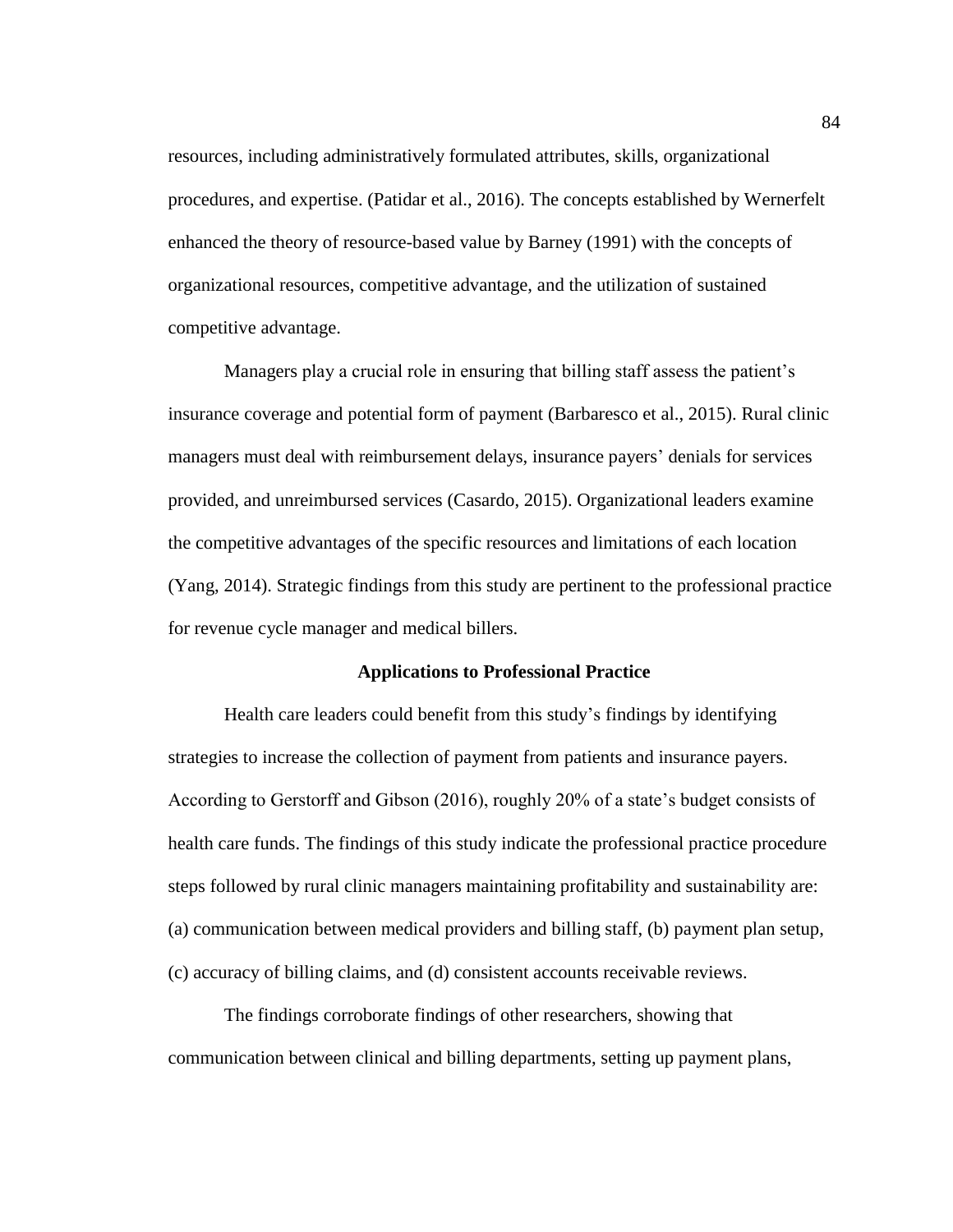accuracy in the filing of billing claims and reviewing accounts consistently provide a path to long-term profitability. The results of this study could be relevant across other industries and may enhance further understanding of those with minimal management experience as well as qualified managers. Furthermore, health care policies formulated at the administrative level incorporate organizational resources including attributes, abilities, organizational procedures, and expertise (Patidar et al., 2016). Each of the themes identified supportive strategies to ensure timely payments from patients and insurance payers to sustain profitability. Organizations increase awareness of ensuring payments from patients and insurance payers by developing dynamic capabilities and increasing resources (Kash et al., 2014). Emergent themes in the study represent strategies that apply to professional practice.

#### **Implications for Social Change**

Society could benefit from the results of this study. Approximately 45 million Americans are without health care coverage insurance and are underinsured (Schimmel, 2013). The findings from this study could lead to tangible improvements to individuals, communities, and organizations. The findings include strategies to improve the sustainability of health care organizations. In this study, I focused on rural clinics. Financial stability of rural clinics directly benefits the health of individuals and the public health of communities. I found that strategies including communication, attention to detail, and consistent patient account reviews impact cash flow. Engagement with payer sources is also crucial to the collection cycle (Noether  $\&$  May 2017). The staff of rural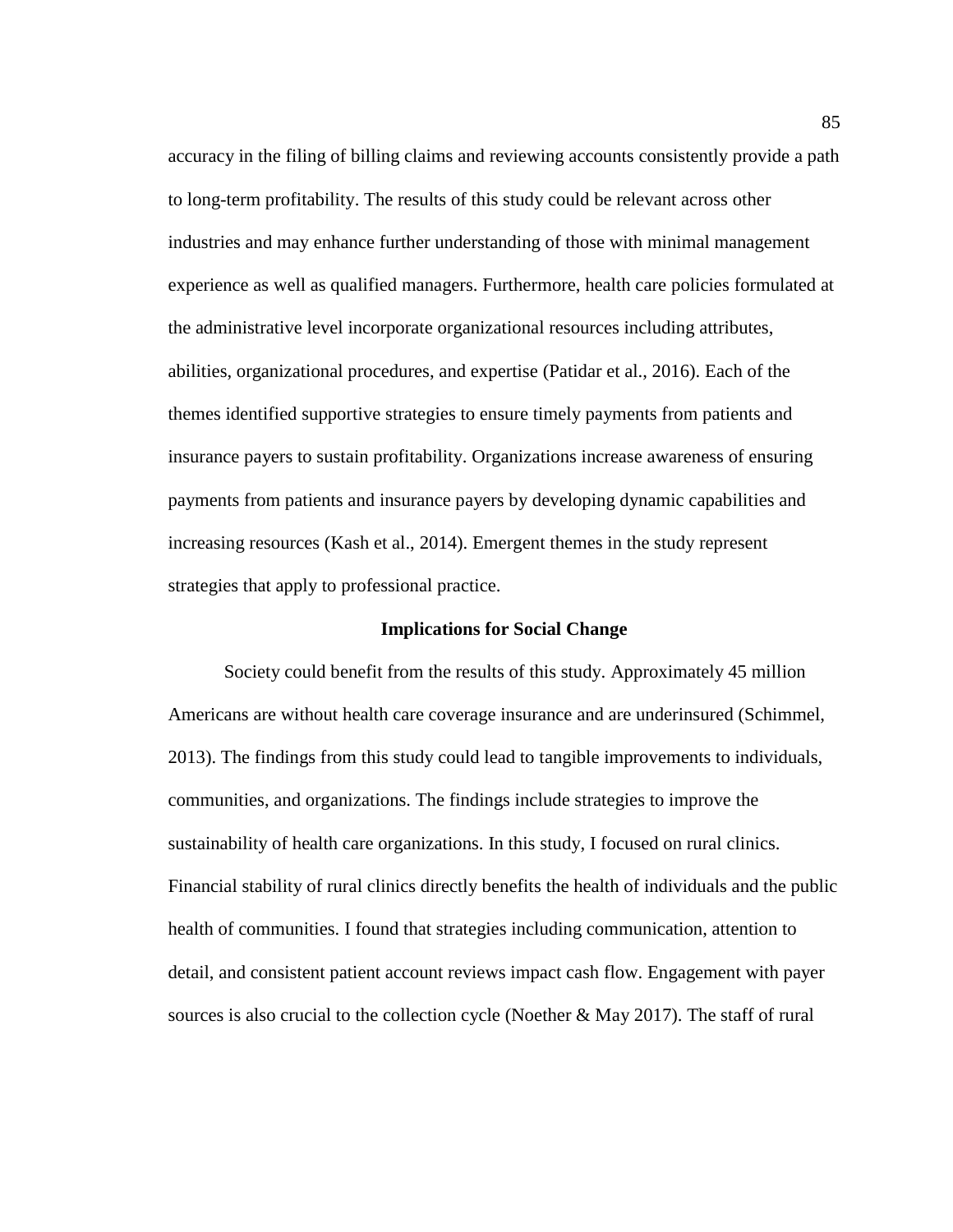clinics provides support to underserved populations. Increased collection rates can result in the support that rural clinics provide to the wellbeing of underserved communities.

#### **Recommendations for Action**

The objective of this qualitative multiple case study was to explore strategies rural clinic managers use to obtain timely payment from patients and insurance payers. Study findings identified four major accounts receivable management strategy themes to increase sustainability and profitability are: (a) communication between medical providers and billing staff, (b) payment plan setup, (c) accuracy of billing claims, and (d) consistent accounts receivable reviews. I noted some recommendations to financial leaders in collecting payments from patients and insurance payers in a timely and efficient manner to increase overall profitability.

Health care leaders may consider attempting to establish an atmosphere encouraging a strategic approach for collecting payments from patients and insurance payers. The leadership develops accounts receivable management strategies and ensures that the organization's staff abides by company financial practices, policies, and procedures (Grant, 2014). The five rural clinics I chose for this multiple case study were successful clinics committed to helping build a healthy community. Each participant I interviewed appeared committed to using effective strategies into their daily, weekly, and monthly schedule to increase collections from patients and insurance payers.

How a company's managers and staff use their resources is a critical strategic factor in many industries, and many other fields could benefit from this study. Multifaceted health care organizations must adapt to identify new and innovative processes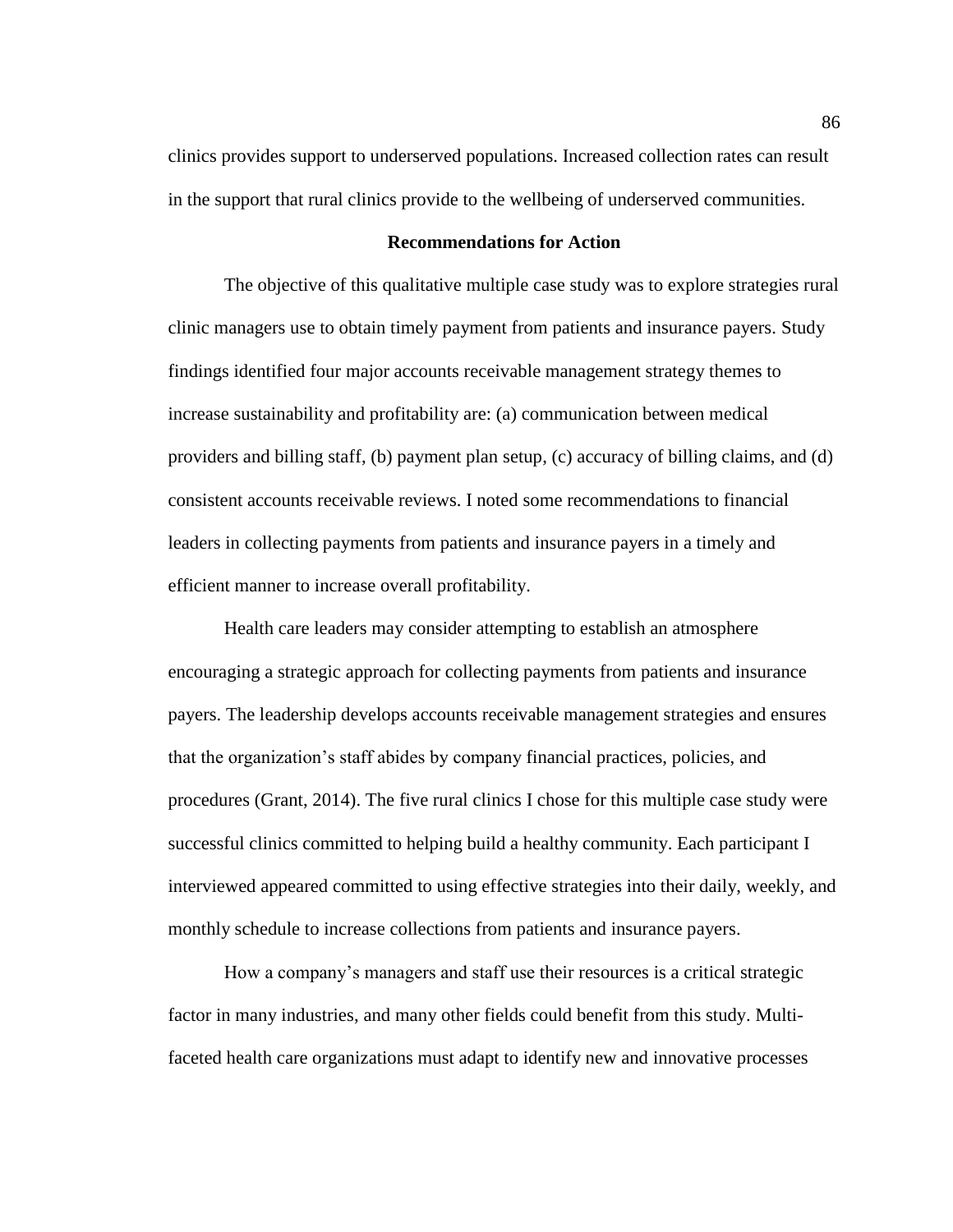regarding the use of internal resources to achieve a competitive advantage (Lillis et al., 2015). The participants from the research organization I selected were reliable and concise in their approaches to ensure timely collection of payments from patients and insurance payers. These strategies could assist leaders in other industries.

#### **Recommendations for Further Research**

The purpose of this qualitative multiple case study was to explore strategies rural clinic managers use to obtain timely payment from patients and insurance payers. The targeted population included 10 rural clinic managers and billing staff from five rural clinics located in southwestern region of the United States, who have incorporated strategies to obtain timely payment from patients and insurance payers to maintain sustainability and profitability. The study findings concerned further research for numerous reasons. First, the results of the study may extend to other industries in a way that improves cash collection and payment management.

Second, there are numerous facets of research that other investigators can explore. For example, there were less significant themes that emerged, such as ways to elicit information from patients and insurance payers instead of going directly to rural clinic mangers and billing staff. Finally, researchers could also consider accounts receivable management strategies, insurance payer-mix types, location, and short and long-term financial goals of the organization. To promote further discussion of the results, I will share a summary of the findings with the research participants. Additionally, I will publish this study through the ProQuest/UMI dissertation database for future researchers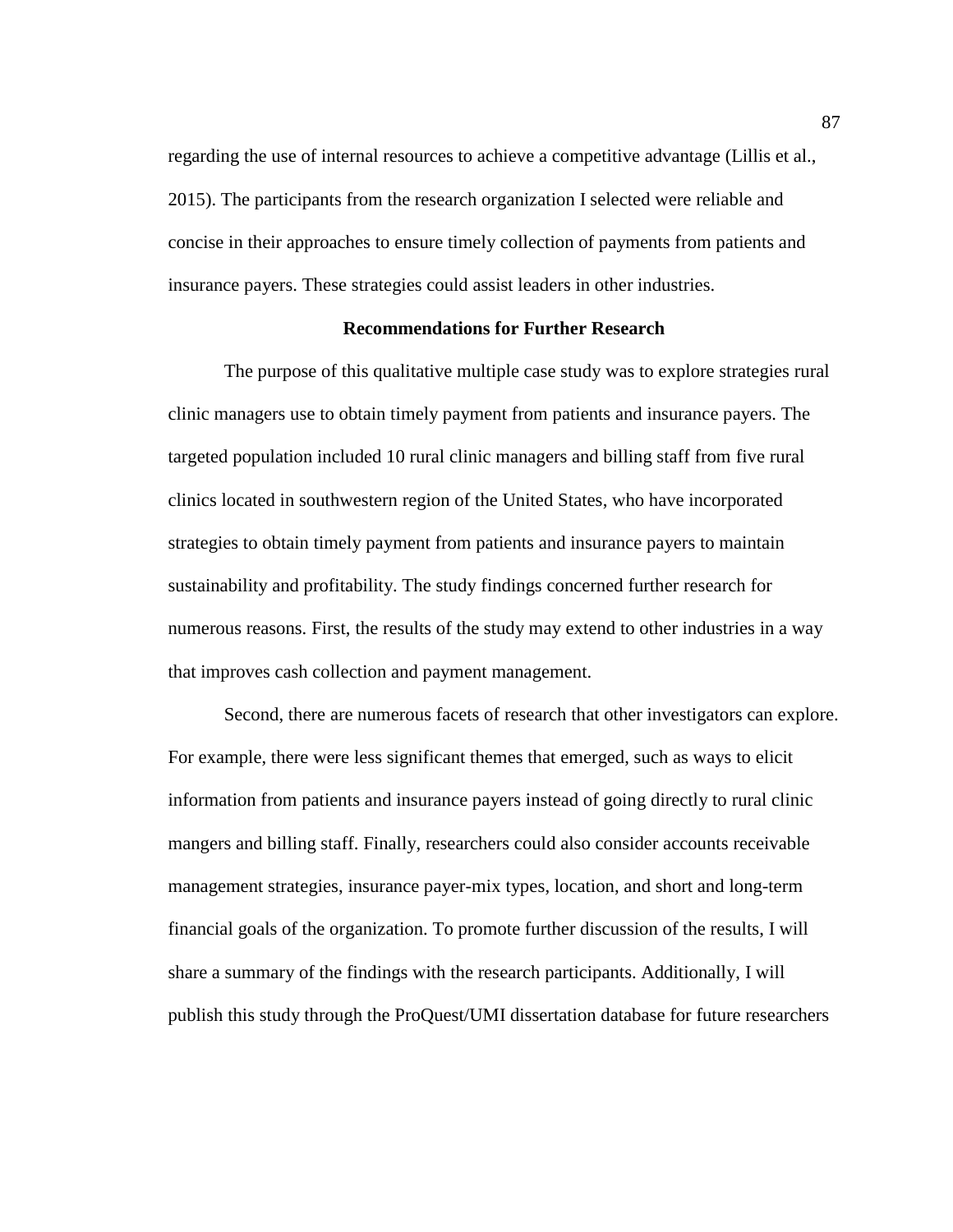to use and work with my Doctoral Chair to present the results of this study at professional health care conferences or seminars and to publish my findings in peer-reviewed journals.

# **Reflections**

Completing a DBA has been one of the most demanding, yet, rewarding opportunities of my life. I knew going into the program would be challenging; however, I accepted the challenge. Also, I had prior experience in the health care field, but I did not have any outside experience with the participants before collecting the data. As a researcher, I understood the importance of maintaining high scholarly and research standards when conducting interviews. Also, I gained new knowledge about how rural clinic managers and billing staff are regarding the accounts receivable process to increase profitability.

My goal as a qualitative researcher was to collect data without personal bias or preconceived views. I made sure that I consistently addressed the guidelines I wrote in the initial proposal to ensure the process demonstrated legitimacy. The research participants provided detailed responses. I was appreciative for that part of the process. Participants provided precisely and detail orientated responses and conveyed how each person defined their task and how it related to the team. I learned from participants about accounts receivable management strategies used to ensure payment for patients and insurance payers to improve profitability.

#### **Conclusion**

Accounts receivable management strategies are essential to organizational strategic success. The overarching research question of this multiple qualitative case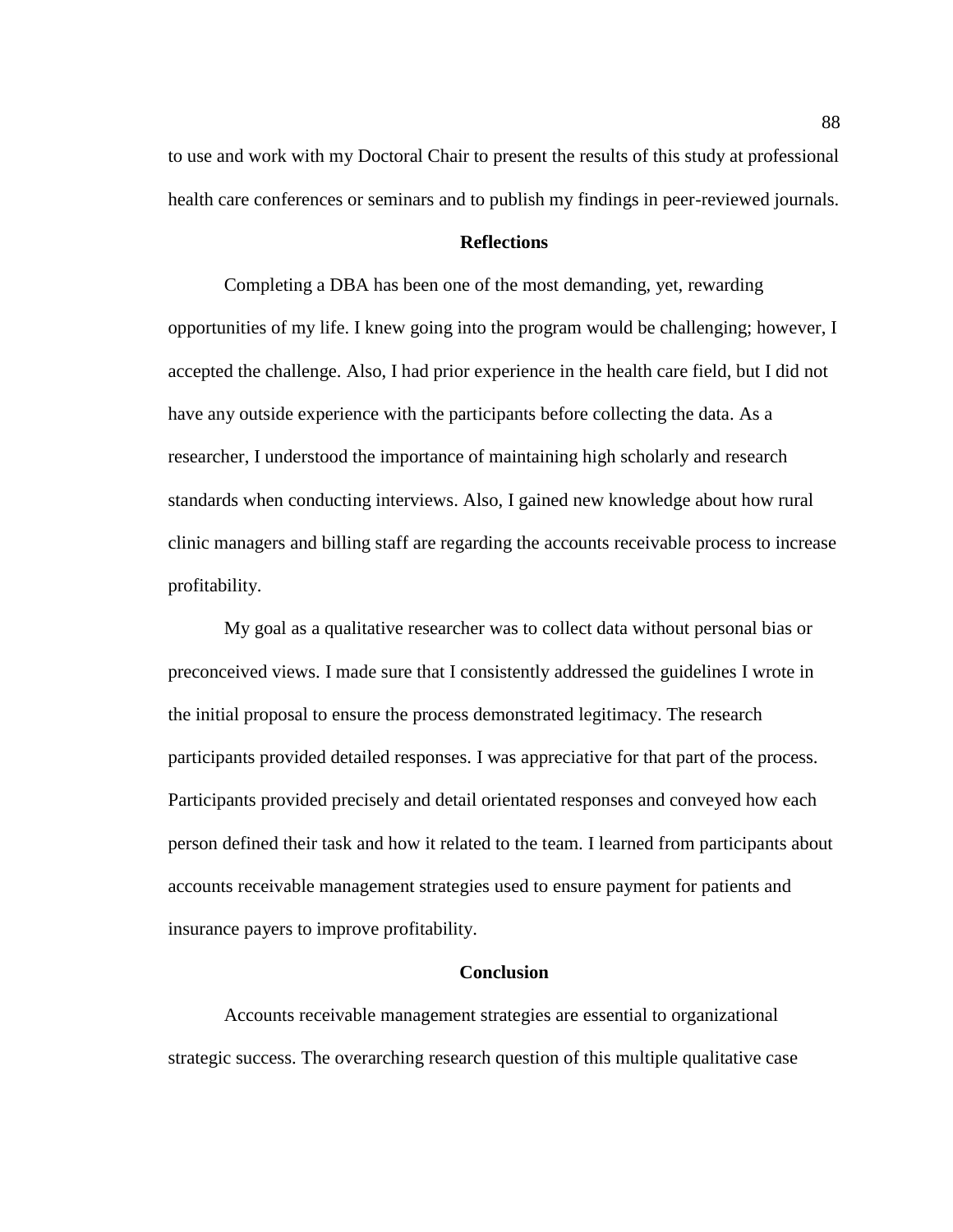study was: What strategies do rural clinic managers use to obtain timely payments from patients and insurance payers? I conducted face-to-face semistructured interviews to obtain data. I also reviewed HRSA documentation and IRS Form 990s to complement the data collection. I applied information from the methodological triangulation data collection process to validate data source themes

Study findings revealed four significant themes regarding accounts receivable strategies applied by rural clinic billing staff to increase profitability: (a) communication between medical providers and billing staff, (b) payment plan setup, (c) accuracy of billing claims, and (d) consistent accounts receivable reviews. The social change enrichment exists when the rural clinic is successful: operations are effective and efficient, profits increase, job opportunities proliferate, and cohesion develops within the community.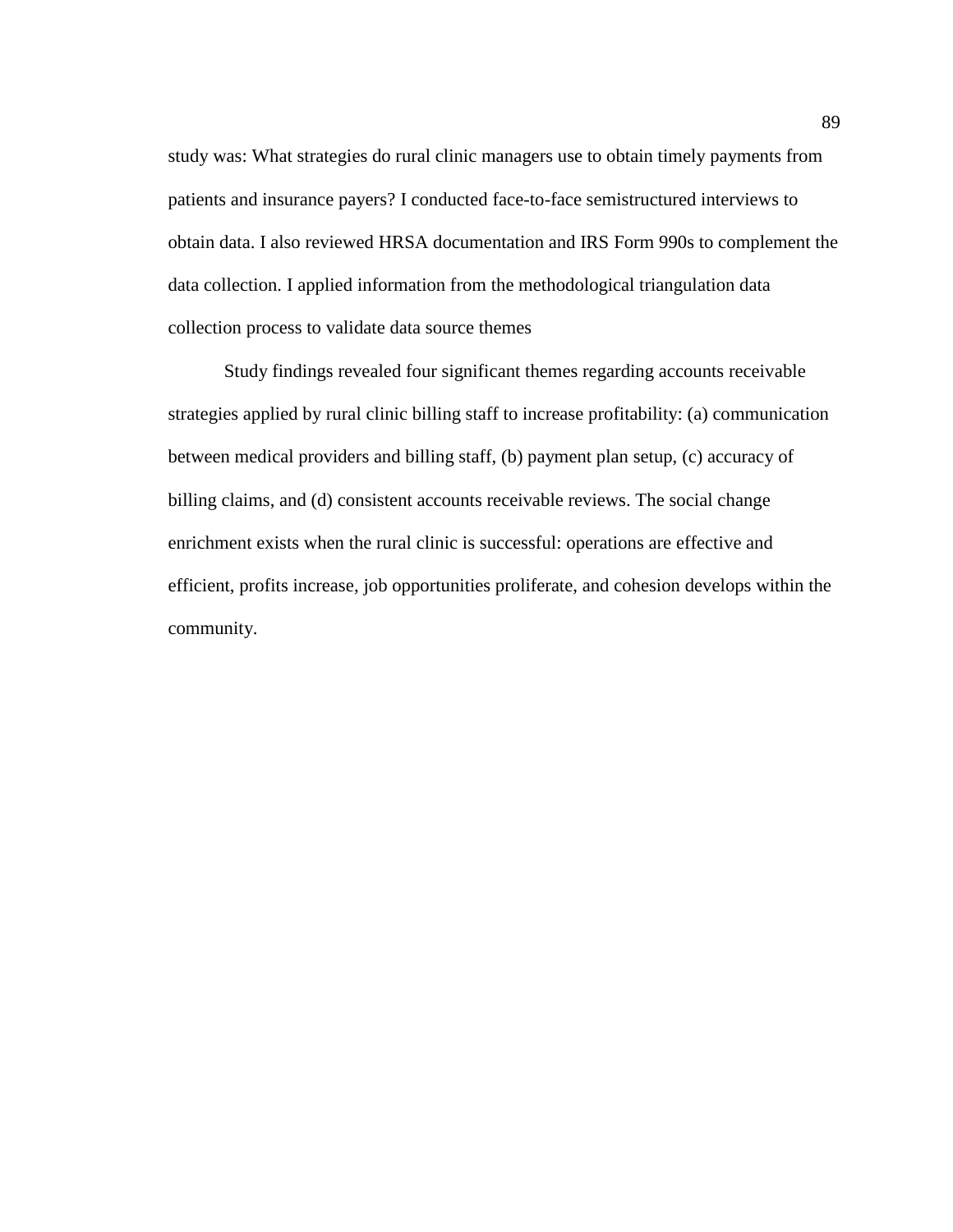- Abidemi, B. T., Halim, F. B., & Alshuaibi, A. I. (2017). Marketing capabilities and organizational performance: A proposed model on the moderating effect of technological turbulence. *International Journal of Management Research and Reviews, 7*(6), 626-636. Retrieved from http://ijmrr.com
- Abzug, R., Olbrecht, A., Sabrin, M., & DeLeon, E. (2016). Nonprofit financing to the rescue? The slightly twisted case of local educational foundations and public education in New Jersey. *Nonprofit and Voluntary Sector Quarterly, 45,*133-149. doi:10.1177/0899764014564577
- Adebanjo, D., Laosirihongthong, T., & Samaranayake, P. (2016). Prioritizing lean supply chain management initiatives in health care service operations: A fuzzy AHP approach. *Production Planning & Control*, *27*, 953-966. doi:10.1080/09537287.2016.1164909
- Aidoo-Buameh, J. (2014). The effect of NHIA debt on accounts payables management in public hospitals. *Asian Economic and Financial Review*, *4*(8), 1001-1015. Retrieved from [http://www.aessweb.com](http://www.aessweb.com/)
- Al Achkar, M., Kengeri-Srikantiah, S., Yamane, B. M., Villasmil, J., Busha, M. E., & Gebke, K. B. (2018). Billing by residents and attending physicians in family medicine: the effects of the provider, patient, and visit factors. *BMC medical education*, *18*(1), 1-7. doi:10.1186/s12909-018-1246-7
- Alhaddad, B., Smith, F. J., Robertson, T., Watman, G., & Taylor, K. M. G. (2015). Patients' practices and experiences of using nebuliser therapy in the management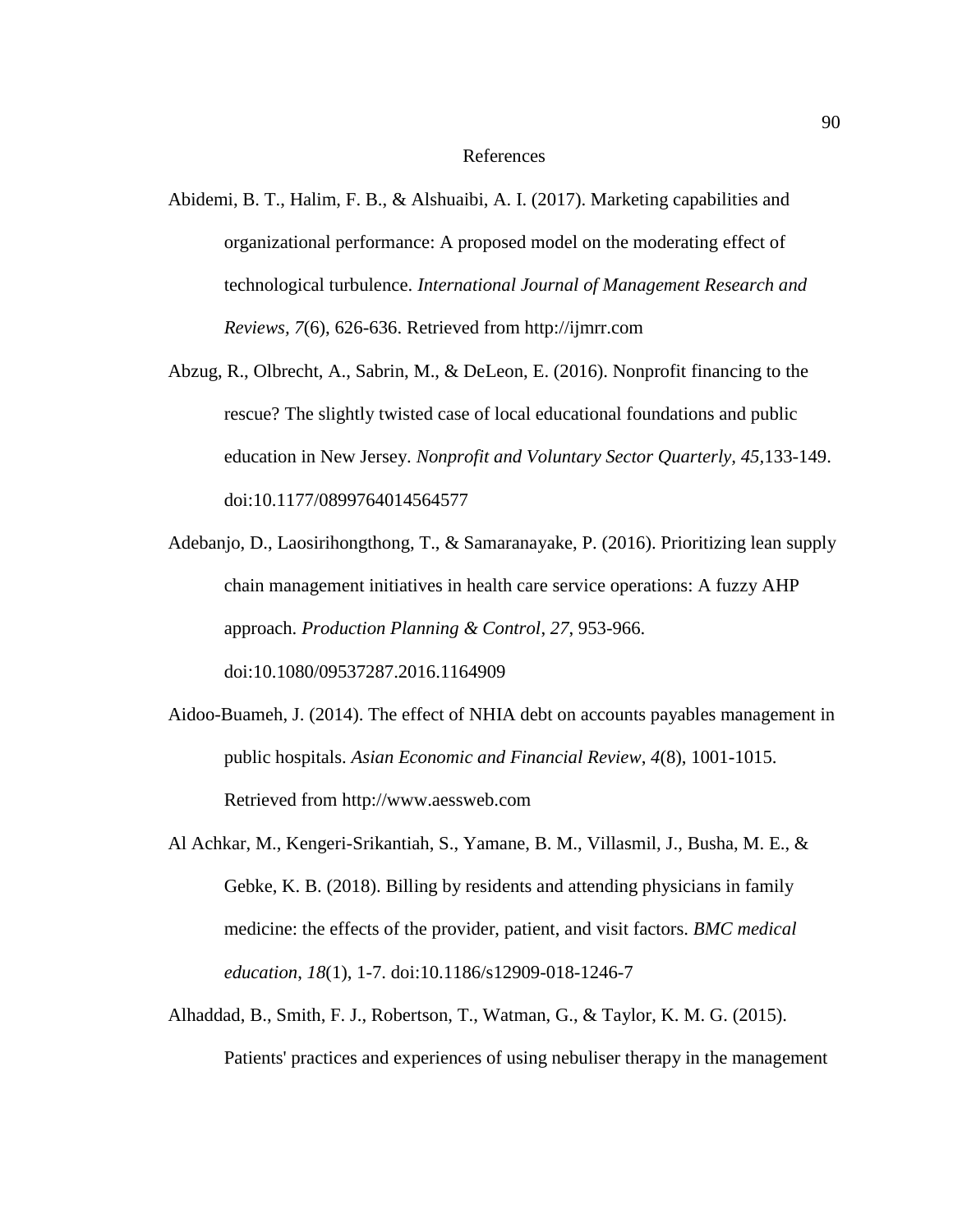of COPD at home. *British Medical Journal Open Respiratory Research, 2*(1)*,* 1-9. doi:10.1136/bmjresp-2014-000076

- Allen, J., Davis, A., Hu, W., & Owusu-Amankwah, E. (2015). Residents' willingness-topay for attributes of rural health care facilities. *Journal of Rural Health*, *31*, 7-18. doi:10.1111/jrh.12080
- Angeli, E. L., & Norwood, C. D. (2017). Responding to public health crises: Bridging collective mindfulness and user experience to create communication interventions. *Communication Design Quarterly Review*, *5*, 29-39. doi:10.11 45/3131201.3131204
- Angelis, A., Kanavos, P., & Montibeller, G. (2017). Resource allocation and priority setting in health care: A multi‐ criteria decision analysis problem of value. *Global Policy*, *8*, 76-83. doi:10.1111/1758-5899.12387
- Annansingh, F., & Howell, K. (2016). Using phenomenological constructivism (PC) to discuss a mixed method approach in information systems research. *Electronic Journal of Business Research Methods*, *14*(1)*,* 39-49. Retrieved from http://www.ejbrm.com/main.html
- Ang, C. K., Embi, M. A., & Yunus, M. M. (2016). Enhancing the quality of the findings of a longitudinal case study: Reviewing trustworthiness via ATLAS.ti. *The Qualitative Report, 21*(10), 1855-1867. Retrieved from http://nsuworks.nova.edu/tqr
- Arfaoui, F., Damak-ayadi, S., Ghram, R., & Bouchekoua, A. (2016). Ethics education and accounting students' level of moral development: Experimental design in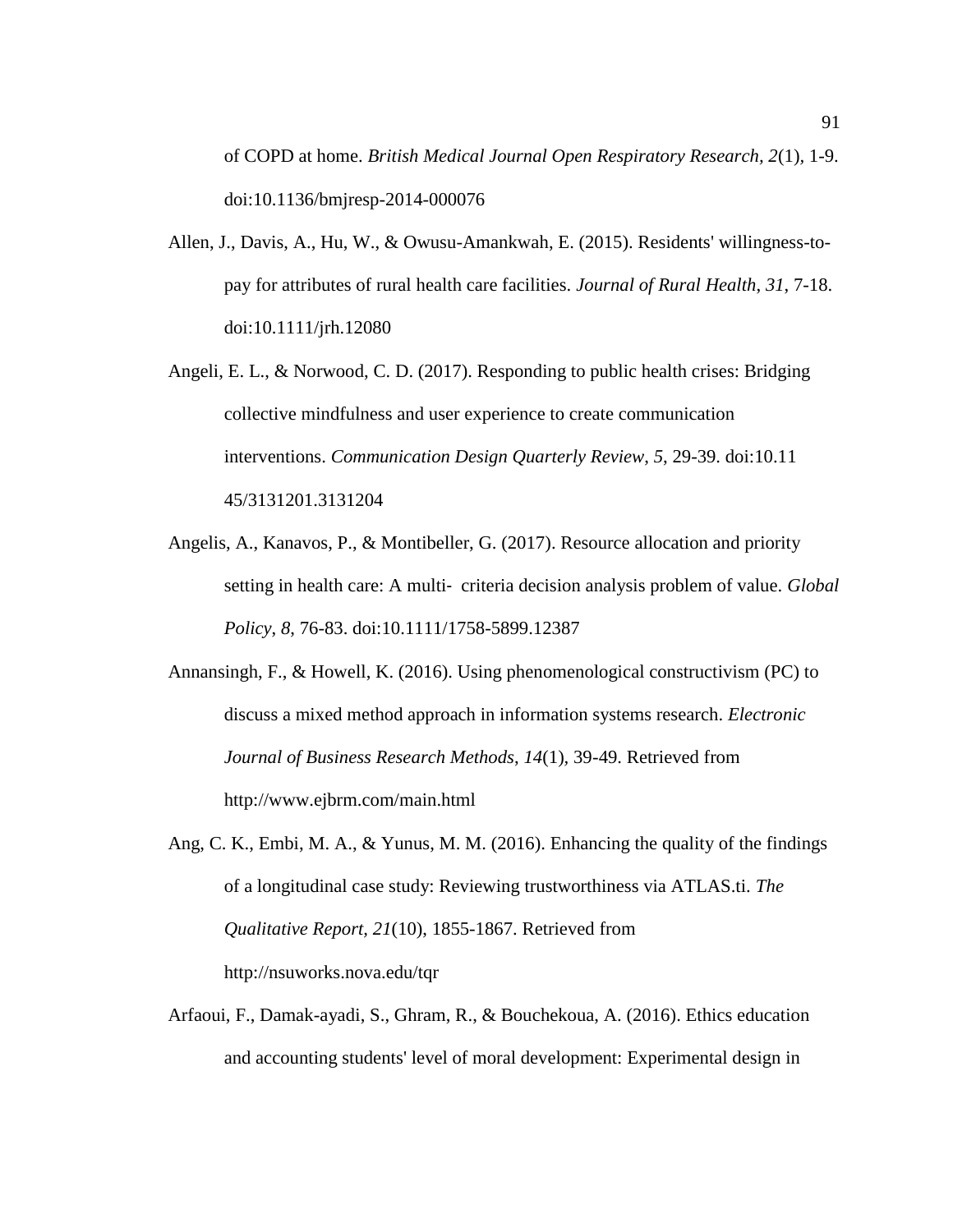Tunisian audit context. *Journal of Business Ethics, 138*, 161-173. doi:10.1007/s10551-015-2643-z

- Arino, A., LeBaron, C., & Milliken, F. J. (2016). Publishing qualitative research in academy of management discoveries. *Academy of Management Discoveries*, *2*, 109-113. doi:10.5465/amd.2016.0034
- Aslinda, A., & Ibrahim, M. A. (2016). The state-centric model of transportation policy in Mamminasata areas, South Sulawesi. *Bisnis & Birokrasi, 23*(1), 55-62. Retrieved from http://journal.ui.ac.id/jbb
- Baillie, L. (2015). Promoting and evaluating scientific rigour in qualitative research. *Nursing Standard, 29*, 36-42. doi:10.7748/ns.29.46.36.e8830
- Barbaresco, S., Courtemanche, C. J., & Qi, Y. (2015). Impacts of the affordable care act dependent coverage provision on health-related outcomes of young adults. *Journal of Health Economics*, *40*, 54-68. doi:10.1016/j.jhealeco.2014.12.004
- Barinaga, G., Sayeed, Z., Anoushiravani, A., Scaife, S., El-Othmani, M., & Saleh, K. J. (2017). Using a comanagement model to develop a hip fracture integrated care pathway. *Journal of Health care Management*, *62*, 107-117. doi:10.1097/JHM-D-17-00011
- Barney, J. (1991). Firm resources and sustained competitive advantage. *Journal of Management*, *17*, 99-120. doi:10.1177/014920639101700108
- Bassok, O. (2015). Interpretative theories as roadmaps to constitutional identity: The case of the United States. *Global Constitutionalism*, *4*, 289-327. doi:10.1017/S204538 1715000167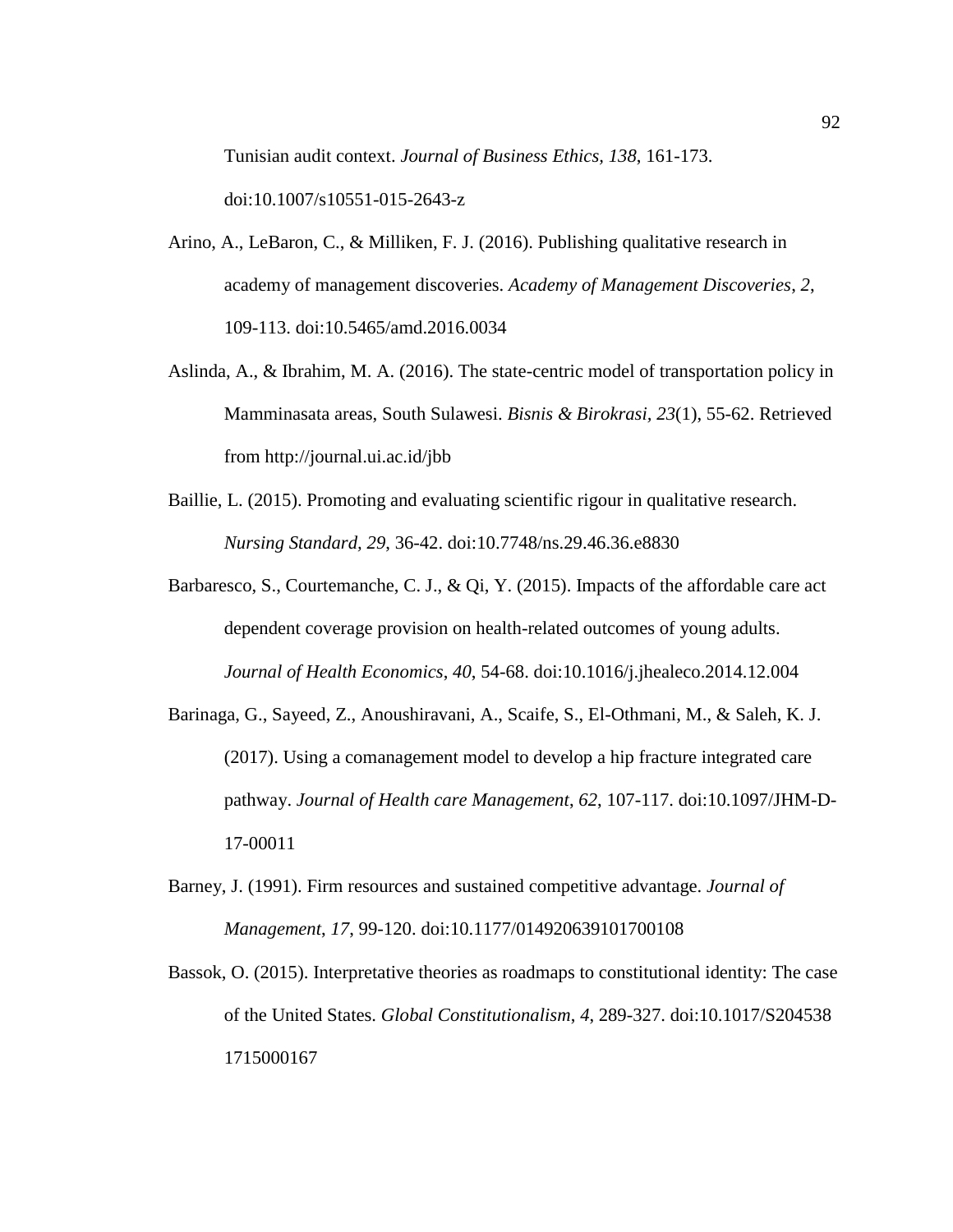- Bassous, M. (2015). What are the factors that affect worker motivation in faith-based nonprofit organizations? *Voluntas, 26*, 355-381. doi:10.1007/s11266-013-9420-3
- Bazzano, A. N., Martin, J., Hicks, E., Faughnan, M., & Murphy, L. (2017). Humancentred design in global health: A scoping review of applications and contexts. *PLoS One, 12*(11)*,* 1-24. doi:10.1371/journal.pone.0186744
- Begley, C., McCarron, M., Huntley-Moore, S., Condell, S., & Higgins, A. (2014). Successful research capacity building in academic nursing and midwifery in Ireland: An exemplar. *Nurse Education Today*, *34*, 754-760. doi:10.1016/j.nedt.2013.09.016
- Benedettini, O., Neely, A., & Swink, M. (2015). Why do servitized firms fail? A riskbased explanation. *International Journal of Operations & Production Management*, *35*(6), 1-37. doi:10.1108/IJOPM-02-2014-0052
- Bengtsson, M. (2016). How to plan and perform a qualitative study using content analysis. *NursingPlus Open*, *2*, 8-14. doi:10.1016/j.npls.2016.01.001
- Bennett, E. E., & McWhorter, R. R. (2016). Opening the black box and searching for smoking guns. *European Journal of Training and Development, 40*(8/9), 691-718. doi:10.1108/EJTD-07-2015-0049
- Birt, L., Scott, S., Cavers, D., Campbell, C., & Walter, F. (2016). Member checking: A tool to enhance trustworthiness or merely a nod to validation? *Qualitative Health Research*, *26*, 1802-1811. doi:10.1177/1049732316654870
- Blumenthal, D. (2016). Better health care: A way forward. *Journal of American Medical Association*, *315*, 1333-1334. doi:10.1001/jama.2016.0590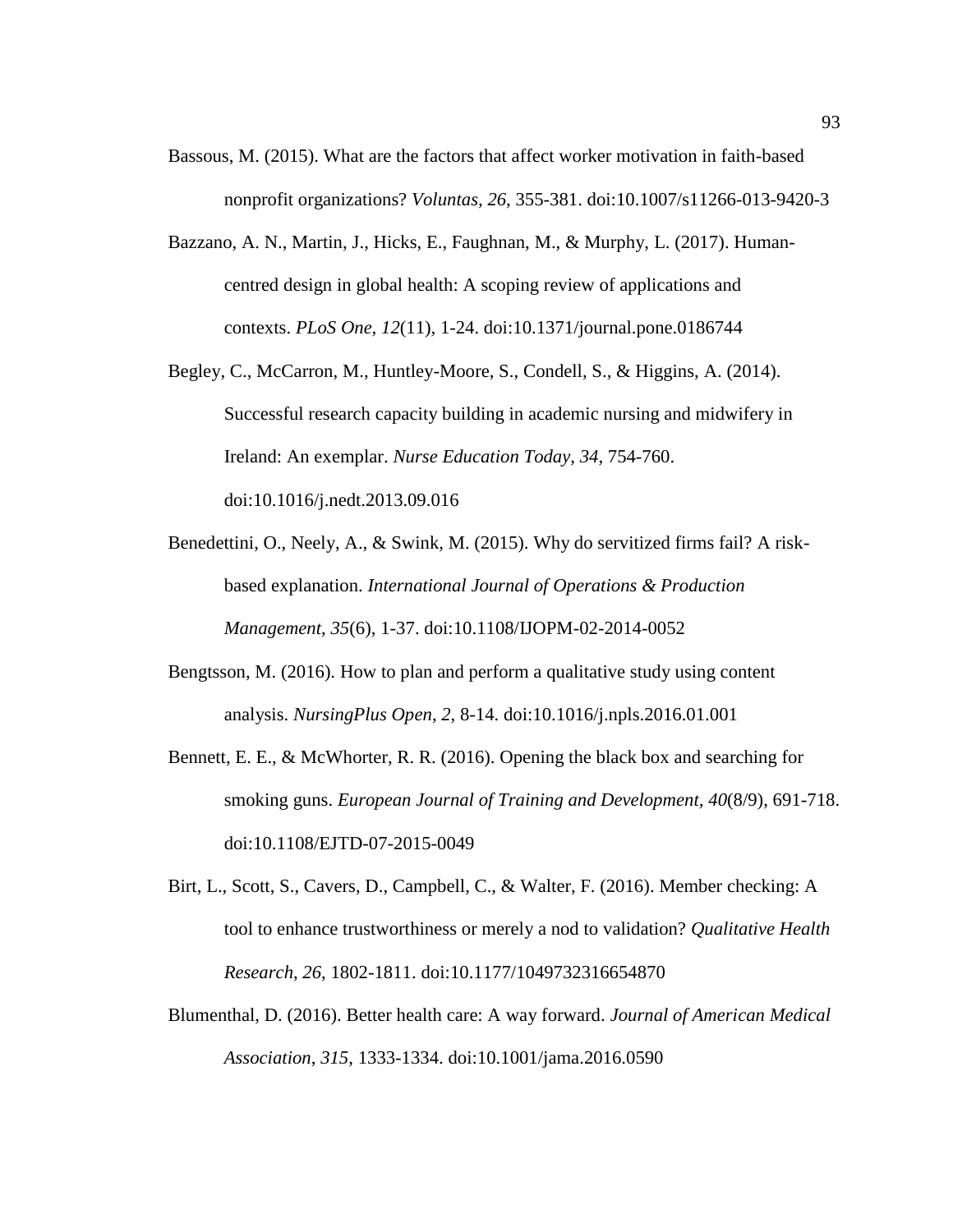- Boddy, C. R. (2016). Sample size for qualitative research. *Qualitative Market Research, 19*, 426-432. [doi:10.1108/QMR-06-2016-0053](https://doi.org/10.1108/QMR-06-2016-0053)
- Boden, T. W. (2014). Fighting the "golden rule". *The Journal of Medical Practice Management: MPM*, *30*(3), 201-202. Retrieved from https://greenbranch.com

Bourne, B. (2015). Phenomenological study of generational response to organizational change. *Journal of Managerial Issues, 27*(1-4), 141-159. Retrieved from https://www.questia.com

- Bradbury, C. J. (2015). Determinants of physicians' acceptance of new Medicaid patients. *Atlantic Economic Journal*, *43*, 247-260. doi:10.1007/s11293-015-9454- 6
- Bradbury-Jones, C., Taylor, J., & Herber, O. (2014). How theory is used and articulated in qualitative research: Development of a new typology. *Social Science & Medicine*, *120*, 135-141. doi:10.1016/j.socscimed.2014.09.014
- Braun, V., & Clarke, V. (2006). Using thematic analysis in psychology. *Qualitative Research in Psychology*, *3*, 77-101. doi:10.1191/1478088706qp063oa
- Brett, J., Staniszewska, S., Mockford, C., Herron-Marx, S., Hughes, J., Tysall, C., & Suleman, R. (2014). Mapping the impact of patient and public involvement on health and social care research: A systematic review. *Health Expectations*, *17*, 637-650. doi:10.1111/j.1369-7625.2012.00795.x
- Brooks, M. C., & Jean-Marie, G. (2015). The challenges to and the need for international research in educational leadership. *International Journal of Educational Management*, *29*, 874-887. doi:10.1108/IJEM-05-2015-0069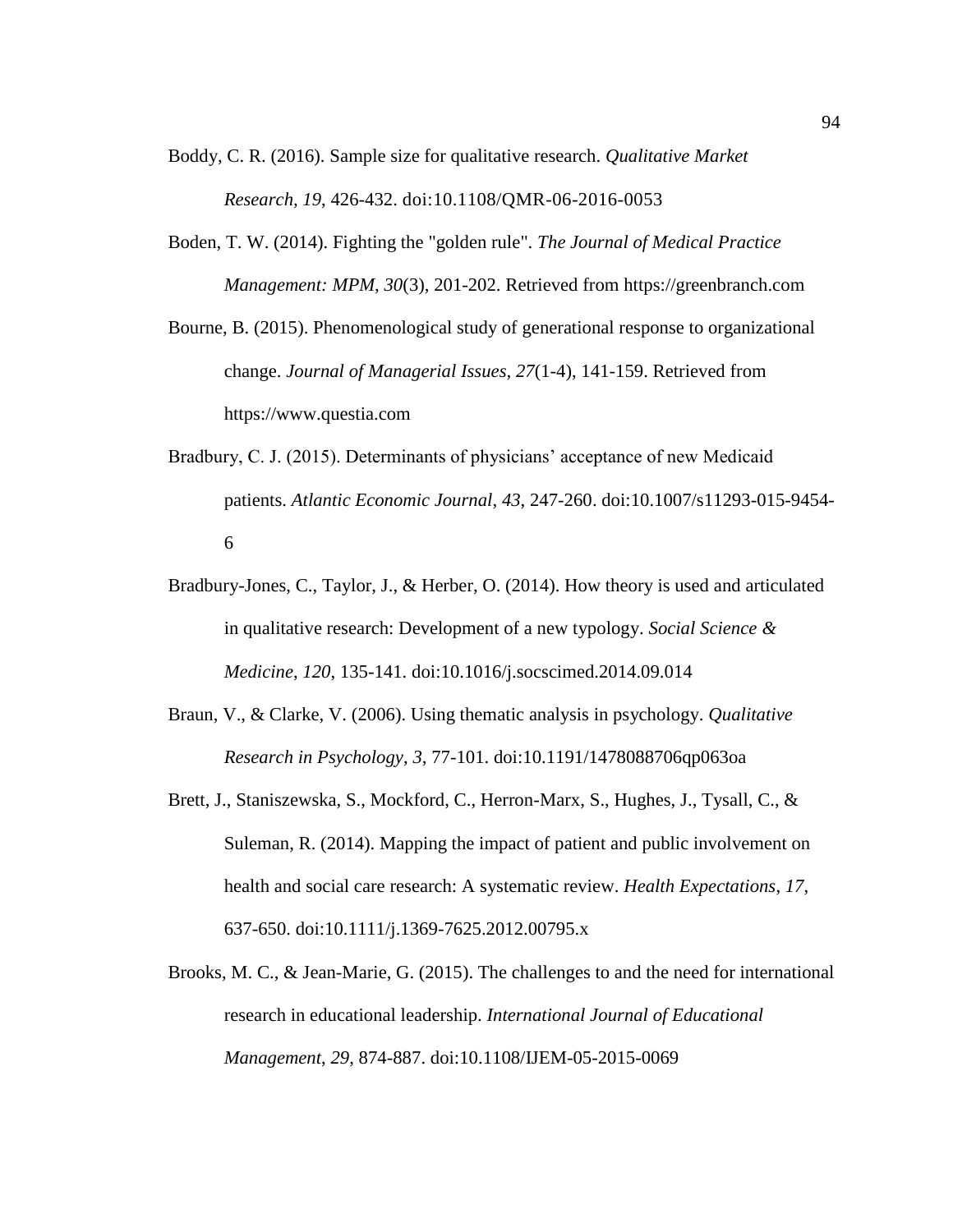- Campbell, D. T., Manns, B. J., Hemmelgarn, B. R., Sanmartin, C., & King-Shier, K. M. (2016). Development of a conceptual framework for understanding financial barriers to care among patients with cardiovascular-related chronic disease: A protocol for a qualitative (grounded theory) study. *Canadian Medical Association Journal Open*, *4*, 304-308. doi:10.9778/cmajo.20160030
- Caretta, M. A., & Riaño, Y. (2016). Feminist participatory methodologies in geography: Creating spaces of inclusion. *Qualitative Research*, *16*, 258-266. doi:10.1177/ 1468794116629575
- Carter, N., Bryant-Lukosius, D., DiCenso, A., Blythe, J., & Neville, A. J. (2014). The use of triangulation in qualitative research. *Oncology Nursing Forum*, *41*, 545-547. doi:10.1188/14.ONF.545-547. Retrieved from
- Cascardo, D. (2018). The importance of a revenue cycle game plan is that your revenue team manages it. *The Journal of Medical Practice Management : MPM, 33*, 231- 233. Retrieved from https:// greenbranch.com
- Cascardo, D. (2015). Physician challenges in 2015. *The Journal of Medical Practice Management: MPM*, *30*, 395-398. Retrieved from https:// greenbranch.com
- Cassel, J. B., Kerr, K. M., Kalman, N. S., & Smith, T. J. (2015). The business case for palliative care: Translating research into program development in the US. *Journal of Pain and Symptom Management*, *50*, 741-749.

doi:10.1016/j.jpainsymman.2015.06.013

Chahal, H., & Dutta, K. (2015). Measurement and impact of customer experience in banking sector. *Decision, 42*(1), 57-70. doi:10.1007/s40622-014-0069-6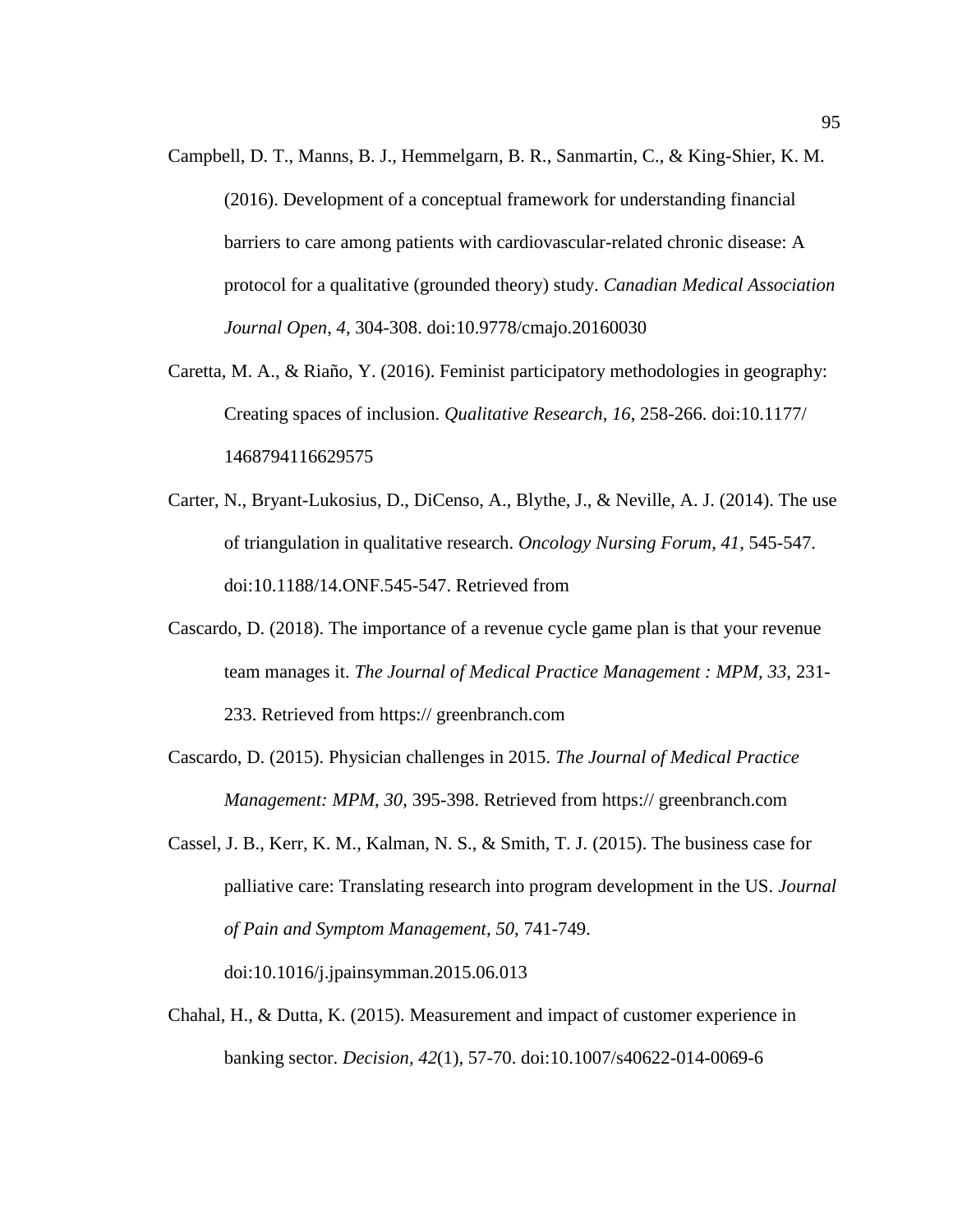- Chandra, Y., & Shang, L. (2017). An RQDA-based constructivist methodology for qualitative research. *Qualitative Market Research, 20*, 90-112. doi:10.1108/QMR-02-2016-0014
- Chang, C. (2017). Methodological issues in advertising research: Current status, shifts, and trends. *Journal of Advertising*, *46*(1), 2-20. doi:10.1080/00 913367.2016.127 4924
- Charmaz, K. (2006). Constructing grounded theory: *A practical guide through qualitative research.* London, England: Sage.
- Chavira, D. A., Bustos, C. E., Garcia, M. S., Ng, B., & Camacho, A. (2017). Delivering CBT to rural Latino children with anxiety disorders: A qualitative study. *Community Mental Health Journal*, *53*, 53-61. doi:10.1007/s10597-015-9903-3
- Chen, A., & Goldman, D. (2016). Health care spending: Historical trends and new directions. *Annual Review of Economics*, *8*, 291-319. doi:10.1146/annureveconomics-080315-015317
- Chen, J., O'Brien, M. J., Mennis, J., Alos, V. A., Grande, D. T., Roby, D. H., & Ortega, A. N. (2015). Latino population growth and hospital uncompensated care in California. *American Journal of Public Health*, *105*, 1710-1717. doi:10.2105/AJPH.2015.302583
- Chiarini, A., & Vagnoni, E. (2017). TQM implementation for the health care sector. the relevance of leadership and possible causes of lack of leadership. *Leadership in Health Services*, *30,* 210-216. doi:10.1108/LHS-02-2017-0004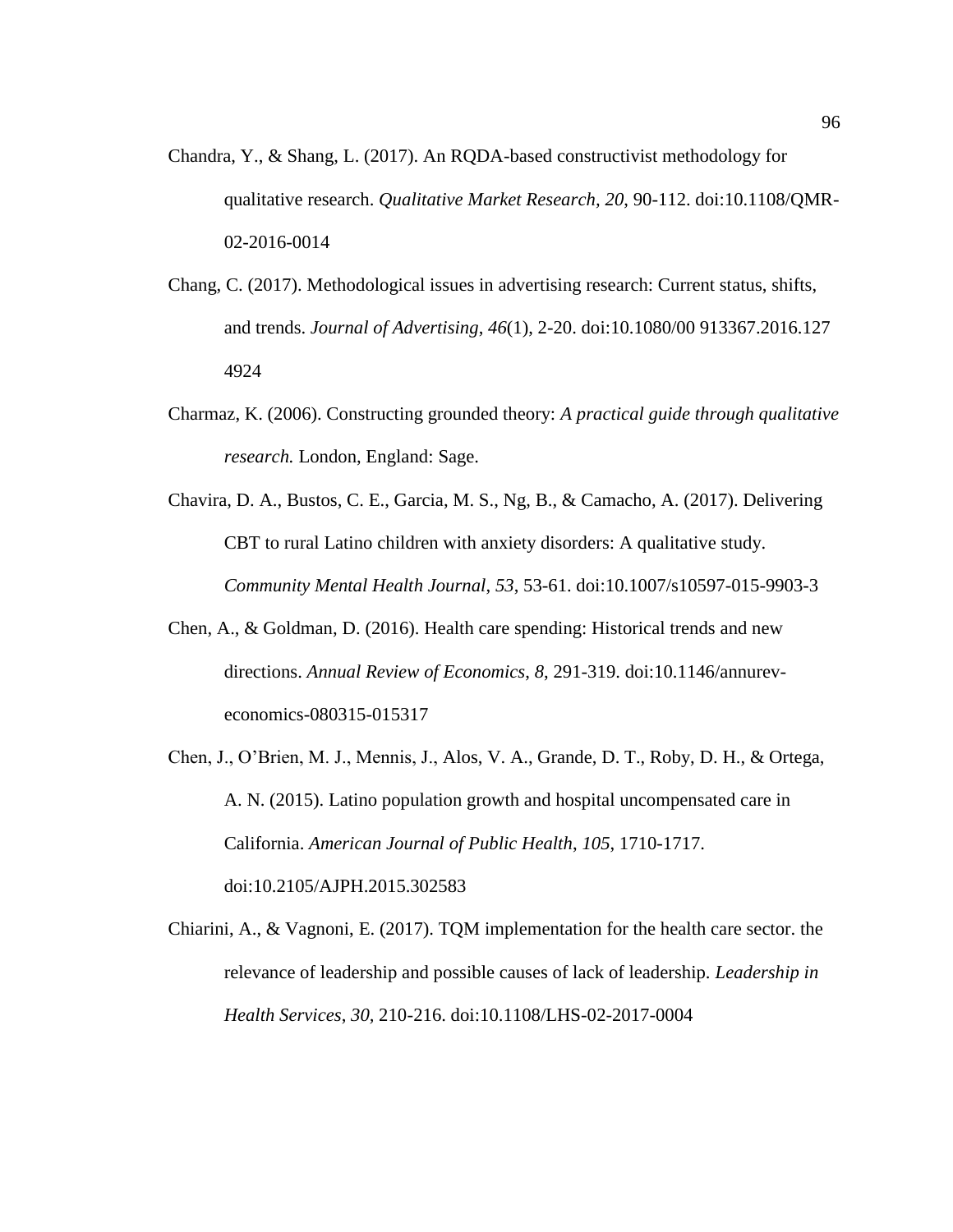- Choi, A., Lai, D., Lai, T. (2016). Health analytics, economics and medicine toward a 21st Century health care system. *Health*, 8, 428-443. doi[:10.4236/health.2016.85046](http://dx.doi.org/10.4236/health.2016.85046)
- Chokshi, D. A., Chang, J. E., & Wilson, R. M. (2016). Health reform and the changing safety net in the United States. *The New England Journal of Medicine, 375*, 1790- 1796. doi:10.1056/NEJMhpr1608578
- Chowdhury, M. F. (2015). Coding, sorting and sifting of qualitative data analysis: Debates and discussion. *Quality and Quantity, 49*, 1135-1143. doi:10.1007/s11135-014-0039-2
- Christensen, J. K. B. (2016). Does telecare improve interorganisational collaboration? *International Journal of Integrated Care*, *16*(4). 1-10. doi:10.5334/ijic.2462
- Christoun, L. (2015). Prioritizing key academic support systems for Latino English language learners in Northern Illinois public school districts. *Academy of Educational Leadership Journal, 19*(3), 63-83. Retrieved from https://www.abacademies.org/journals/academy-of-educational-leadershipjournal-home.html
- Cleary, M., Horsfall, J., & Hayter, M. (2014). Data collection and sampling in qualitative research: Does size matter? *Journal of Advanced Nursing*, *70*, 473-475. doi:10.1111/jan.12163
- Colorafi, K. J., & Evans, B. (2016). Qualitative descriptive methods in health science research. *HERD: Health Environments Research & Design Journal*, *9*(4), 16-25. doi:10.1177/1937586715614171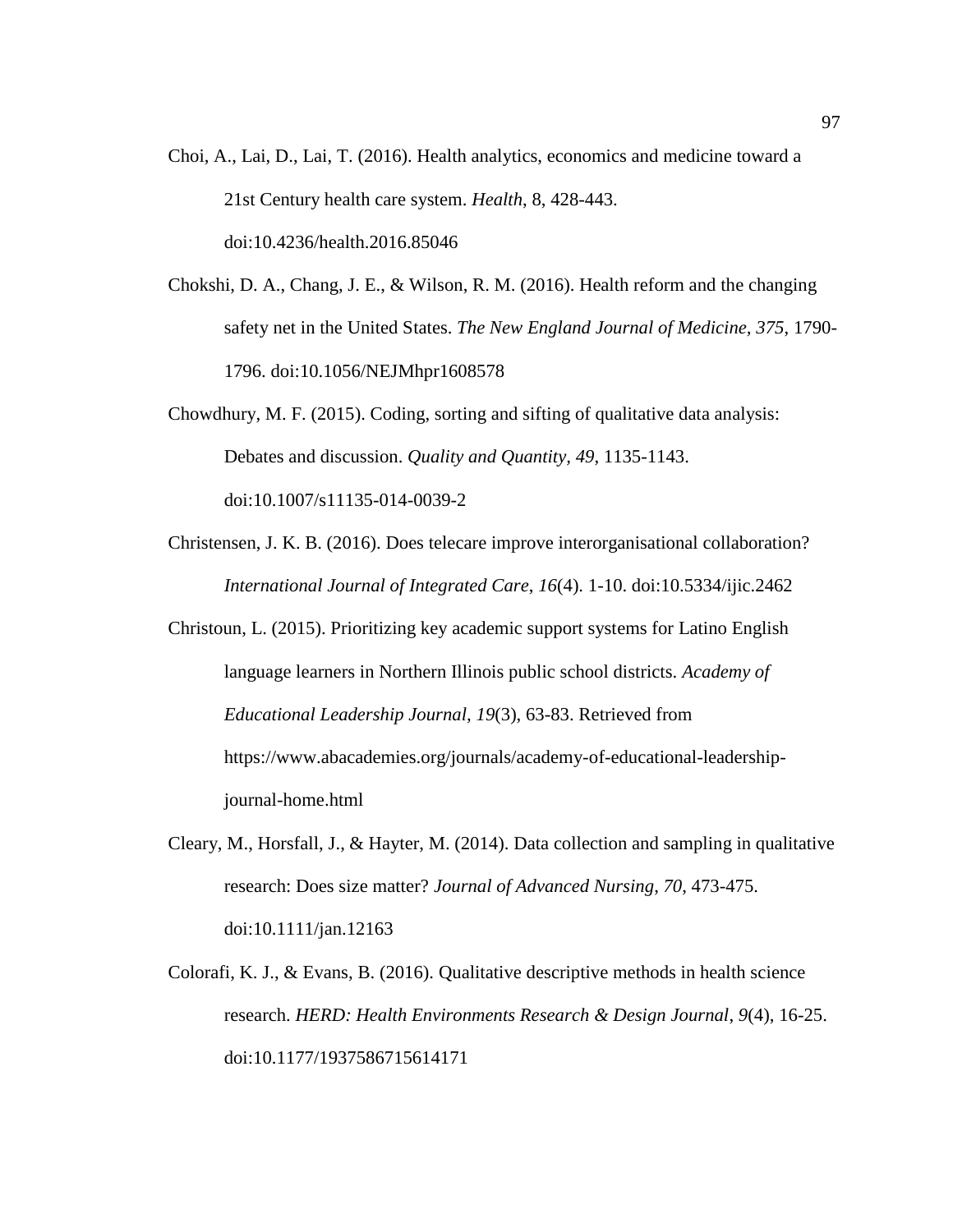- Connelly, L. M. (2013). Limited section. *MEDSURG Nursing*, *22*(5), 325-336. Retrieved from [http://www.medsurgnursing.net](http://www.medsurgnursing.net/)
- Conrad, D. A., Vaughn, M., Grembowski, D., & Marcus-Smith, M. (2016). Implementing value-based payment reform: A conceptual framework and case examples. *Medical Care Research and Review*, *73*, 437-457. doi:10.1177/10775587156157 74
- Coupet, J., & McWilliams, A. (2017). Integrating organizational economics and resource dependence theory to explain the persistence of quasi markets. *Administrative Sciences*, *7*(3), 1-13. doi:10.3390/admsci7030029
- Crowe, M., Inder, M., & Porter, R. (2015). Conducting qualitative research in mental health: Thematic and content analyses. *Australian & New Zealand Journal of Psychiatry*, *49*, 616-623. doi:10.1177/0004867415582053
- Cullington, H., Kitterick, P., DeBold, L., Weal, M., Clarke, N., Newberry, E., & Aubert, L. (2016). Personalised long-term follow-up of cochlear implant patients using remote care, compared with those on the standard care pathway: Study protocol for a feasibility randomized controlled trial. *British Medical Journal Open*, *6*(5), 1-9. doi:10.1136/bmj open-2016-011342
- Cylus, J., Papanicolas, I., & Smith, P. C. (2016). A framework for thinking about health system efficiency. *Health System Efficiency*, *46*(1), 1-20. Retrieved from https://www.ncbi.nlm.nih.gov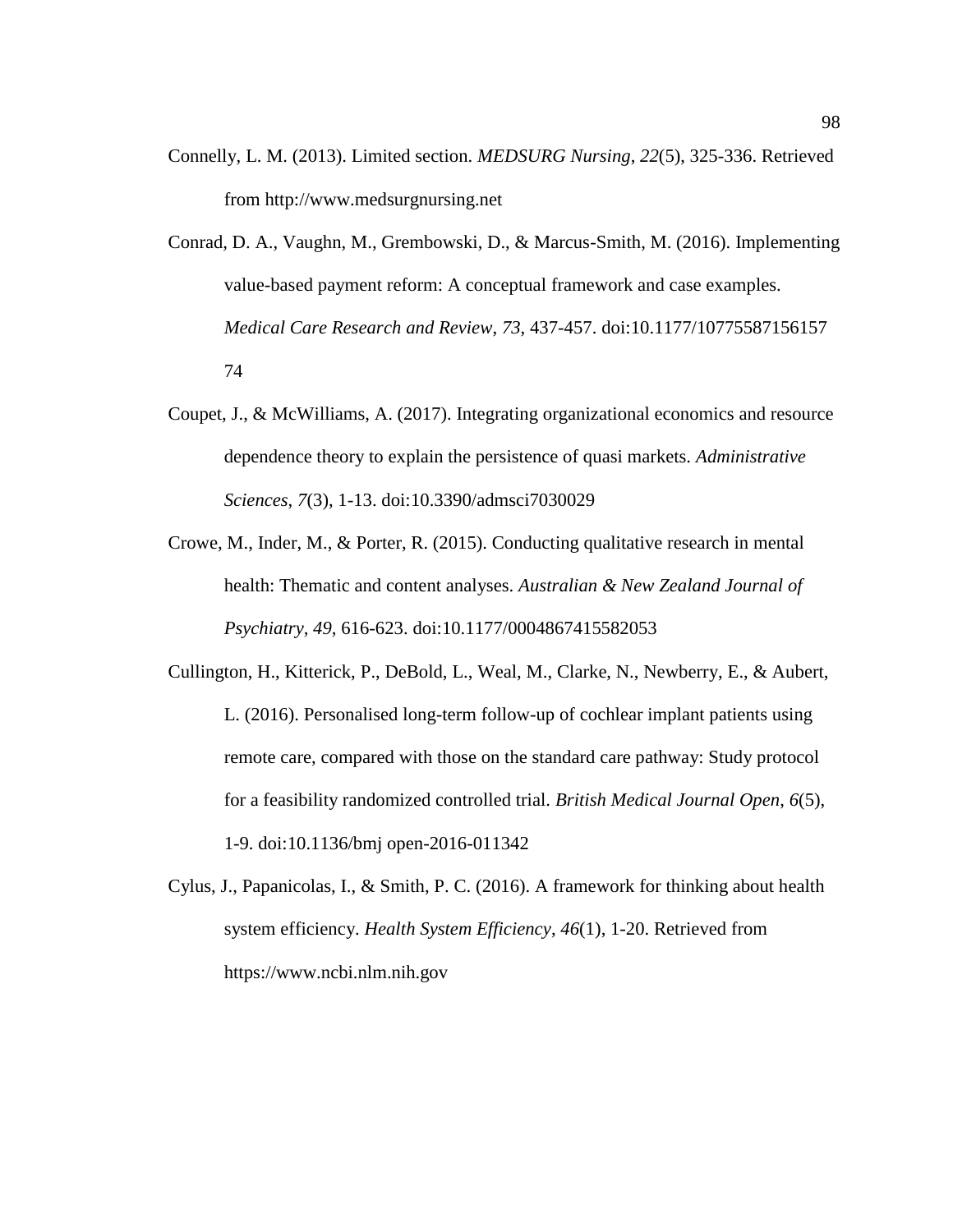Cypress, B. S. (2017). Rigor or reliability and validity in qualitative research:

Perspectives, strategies, reconceptualization, and recommendations. *Dimensions of Critical Care Nursing*, *36*, 253-263. doi:10.1097/DCC.0000000000000253

D'Andrea, R., & O'Dwyer, J. P. (2017). Can editors save peer review from peer reviewers? *Public Library of Science One*, *12*(10), 1-14. doi:10.1371/journal.pone.0186111

- Darrow, W. W. (2015). The decline and disorganization of public health in the United States: Social implications. *The International Journal of Social Quality*, *5*, 29-45. doi:10.3167/IJSQ.2015.050203
- DeFelice, D., & Janesick, V. J. (2015). Understanding the marriage of technology and phenomenological research: From design to analysis. *The Qualitative Report, 20*(10), 1576-1593. Retrieved fromhttp://nsuworks.nova.edu/tqr

Deming, W. E. (2000). *Out of the crisis*. Cambridge, MA. MIT press.

- Deming, W. E. (1985). Transformation of western style of management. *Interfaces*, *15*(3), 6-11. [doi:10.1287/inte.15.3.6](https://doi.org/10.1287/inte.15.3.6)
- Denzin, N. K., & Lincoln, Y. S. (Eds.). (2011). *The Sage handbook of qualitative research* (4th ed.). Thousand Oaks, CA: Sage.
- Desmond, J. (2014). Ethnography as ethics and epistemology: Why American studies should embrace fieldwork, and why it hasn't. *American Studies, 53*(1), 27-56. Retrieved from https://journals.ku.edu/amerstud/
- Dong, G. N. (2016). Earnings management in U.S. hospitals. *Journal of Health and Human Services Administration*, *39*(1), 41-71. https://jhhsa.spaef.org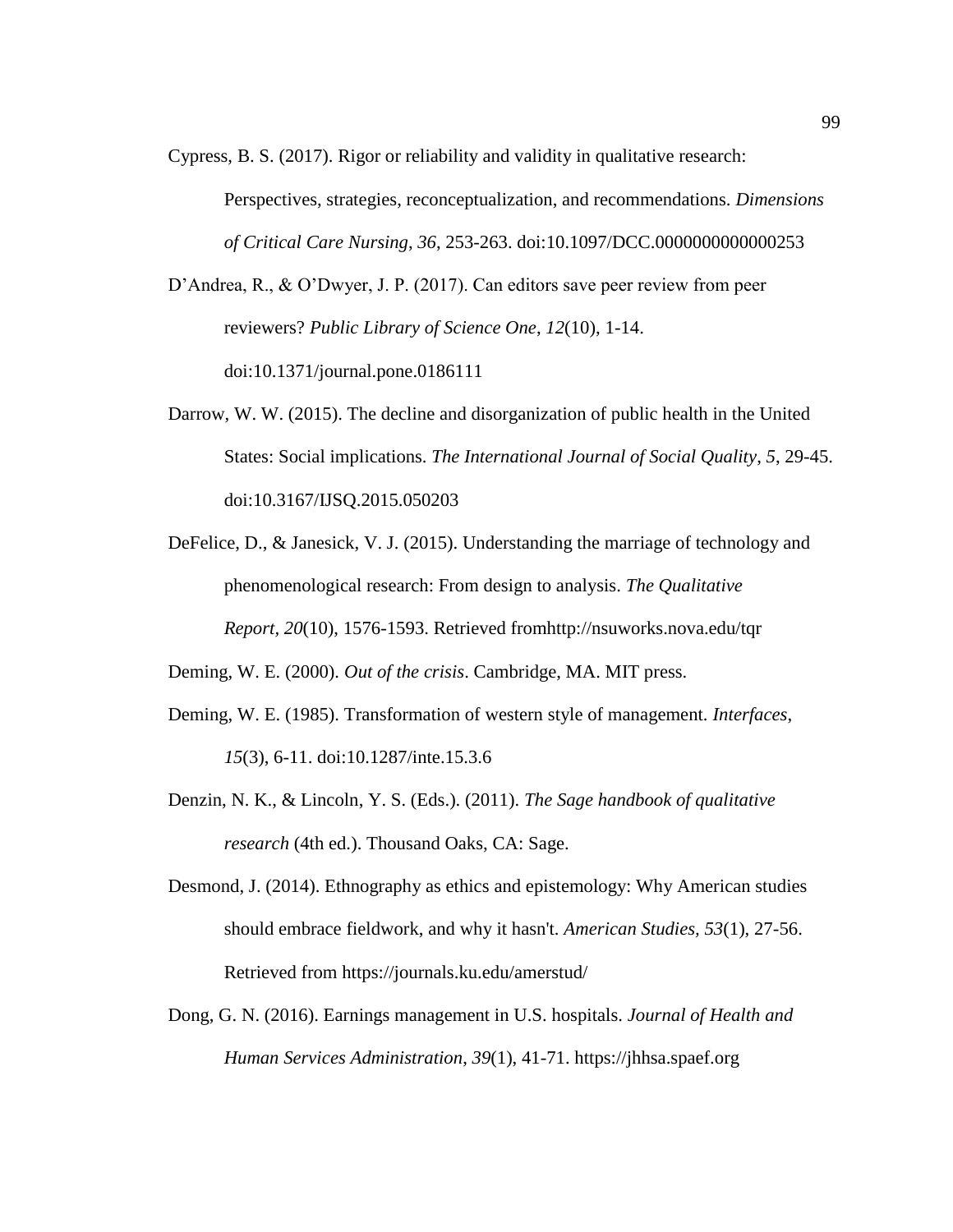- Dong, G. N. (2015). Performing well in financial management and quality of care: Evidence from hospital process measures for treatment of cardiovascular disease. *BMC Health Services Research*, *15*(1), 1-15. doi:10.1186/s12913-015- 0690-x
- Doran, T., Maurer, K. A., & Ryan, A. M. (2017). Impact of provider incentives on quality and value of health care. *Annual Review of Public Health*, *38*, 449-465. doi:10.1146/annurev-publhealth-032315-021457
- Dorsey, S., Conover, K. L., & Revillion-Cox, J. (2014). Improving foster parent engagement: Using qualitative methods to guide tailoring of evidence-based engagement strategies. *Journal of Clinical Child and Adolescent Psychology, 53*, 877-889. doi:10.1080/15374416.2013.876643
- Doyle, G., Kelly, R., & O'Donohoe, S. (2016). Resource dependence as a mechanism for survival: The case of the mater Misericordiae university hospital. *Voluntas: International Journal of Voluntary and Nonprofit Organizations*, *27*, 1871-1893. doi:10.1007/s11266-016-9735-y
- Dubois, A., & Gadde, L. E. (2014). "Systematic combining"-A decade later. *Journal of Business Research*, *67*, 1277-1284. doi:10.1016/j.jbusres.2013.03.036
- Duijmelinck, D., & van de Ven, W. (2016). What can Europe learn from the managed care backlash in the United States? *Health Policy*, *120*, 509-518. doi:10.1016/j.healthpol.2016.03.010
- Durenberger, S. D. (2015). Health care reform and the American congress. *The Milbank Quarterly*, *93*, 663-666. doi:10.1111/1468-0009.12155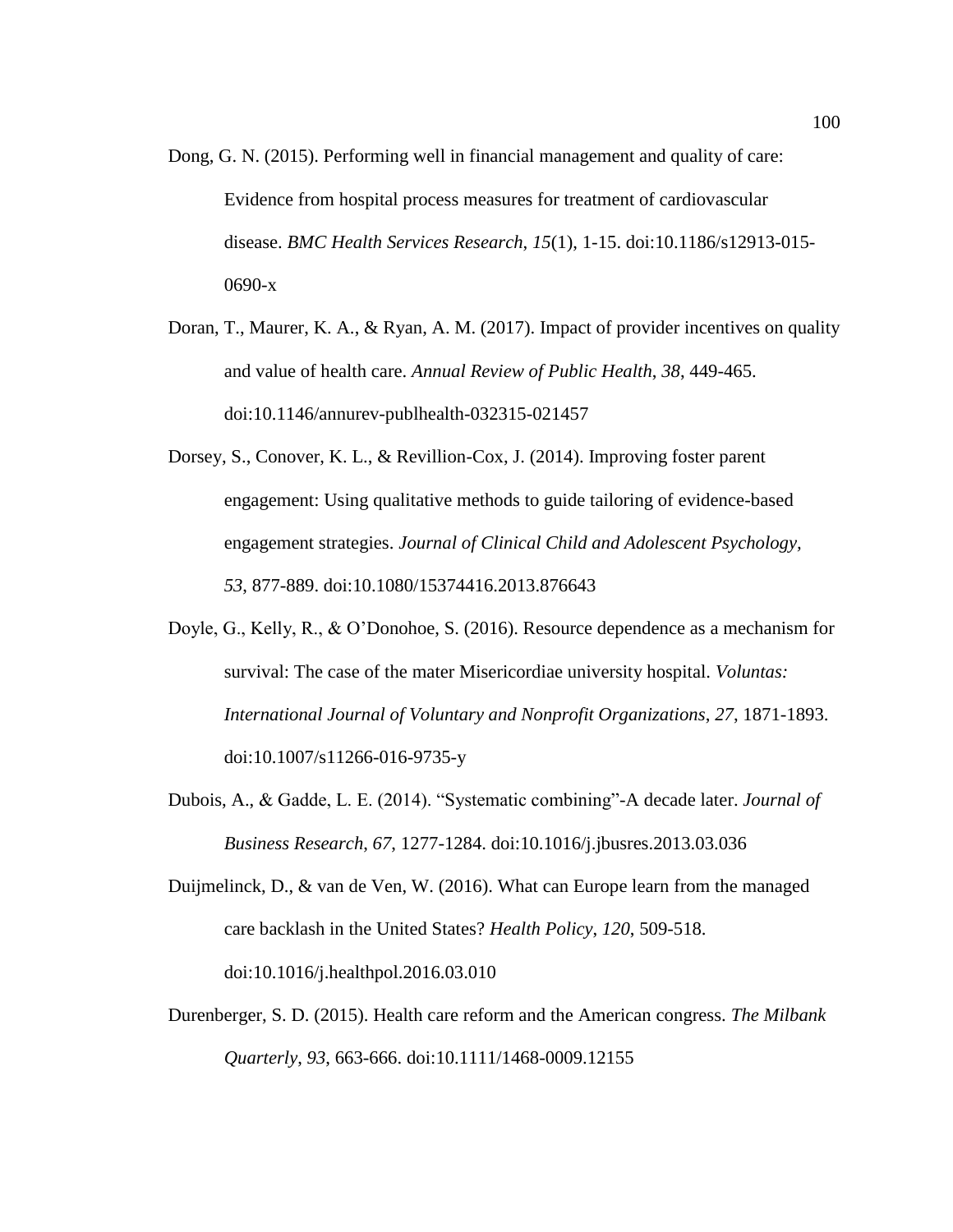- Eggbeer, B., & Bowers, K. (2014). Health care's new game changer. Thinking like a health plan. *Health care Financial Management: Journal of The Health Care Financial Management Association*, *68*(10), 52-59. Retrieved from [https://www.hfma.](https://www.hfma/)org
- Eisenhardt, K. M., Graebner, M. E., & Sonenshein, S. (2016). Grand challenges and inductive methods: Rigor without rigor mortis. *Academy Of Management Journal*, *59*, 1113-1123. doi:10.5465/amj.2016.4004
- Eriksson, D. (2015). Lessons on knowledge creation in supply chain management. *European Business Review, 27*(4), 346-368. Retrieved from http://www.europeanbusinessreview.com/
- Evans, J. M., Brown, A., & Baker G. R. (2015). Intellectual capital in the health care sector: A systematic review and critique of the literature. *BMC Health Services Research, 15*(1)*,* 1-14*.* doi:10.1186/s12913-015-1234-0
- Fairfield, J., & Shtein, H. (2014). Big data, big problems: Emerging issues in the ethics of data science and journalism. *Journal of Mass Media Ethics*, *29*, 38-51. doi:10.1080 08900523.2014.863126
- Farnsworth, S. S. (2015). Enduring conflicts in the American health care system. *The Journal of Health Administration Education, 32*(2), 159-164. Retrieved from [http://www.](http://www/)aupha.org
- Feldman, R. (2015). The economics of provider payment reform: Are accountable care organizations the answer? *Journal of Health Politics, Policy & Law*, *40*, 745-760. doi:10.1215/03616878-3150038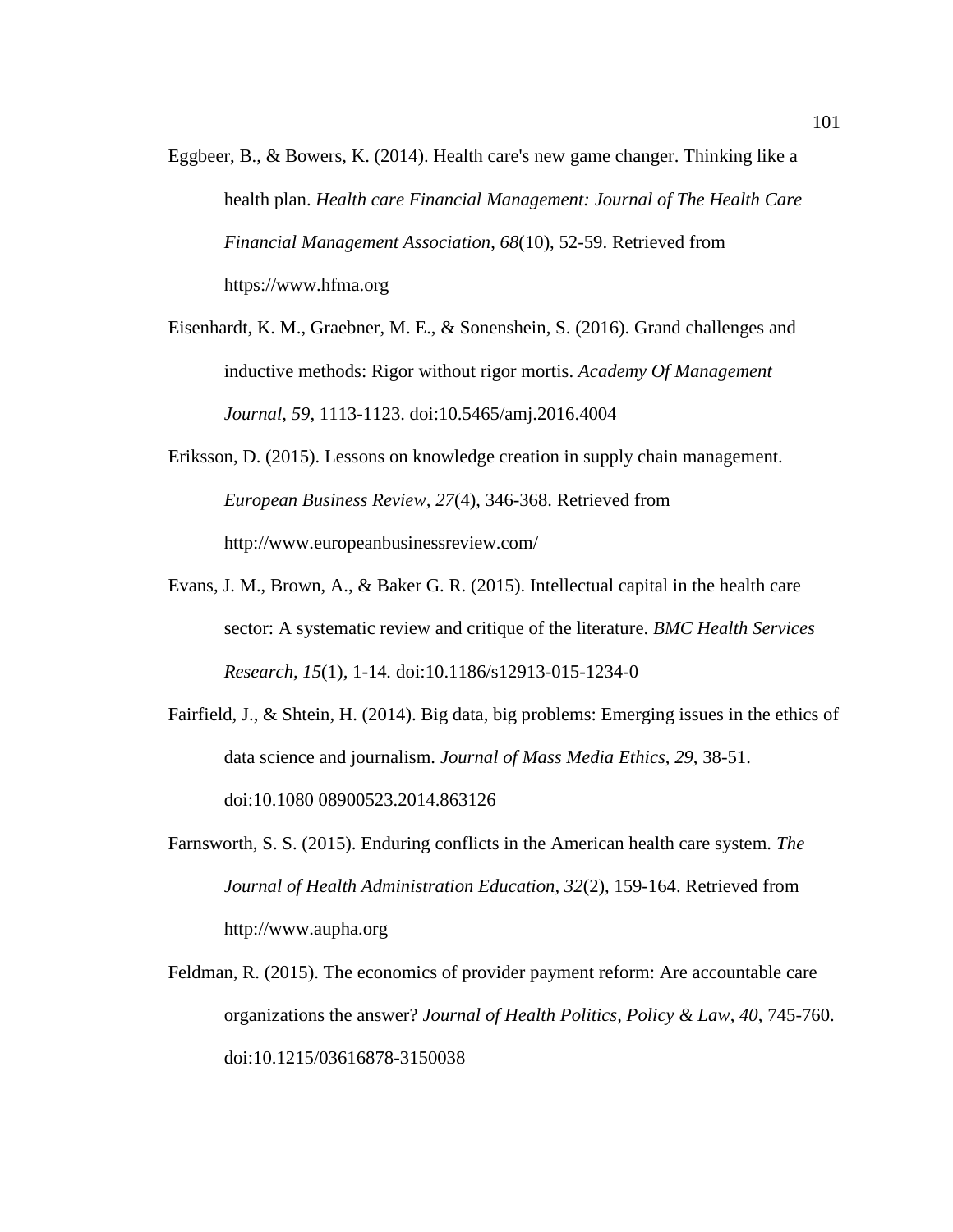- Ferlie, E., Crilly, T., Jashapara, A., Trenholm, S., Peckham, A., & Currie, G. (2015). Knowledge mobilization in health care organizations: A view from the resourcebased view of the firm. *International Journal of Health Policy and Management*, *4*, 127-130. doi:10.15171/ijhpm.2015.35
- Fida, R., Tramontano, C., Paciello, M., Kangasniemi, M., Sili, A., Bobbio, A., & Barbaranelli, C. (2016). Nurse moral disengagement. *Nursing Ethics*, *23*, 547- 564. doi:10.1177/0969733015574924
- Fitzpatrick, P. G., Butler, M., Pitsikoulis, C., Smith, K., & Walden, L. (2014). The case for integrating health care management courses into the curricula of selected health care providers. *Journal of Management Policy & Practice*, *15*(4), 92-102. Retrieved from http://www.na-businesspress.com/jmppopen.html
- Fitzsimmons, A. P. (2017). Soldier readiness: Past to present, initial entry training. *Journal of Leadership, Accountability and Ethics, 14*(2), 117-122. Retrieved from <http://www.na-businesspress.com/JLAE/jlaescholar.html>
- Fletcher, A. J. (2017). Applying critical realism in qualitative research: Methodology meets method. *International Journal of Social Research Methodology*, *20*, 181- 194. doi:10.1080/13645579.2016.1144401
- Foerster, S., Tsagarelis, J., & Wang, G. (2017). Are cash flows better stock return predictors than profits? *Financial Analysts Journal*, *73*(1), 73-99. [doi:10.2469/faj.v73.n1.2](https://doi.org/10.2469/faj.v73.n1.2)
- Forsythe, L. P., Ellis, L. E., Edmundson, L., Sabharwal, R., Rein, A., Konopka, K., & Frank, L. (2016). Patient and stakeholder engagement in the PCORI pilot projects: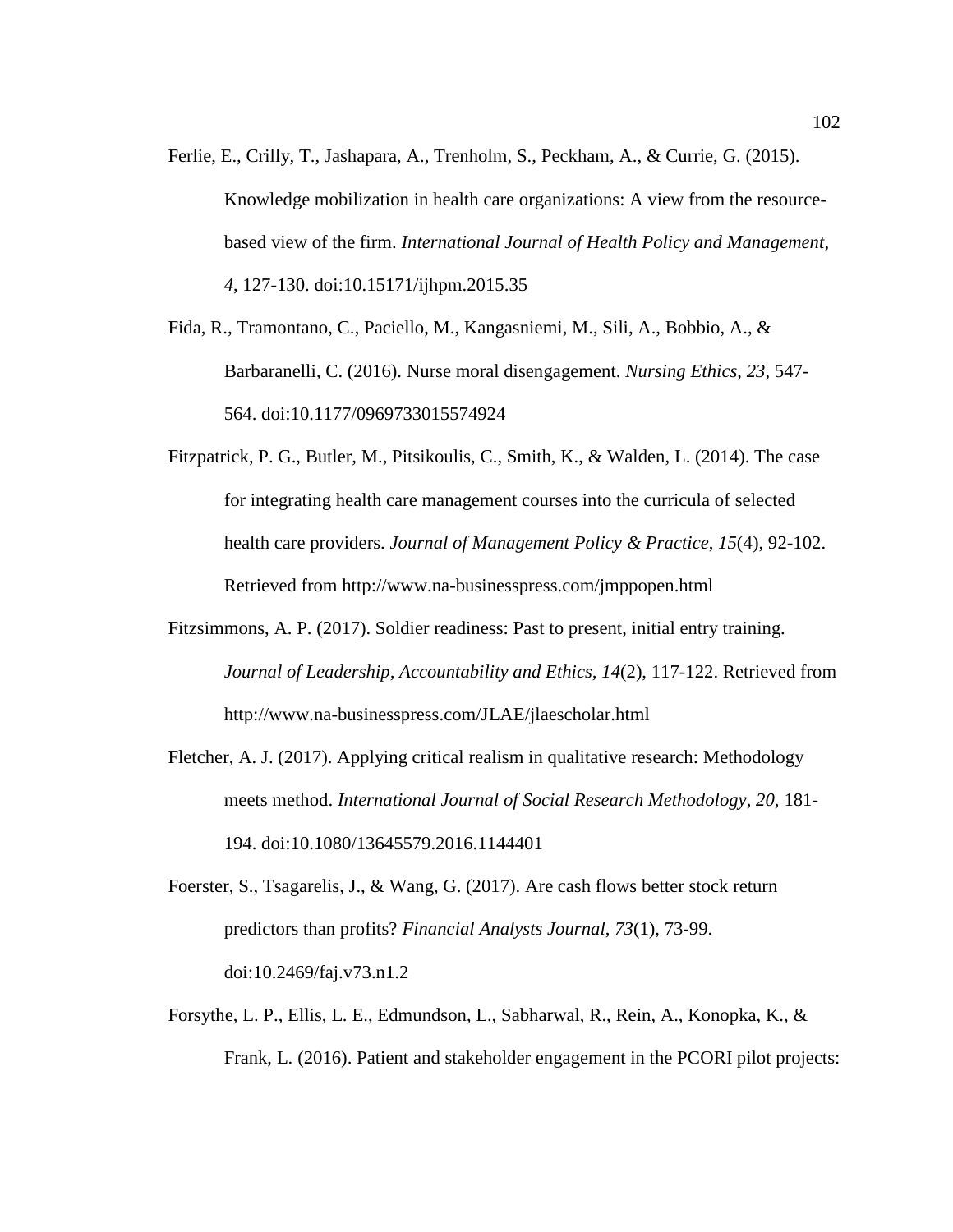Description and lessons learned. *Journal of General Internal Medicine*, *31*(1), 13- 21. doi:10.1007/s11606-015-3450-z

- Foundation Center. (2018). 990 form. Retrieved from http://foundationcenter.org/findfunding/990-finder
- Fowler, E. A. R., Coffey, B. S., & Dixon-Fowler, H. (2017). Transforming good intentions into social impact: A case on the creation and evolution of a social enterprise. *Journal of Business Ethics 146,* 1-14. doi:10.1007/s10551-017-3754-5
- Franz, B. A., Skinner, D., & Murphy, J. W. (2016). Changing medical relationships after the ACA: Transforming perspectives for population health. *SSM-Population Health*, *2*, 834-840. doi:10.1016/j.ssmph.2016.10.015
- Fugard, A. J., & Potts, H. W. (2015). Supporting thinking on sample sizes for thematic analyses: A quantitative tool. *International Journal of Social Research Methodology*, *18*, 669-684. doi:10.1080/13645579.2015.1005453
- Fusch, P. I., & Ness, L. R. (2015). Are we there yet? Data saturation in qualitative research. *The Qualitative Report, 20*(9), 1408-1416. Retrieved from [http://nsuworks.](http://nsuworks/)nova.edu/tqr/
- Gallagher, S., Phillips, A. C., Lee, H., & Carroll, D. (2015). The association between spirituality and depression in parents caring for children with developmental disabilities: Social support and/or last resort. *Journal of Religion and Health, 54*, 358-370. doi:10.1007/s10943-014-9839-x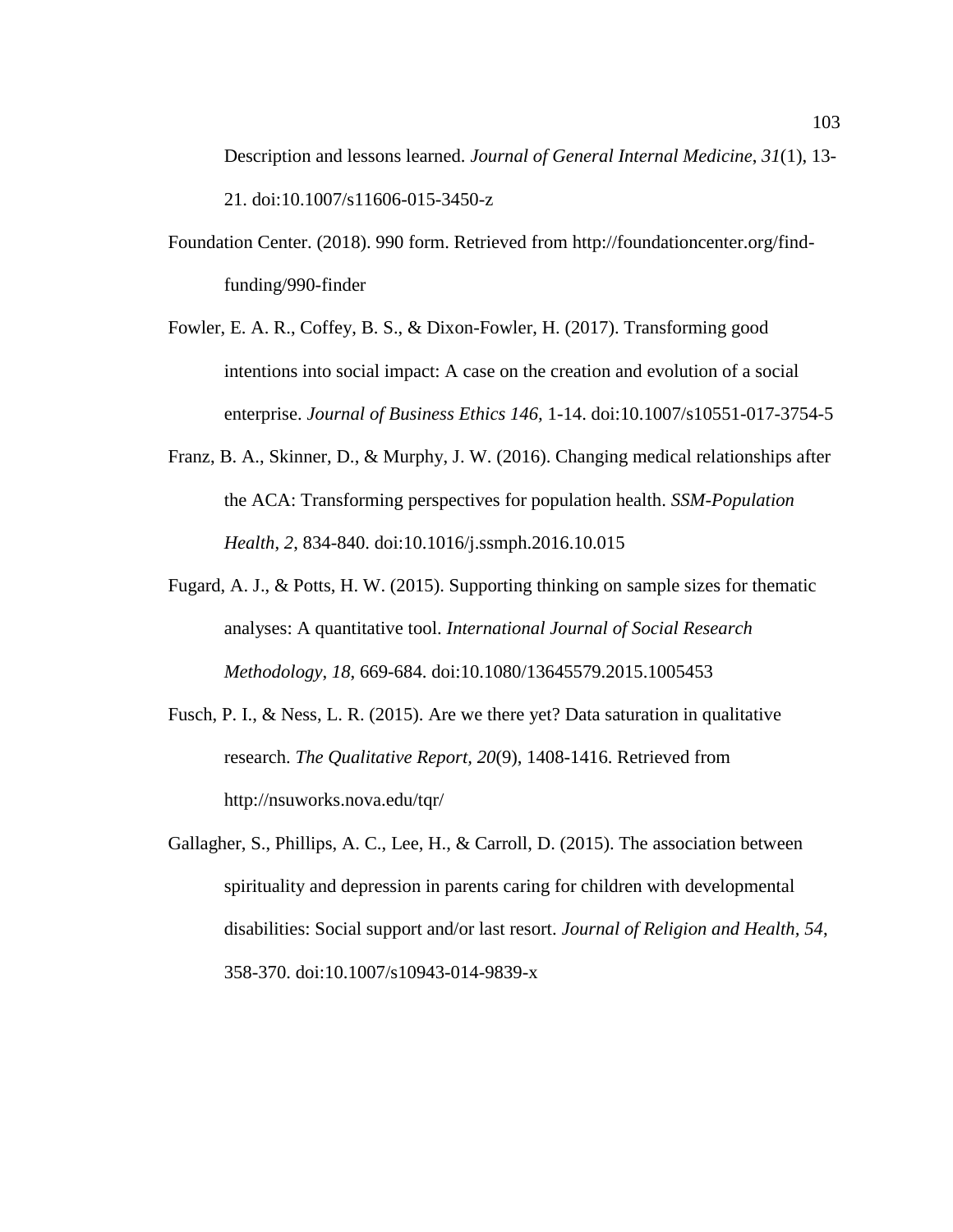- Gao, Y. N., Nocon, R. S., Sharma, R., & Huang, E. S. (2017). What factors are associated with Medicaid patients' use of health centers? *Journal of Primary Care & Community Health*, *8*, 141-146. doi:10.1177/2150131916687919
- Gentles, S. J., Charles, C., Ploeg, J., & McKibbon, K. A. (2015). Sampling in qualitative research: Insights from an overview of the methods literature. *The Qualitative Report*, *20*(11), 1772-1789. Retrieved from http://nsuworks.nova.edu/tqr/
- Gerben, D. (2016). Coming to terms with the IMPACT Act of 2014. *The American Journal of Occupational Therapy*, *70*(3), 1-6. doi:10.5014 /ajot .2016.703003
- Gerber, J. D., & Hess, G. (2017). From landscape resources to landscape commons: Focusing on the non-utility values of landscape. *International Journal of the Commons*, *11*. 708-732. doi:10.18352/ijc.745
- Gerstorff, J. L., & Gibson, S. (2016). Medicaid encounter data: The next national data set. *Milliman,* 6-14. Retrieved from<http://us.milliman.com/>
- Gligor, D. M., Esmark, C. L., & Gölgeci, I. (2016). Building international business theory: A grounded theory approach. *Journal of International Business Studies, 47*, 93-111. doi:10.1057/jibs.2015.35
- Glied, S., & Jackson, A. (2017). The future of the Affordable Care Act and insurance coverage. *American Journal of Public Health*, *107*, 538-540. doi:10.2105/AJPH.2017.303665
- Gordon, E. J., Mullee, J., Skaro, A., & Baker, T. (2016). Live liver donors' information needs: A qualitative study of practical implications for informed consent. *Surgery*, *160*, 671-682. doi:10.1016/j.surg.2016.04.022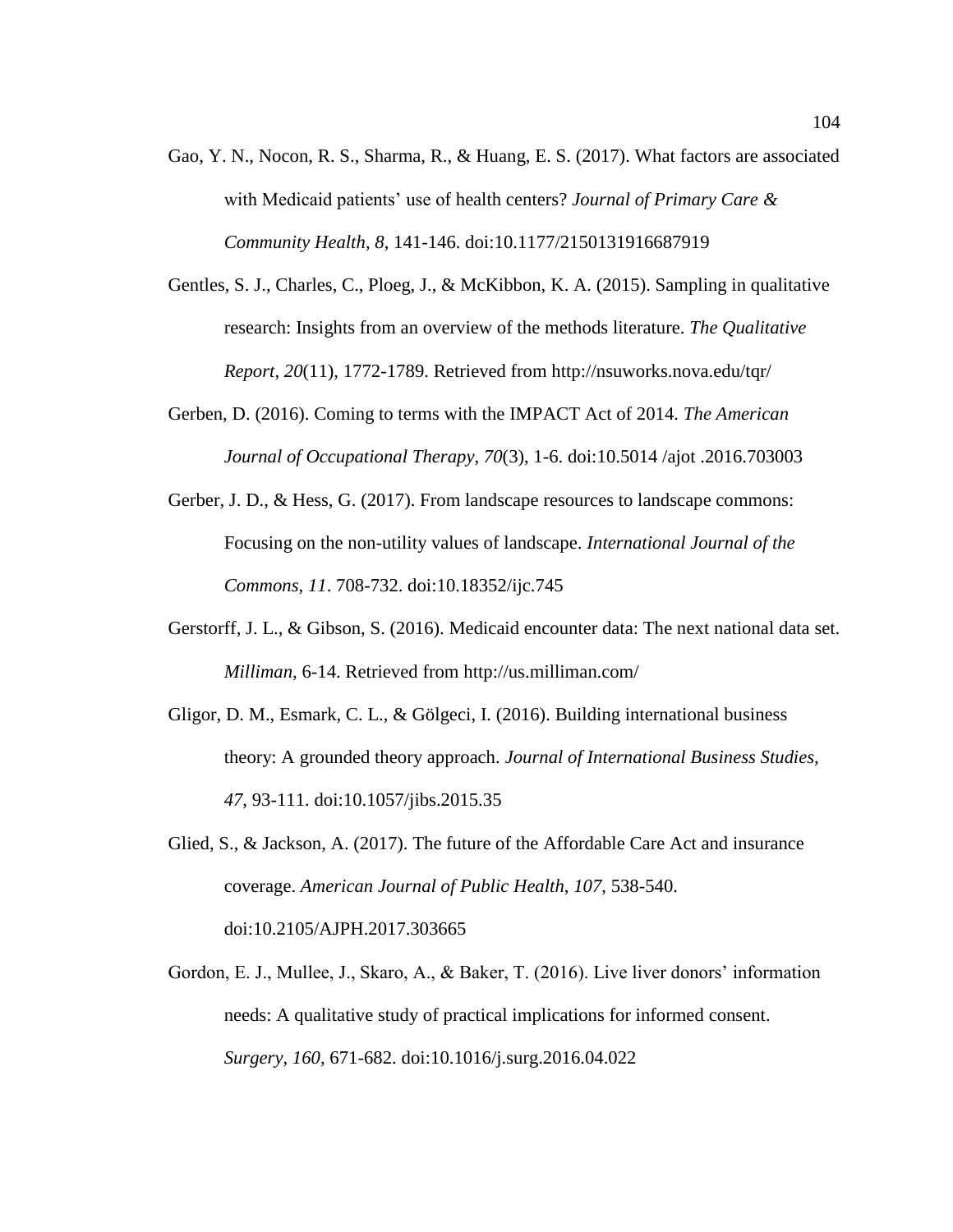Goyal, S., Sergi, B. S., & Kapoor, A. (2014). Understanding the key characteristics of an embedded business model for the base of the pyramid markets. *Economics & Sociology*, *7*(4), 26-40. doi:10.14254/2071-789X.2014/7-4/2

Graham, A., Powell, M. A., & Truscott, J. (2016). Exploring the nexus between participatory methods and ethics in early childhood research. *Australasian Journal of Early Childhood*, *41*(1), 82-89. Retrieved from http://earlychildhoodaustralia.org.au

Granata, R. L., & Hamilton, K. (2015). Exploring the effect of at-risk case management compensation on hospital pay-for-performance outcomes: Tools for change. *Professional Case Management*, *20*(1), 14-27.

doi:10.1097/NCM.0000000000000067

- Grant, A. (2014). Troubling 'lived experience': A post-structural critique of mental health nursing qualitative research assumptions. *Journal of Psychiatric and Mental Health Nursing*, *21*, 544-549. doi:10.1111/jpm.12113
- Guba, E. G., & Lincoln, Y. S. (1994). Competing paradigms in qualitative research. *Handbook of qualitative research.* Thousand Oaks, CA: Sage
- Gurganious, V. S. (2016). Four simple steps to conduct an assessment of your practice. *The Journal of Medical Practice Management: MPM,* 31(6), 329-331. Retrieved from Retrieved from https:// greenbranch.com
- Haeder, S. F., & Weimer, D. L. (2015). Inching toward universal coverage: State-federal health-care programs in historical perspective. *Journal of Policy History*, *27*, 746- 770. doi:10.1017/S0898030615000330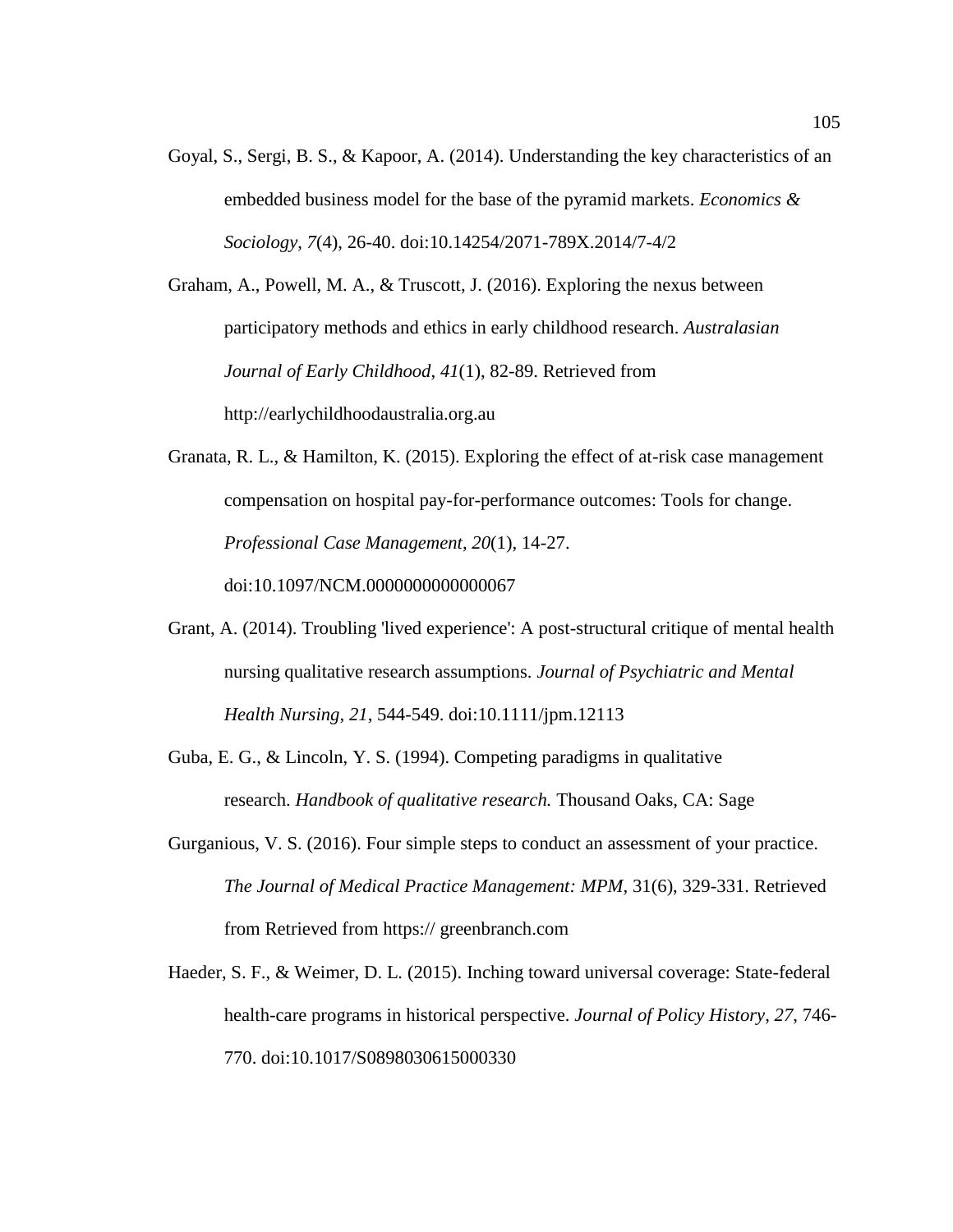- Halcomb, E., & Peters, K. (2016). Research would not be possible without participants. *Nurse Researcher, 24*(1), 6-7. doi:10.7748/nr.24.1.6.s2
- Halfon, N., Long, P., Chang, D., Hester, J., Inkelas, M., & Rodgers, A. (2014). Applying a 3.0 transformation framework to guide large-scale health system reform. *Health Affairs*, *33*, 2003-2011. doi:10.1377/hlthaff.2014.0485
- Hall, M. A., & Lord, R. (2014). Obamacare: What the Affordable Care Act means for patients and physicians. *British Medical Journal*, *349,* 1-10*.* doi:10.1136/bmj.g5376
- Harvey, G., & Kitson, A. (2015). Necessary but not sufficient: Comment on "knowledge mobilization in health care organizations: A view from the resource-based view of the firm". *International Journal of Health Policy and Management*, *4,* 865-868. doi:10.15171/ijhpm.2015.159
- Harvey, L. (2015). Beyond member-checking: A dialogic approach to the research interview. *International Journal of Research & Method in Education*, *38*(1), 23- 38. doi:10.1080/1743727X.2014.914487
- Hasle, P., Limborg, H. J., Grøn, S., & Refslund, B. (2017). Orchestration in work environment policy programs. *Nordic Journal of Working Life Studies, 7*(3), 43- 62. doi:10.18291/njwls.v7i3.97092
- Hay-Smith, E. J. C., Brown, M., Anderson, L., & Treharne, G. J. (2016). Once a clinician, always a clinician: A systematic review to develop a typology of clinician-researcher dual-role experiences in health research with patient-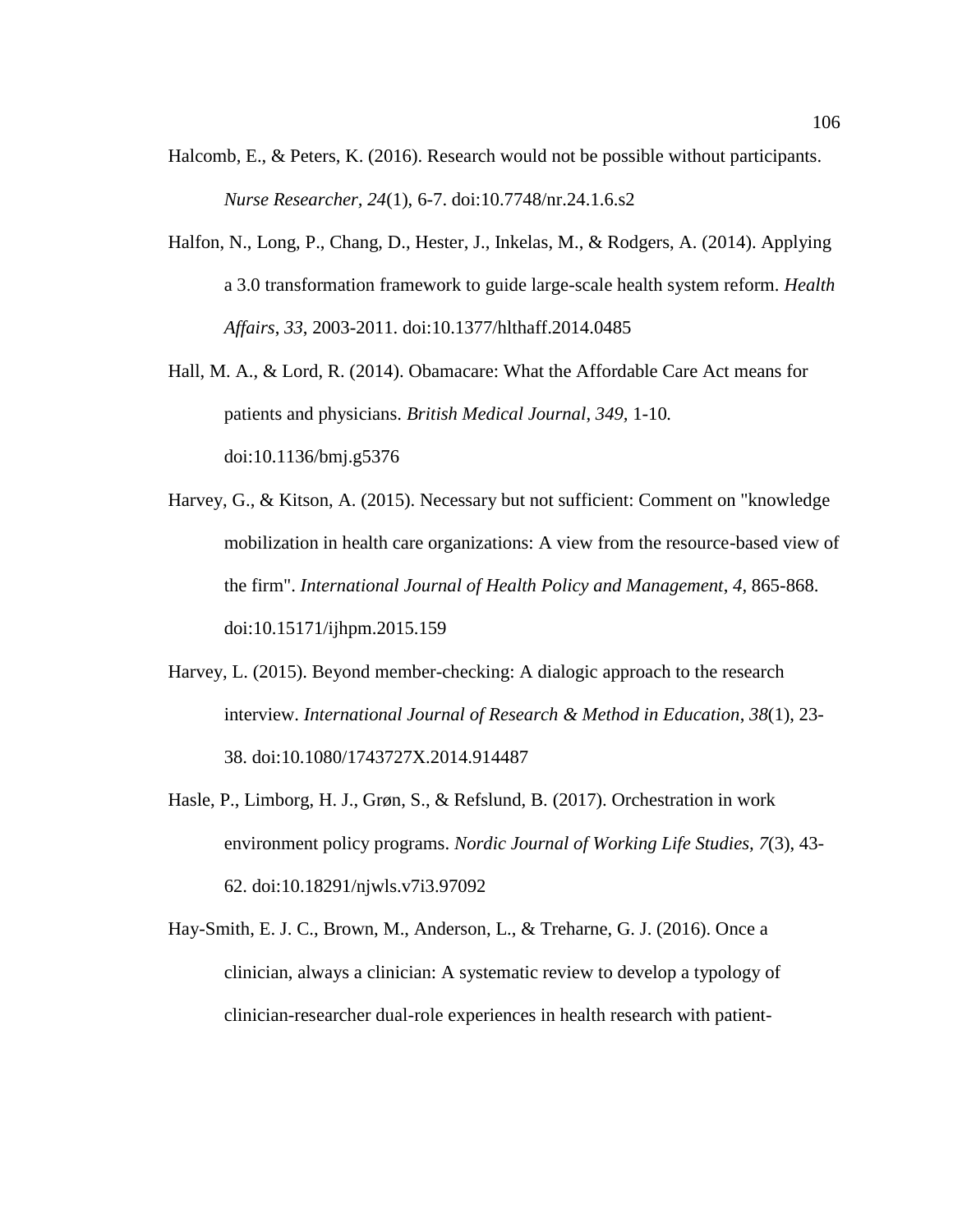participants. *BMC medical research methodology*, *16*(1), 1-17. doi:10.1186/s1287 4-016-0203-6

- Hayes, D., Subhan, Z., & Lakatos, J. (2015). Encompass software: Getting started, The first months and fueling growth. *Journal of the International Academy for Case Studies, 21*(5), 83-91. Retrieved from http://www.abacademies.org
- Health Resources and Service Administration (2018) Health data center. Retrieved from https://bphc.hrsa.gov/datareporting/index.html
- Hegwer, L. R. (2014). 5 strategies for combating market uncertainty to deliver value: Innovative health systems are taking aggressive approaches as they prepare for value-based business models and other changes ahead. *Health Care Financial Management*, *68*(10), 74-82. Retrieved from [https://www.ncbi.nlm.nih.gov](https://www.ncbi.nlm.nih.gov/)
- Heisler, E., Firmin, M. W., Firmin, R. L., & Hundley, A. E. (2015). Intrinsic values that affect men's motivation to participate in female abuse prevention. *North American Journal of Psychology, 17*(2), 267-285. Retrieved from http://najp.us/
- Helmig, B., Hinz, V., & Ingerfurth, S. (2015). Valuing organizational values: Assessing the uniqueness of nonprofit values. *Voluntas: International Journal of Voluntary & Nonprofit Organizations*, *26*, 2554-2580. doi:10.1007/s11266-014-9530-6
- Hernandez, N. (2017). Essential financial metrics. *Journal of Medical Practice Management*, *32*(6), 387-389. Retrieved from [https://www.ncbi.nlm.nih.gov](https://www.ncbi.nlm.nih.gov/)
- Hinnekens, C., Vanhee, G., De Schryver, M., Ickes, W., & Verhofstadt, L. L. (2016). Empathic accuracy and observed demand behavior in couples. *Frontiers in Psychology*, *7*, 1-5. doi:10.3389/fpsyg.2016.01370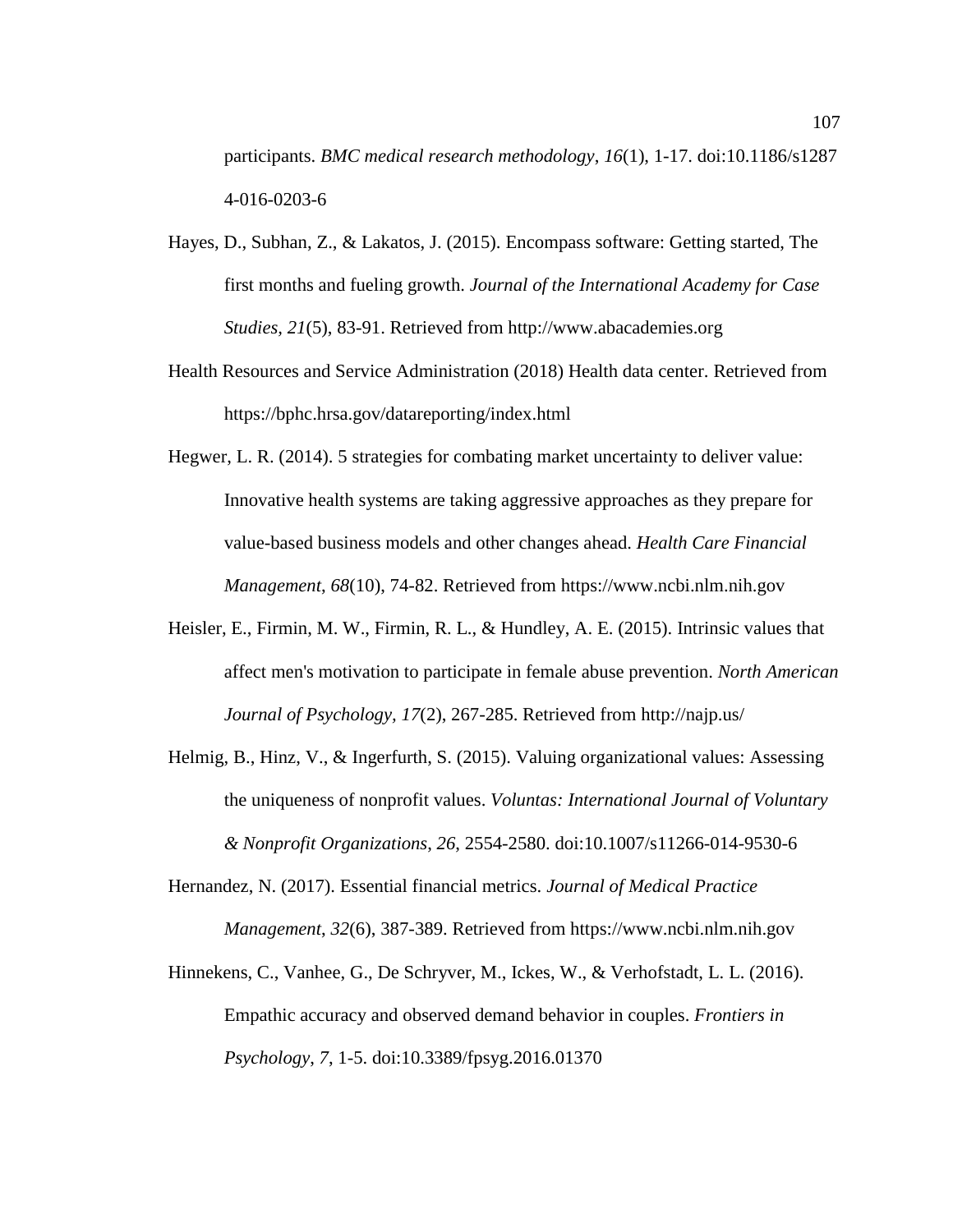- Hitt, M. A., Xu, K., & Carnes, C. M. (2016). Resource based theory in operations management research. *Journal of Operations Management*, *41*, 77-94. doi:10.1016 /j.jom.2015.11.002
- Holm, A. L., & Severinsson, E. (2014). Surviving depressive ill-health: A qualitative systematic review of older persons' narratives. *Nursing & Health Sciences*, *16*, 131-140. doi:10.1111/nhs.12071
- Howrigon, R. (2016). Payer negotiations in the new health care environment: How to prepare for and succeed in a value-based world. *The Journal of Medical Practice Management: MPM*, 31(6), 354-356. Retrieved from https://greenbranch.com
- Iancu, S. C., Zweekhorst, M. B., M., Veltman, D. J., & van Balkom, A. J. (2015). Outsourcing mental health care services? The practice and potential of community-based farms in psychiatric rehabilitation. *Community Mental Health Journal, 51*, 175-184. doi:10.1007/s10597-014-9742-7
- Iqbal, J., Shabbir, M. S., Zameer, H., Tufail, M. S., Sandhu, M. A., & Ali, W. (2017). TQM practices and firm performance of Pakistani service sector firms. *Paradigms, 11*(1), 87-96. Retrieved from http://paradigms.ucp.edu.pk/
- Isaacs, A. N. (2014). An overview of qualitative research methodology for public health researchers. *International Journal of Medicine & Public Health*, *4*, 318-323. doi:10.4103/2230-8598.144055
- Jain, A. K., & Singal, A. K. (2014). Mapping vulnerability: How emerging markets respond to multinationals. *Journal of Business Strategy*, *35*, 41-48. doi:10.1108/JBS-11-2013-0112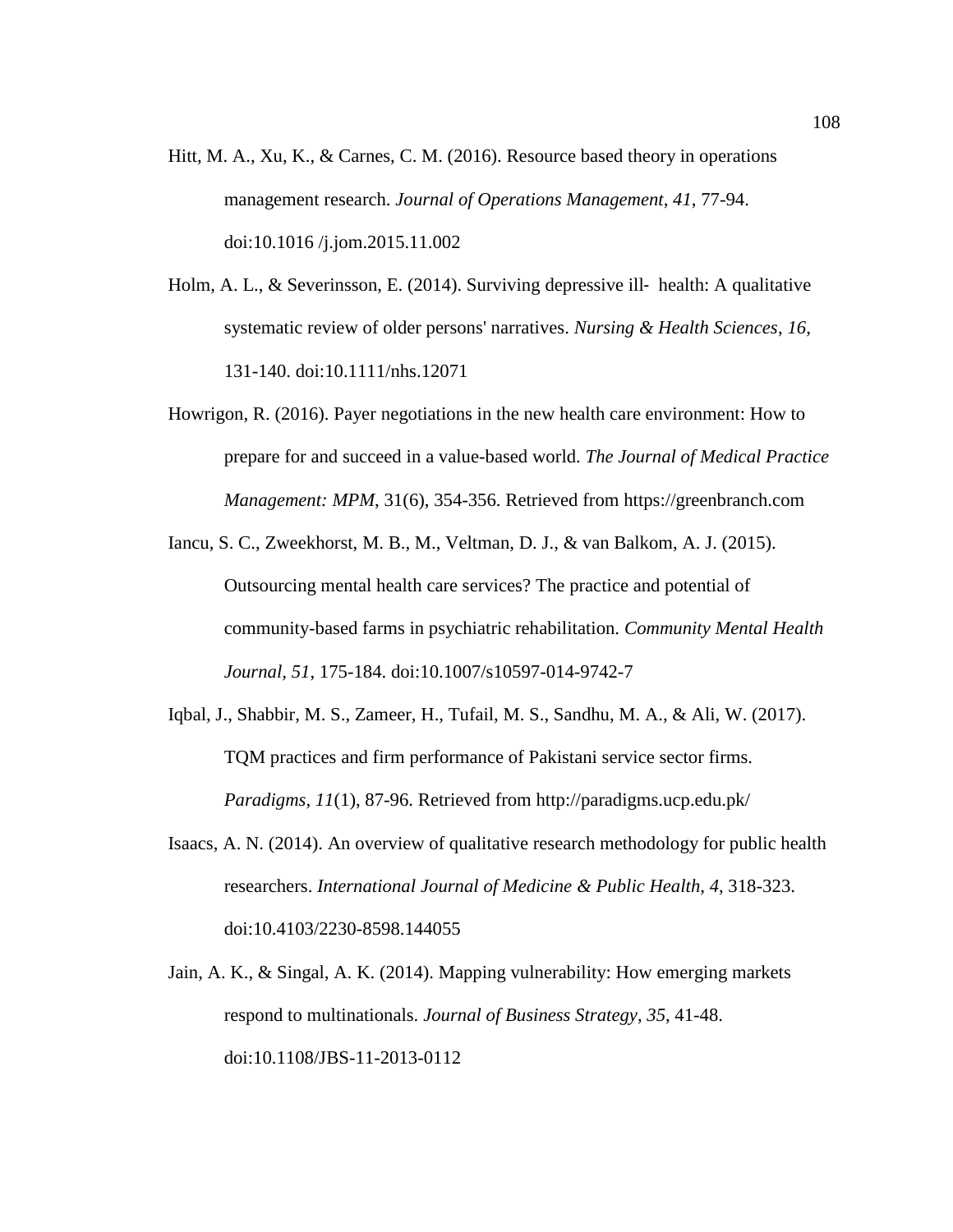- Jaimangal-Jones, D. (2014). Utilizing ethnography and participant observation in festival and event research. *International Journal of Event and Festival Management, 5*(1), 39-55. Retrieved from http://www.ijemr.org
- Jali, M. N., Abas, Z., & Ariffin, A. S. (2016). Social innovation: A new paradigm of innovation outcome strategy in the context of strategic knowledge management processes. *Sains Humanika*, *8,* 47-50. doi:10.1108/JBS-11-2013-0112
- Joe, J. R, Young, R. S., Moses, J. Knoki-Wilson, U., & Dennison, J. (2016). A collaborative case study: The office of native medicine. *American Indian and Alaska Native Mental Health Research (Online), 23*(2), 50-63. Retrieved from [http://www.ucdenver.](http://www.ucdenver/)edu/academic s/colleges
- Johnson, J. E., & Garvin, W. S. (2017). Advanced practice nurses: Developing a business plan for an independent ambulatory clinical practice. *Nursing Economics, 35*(3), 126-141. Retrieved from [http://www.nursingeconomics.net](http://www.nursingeconomics.net/)
- Jones, E. B., & Ku, L. (2015). Sharing a playbook: Integrated care in community health centers in the United States. *American Journal of Public Health*, *105*, 2028-2034. doi:10.2105/AJPH.2015.302710
- Joynt, K. E., De Lew, N., Sheingold, S. H., Conway, P. H., Goodrich, K., & Epstein, A. M. (2017). Should medicare value-based purchasing take social risk into account? *New England Journal of Medicine*, *376*, 510-513. doi:10.105 6/N EJM p1616278
- Joynt, K. E., Orav, E. J., & Jha, A. K. (2014). Association between hospital conversions to for-profit status and clinical and economic outcomes. *Journal of American Medical Association*, *312*, 1644-1652. doi:10.1001/jama.2014.13336.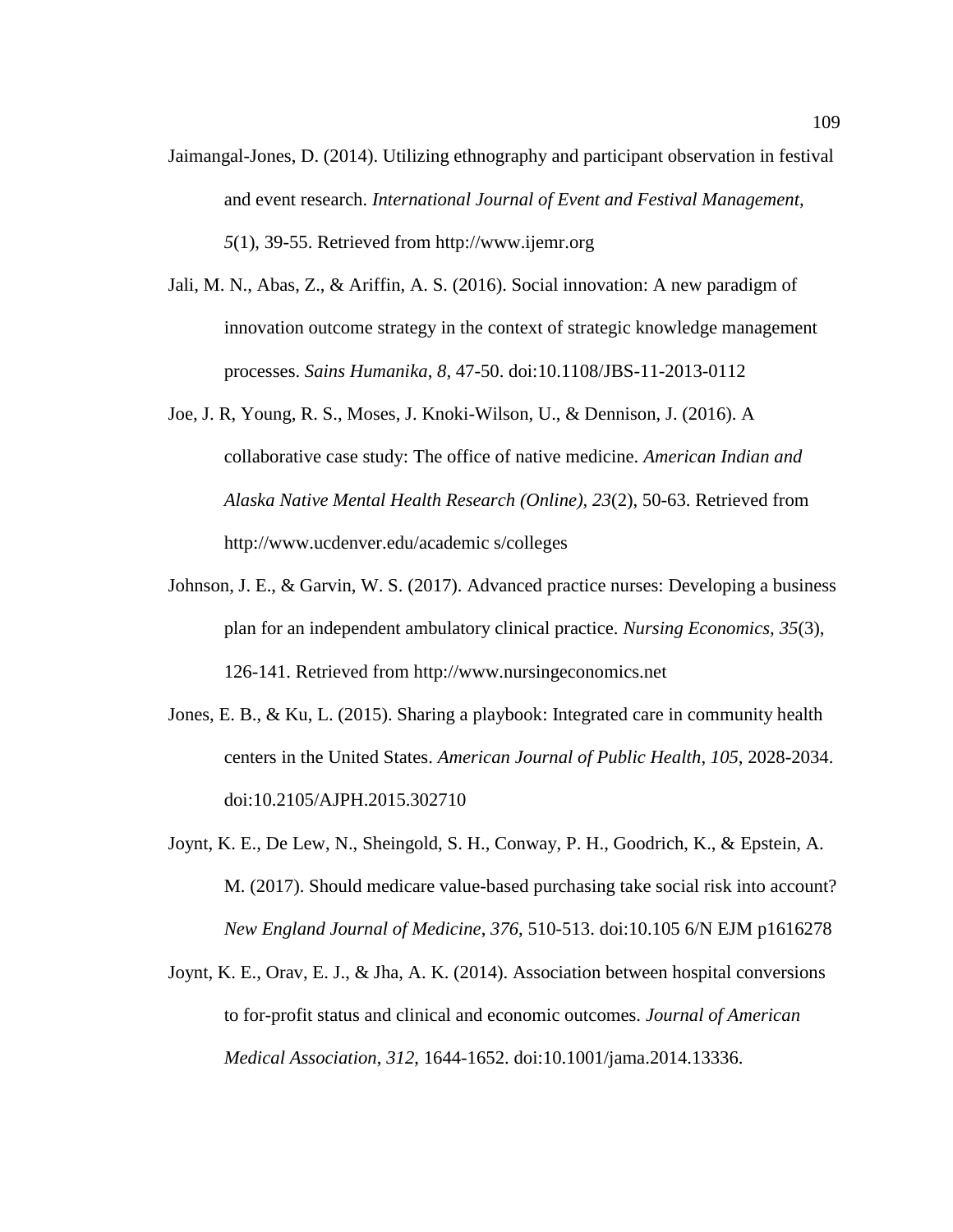- Jung-Sik, W., & Han-Sung, K. (2016). Study of in-patient cost analysis using hospital database in Korea. *International Journal of Database Theory and Application*, *9*(11), 107-118. Retrieved from [http://www.sersc.org](http://www.sersc.org/)
- Karen, C. O., Kennedy, D. P., Hunter, S. B., & Maksabedian, E. (2016). Feasibility of a computer-assisted social network motivational interviewing intervention for substance use and HIV risk behaviors for housing first residents. *Addiction Science & Clinical Practice, 11*(1)*,* 1-11. doi:10.1186/s13722-016-0061-x
- Kash, B. A., Spaulding, A., Gamm, L. D., & Johnson, C. E. (2014). Health care strategic management and the resource based view. *Journal of Strategy & Management*, *7*, 251-264. doi:10.1108/JSMA-06-2013-0040
- Katigbak, C., Foley, M., Robert, L., & Hutchinson, M. K. (2016). Experiences and lessons learned in using community‐ based participatory research to recruit Asian American immigrant research participants. *Journal of Nursing Scholarship*, *48*, 210-218. doi:10.1111/jnu.12194
- Kemperman, J., Geelhoed, J., & In Hoog, J. (2017). *Brilliant business models in health care: Get inspired to cure health care*. Switzerland: Springer.
- Kessell, E., Pegany, V., Keolanui, B., Fulton, B., Scheffler, R., & Shortell, S. (2015). Review of Medicare, Medicaid, and commercial quality of care measures: Considerations for assessing accountable care organizations. *Journal of Health Politics Policy and Law*, *40*, 761-796. doi:10.1215/03616878-3150050.
- Khan, S. N. (2014). Qualitative research method: Grounded theory. *International Journal of Business and Management*, *9*, 224-233. doi:10.5539/ijbm.v9n11p224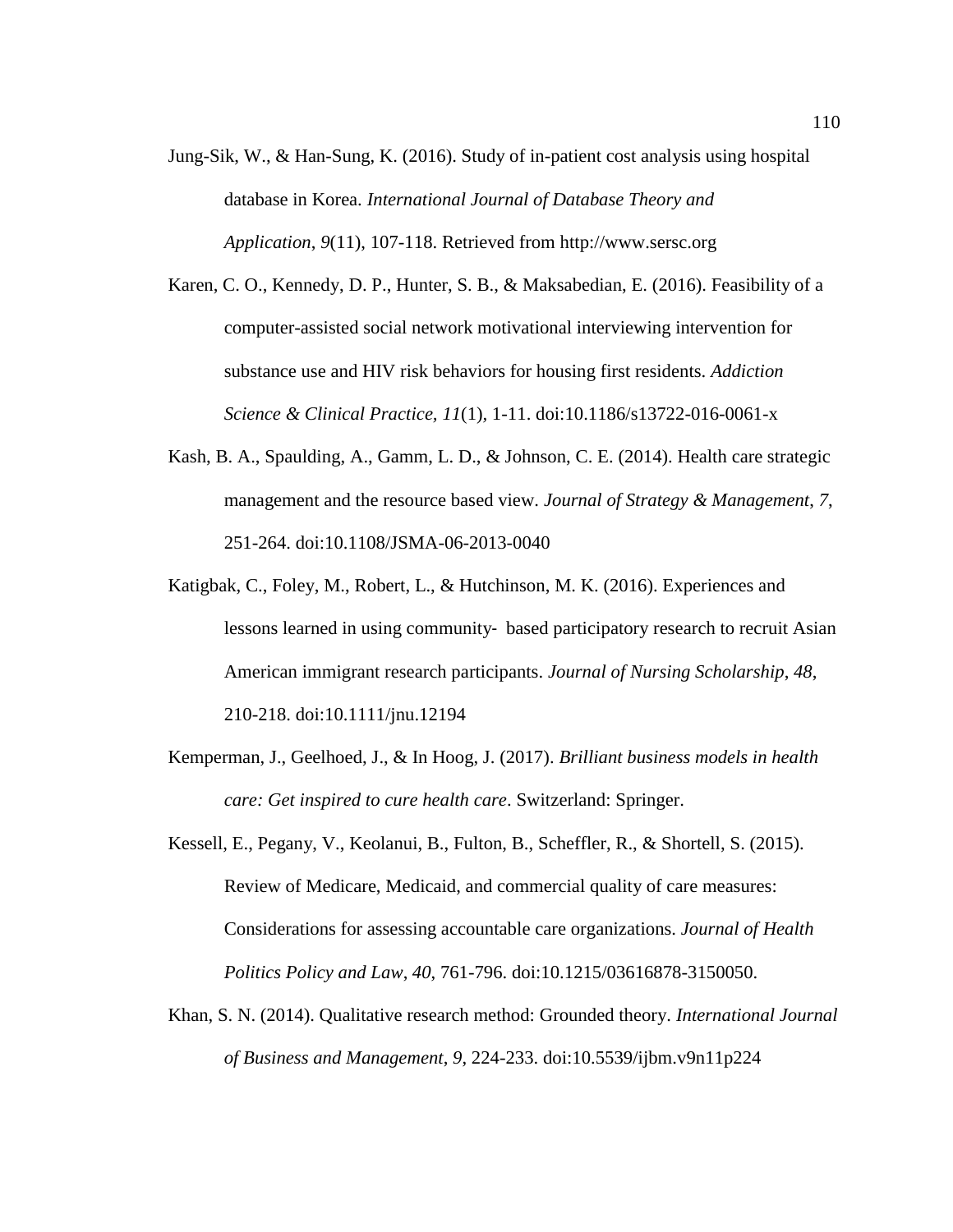- Krzakiewicz, K., & Cyfert, S. (2017). Dynamic capabilities in strategic choice processes within organizations. *Management, 21*(1), 7-19. doi:10.1515/manment-2015-0077
- Kuramoto, R. (2014). Specialties: Missing in our health care reform strategies? *Journal of Health care Management*, *59*(2), 89-94. Retrieved from [https://www.](https://www/)ache.org
- Lai, C. J., & Gelb, B. D. (2015). Key account teams: Success factors for implementing strategy. *Journal of Business Strategy*, *36*, 48-55. doi:10.1108/JBS-07-2014-0079
- Lail, P. J., Laird, S. S., McCall, K., Naretto, J., & York, A. (2016). Facility closure: How to get in, get out, and get what is important. *Perspectives in Health Information Management*, *13*(1). 1-11. Retrieved from http://perspectives.ahima.org/
- Landers, S., Madian, E., Leff, B., Rosati, R. J., McCann, B. A., Hornbake, R., & Breese, E. (2016). The future of home health care: A strategic framework for optimizing value. *Home Health Care Management & Practice*, *28*, 262-278. doi:10.1177/1084822316666368.
- Langellier, B. A., de Zapien, J. G., Rosales, C., Ingram, M., & Carvajal, S. C. (2014). State medicaid expansion, community interventions, and health care disparities in a United States–Mexico border community. *American Journal of Public Health*, *104*, 94-100. doi:10.2105/AJPH.2014.302013
- Larkin, D. J., Swanson, R. C., Fuller, S., & Cortese, D. A. (2016). The Affordable Care Act: A case study for understanding and applying complexity concepts to health care reform. *Journal of Evaluation in Clinical Practice*, *22*, 133-140. doi:10.1111/jep.12271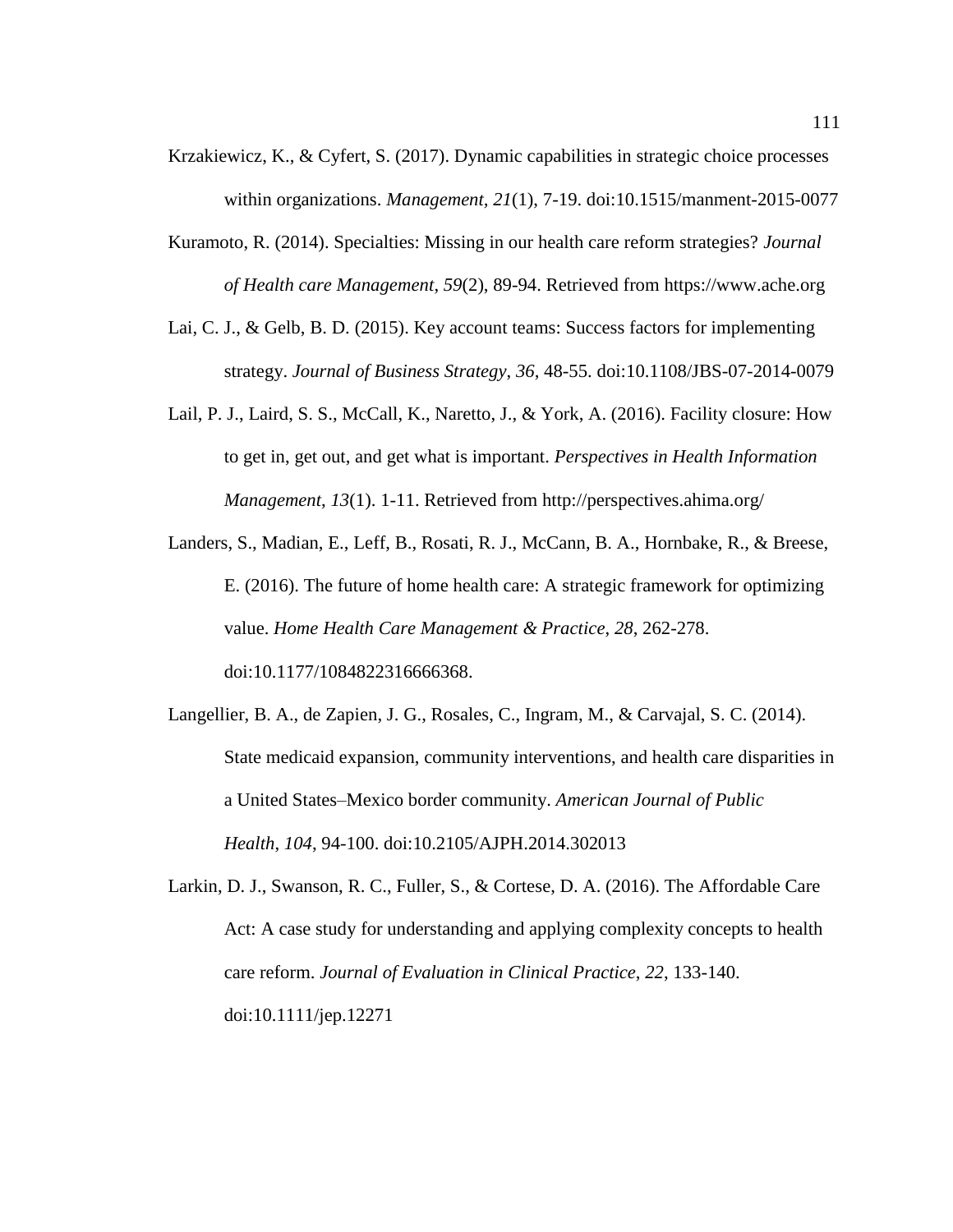- Lee, J. (2017). A review of competitive repertoire-action-based competitive advantage. *International Journal of Business and Management*, *12*, 120-129. doi:10.5539/ijbm.v12n11p120
- Lee, N. S. (2015). Framing choice: The origins and impact of consumer rhetoric in US health care debates. *Social Science & Medicine*, *138*, 136-143. doi:10.1016/j.socscimed.2015.06.007
- Leemon, J. (2014). Medicaid under the affordable care act: Fixing the gaps before the revolution. *Public Contract Law Journal*, *43*(2), 333-351. Retrieved from [http://pclj.](http://pclj/)org
- LeFevre, A. E., Shillcutt, S. D., Broomhead, S., Labrique, A. B., & Jones, T. (2017). Defining a staged-based process for economic and financial evaluations of mHealth programs. *Cost Effectiveness and Resource Allocation*, *15*(1), 1-16. doi:10.1186/s12962-017-0067-6
- Leung, L. (2015). Validity, reliability, and generalizability in qualitative research. *Journal of Family Medicine & Primary Care*, *4*, 324-327. doi:10.4103 /2249- 4863.161306
- Lidén, E., & Yaghmaiy, K. S. (2017). The meaning of encounters with health professionals in primary health care as reported by patients with medically unexplained symptoms. *Nordic Journal of Nursing Research, 37*, 70-77. doi:10.1177/2057158516671449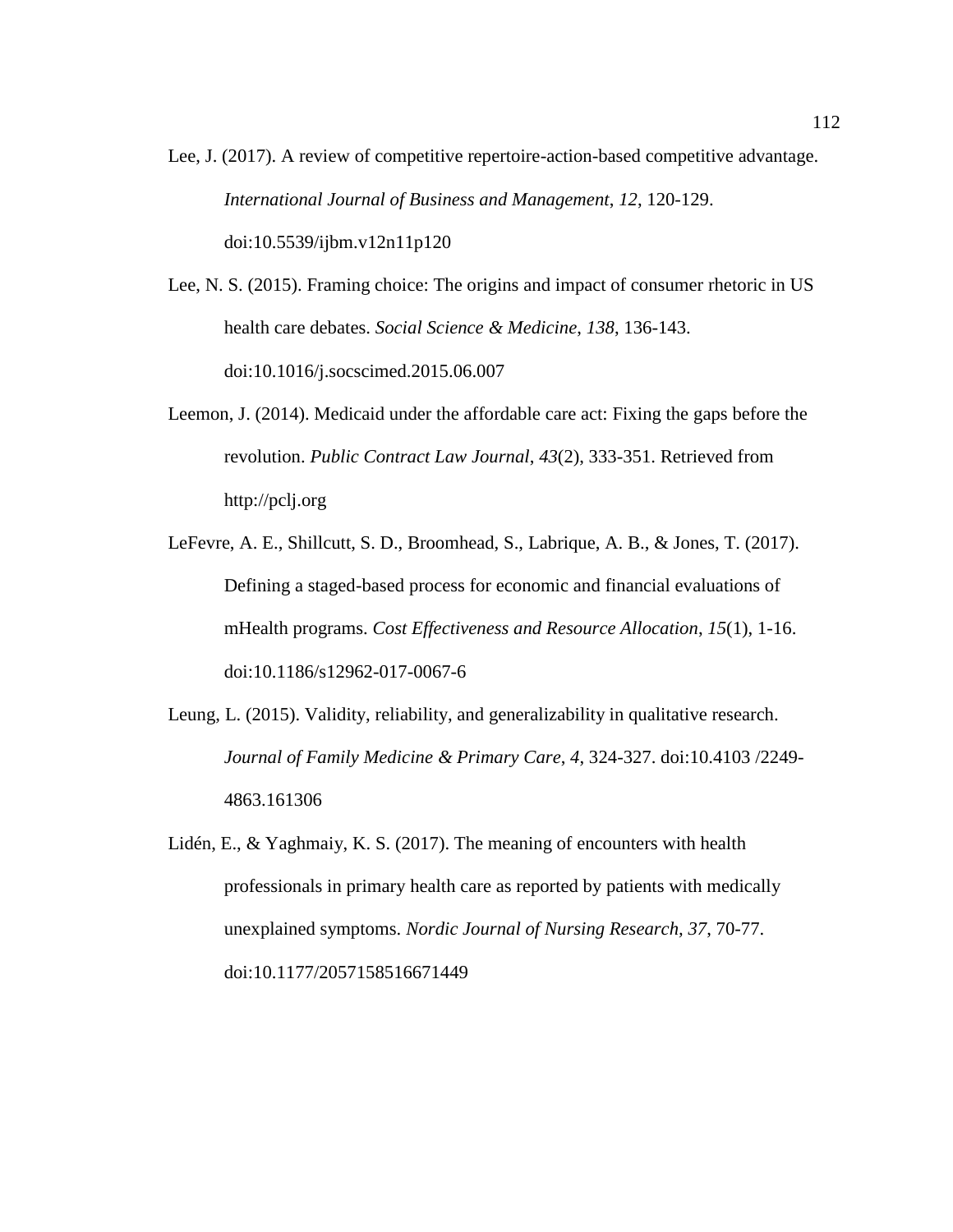- Li, L., Jiang, F., Pei, Y., & Jiang, N. (2017). Entrepreneurial orientation and strategic alliance success: The contingency role of relational factors. *Journal of Business Research*, *72*, 46-56. doi:10.1016/j.jbusres.2016.11.011
- Lillis, B., Szwejczewski, M., & Goffin, K. (2015). The development of innovation capability in services: Research propositions and management implications. *Operations Management Research, 8*, 48-68. doi:10.1007/s12063-015-0099-z
- Lin, C. S., Chang, R. Y., & Dang, V. T. (2015). An integrated model to explain how corporate social responsibility affects corporate financial performance. *Sustainability*, *7*, 8292-8311. doi[:10.3390/su7078292.](http://dx.doi.org/10.3390/su7078292)
- Lin, C., Han, C., & Pan, I. (2015). A qualitative approach of psychosocial adaptation process in patients undergoing long-term hemodialysis. *Asian Nursing Research, 9*(1), 35-41. doi:10.1016/j.anr.2014.10.007
- Liu, Y., Zhu, Q., & Seuring, S. (2017). Linking capabilities to green operations strategies: The moderating role of corporate environmental proactivity. *International Journal of Production Economics*, *187*, 182-195. [doi:10.1016/j.ijpe.2017.03.007](https://doi.org/10.1016/j.ijpe.2017.03.007)
- Loy, A, Shkedy C. I., Powell A. C., Happe, L. E., Royalty, J. A., & Miao, M. T. (2016). Do case rates affect physicians' clinical practice in radiation oncology? An observational study*. Public Library of Science ONE, 11*(2), 1-9. doi:10.1371/journal.pone.0149449
- Lubberink, R., Blok, V., van Ophem, J., & Omta, O. (2017). Lessons for responsible innovation in the business context: A systematic literature review of responsible,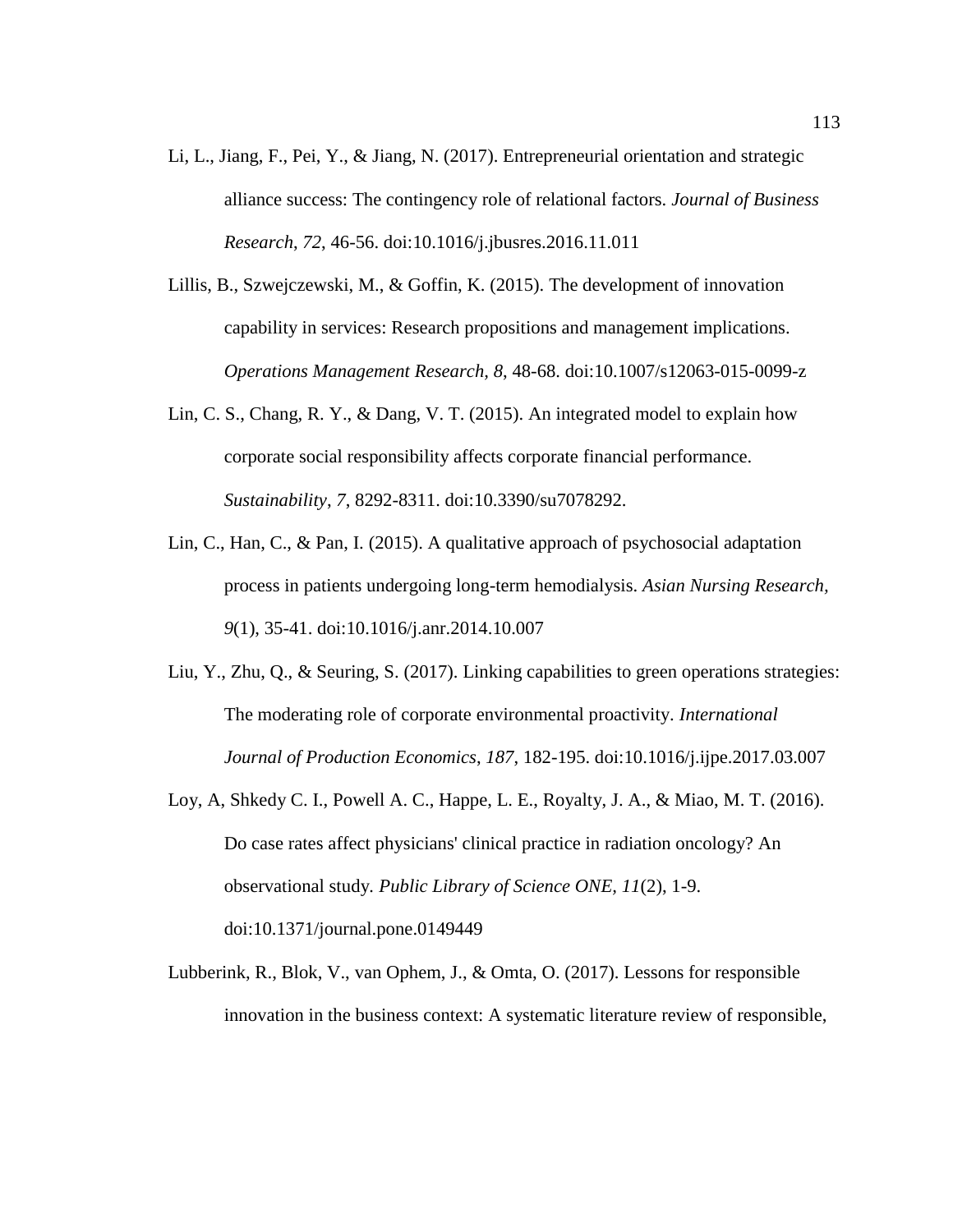social and sustainable innovation practices. *Sustainability*, *9*(5), 1-31. doi:10.3390/su9050721

- Mabotuwana, T., Hall, C. S., Thomas, S., & Wald, C. (2017). A model to determine payments associated with radiology procedures. *International Journal of Medical Informatics*, *108*, 71-77. [doi:10.1016/j.ijmedinf.2017.09.012](https://doi.org/10.1016/j.ijmedinf.2017.09.012)
- Makola, S. (2015). The effectiveness of a meaning-centered intervention in protecting the well-being HIV/AIDS health educators. *Systemic Practice and Action Research, 28*(1), 37-49. doi:10.1007/s11213-014-9321-4
- Manchikanti, L., Helm, I. S., Benyamin, R. M., & Hirsch, J. A. (2017). Evolution of US health care reform. *Pain Physician*, *20*(3), 107-110. Retrieved from [http://www.](http://www/)painphysicianjournal.com/
- Manning, J., & Kunkel, A. (2015). Qualitative approaches to dyadic data analyses in family communication research: An invited essay. *Journal of Family Communication*, *15*, 185-192. doi:10.1080/15267431.2015.1043434
- Marshall, C., & Rossman, G. B. (2016). *Designing qualitative research* (6th ed.). Thousand Oaks, CA: Sage.
- Marshall, A., Nazroo, J., Feeney, K., Lee, J., Vanhoutte, B., & Pendleton, N. (2016). Comparison of hypertension health care outcomes among older people in the USA and England. *Journal of Epidemiology and Community Health*, *70*, 264-270. doi:10.1136/jech-2014-205336
- Mason, D. J. (2017). Professionalism in health care organizations. *Journal of the American Medical Association*, *317*, 1203-1204. doi:10.1001/jama.2017.1753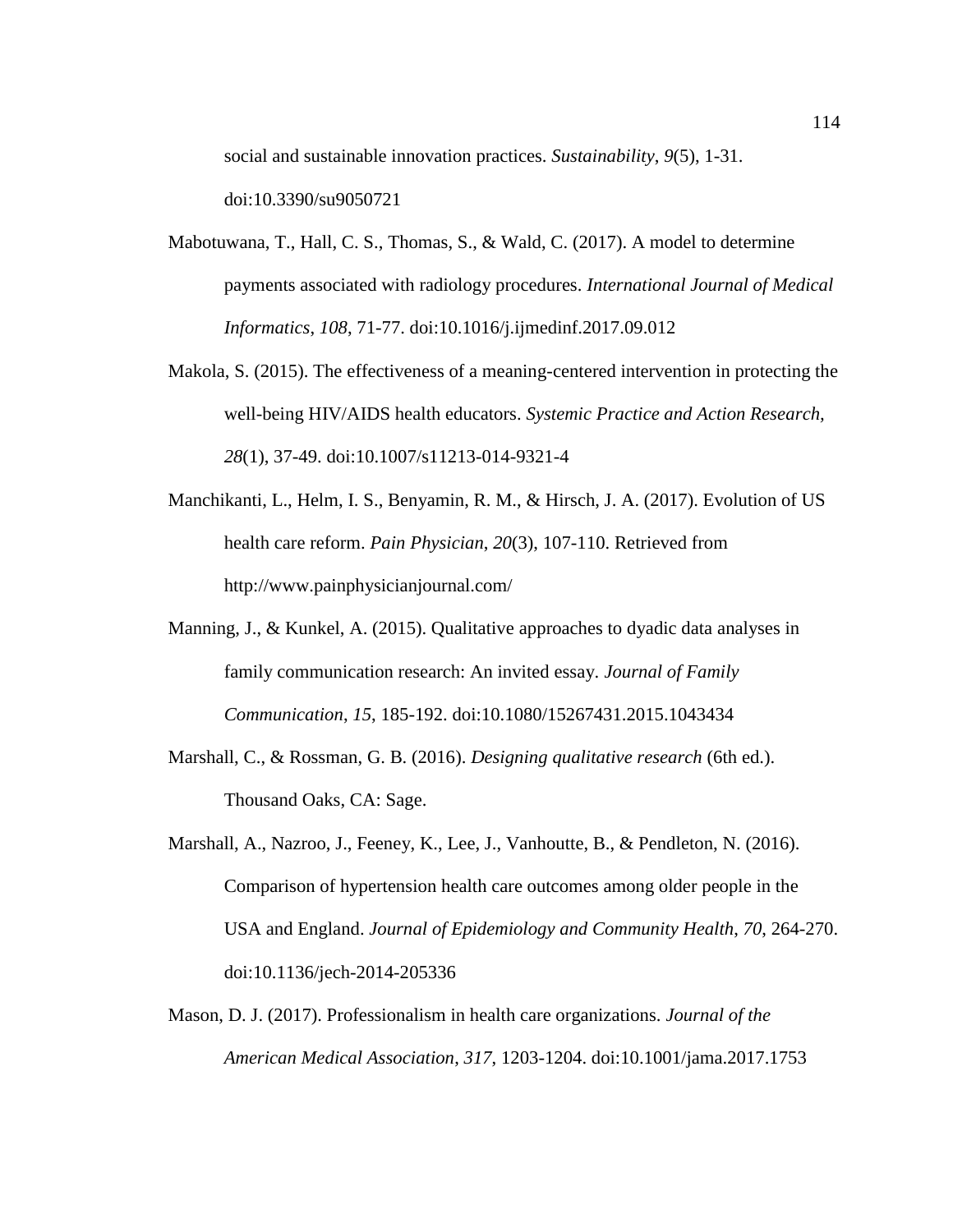Matthews, R. L., & Marzec, P. E. (2017). Continuous, quality and process improvement: Disintegrating and reintegrating operational improvement? *Total Quality Management & Business Excellence*, *28*, 296-317. doi:10.1080/14783363.2015.1081812

Maurer, M., Mangrum, R., Carman, K. L., Ginsburg, M., Gold, M. R., Sofaer, S., & Siegel, J. (2017). Setting boundaries: Public views on limiting patient and physician autonomy in health care decisions. *Journal of Health Politics, 42*, 579- 605. doi:10.1215/03616878-3856079

- Maurer, K. A., & Ryan, A. M. (2016). No hospital left behind? Education policy lessons for value‐ based payment in health care. *Journal of Hospital Medicine*, *11*, 62-64. doi:10.1002/jhm.2483
- Mayhew, D. R. (2015). Congress as a handler of challenges: The historical record. *Studies in American Political Development, 29*, 185-212. doi:10.1017/S0898588 X15000061
- McCalman, J., Heyeres, M., Campbell, S., Bainbridge, R., Chamberlain, C., Strobel, N., & Ruben, A. (2017). Family-centered interventions by primary health care services for indigenous early childhood wellbeing in Australia, Canada, New Zealand and the United States: A systematic scoping review. *BMC Pregnancy and Childbirth, 17*(1), 1-21. doi:10.1186/s12884-017-1247-2
- McGhie-Anderson, R. (2017). Advanced nursing education: Critical factors that influence diploma and associate degree nurses to advance. *Nursing Education Perspectives, 38*(6), 1-6. doi:10.1097/01.NEP.000000000000022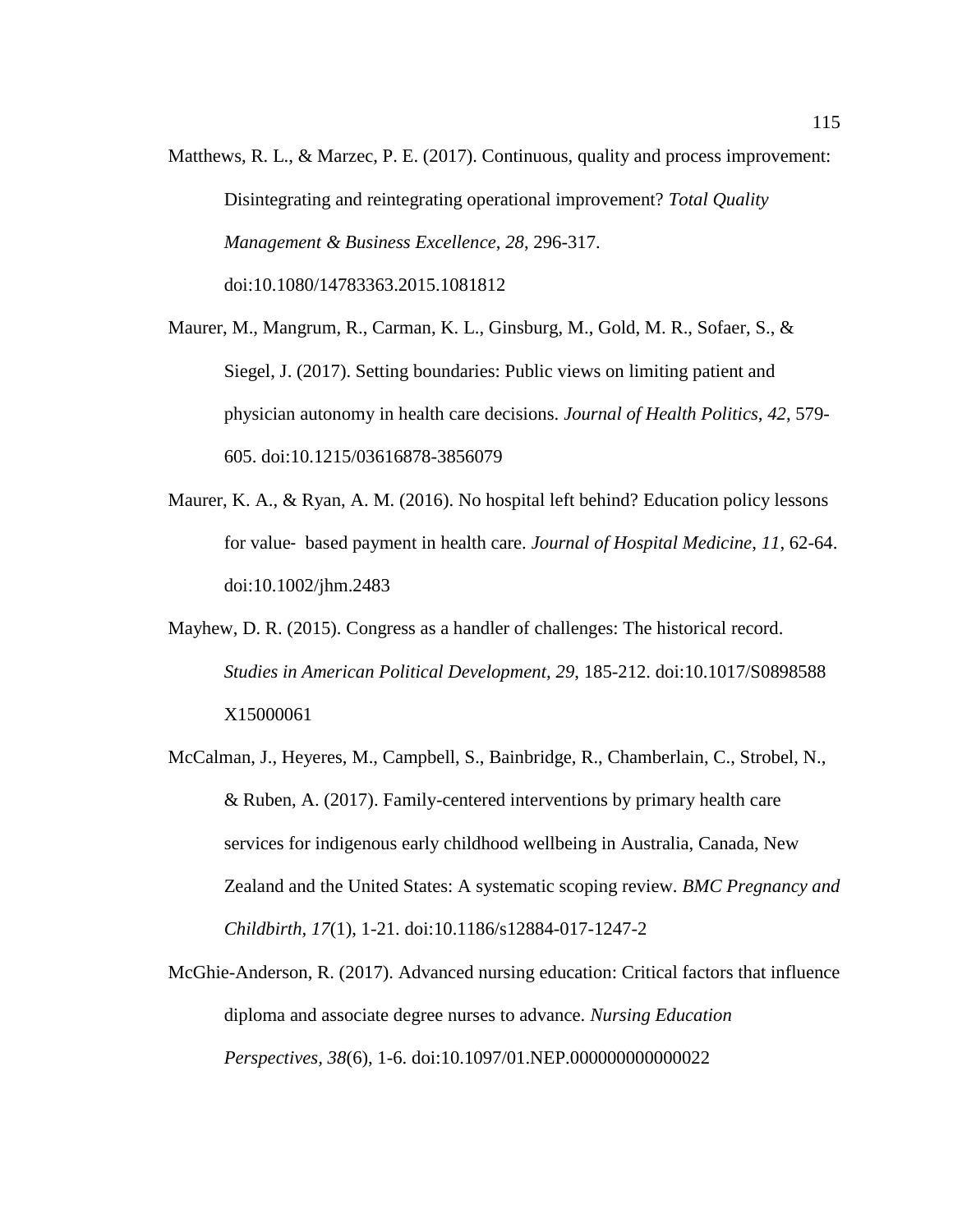- McInnes, S., Peters, K., Bonney, A., & Halcomb, E. (2017). An exemplar of naturalistic inquiry in general practice research. *Nurse Researcher 24*(3), 1-10. doi:10.7748/nr.2017 .e1509
- McNaughton, R. J., Adams, J., & Shucksmith, J. (2016). Acceptability of financial incentives or quasi-mandatory schemes to increase uptake of immunizations in preschool children in the United Kingdom: Qualitative study with parents and service delivery staff. *Vaccine, 34*, 2259-2266. doi:10.1016/j.vaccine.2016.03.009
- McNulty, Y. (2015). Till stress do us part: The causes and consequences of expatriate divorce. *Journal of Global Mobility, 3*, 106-136. doi:10.1108/JGM-06-2014-0023
- Mertens, D. M., Bazeley, P., Bowleg, L., Fielding, N., Maxwell, J., Molina-Azorin, J. F., & Niglas, K. (2016). Expanding thinking through a kaleidoscopic look into the future: Implications of the mixed methods international research association's task force report on the future of mixed methods. *Journal of Mixed Methods Research*, *10*, 221-227. doi:10.1177/1558689816649719
- Mindel, V., & Mathiassen, L. (2015). Contextualist inquiry into IT-enabled hospital revenue cycle management: Bridging research and practice. *Journal of the Association for Information Systems, 16*(12), 1016-1057. Retrieved from https://aisel.aisnet.org
- Mkanta, W. N., Katta, M., Basireddy, K., English, G., & de Grubb, M. M. (2016). Theoretical and methodological issues in research related to value-based approaches in health care. *Journal of Health care Management*, *61*(6), 402-418. Retrieved from<http://journals.lww.com/jhmonline>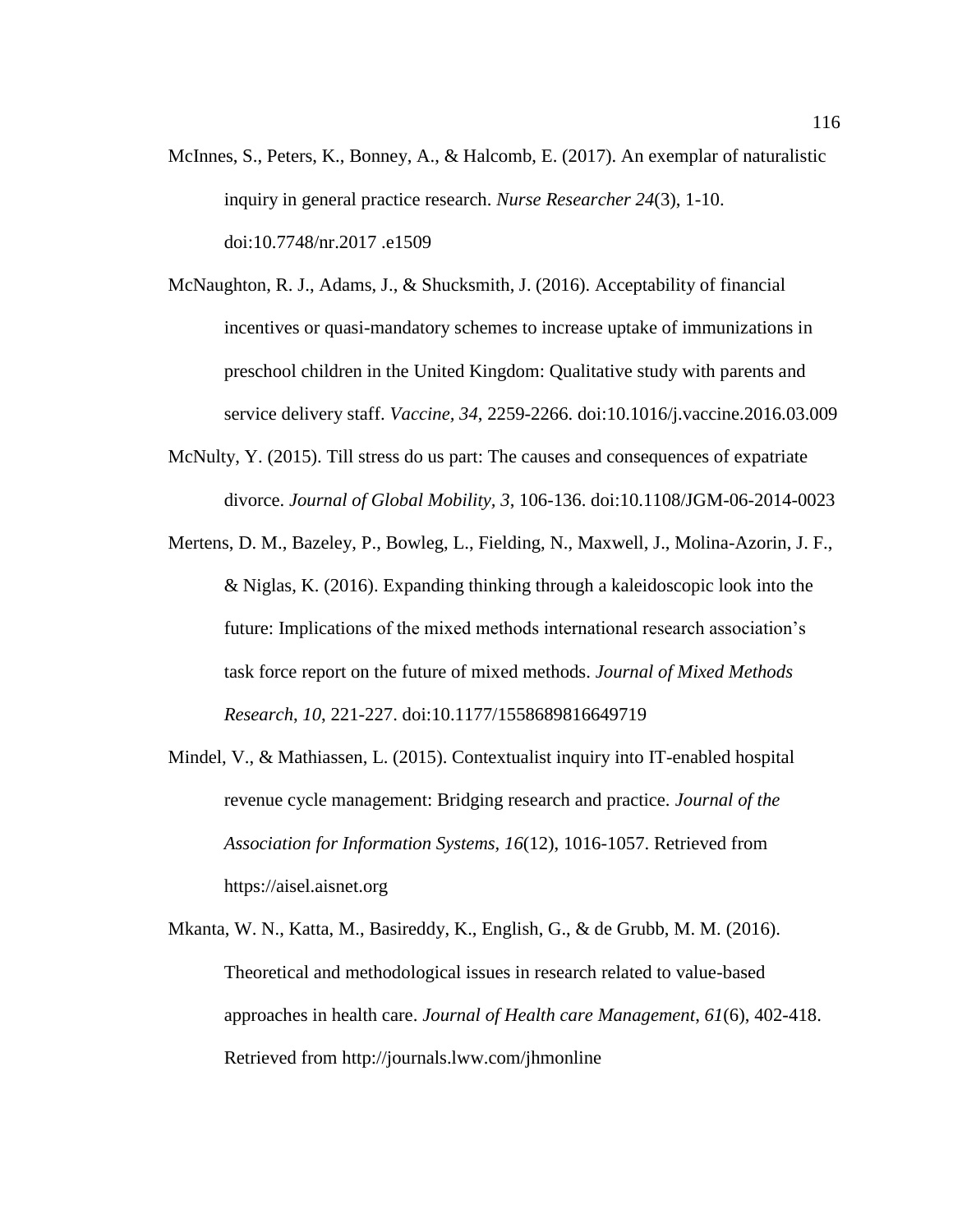- Mlinar, S., Petek, D., Cotic, Z., Metka, M. C., & Zaletel, M. (2016). Persons with epilepsy: Between social inclusion and marginalisation. *Behavioural Neurology 2016,* 1-10. doi:10.1155/2016/2018509
- Moraros, J., Lemstra, M., & Nwankwo, C. (2016). Lean interventions in health care: Do they actually work? A systematic literature review. *International Journal for Quality in Health Care*, *28*, 150-165. doi:10.1093/intqhc/mzv123
- Mosadeghrad, A. M. (2015). Developing and validating a total quality management model for health care organizations. *Total Quality Management Journal*, 27, 544-564. doi:10.1108/TQM-04-2013-0051
- Morgado, F. F., Meireles, J. F., Neves, C. M., Amaral, A. C., & Ferreira, M. E. (2017). Scale development: Ten main limitations and recommendations to improve future research practices. *Psicologia: Reflexão e Crítica*, *30*(1), 1-20. doi:10.1186/s41155-016-0057-1
- Mountford, N., & Kessie, T. (2017). Towards a more holistic understanding of whole organizational networks: Anthropological approaches in evolving markets. *Electronic Journal of Business Research Methods, 15*(2), 74-84. Retrieved from http://www.ejbrm.com

Moustakas, C. (1994). *Phenomenological research methods*. Thousand Oaks, CA: Sage.

Munn, Z., Porritt, K., Lockwood, C., Aromataris, E., & Pearson, A. (2014). Establishing confidence in the output of qualitative research synthesis: The ConQual approach. *BMC Medical Research Methodology*, *14*, 108-114. doi:10.1186/1471- 2288-14-108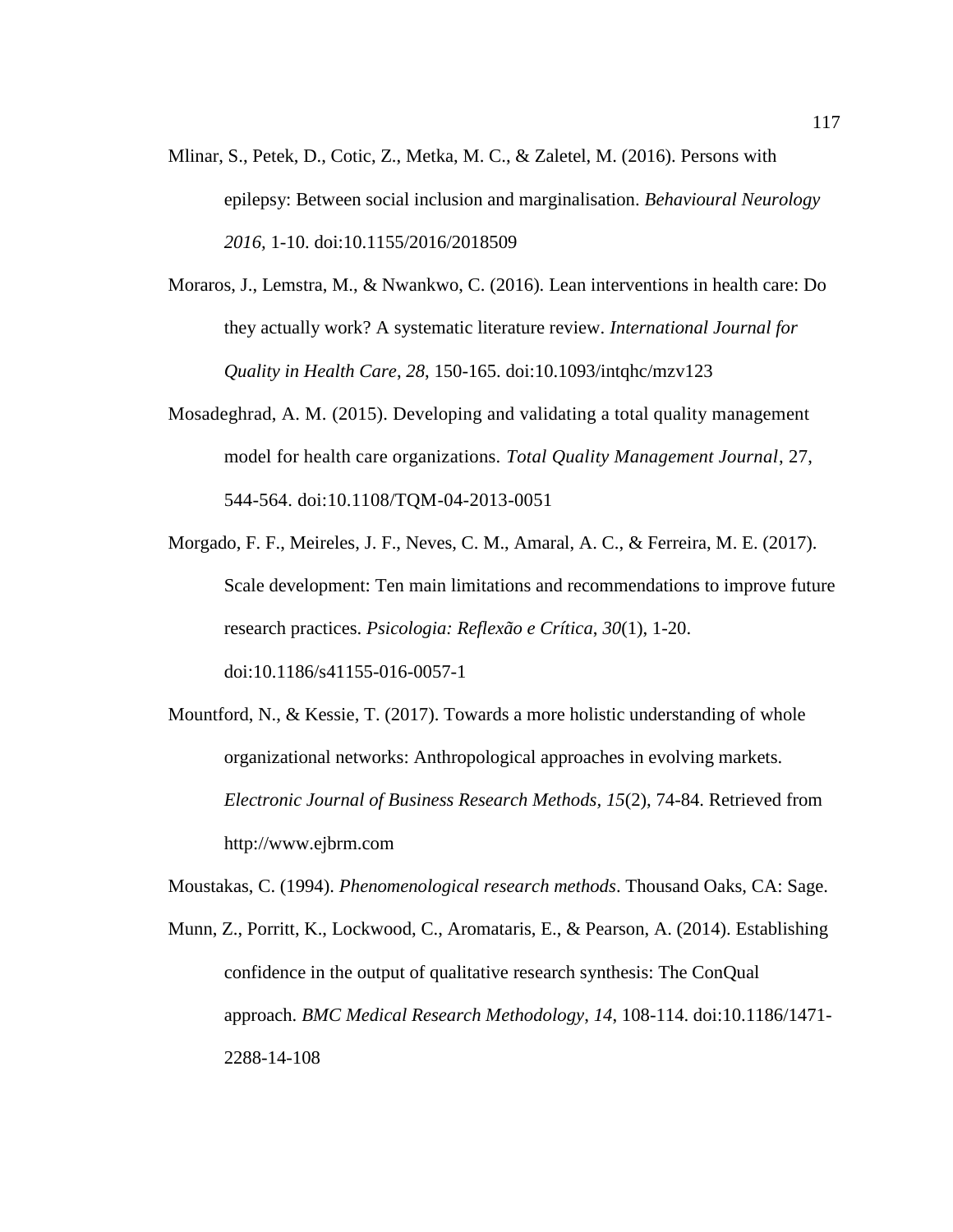Murphy, J., Ko, M., Kizer, K., & Bindman, A. (2015). Safety net integration: A shared strategy for becoming providers of choice. *Journal of Health Politics Policy and Law*, *40*, 403-419. doi:10.1215/03616878-2882267

Mweru, M. C., & dan Muya, M. T. (2015). Features of resource based view theory: An effective strategy in outsourcing. *International Journal of Management and Commerce Innovation, 3*(2), 215-218.Retrieved from http://www.researchpublish.com/journalss/IJMCI

- Nardin, R., Zallman, L., Sayah, A., & McCormick, D. (2016). Experiences applying for and understanding health insurance under Massachusetts health care reform. *International Journal for Equity in Health*, *15*(1)*,* 1-8. doi:10.1186/s12939-016- 0397-6
- Neghina, C., Bloemer, J., van Birgelen, M., & Caniëls, M. J. (2017). Consumer motives and willingness to co-create in professional and generic services. *Journal of Service Management*, *28*, 157-181. doi:10.1108/JOSM-12-2015-0404
- Nguyen, K. H., & Sommers, B. D. (2016). Access and quality of care by insurance type for low-income adults before the affordable care act. *American Journal of Public Health*, *106*, 1409-1415. doi:10.2105/AJPH.2016.303156
- Nielsen, S., & Nielsen, E. H. (2015). The balanced scorecard and the strategic learning process: A system dynamics modeling approach. *Advances in Decision Sciences 2015,* 1-20. doi:10.1155/2015/213758
- Nilsson, U., Jaensson, M., Dahlberg, K., Odencrants, S., Grönlund, Å., Hagberg, L., & Eriksson, M. (2016). RAPP, A systematic e-assessment of postoperative recovery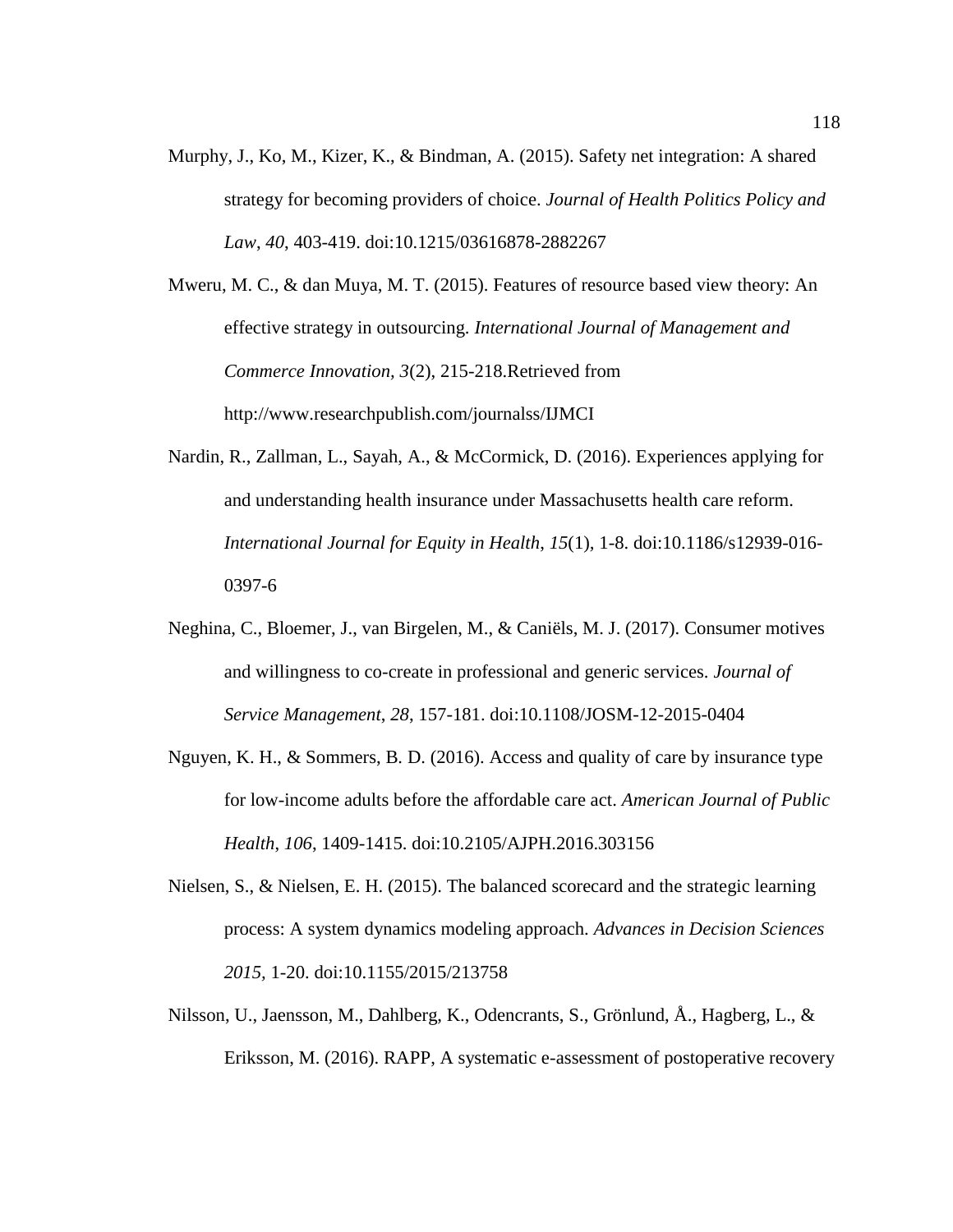in patients undergoing day surgery: Study protocol for a mixed-methods study design including a multicentre, two-group, parallel, single-blind randomized controlled trial and qualitative interview studies. *British Medical Journal Open, 6*(1)*,* 1-7. doi:10.1136/bmjopen-2015-009901

- Nocon, R. S., Lee, S. M., Sharma, R., Ngo-Metzger, Q., Mukamel, D. B., Gao, Y., & Huang, E. S. (2016). Health care use and spending for Medicaid enrollees in federally qualified health centers versus other primary care settings. *American Journal of Public Health*, *106*, 1981-1989. doi:10.2105/AJPH.2016.303341
- Noether, M., & May, S. (2017). Hospital merger benefits: Views from hospital leaders and econometric analysis. *2017*, 1-24. Retrieved from http://www.crai.com
- Noh, S. (2016). Federal strategies to induce resistant states to participate in the ACA health exchanges. *State and Local Government Review*, *48*, 227-235. doi:10.1177/0160323X16685371
- Oberlander, J. (2017). The end of obamacare. *New England Journal of Medicine*, *376*(1), 1-3. doi:10.1056/NEJMp1614438
- Ojeifo, O., & Berkowitz, S. A. (2015). Cardiology and accountable care. *Circulation: Cardiovascular Quality and Outcomes*, *8*, 213-217. doi:10.1161./114.001482
- Oleinik, A. (2015). On content analysis of images of mass protests: A case of data triangulation. *Quality and Quantity, 49*, 2203-2220. doi:10.1007/s11135-014- 0104-x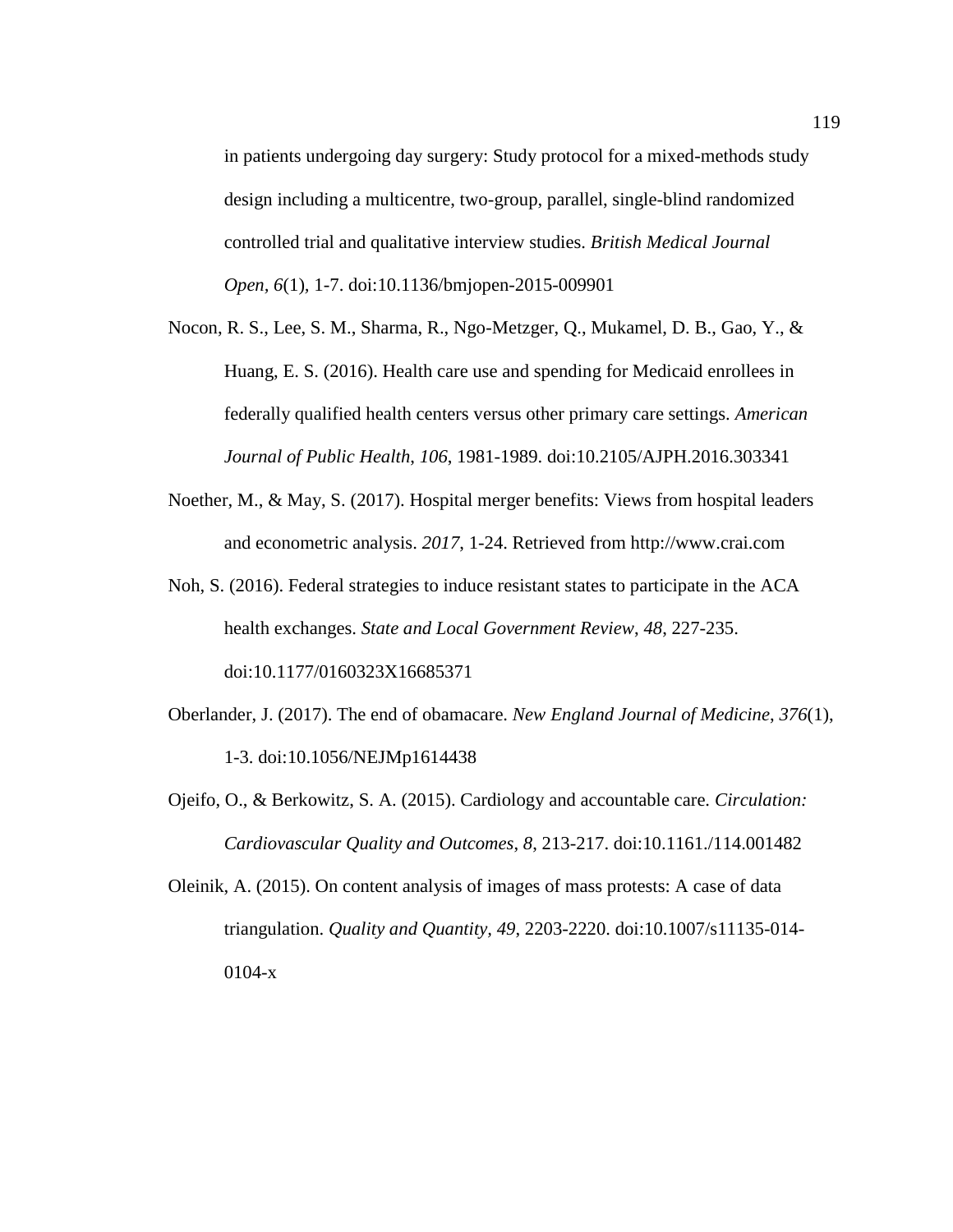- Ortiz, J., Meemon, N., Zhou, Y., & Wan, T. H. (2013). Trends in rural health clinics and needs during U.S. health care reform. *Primary Health Care Research & Development*, *14*, 360-366. doi:10.1017/S1463423612000503
- Ozuru, H. N., & Igwe, P. (2016). Service expertise and marketing success of government owned hospitals in Rivers state. *Journal of Marketing Development*, *1*, 66-84. Retrieved from https://jmdcopen.html
- Palinkas, L. A., Horwitz, S. M., Green, C. A., Wisdom, J. P., Duan, N., & Hoagwood, K. (2015). Purposeful sampling for qualitative data collection and analysis in mixed method implementation research. *Administration and Policy in Mental Health and Mental Health Services Research, 42*, 533-544. doi:10.1007/s10488-013-0528-y
- Panning, R. (2014). Current status of clinical laboratory reimbursement. *Clinical Laboratory Science: Journal of the American Society for Medical Technology*, *27*(2), 119-126. Retrieved from http://www.ascls.org/
- Patidar, N., Gupta, S., Azbik, G., & Weech-Maldonado, R. (2016). Succession planning and financial performance: Does competition matter? *Journal of Health care Management*, *61*(3), 215-227. Retrieved from<http://journals.lww.com/jhmonline/>
- Patterson, J. J., Smith, C., & Bellamy, J. (2015). Enabling and enacting 'practical action' in catchments: Responding to the 'wicked problem' of nonpoint source pollution in coastal subtropical Australia. *Environmental Management, 55*, 479-495. doi:10.100 7/s00267-014-0409-5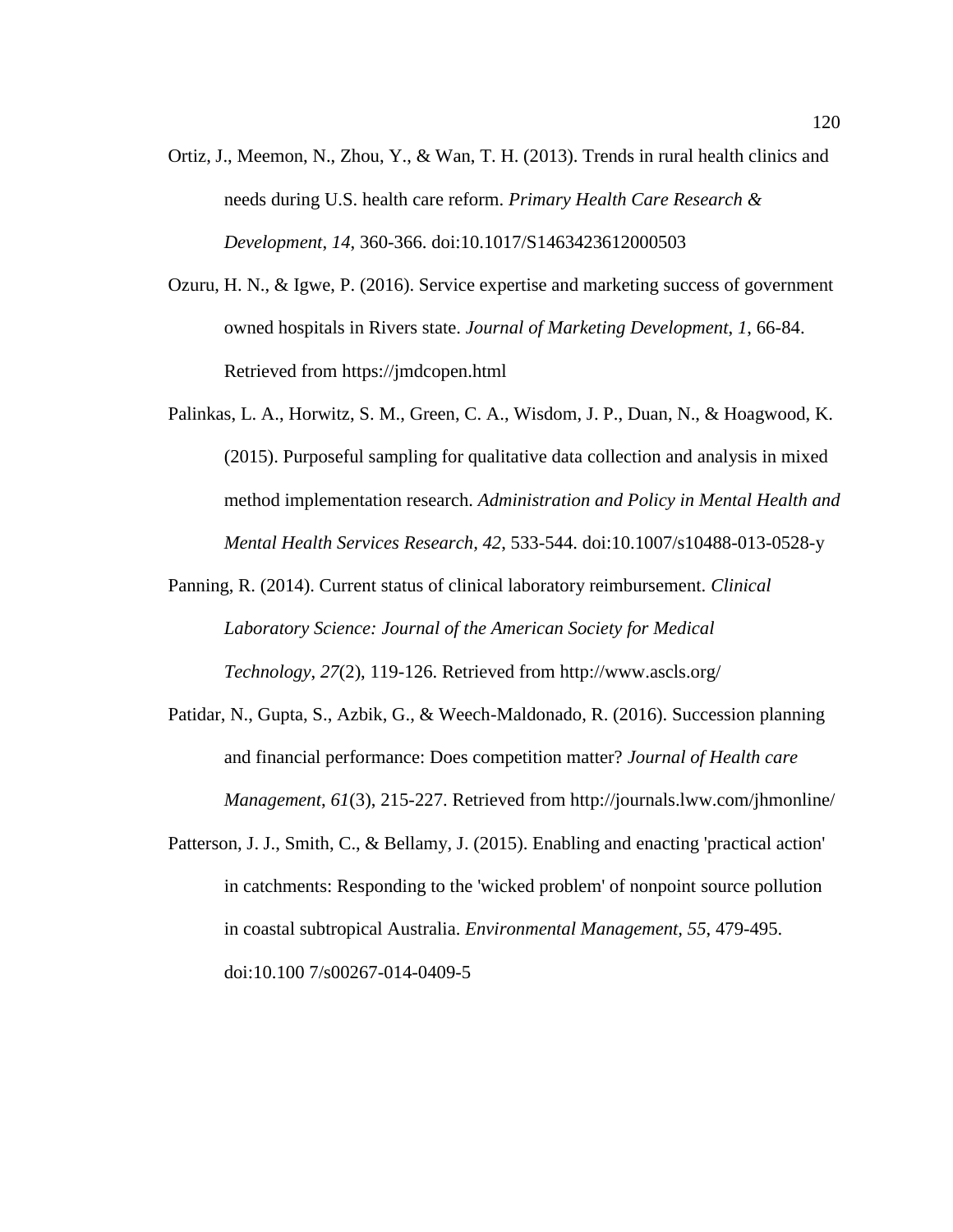- Peng, G. C. A., & Gala, C. (2014). Cloud ERP: A new dilemma to modern organizations? *The Journal of Computer Information Systems, 54*(4), 22-30. [doi:10.1080/08874417.2014.11645719](https://doi.org/10.1080/08874417.2014.11645719)
- Percy, W. H., Kostere, K., & Kostere, S. (2015). Generic qualitative research in psychology. *The Qualitative Report, 20*(2), 76-85. Retrieved from [http://nsuworks.nova.](http://nsuworks.nova/)edu/tqr/
- Peters, K., & Halcomb, E. (2015). Interviews in qualitative research. *Nurse Researcher 22*(4), 6-7. doi:10.7748/nr.22.4.6.s2
- Petrescu, M., & Lauer, B. (2017). Qualitative marketing research: The state of journal publications. *The Qualitative Report*, *22*(9), 1-42. Retrieved from http://nsuworks.nova.edu/tqr/
- Pineda, G., & Hermes, F. (2015). Incorporation of the health care system in the west. *Colombia Médica*, *46*(3), 144-149. Retrieved from [http://colombiamedica.](http://colombiamedica/)univalle.edu
- Pinto, J. (2017). A multifocal framework for developing intentionally sustainable organizations. *Current Opinion in Environmental Sustainability*, *28*, 17-23. doi:10.1016/j.cosust.2017.07.002
- Pittmam, P., Masselink, L., Bade, L., Frogner, B., & Ku, L. (2016). Factors determining medical staff configurations in community health centers: CEO perspectives. *Journal of Health care Management, 61*(5), 364-378. Retrieved from http://journals.lww.com/jhmonline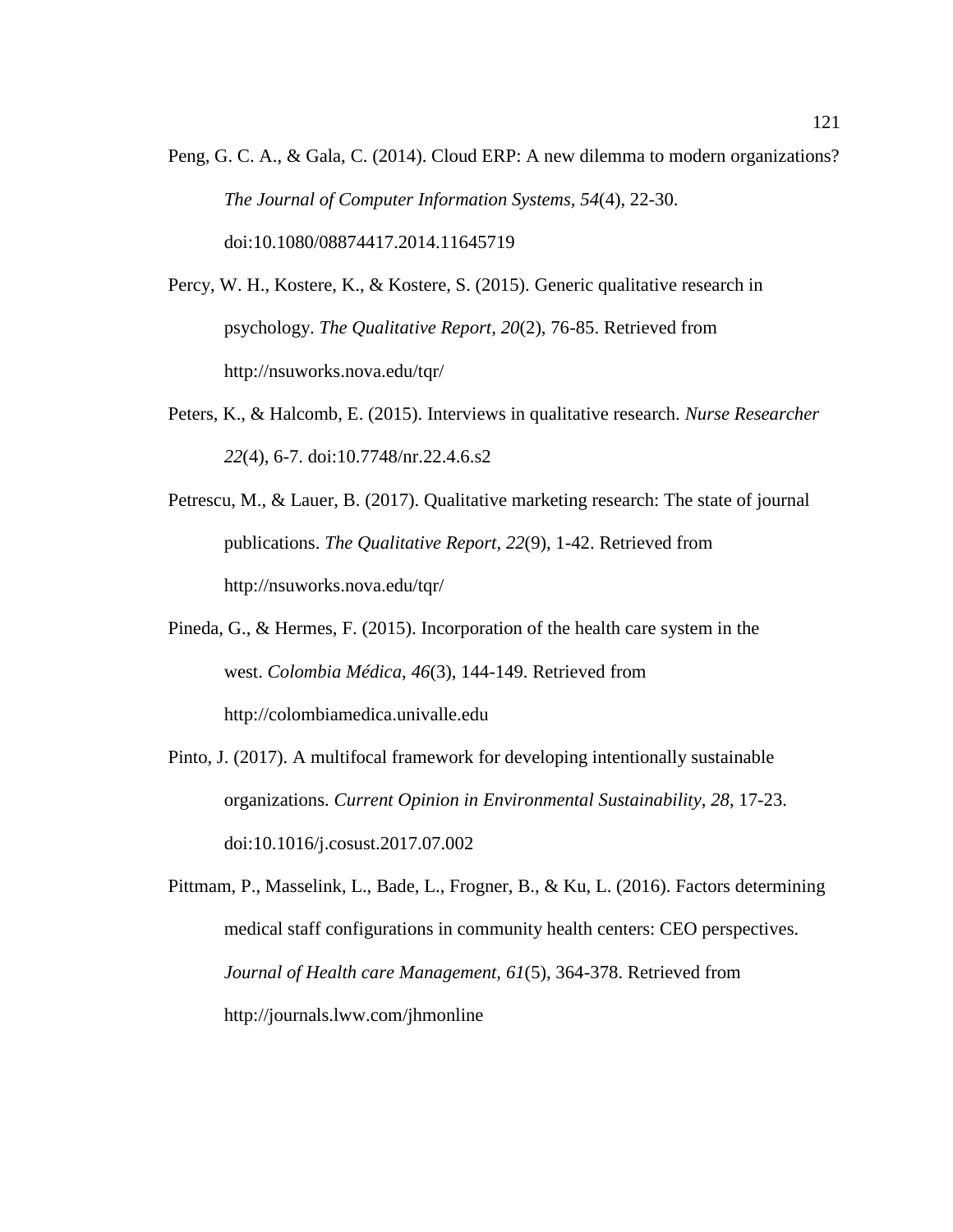- Polit, D. F., & Beck, C. T. (2010). Generalization in quantitative and qualitative research: Myths and strategies. *International Journal of Nursing Studies*, *47*, 1451-1458. doi:10.1016/j.ijnurstu.2010.06.004
- Pompeii, B. (2015). The use of public radio as a tool in qualitative geographic research. *GeoJournal, 80*, 791-802. doi:10.1007/s10708-015-9647-1
- Popli, M., Ladkani, R. M., & Gaur, A. S. (2017). Business group affiliation and postacquisition performance: An extended resource-based view. *Journal of Business Research*, *81*, 21-30. doi:10.1016/j.jbusres.2017.08.003
- Pourghane, P., Ahmadi, F., & Salimi, S. (2017). An exploration in women's perception of the use of over-the-counter drugs: A content analysis. *Iranian Red Crescent Medical Journal*, *19*(1)*,* 1-10. doi:10.5812/ircmj.43364
- Power, M. K., & Gendron, Y. (2015). Qualitative research in auditing: A methodological roadmap. *Auditing: A Journal of Practice & Theory*, *34*, 147-165. doi:10.2308/ajpt-10423
- Pradabwong, J., Braziotis, C., Pawar, K. S., & Tannock, J. (2015). Business process management and supply chain collaboration: A critical comparison. *Logistics Research*, *8*(1), 1-20. doi:10.1007/s12159-015-0123-6
- Pfeffer, J., & Salancik, G. R. (2003). *The external control of organizations: A resource dependence perspective*. Stanford, CA: Stanford University Press.
- Prowle, M., & Harradine, D. (2014). Austerity and financial governance: A UK case study of the National Health Service. *International Journal of Public Sector Management*, *27*, 212-224. doi:10.1108/IJPSM-02-2013-002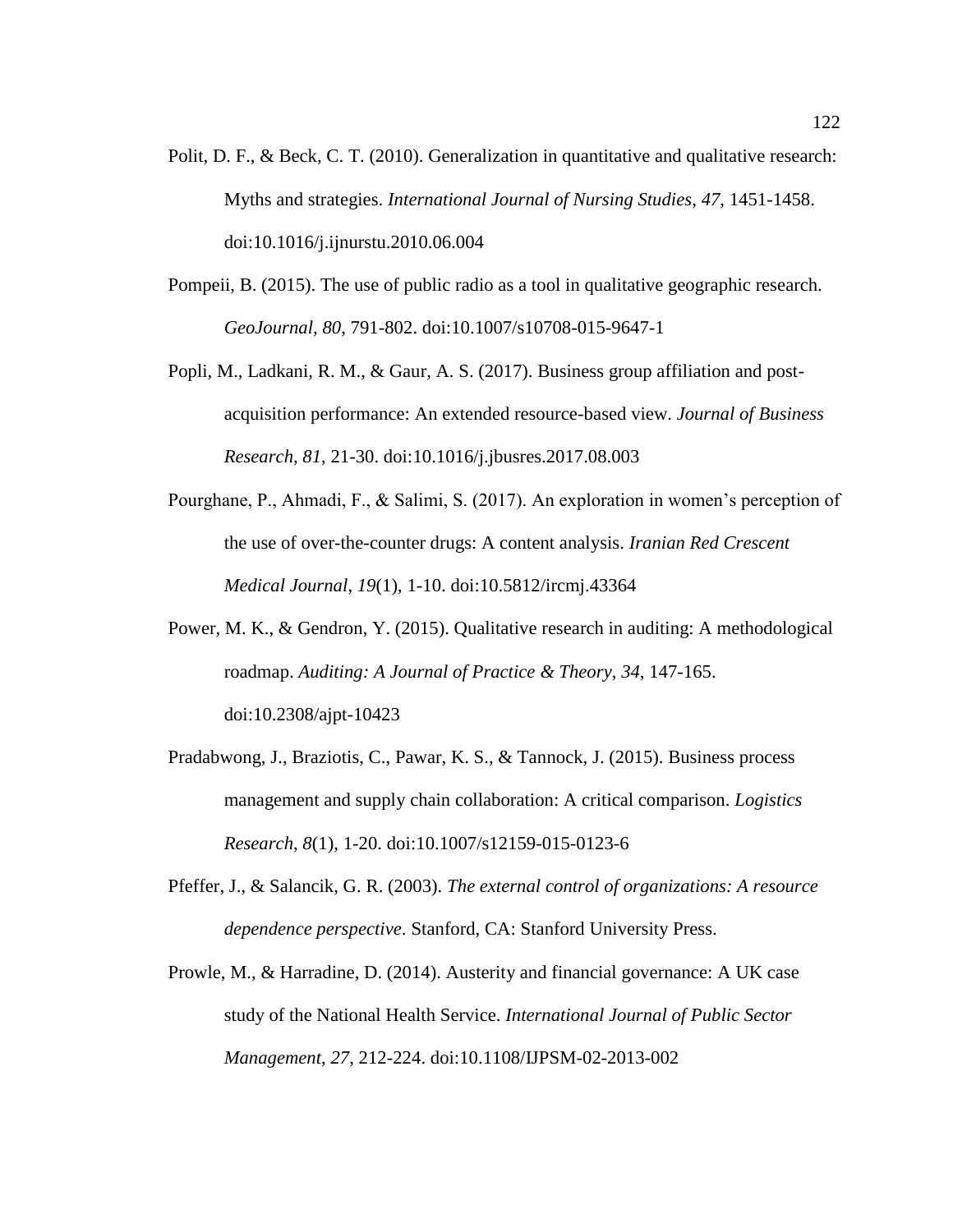- Råheim, M., Magnussen, L. H., Sekse, R. J. T., Lunde, Å., Jacobsen, T., & Blystad, A. (2016). Researcher–researched relationship in qualitative research: Shifts in positions and researcher vulnerability. *International Journal of Qualitative Studies on Health and Well-Being*, *11*(1), 1-12. [doi:10.3402/qhw.v11.30996](http://dx.doi.org/10.3402/qhw.v11.30996)
- Raman, R., & Pramod, D. (2017). A strategic approach using governance, risk and compliance model to deal with online counterfeit market. *Journal of Theoretical and Applied Electronic Commerce Research, 12*(3), 13-26. doi:10.4067/S0718- 18762017000300003
- Rapport, F., Clement, C., Doel, M. A., & Hutchings, H. A. (2015). Qualitative research and its methods in epilepsy: Contributing to an understanding of patients' lived experiences of the disease. *Epilepsy & Behavior*, *45*, 94-100. doi:10.1016/j.yebeh.2015.01.040
- Rattani, A., & Johns, A. (2017). Collaborative partnerships and gatekeepers in online research recruitment. *The American Journal of Bioethics*, *17*(3), 27-29. doi:10.108/15265161.2016.1274800
- Rebs, T., Brandenburg, M., Seuring, S., & Stohler, M. (2017). Stakeholder influences and risks in sustainable supply chain management: A comparison of qualitative and quantitative studies. *Business Research,* 1-41. doi:10.1007/s40685-017-0056-9
- Reddy, M. S., & Mythri, S. V. (2016). Health-care ethics and the free market value system. *Indian Journal of Psychological Medicine*, *38,* 371-375. doi:10.4103/0 253-7176.191387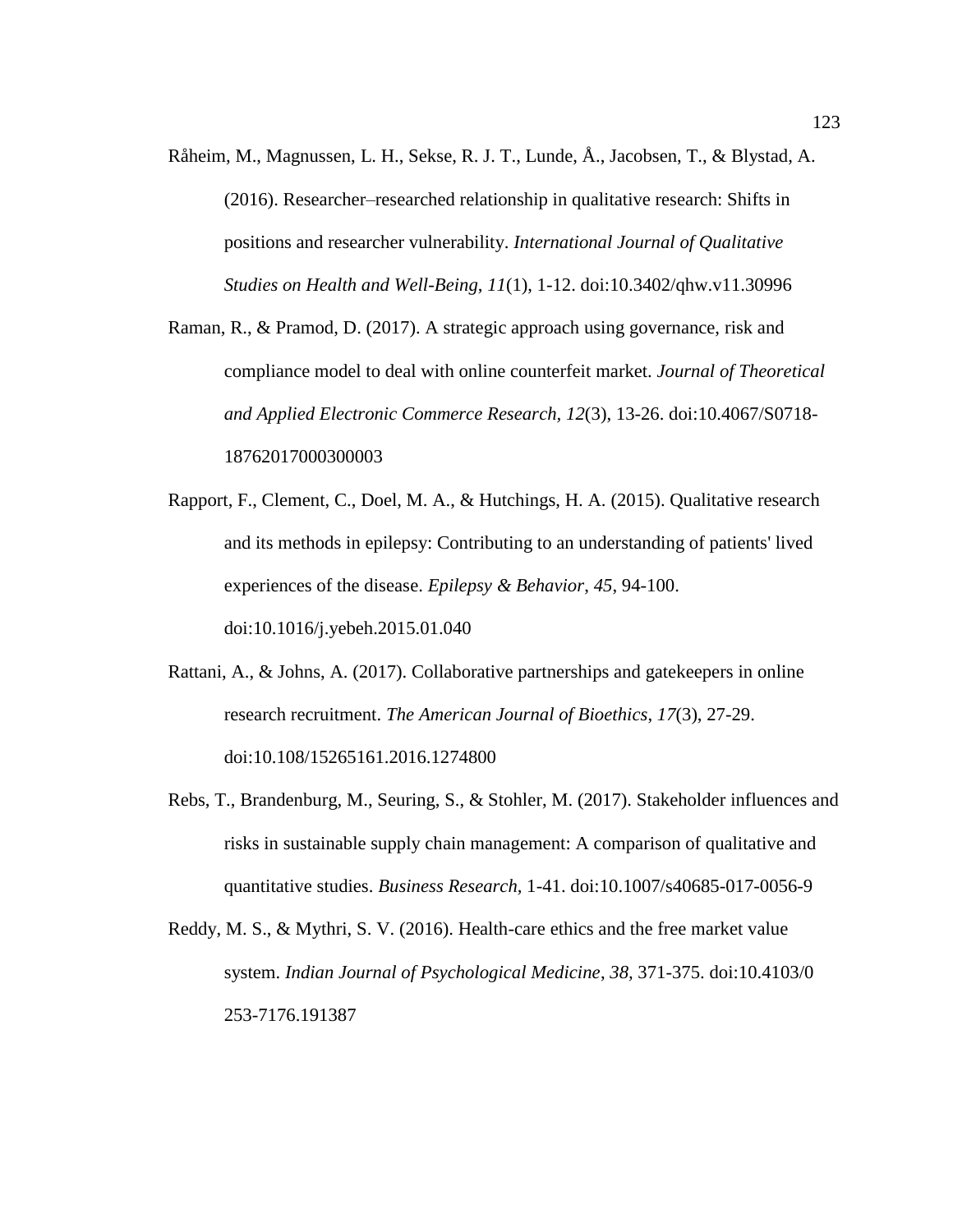- Rich, A., Viney, R., Needleman, S., Griffin, A., & Woolf, K. (2016). 'You can't be a person and a doctor': The work-life balance of doctors in training-a qualitative study. *British Medical Journal Open, 6*(12)*,* 1-9. doi:10.1136/bmjopen-2016- 013897
- Roberts, C. J. (2012). Dynamics of health care reform: Bitter pills old and new. *Vanderbilt Journal of Transnational Law*, *45*(5), 1341-1380. Retrieved from <https://www.vanderbilt.edu/jotl/>
- Rosado-Serrano, A., Dikova, D., & Paul, J. (2018). International franchising: A literature review and research agenda. *Journal of Business Research*, *85*, 238-257. doi:10.1016/j.jbusres.2017.12.04 9
- Rose, J., & Lennerholt, C. (2017). Low cost text mining as a strategy for qualitative researchers. *Electronic Journal of Business Research Methods, 15(1)*, 2-16. Retrieved from<http://www.ejbrm.com/>
- Rosenthal, M. (2016). Qualitative research methods: Why, when, and how to conduct interviews and focus groups in pharmacy research. *Currents in Pharmacy Teaching and Learning*, *8*, 509-516. doi:10.1016/j.cptl.2016.03.021
- Rosolio, C. E. (2016). Hospital contracts: Important issues for medical groups. *The Journal of Medical Practice Management: MPM, 31*(4), 219-222. Retrieved from https://greenbranch.com
- Rouleau, L., de Rond, M., & Musca, G. (2014). From the ethnographic turn to new forms of organizational ethnography. *Journal of Organizational Ethnography, 3*9(1), 2- 9. doi:10.1108/JOE-02-2014-0006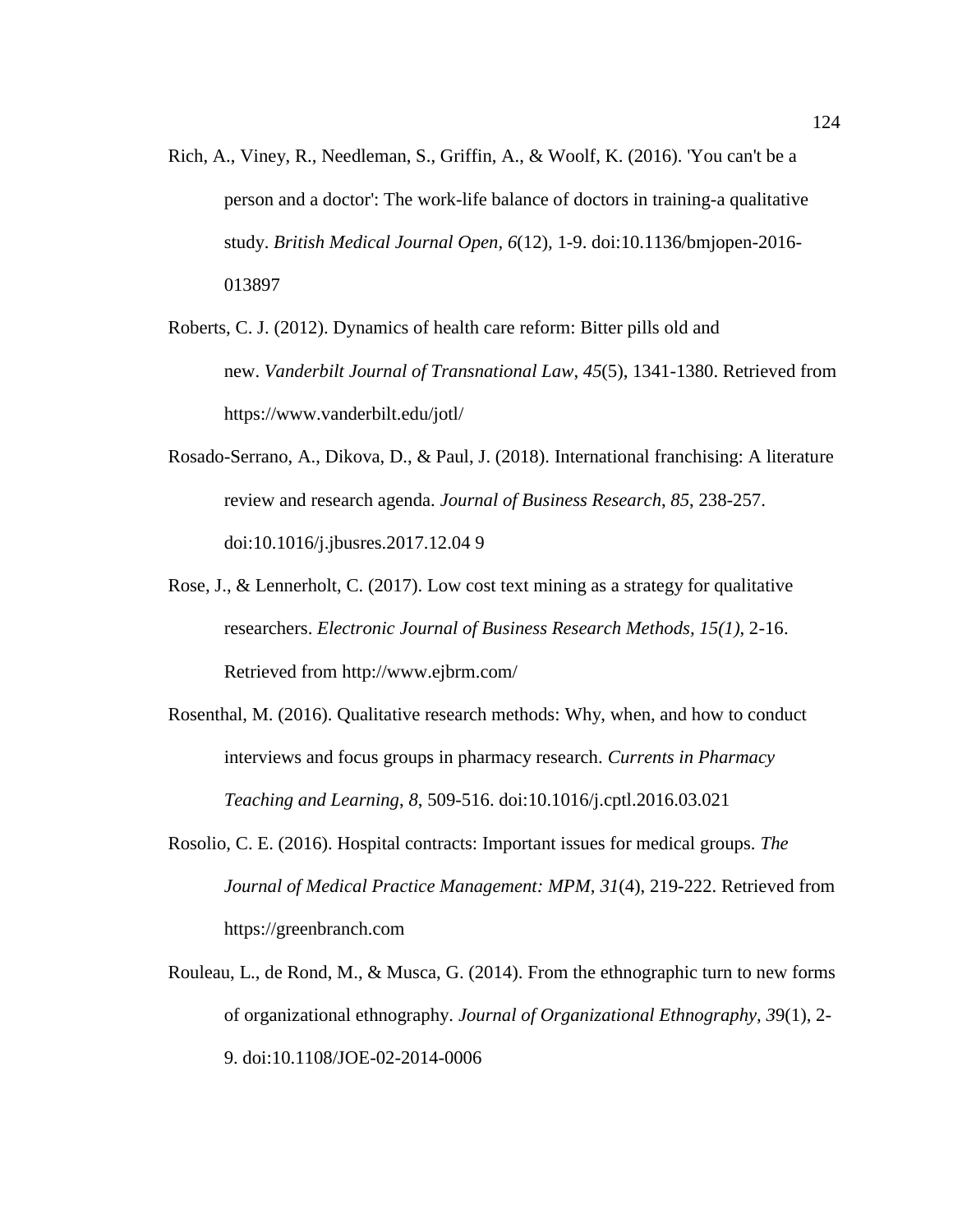Rudnicki, M., Armstrong, J. H., Clark, C., Marcus, S. G., Sacks, L., Moser, A. J., &

Reid-Lombardo, K. M. (2016). Expected and unexpected consequences of the affordable care act: The impact on patients and surgeons-pro and con arguments. *Journal of Gastrointestinal Surgery: Official Journal of the Society for Surgery of the Alimentary Tract*, *20*, 351-360. doi:10.1007/s11605-015-3032-8

- Sage, W. M. (2014). Putting insurance reform in the ACA's rear-view mirror. *Houston Law Review, 51,* 1-33. Retrieved from<http://www.houstonlawreview.org/>
- Saunders, B., Sim, J., Kingstone, T., Baker, S., Waterfield, J., Bartlam, B., & Jinks, C. (2017). Saturation in qualitative research: Exploring its conceptualization and operationalization. *Quality & Quantity 52*(4), 1-15. doi:10.1007/s11135-017- 0574-8
- Sanjari, M., Bahramnezhad, F., Fomani, F. K., Shoghi, M., & Cheraghi, M. A. (2014). Ethical challenges of researchers in qualitative studies: The necessity to develop a specific guideline. *Journal of Medical Ethics and History of Medicine*, *7*(14), 1-6. Retrieved from [http://jmehm.tums.ac.ir](http://jmehm.tums.ac.ir/)
- Santiago-Delefosse, M., Gavin, A., Bruchez, C., Roux, P., & Stephen, S. L. (2016). Quality of qualitative research in the health sciences: Analysis of the common criteria present in 58 assessment guidelines by expert users. *Social Science & Medicine*, *148*, 142-151. doi:10.1016/j.socscimed.2015.11.007
- Saxena, R. (2017). Muddling through the passage of qualitative research: Experiences of a novice researcher. *Vision, 21*, 314-322. doi:10.1177/0972262917721423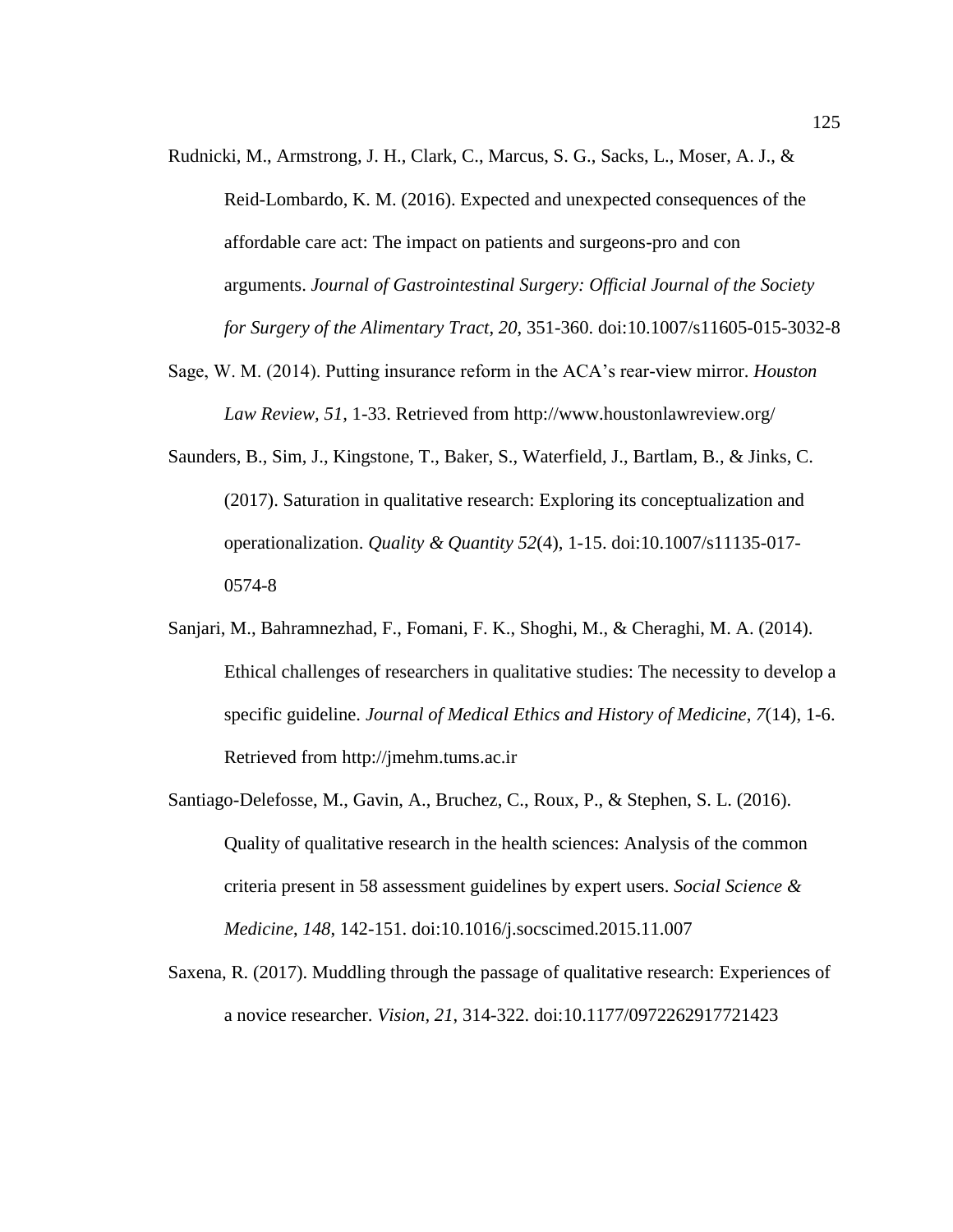- Schaik, S. M., O'Brien, B. C., Almeida, S. A., & Adler, S. R. (2014). Perceptions of interprofessional teamwork in low-acuity settings: A qualitative analysis. *Medical Education*, *48*, 583-592. doi:10.1111/medu.12424
- Schimmel, N. (2013). The place of human rights in American efforts to expand and universalize health care. *Human Rights Review*, *14*(1), 1-29. doi:10.1007/s12142- 012-0247-x
- Schipper, K., Abma, T. A., Koops, C., Bakker, I., Sanderman, R., & Schroevers, M. J. (2014). Sweet and sour after renal transplantation: A qualitative study about the positive and negative consequences of renal transplantation. *British Journal of Health Psychology*, *19*, 580-591. doi:10.1111/bjhp.12057
- Schneider, E. C., & Hall, C. J. (2017). Improve quality, control spending, maintain access—can the merit-based incentive payment system deliver? *New England Journal of Medicine*, *376*, 708-710. doi:10.1056/NEJMp1613876
- Schneider, T., & Sachs, S. (2017). The impact of stakeholder identities on value creation in issue-based stakeholder networks. *Journal of Business Ethics, 144*, 41-57. doi:10.1007/s10551-015-2845-4
- Selviaridis, K., Matopoulos, A., Thomas Szamosi, L., & Psychogios, A. (2016). Reverse resource exchanges in service supply chains: The case of returnable transport packaging. *Supply Chain Management, 21*, 381-397. doi:10.1108/SCM-07-2015- 0265
- Shalhoub, J., Marshall, D. C., & Ippolito, K. (2017). Perspectives on procedure-based assessments: A thematic analysis of semistructured interviews with 10 UK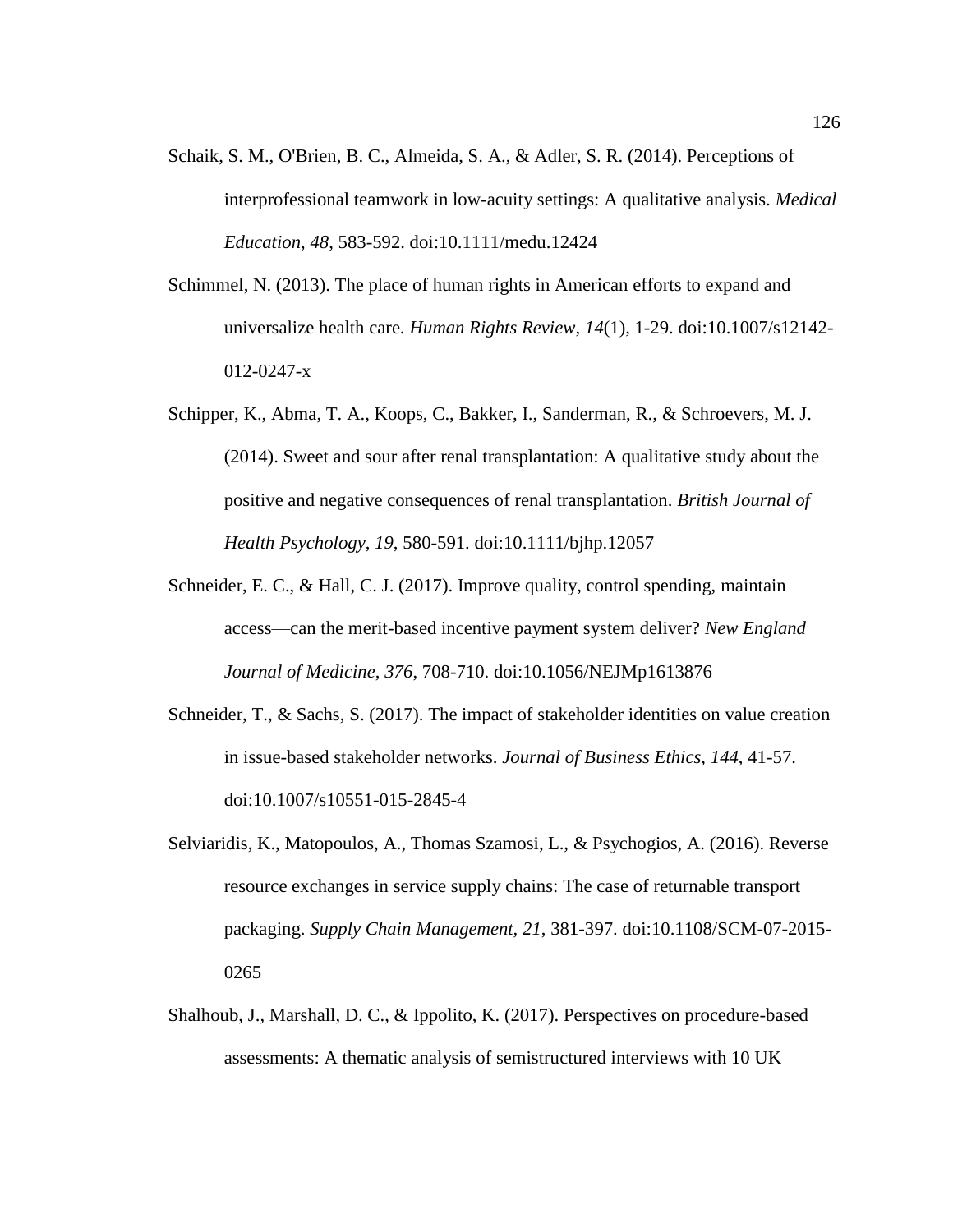surgical trainees. *British Medical Journal Open*, *7*(3), 1-8. doi:10.1136/bmjopen-2016-013 417

- Sharafizad, J., & Coetzer, A. (2017). Women business owners' start-up motivations and network structure. *Journal of Management and Organization, 23*, 206-223. doi:10.1017/jmo.2016.51
- Shaukat, A., Qiu, Y., & Trojanowski, G. (2016). Board attributes, corporate social responsibility strategy, and corporate environmental and social performance *Journal of Business Ethics, 135*, 569-585. doi:10.1007/s10551-014-2460-9
- Sheet, B. (2017). Understanding the finances of oncology practice, part 1. *Journal of Oncology*, *4,* 146-149. doi:10.1200/JOP.0836501
- Sheikh, S. (2017). Is corporate social responsibility a value-increasing investment? Evidence from antitakeover provisions. *Global Finance Journal*, 1-12 doi:10.1016/j.gfj.2017.08.002
- Shi, D., Zurada, J., Jian, G., & Goyal, S. (2015). An adaptive neuro-fuzzy system with semi-supervised learning as an approach to improving data classification: An illustration of bad debt recovery in health care. *Journal of International Technology & Information Management*, *24*(4), 1-24. doi:10.1109/HICSS.2015.376
- Shorr, J. (2015). Ten most commonly asked questions about collections in the medical practice. *The Journal of Medical Practice Management: MPM, 30*(4), 281-283. Retrieved from https://greenbranch.com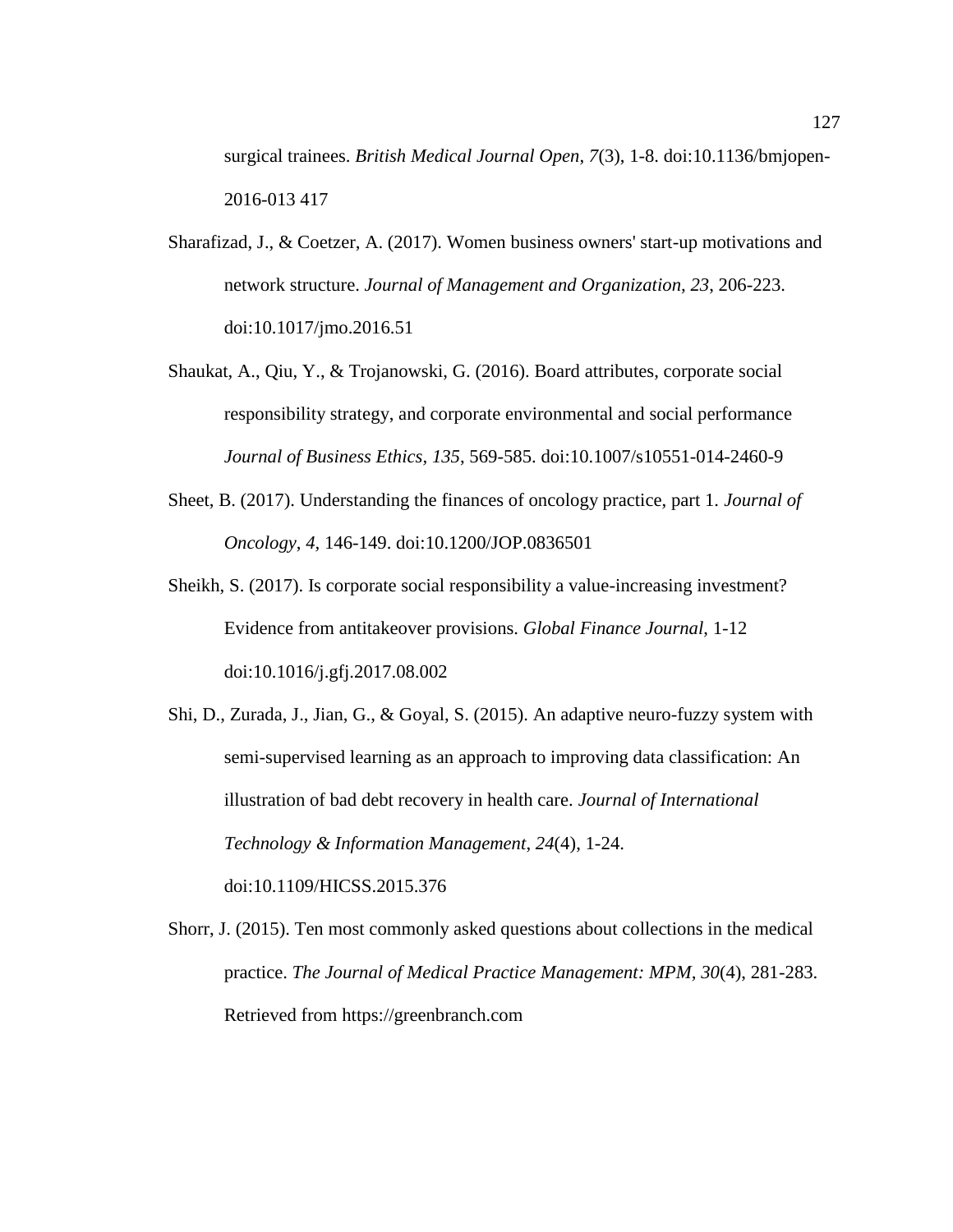- Shortell, S. M., Colla, C. H., Lewis, V. A., Fisher, E., Kessell, E., & Ramsay, P. (2015). Accountable care organizations: The national landscape. *Journal of Health Politics, Policy and Law*, *40*, 647-668. doi[:10.1215/03616878-3149976](https://dx.doi.org/10.1215%2F03616878-3149976)
- Simons, R. C., Bester, A., & Moll, M. (2017). Exploring variability among quality management system auditors when rating the severity of audit findings at a nuclear power plant. *South African Journal of Industrial Engineering, 28*, 145- 163. doi:10.7166/28-1-1512
- Slife, B. D., Wright, C. D., & Yanchar, S. C. (2016). Using operational definitions in research: A best-practices approach. *The Journal of Mind and Behavior, 37*(2), 119-139. Retrieved from https://umaine.edu/jmb/
- Smaglik, P. (2016). Activism: Frustrated postdocs rise up. *Nature,* 530, 505-506. doi:10.1038/nj7591-505a
- Smith, A., & Smyer, T. (2015). Black African nurses educated in the United States. *Journal of Nursing Education, 54*, 72-79. doi:10.3928/01484834-20150120-05
- Smith, L. M., Wade, C. M., Case, J. L., Harwell, L. C., Straub, K. R., & Summers, J. K. (2015). Evaluating the transferability of a U.S. human well-being index (HWBI) framework to Native American populations. *Social Indicators Research, 124*, 157-182. doi:10.1007/s11205-014-0775-7
- Solomon, J., & Casey, A. (2017). A hierarchical model of organizational identification. *Journal of Organizational Psychology, 17*(3), 93-111. Retrieved from http://www.na-businesspress.com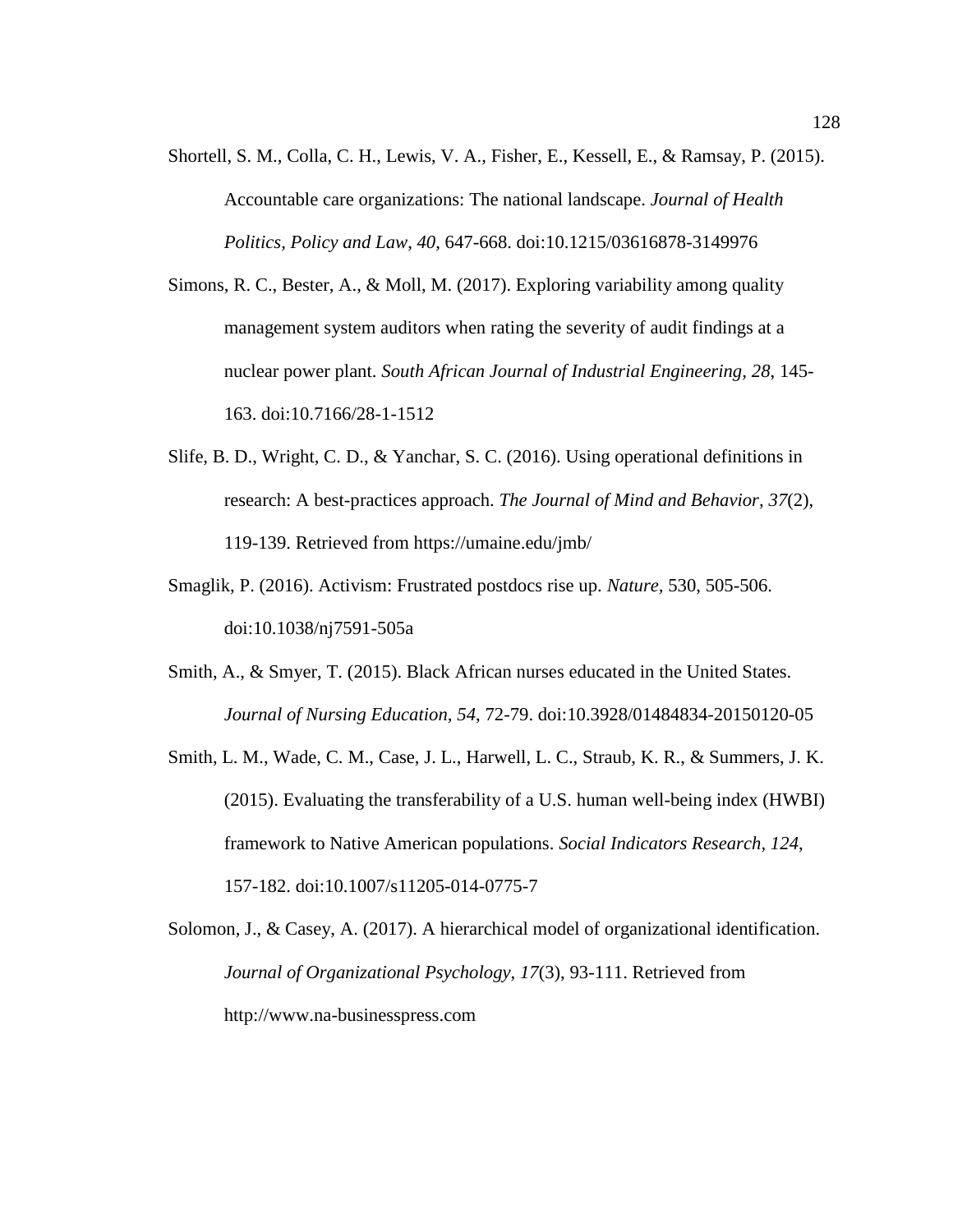- Sommers, B. D. (2015). Health care reform's unfinished work--remaining barriers to coverage and access. *The New England Journal of Medicine*, *373*, 2395-2397. doi:10.1056/NEJMp1509462
- Sotiriadou, P., Brouwers, J., & Le, T. A. (2014). Choosing a qualitative data analysis tool: A comparison of NVivo and Leximancer. *Annals of Leisure Research*, *17*, 218-234. doi:10.1080/11745398.2014.902292
- Spinks, J., Chaboyer, W., Bucknall, T., Tobiano, G., & Whitty, J. A. (2015). Patient and nurse preferences for nurse handover-using preferences to inform policy: A discrete choice experiment protocol. *British Medical Journal Open, 5*(11)*,* 1-8. doi:10.1136/bmjopen-20 15-008941
- Strasser, A. (2017). Delphi method variants in information systems research: Taxonomy development and application. *Electronic Journal of Business Research Methods, 15*(2), 120-133. Retrieved from http://www.ejbrm.com
- Swafford, L. G. (2014). Elements and evaluation of qualitative research. *Radiation Therapist*, *23*(1), 90-91. Retrieved from [https://www.asrt.org](https://www.asrt.org/)
- Symons, J., & Maggio, R. (2014). 'Based on a true story': Ethnography's impact as a narrative form. *Journal of Comparative Research in Anthropology & Sociology, 5*(2), 1-6. Retrieved from http://compaso.eu/
- Szymaniec-Mlicka, K. (2016). Impact of strategic orientation adopted by an organization on its performance, as shown on the example of public health care entities. *Management*, *20*, 278-290. doi:10.1515/manment-2015-0065.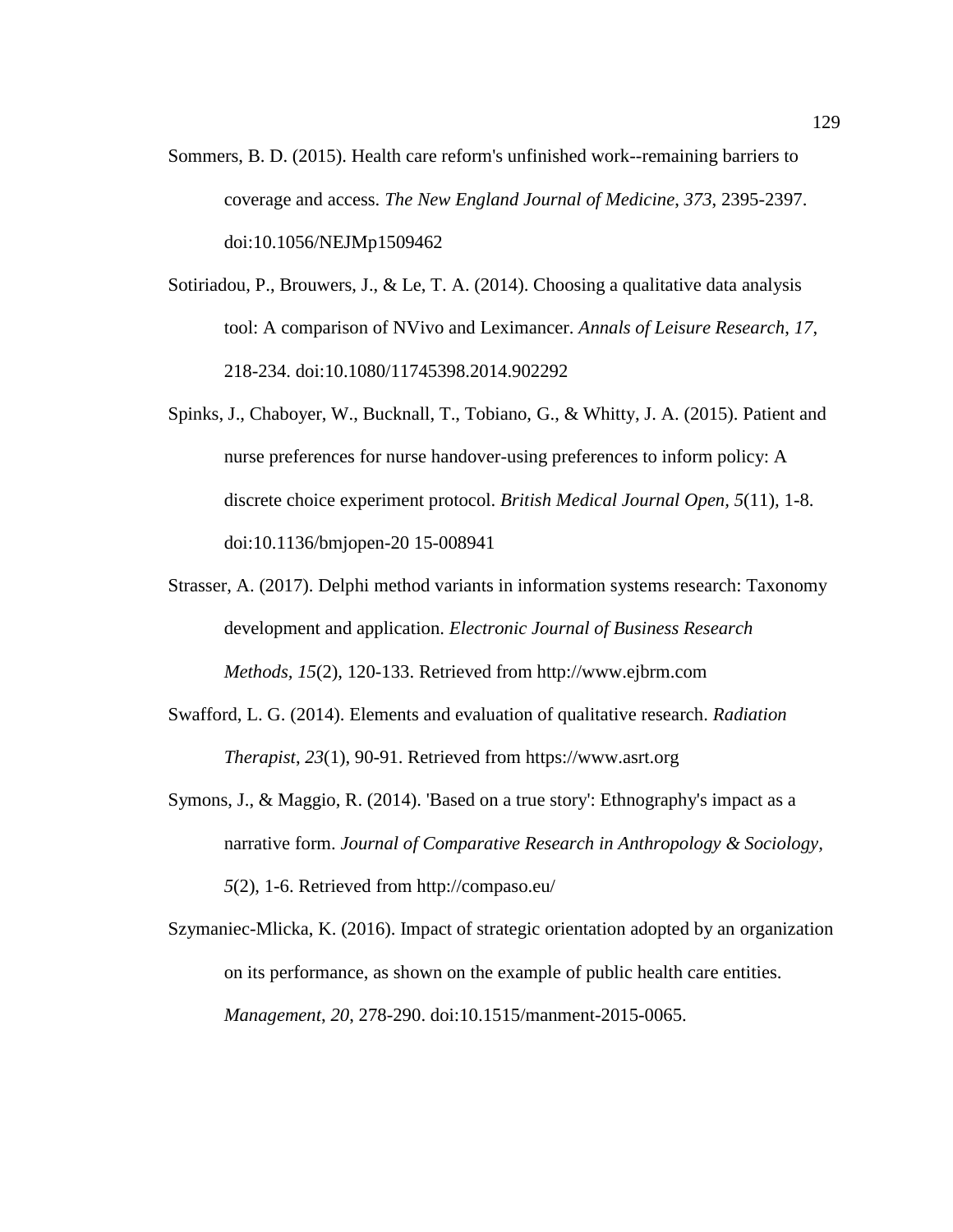- Talonpoika, A.M., Kärri, T., Pirttilä, M., Monto, S. (2016). Defined strategies for financial work capital management, *International Journal of Managerial Finance, 12*, 277-294. doi:10.1108/IJMF-11-2014-0178
- Tamblyn, R., Winslade, N., Qian, C. J., Moraga, T., & Huang, A. (2018). What is in your wallet? A cluster randomized trial of the effects of showing comparative patient out-of-pocket costs on primary care prescribing for uncomplicated hypertension. *Implementation Science*, *13*(1),1-14. doi:10.1186/s13012-017-0701 x
- Teece, D. J. (2017). Towards a capability theory of (innovating) firms: Implications for management and policy. *Cambridge Journal of Economics*, *41*, 693-720. doi:10.1093/cje/bew063
- Teng, K. (2015). A shift toward personalized health care: Does the Affordable Care Act provide enough incentive for change? *Personalized Medicine*, *12*, 231-235. [doi:10.2217/pme.14.78](https://doi.org/10.2217/pme.14.78)
- Thomas, D. R. (2017). Feedback from research participants: Are member checks useful in qualitative research? *Qualitative Research in Psychology*, *14*(1), 23-41. doi:10.1080/14780887.2016.1219435
- Tibben, W. J. (2015). Theory building for ICT4D: Systemizing case study research using theory triangulation. *Information Technology for Development*, *21*, 628-652. doi:10.1080/02681102.2014.910635
- United States Census Bureau (2016) *Arizona population estimates*. Retrieved from https://www.census.gov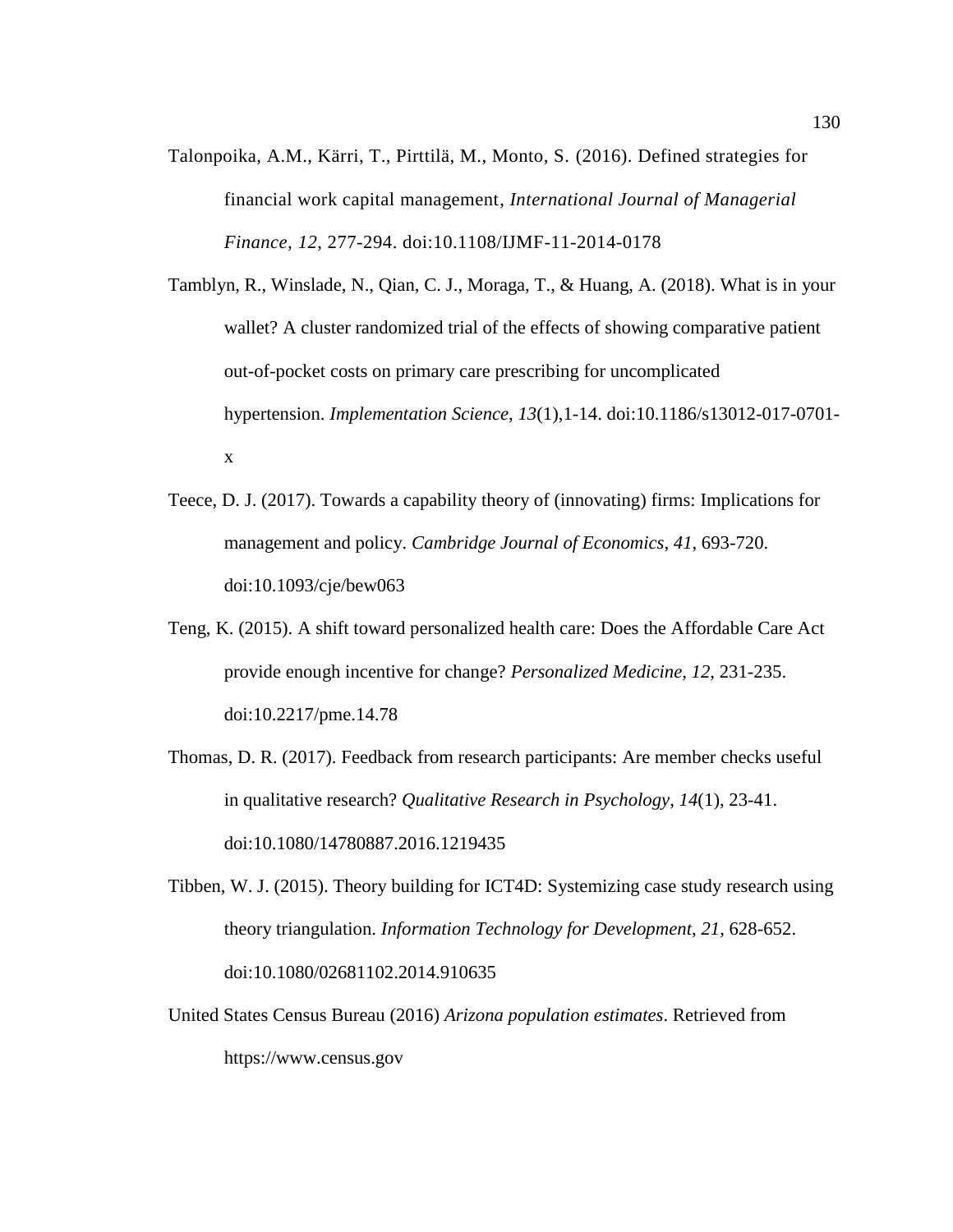- U.S. Department of Health and Human Services. (1979). *The Belmont report*. Retrieved from [http://www.hhs.gov/ohrp/humansubjects/guidance/belmont.html.](http://www.hhs.gov/ohrp/humansubjects/guidance/belmont.html)
- Van den Berg, A., & Struwig, M. (2017). Guidelines for researchers using an adapted consensual qualitative research approach in management research. *Electronic Journal of Business Research Methods*, *15*(2), 109-119. Retrieved from http://www.ej brm.com
- Van den Broek, J., Boselie, P., & Paauwe, J. (2017). Cooperative innovation through a talent management pool: A qualitative study on coopetition in health care. *European Management Journal*. *36*(1), 1-10. doi:10.1016/j.emj.2017.03.012
- Van Zyl, E. S., Mathafena, R. B., & Ras, J. (2017). The development of a talent management framework for the private sector. *SA Journal of Human Resource Management, 15*(1)*,* 1-19. doi:10.4102/sajhrm.v15i0.820
- Venkat, A., Shank, G., Rickard-Aasen, S., Pringle, J. L., & Johnjulio, W. (2017). Screening, brief intervention and referral to treatment implementation in the emergency department. *The Qualitative Report, 22*(3), 745-756. Retrieved from http://nsuworks.nova.edu/tqr
- Vermeulen, Y., Niemann, W., & Kotzé, T. (2016). Supply chain integration: A qualitative exploration of perspectives from plastic manufacturers in Gauteng. *Journal of Transport and Supply Chain Management, 10*(1)*,* 1-13. doi:10.4102/jtscm.v10i1.223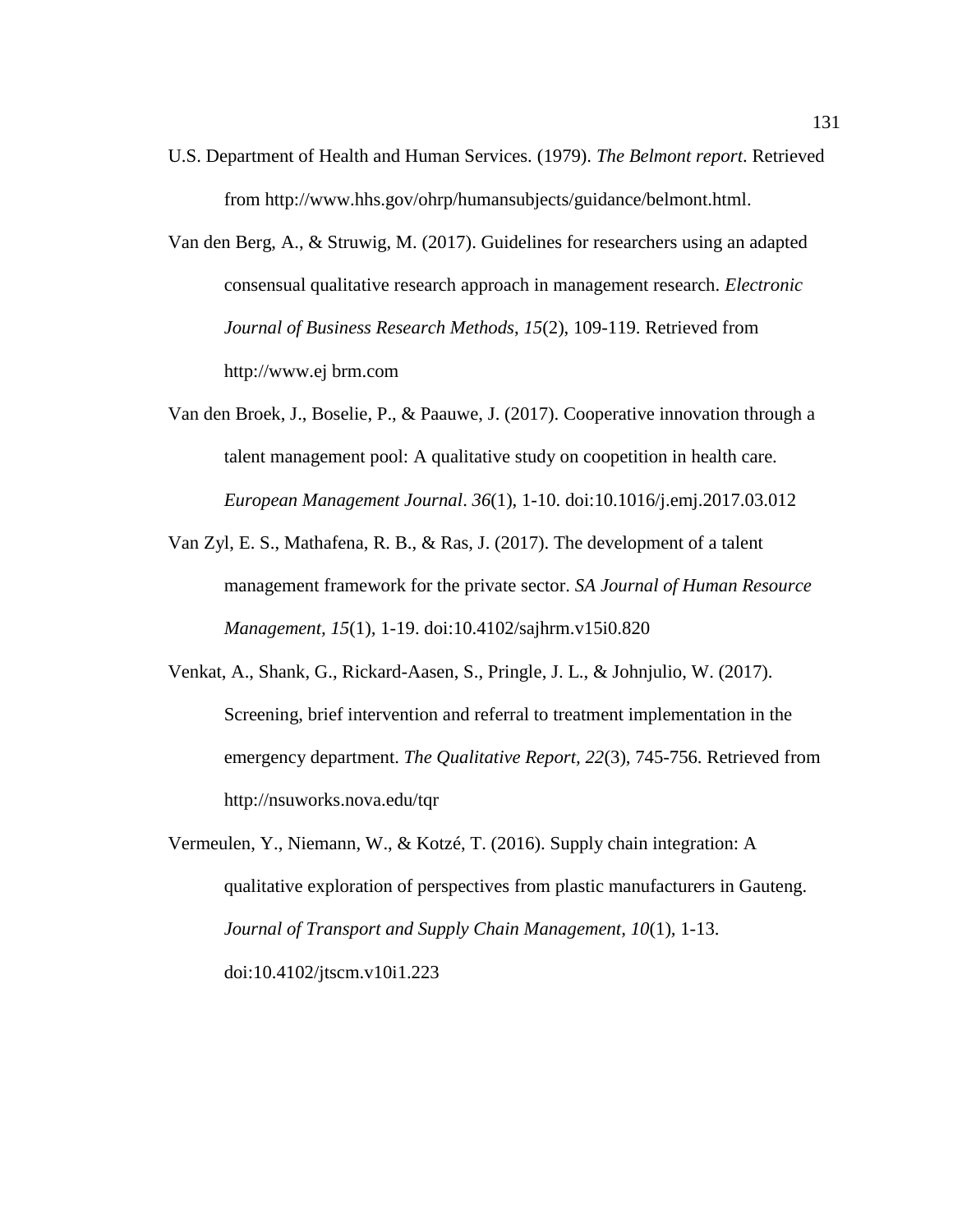- Voss, C., Perks, H., Sousa, R., Witell, L., & Wünderlich, N. V. (2016). Reflections on context in service research. *Journal of Service Management*, *27*(1), 30-36. doi:10.1108/JOSM-04-2015-0115
- Wang, J. J., Sadler, I., & Shee, H. (2017). Managing logistics outsourcing to China: Business problems and solutions for Australian firms. *The Journal of Business Diversity, 17*(2), 10-29. Retrieved from [http://www.na-business](http://www.na-business/) press.com
- Wang, O., Gellynck, X., & Verbeke, W. (2016). Perceptions of Chinese traditional food and European food among Chinese consumers. *British Food Journal, 118*, 2855- 2872. doi:10.1108/BFJ-05-2016-0180
- Wardale, D., & Lord, L. (2017). Psychogeography providing a lens on corporate culture and its potential impact on career success: A novel and efficient approach. *Electronic Journal of Business Research Methods, 15*, 99-108. Retrieved from http://www.ejbrm.com
- Weil, A. R. (2015). Medicaid moving forward. *Health Affairs, 34*, 1092-1095. doi:10.1377/hlthaff.2015.0526
- Weinstock, D. (2015). Does your front desk staff maximize collections? *The Journal of Medical Practice Management: MPM*, *31*(1), 6-8. Retrieved from https://greenbranch.com
- Welch, S. (2017). Virtual mentoring program within an online doctoral nursing education program: A phenomenological study. *International Journal of Nursing Education Scholarship, 14*, 128-130. doi:10.1515/ijnes-2016-0049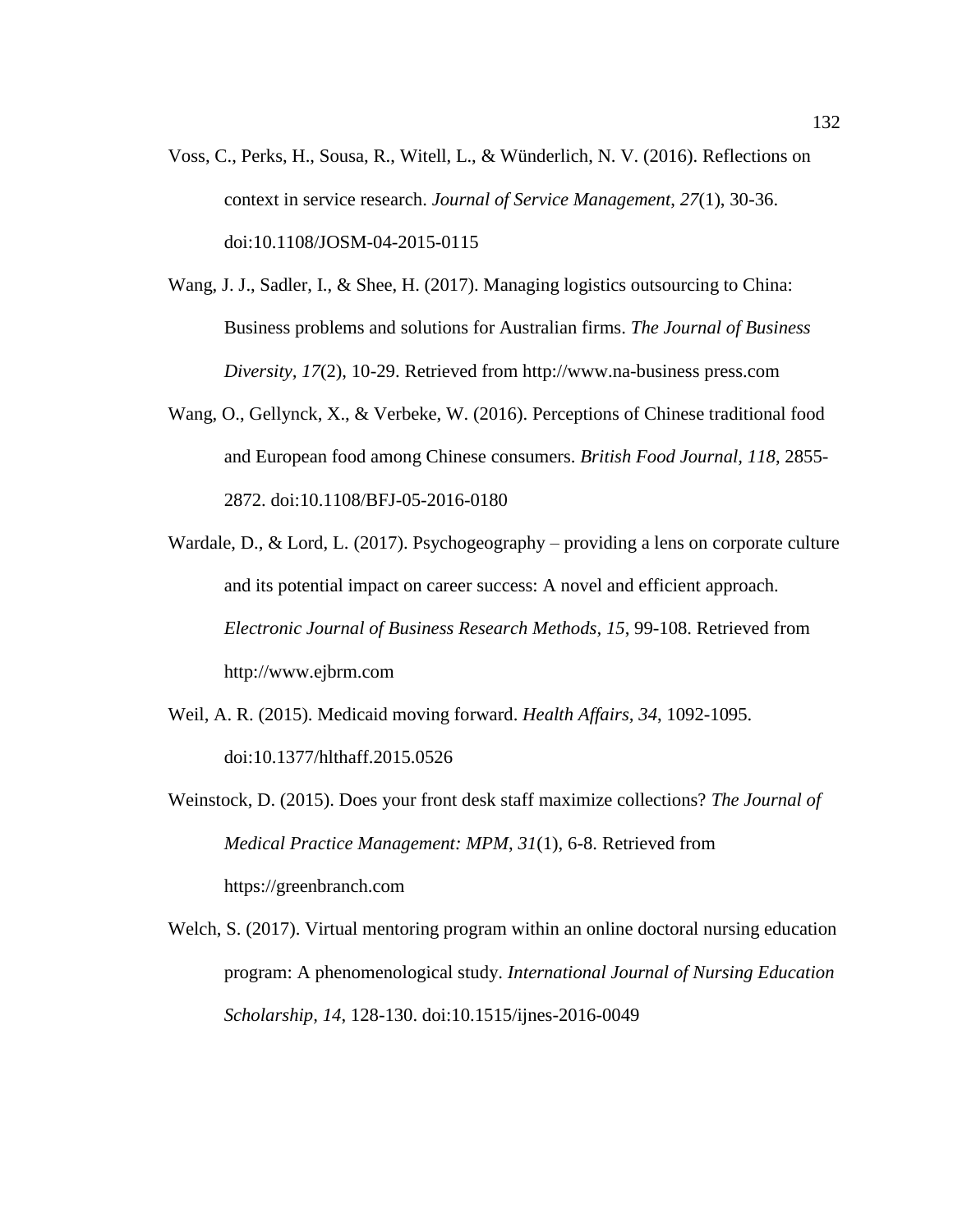- Wernerfelt, B. (1984). A resource‐ based view of the firm. *Strategic Management Journal, 5*, 171-180. doi:10.1002/smj.4250050207
- West, J. L. (2015). A mixed method analysis of the better business bureau's third-party seal and the extent to which it inculcates trust among consumers. *Journal of Research in Interactive Marketing, 9*, 214-238. doi:10.1108/JRIM-09-2014-0055
- Wilden, R., & Gudergan, S. (2017). Service-dominant orientation, dynamic capabilities and firm performance. *Journal of Service Theory and Practice*, *27*, 808-832. doi:10.1108/JSTP-04-2016-0077
- Wilkinson, S., & Hayward, R. (2017). Band 5 nurses' perceptions and experiences of professional development. *Nursing Management, 24*, 30-37. doi:10.7748/nm.2017.e1537
- Wilson, V. (2011). Research ethods: Design, methods, case study…oh my!. *Evidence Based Library and Information Practice*, *6*, 90-91. doi:10.18438/B87W5S
- Wilson, V. (2014). Research methods: Triangulation. *Evidence Based Library and Information Practice*, *9*, 74-75. doi:10.18438/B8WW3X
- Wisker, G. (2015). Developing doctoral authors: Engaging with theoretical perspectives through the literature review. *Innovations in Education and Teaching International*, *52*, 64-74. doi:10.1080/14703297.2014.981841
- Yaduvanshi, D., & Sharma, A. (2017). Lean six sigma in health operations: Challenges and opportunities—'nirvana for operational efficiency in hospitals in a resource limited settings'. *Journal of Health Management*, *19*, 203-213. doi:10.1177/0972063417699665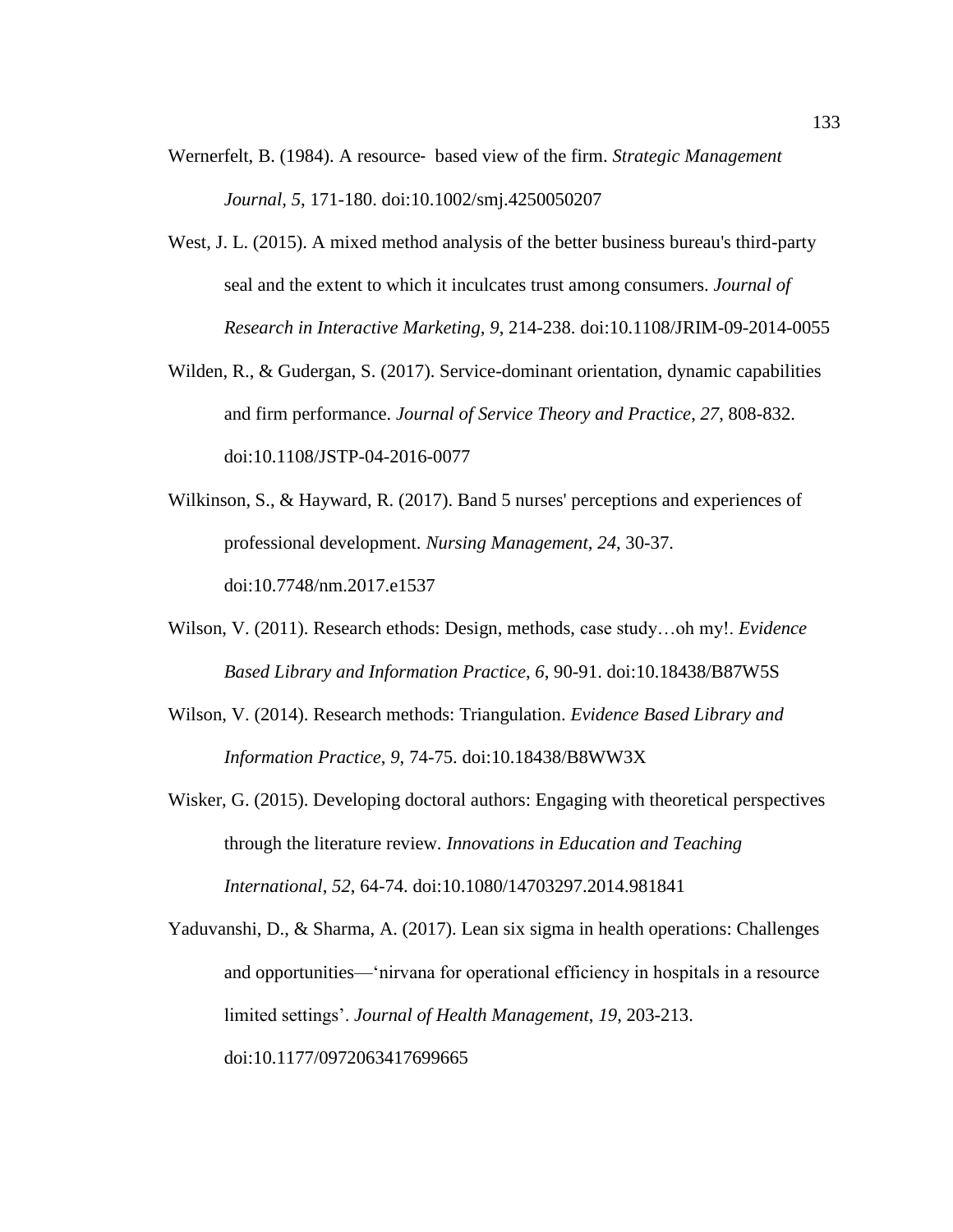Yagasaki, K., Komatsu, H., & Takahashi, T. (2015). Inner conflict in patients receiving oral anticancer agents: A qualitative study. *British Medical Journal Open, 5*(4)*,* 1- 8. doi:10.1136/bmjo pen 2014-006699

Yang, H. Y. (2014). A cause-effect study on the relationship between human capital investment practice and human capital for health care management strategy. *Journal of Accounting, Finance & Management Strategy*, *9*(1), 33-50. Retrieved from<http://performancesforum.org/>

- Yazan, B. (2015). Three approaches to case study methods in education: Yin, Merriam, and Stake. *The Qualitative Report*, *20*(2), 134-152. Retrieved from http://nsuworks.nova.edu/tqr/
- Yin, R. K. (2017). *Case study research: Design and methods* (6th ed.). Thousand Oaks, CA: SAGE Publications.
- Zamawe, F. C. (2015). The implication of using NVivo software in qualitative data analysis: Evidence-based reflections. *Malawi Medical Journal*, *27*(1), 13-15. doi:10.4314/mmj.v27i1.4
- Zenilman, M. E., & Freischlag, J. A. (2018). The changing paradigm in surgery is system integration: How do we respond? *The American Journal of Surgery, 216*(1), 2-6. doi:10.1016/j.amjsurg.2017.11.031
- Ziakas, V., & Boukas, N. (2014). Contextualizing phenomenology in event management research. *International Journal of Event and Festival Management, 5*(1), 56-73. Retrieved from https://www.emeraldinsight.com/journal/ijefm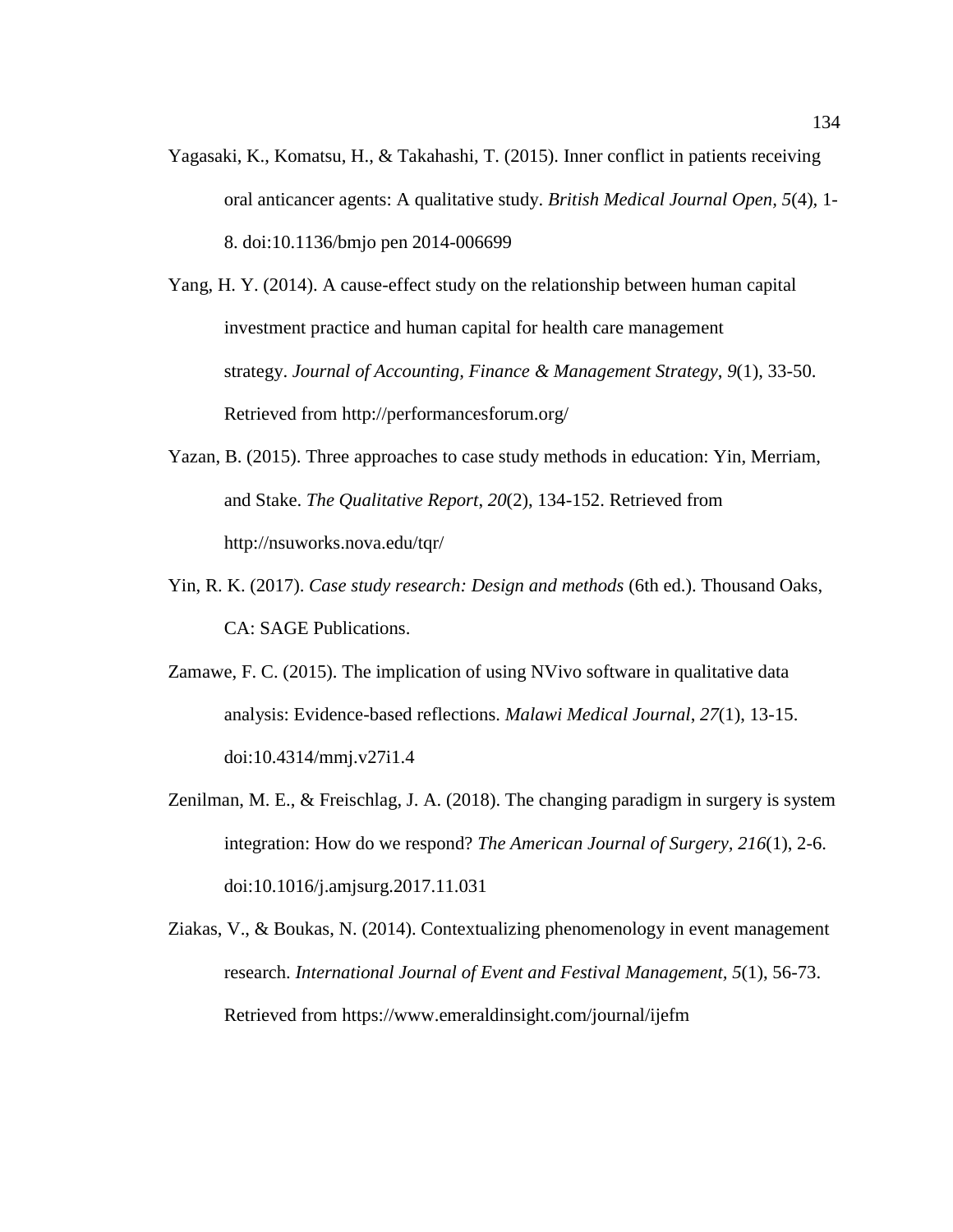Zhang, J., Zhu, F., Sun, X., Wang, P., & Song, H. (2017). The evolution of intellectual structure in organization studies between 1990 and 2010: A research based on bibliometric analysis. *Management*, *5*, 430-449. doi[:10.4236/ojbm.2017.53037](https://doi.org/10.4236/ojbm.2017.53037)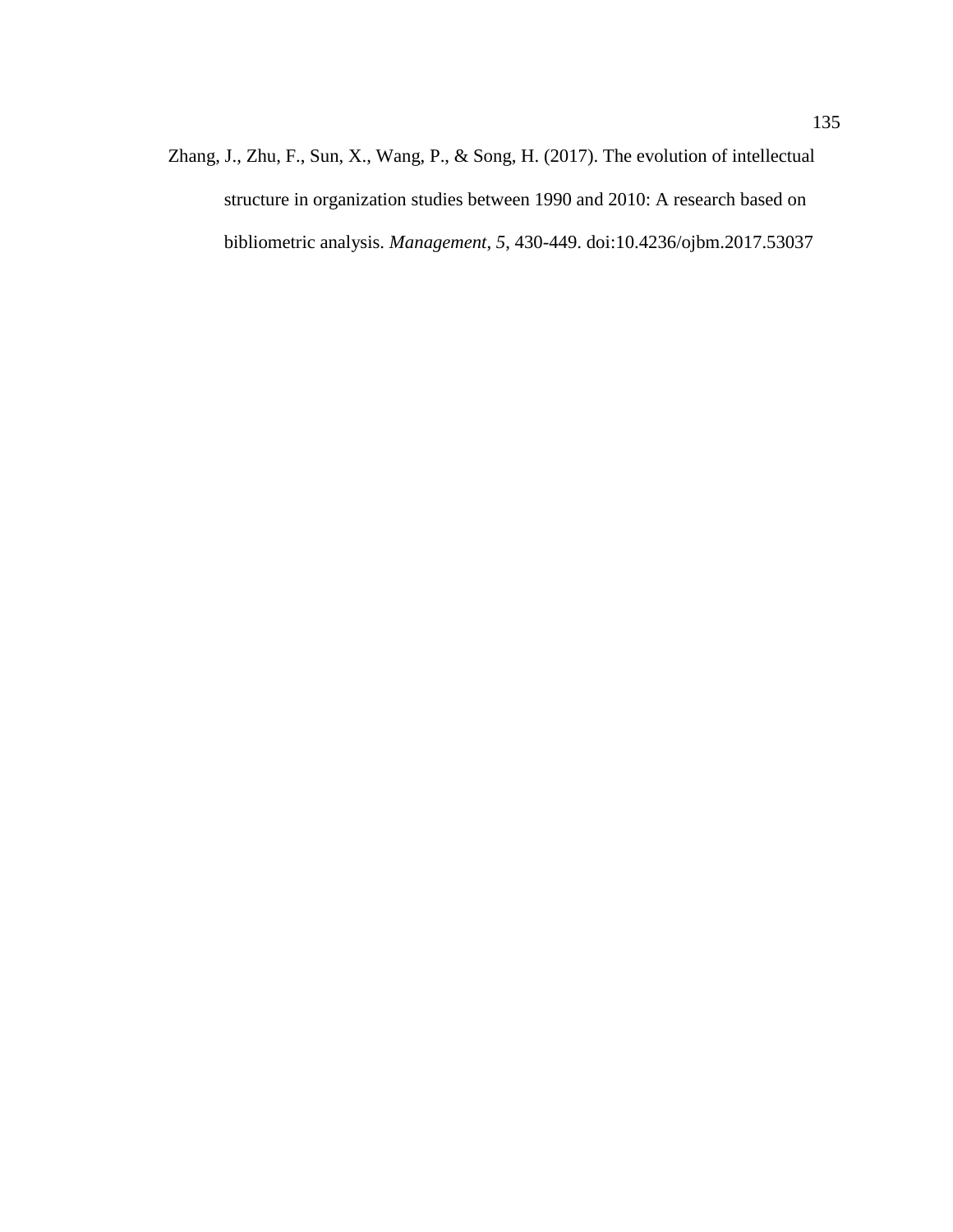## Appendix A: Interview Protocol

Interview Title: Finding out about competitive strategies rural clinic managers need to obtain timely payments from patients and health insurance payers.

- 1. I will begin the interviews with greetings and thank them for their participation in the interview process. Next, I will make sure I introduce the research topic and myself to the participants.
- 2. I will explain the voluntary nature to participate in the study and the opportunity to withdrawal from the study at any time.
- 3. I will ensure that participants read and ask any questions related to the study before agreeing to sign the informed consent form.
- 4. I will ensure that the participants have a copy of the signed consent form for their records.
- 5. I will inform participants that the interview will last between 30 to 45 minutes, and the interview procedures and that the interview will be audio recorded.
- 6. I will begin the interview process.
- 7. I will explain to all participants that as part of member checking procedure, I will present my interpretations of the interviews to them for corroboration.
- 8. At the end of the interview process, I will stop audio recording, and thank the participants again for taking part in the research study.